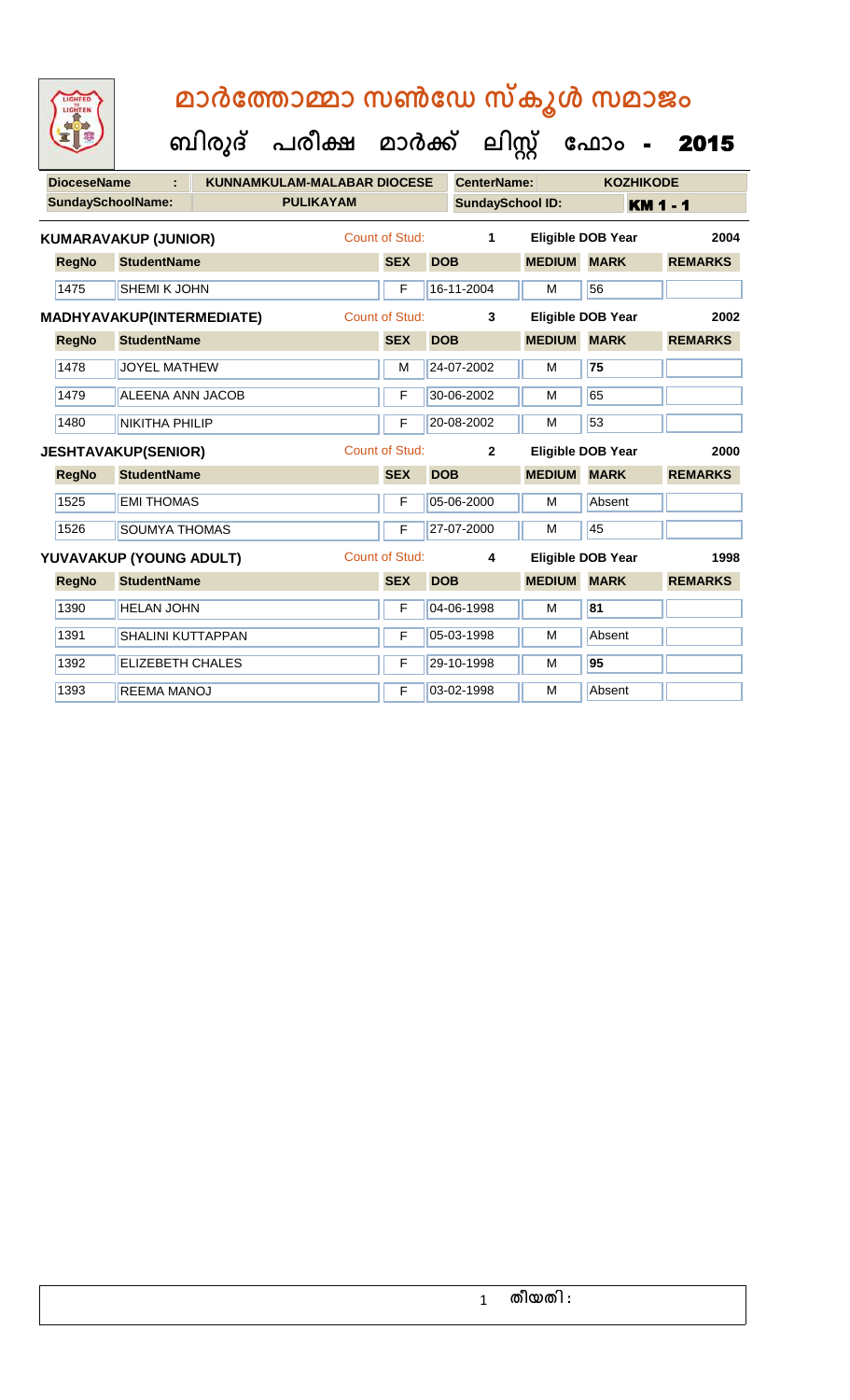| LIGHTED<br>LIGHTEN       |                                  | മാർത്തോമ്മാ സൺഡേ സ്കൂൾ സമാജം              |                       |            |                         |               |                          |                |
|--------------------------|----------------------------------|-------------------------------------------|-----------------------|------------|-------------------------|---------------|--------------------------|----------------|
|                          |                                  | ബിരുദ് പരീക്ഷ മാർക്ക് ലിസ്റ്റ് ഫോം - 2015 |                       |            |                         |               |                          |                |
| <b>DioceseName</b>       |                                  | KUNNAMKULAM-MALABAR DIOCESE               |                       |            | <b>CenterName:</b>      |               | <b>KOZHIKODE</b>         |                |
| <b>SundaySchoolName:</b> |                                  | <b>CHENGAROTH</b>                         |                       |            | <b>SundaySchool ID:</b> |               | <b>KM 1 - 2</b>          |                |
|                          | <b>KUMARAVAKUP (JUNIOR)</b>      |                                           | Count of Stud:        |            | $\overline{7}$          |               | <b>Eligible DOB Year</b> | 2004           |
| <b>RegNo</b>             | <b>StudentName</b>               |                                           | <b>SEX</b>            | <b>DOB</b> |                         | <b>MEDIUM</b> | <b>MARK</b>              | <b>REMARKS</b> |
| 1476                     | <b>SHERIN JACOB</b>              |                                           | F                     | 01-10-2004 |                         | M             | 16                       |                |
| 1477                     | <b>STEFIN TERISH</b>             |                                           | м                     | 26-11-2004 |                         | м             | 44                       |                |
| 1478                     | <b>AKASH THOMAS</b>              |                                           | М                     |            | 30-11-2004              | м             | 10                       |                |
| 1479                     | NIVYA JOHN                       |                                           | F                     |            | 20-02-2004              | M             | 32                       |                |
| 1480                     | <b>AKSA MARY SHIJU</b>           |                                           | F                     | 14-05-2004 |                         | М             | 50                       |                |
| 1481                     | <b>MERCY PV</b>                  |                                           | F                     |            | 07-09-2004              | м             | 75                       |                |
| 1482                     | <b>JOSY JOHNSON</b>              |                                           | F                     |            | 03-08-2004              | м             | 31                       |                |
|                          | <b>MADHYAVAKUP(INTERMEDIATE)</b> |                                           | <b>Count of Stud:</b> |            | $\mathbf{2}$            |               | Eligible DOB Year        | 2002           |
| <b>RegNo</b>             | <b>StudentName</b>               |                                           | <b>SEX</b>            | <b>DOB</b> |                         | <b>MEDIUM</b> | <b>MARK</b>              | <b>REMARKS</b> |
| 1481                     | <b>KURIAN MANOJ</b>              |                                           | М                     |            | 18-06-2002              | M             | 35                       |                |
| 1482                     | <b>JOBIN JOHNSON</b>             |                                           | M                     | 24-01-2002 |                         | M             | 62                       |                |
|                          | <b>JESHTAVAKUP(SENIOR)</b>       |                                           | Count of Stud:        |            | 5                       |               | <b>Eligible DOB Year</b> | 2000           |
| <b>RegNo</b>             | <b>StudentName</b>               |                                           | <b>SEX</b>            | <b>DOB</b> |                         | <b>MEDIUM</b> | <b>MARK</b>              | <b>REMARKS</b> |
| 1527                     | <b>ABHISHEK SHAJI</b>            |                                           | м                     |            | 01-04-2000              | M             | 36                       |                |
| 1528                     | <b>ANS MARIYA SIBY</b>           |                                           | F                     | 21-04-2000 |                         | м             | 59                       |                |
| 1529                     | <b>JERIN THOMAS</b>              |                                           | М                     | 26-07-2000 |                         | M             | 39                       |                |
| 1530                     | <b>JOSNA JOHNSON</b>             |                                           | F                     |            | 28-12-2000              | M             | 39                       |                |
| 1531                     | <b>HAPPY JOSE</b>                |                                           | м                     | 14-08-2000 |                         | М             | 26                       |                |
|                          | YUVAVAKUP (YOUNG ADULT)          |                                           | Count of Stud:        |            | 4                       |               | <b>Eligible DOB Year</b> | 1998           |
| <b>RegNo</b>             | <b>StudentName</b>               |                                           | <b>SEX</b>            | <b>DOB</b> |                         | <b>MEDIUM</b> | <b>MARK</b>              | <b>REMARKS</b> |
| 1394                     | <b>SAJITH ANTONY</b>             |                                           | М                     |            | 26-12-1998              | М             | 12                       |                |
| 1395                     | <b>NIJIL JAMES</b>               |                                           | М                     | 26-01-1998 |                         | М             | Absent                   |                |
| 1396                     | <b>JERIN JOHN</b>                |                                           | F                     | 20-05-1998 |                         | м             | 82                       |                |
| 1397                     | SHANTO MATHAI                    |                                           | M                     |            | 26-12-1998              | M             | 41                       |                |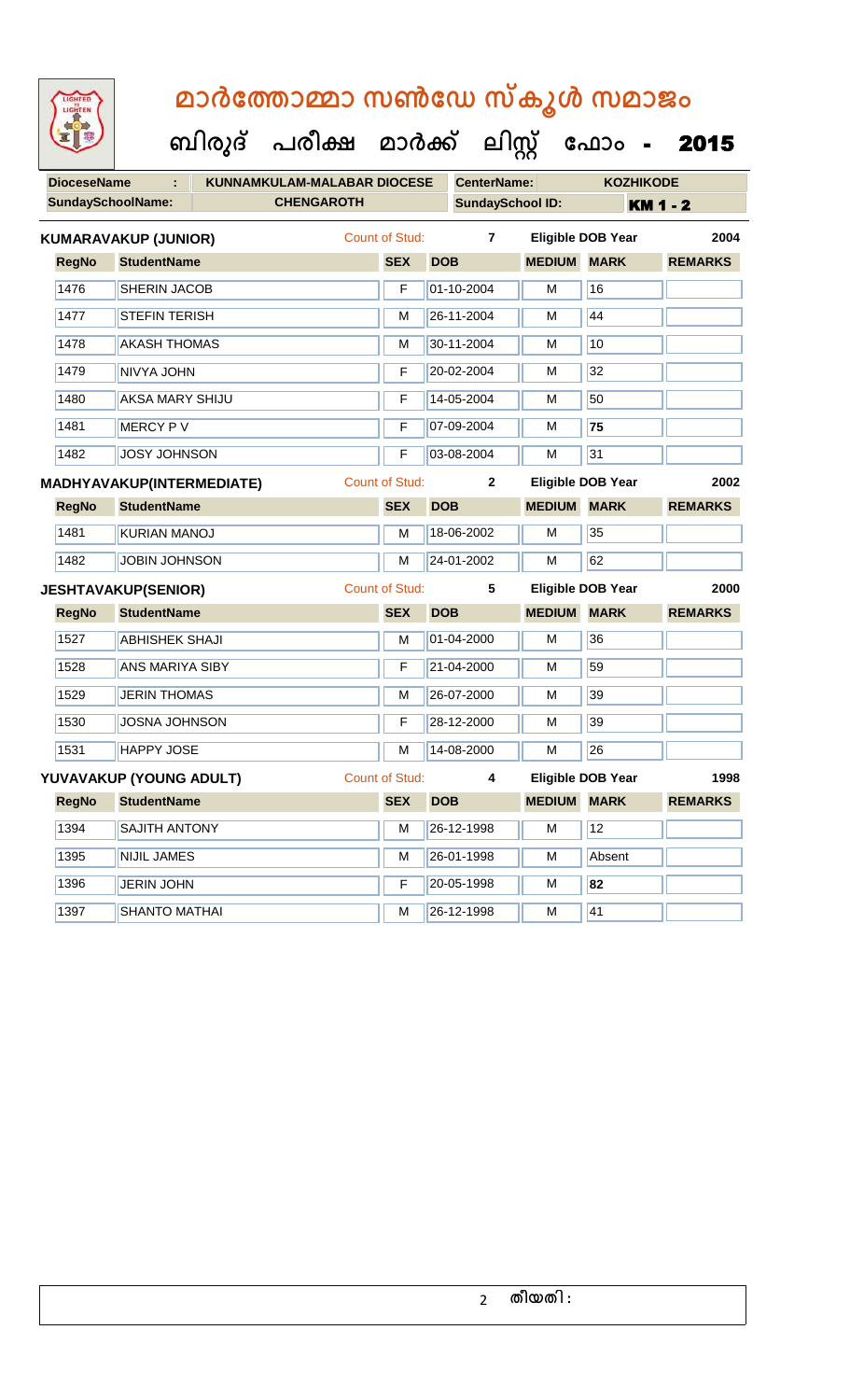| LIGHTED<br>LIGHTEN       |                                  | മാർത്തോമ്മാ സൺഡേ സ്കൂൾ സമാജം         |                           |                       |                         |                    |                          |                 |
|--------------------------|----------------------------------|--------------------------------------|---------------------------|-----------------------|-------------------------|--------------------|--------------------------|-----------------|
|                          |                                  | ബിരുദ് പരീക്ഷ മാർക്ക് ലിസ്റ്റ് ഫോം - |                           |                       |                         |                    |                          | 2015            |
| <b>DioceseName</b>       | ÷.                               | <b>KUNNAMKULAM-MALABAR DIOCESE</b>   |                           |                       | <b>CenterName:</b>      |                    | <b>KOZHIKODE</b>         |                 |
| <b>SundaySchoolName:</b> |                                  |                                      | <b>KOZHIKODE ST.PAULS</b> |                       | <b>SundaySchool ID:</b> |                    |                          | <b>KM 1 - 3</b> |
|                          | <b>KUMARAVAKUP (JUNIOR)</b>      |                                      |                           | Count of Stud:        | 11                      |                    | <b>Eligible DOB Year</b> | 2004            |
| <b>RegNo</b>             | <b>StudentName</b>               |                                      |                           | <b>SEX</b>            | <b>DOB</b>              | <b>MEDIUM</b>      | <b>MARK</b>              | <b>REMARKS</b>  |
| 1483                     |                                  | <b>ABEL ABRAHAM CHERIAN</b>          |                           | м                     | 11-01-2004              | M                  | 32                       |                 |
| 1484                     |                                  | <b>ASWIN THOMAS ABRAHAM</b>          |                           | М                     | 23-10-2004              | М                  | 87                       |                 |
| 1485                     | <b>ELWIN MATHEW JOHN</b>         |                                      |                           | M                     | 02-11-2004              | м                  | Absent                   |                 |
| 1486                     | <b>ALIN ANNA BENNY</b>           |                                      |                           | F                     | 08-07-2004              | M                  | Absent                   |                 |
| 1487                     | <b>ANGELIN ANN BABU</b>          |                                      |                           | F                     | 01-04-2004              | м                  | 60                       |                 |
| 1488                     | <b>ANGEL PK</b>                  |                                      |                           | F                     | 28-04-2004              | м                  | 83                       |                 |
| 1489                     | <b>HENNIN VIJU</b>               |                                      |                           | F                     | 19-07-2004              | м                  | Absent                   |                 |
| 1490                     | SNEHA V SAMUEL                   |                                      |                           | F                     | 12-08-2004              | м                  | 39                       |                 |
| 1491                     | RIYA SARA JOHN                   |                                      |                           | F                     | 14-11-2004              | М                  | Absent                   |                 |
| 1492                     | <b>FIYONA SARA BINU</b>          |                                      |                           | F                     | 25-06-2004              | м                  | 85                       |                 |
| 1493                     | STIFFA ANNA SUNNY                |                                      |                           | F                     | 13-03-2004              | M                  | 88                       |                 |
|                          | <b>MADHYAVAKUP(INTERMEDIATE)</b> |                                      |                           | <b>Count of Stud:</b> | 11                      |                    | <b>Eligible DOB Year</b> | 2002            |
| <b>RegNo</b>             | <b>StudentName</b>               |                                      |                           | <b>SEX</b>            | <b>DOB</b>              | <b>MEDIUM MARK</b> |                          | <b>REMARKS</b>  |
| 1483                     | <b>AMITHA JAISON</b>             |                                      |                           | F                     | 21-10-2002              | E                  | 62                       |                 |
| 1484                     | <b>AMI ANN BOBBY</b>             |                                      |                           |                       |                         |                    |                          |                 |
|                          |                                  |                                      |                           | F                     | 22-04-2002              | M                  | 29                       |                 |
| 1485                     | <b>IBENO BABU</b>                |                                      |                           | M                     | $10-02-2002$            | $\overline{M}$     | 68                       |                 |
| 1486                     | ELIZABETH M MATHEW               |                                      |                           | F                     | 19-06-2002              | E                  | 71                       |                 |
| 1487                     |                                  | <b>LESSLIE GEORGE THOMAS</b>         |                           | M                     | 01-02-2002              | Е                  | Absent                   |                 |
| 1488                     | <b>ROHAN ROY</b>                 |                                      |                           | M                     | 01-02-2002              | E                  | 57                       |                 |
| 1489                     |                                  | SANDRA ELIZABETH SAM                 |                           | F                     | 12-02-2002              | E                  | 83                       |                 |
| 1490                     | SHINU ELIAS GEORGE               |                                      |                           | M                     | 09-02-2002              | E                  | 66                       |                 |
| 1491                     | <b>STEVE SEBIN THOMAS</b>        |                                      |                           | M                     | 09-07-2002              | Е                  | 76                       |                 |
| 1492                     | <b>MANNA FLORA RAJAN</b>         |                                      |                           | F                     | 08-08-2002              | Е                  | Absent                   |                 |
| 1493                     | <b>ARPAN ELIAS THOMAS</b>        |                                      |                           | M                     | 20-11-2002              | E                  | 44                       |                 |
|                          | <b>JESHTAVAKUP(SENIOR)</b>       |                                      |                           | Count of Stud:        | 3                       |                    | <b>Eligible DOB Year</b> | 2000            |
| <b>RegNo</b>             | <b>StudentName</b>               |                                      |                           | <b>SEX</b>            | <b>DOB</b>              | <b>MEDIUM</b>      | <b>MARK</b>              | <b>REMARKS</b>  |
| 1532                     | <b>ANU SUSAN ABRAHAM</b>         |                                      |                           | F                     | 25-08-2000              | M                  | 43                       |                 |
| 1533                     | NEHA ANN GEORGE                  |                                      |                           | F                     | 16-06-2000              | м                  | Absent                   |                 |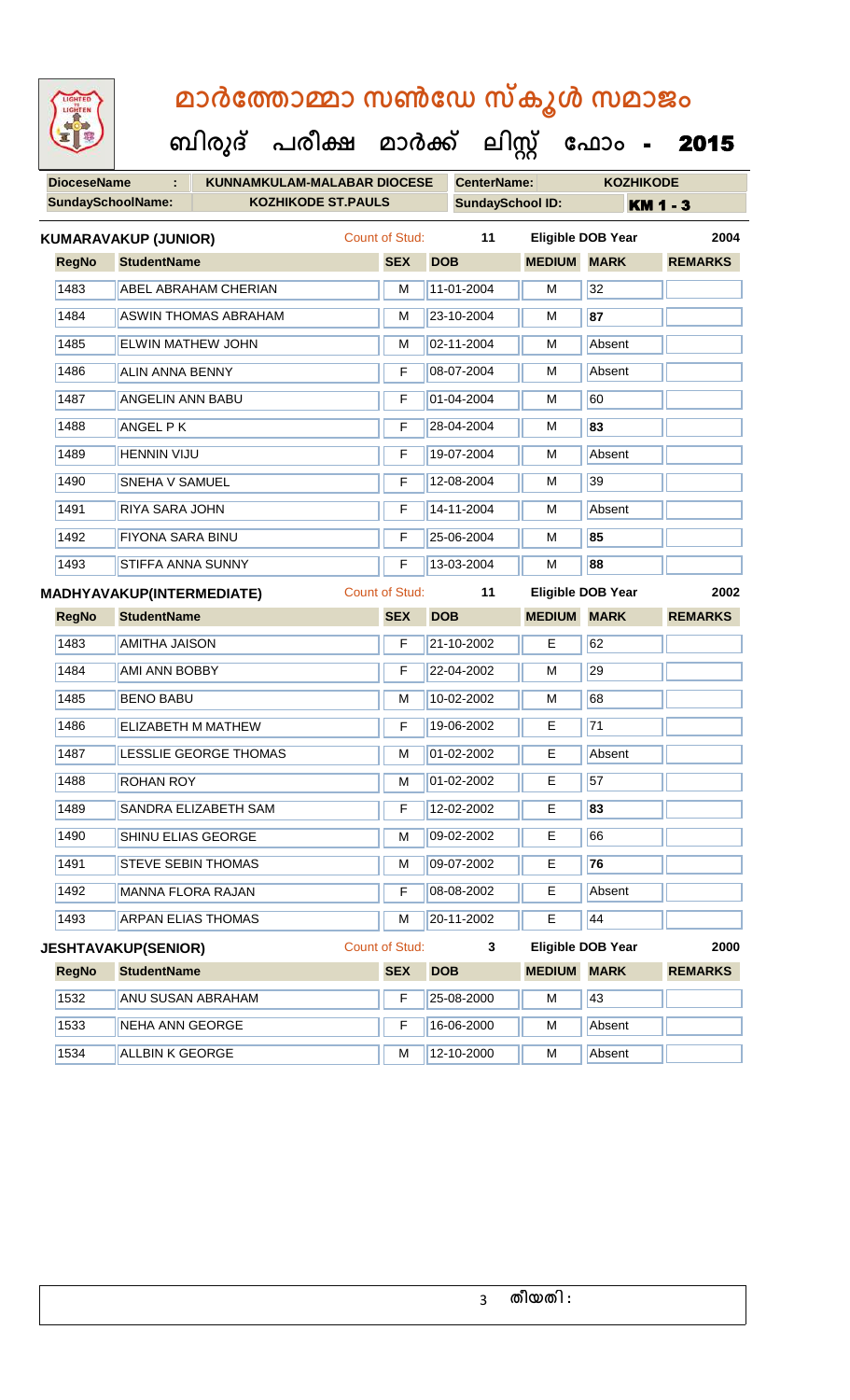| LIGHTED<br>LIGHTEN       | മാർത്തോമ്മാ സൺഡേ സ്കൂൾ സമാജം<br>ബിരുദ് പരീക്ഷ മാർക്ക് |                |            | ലിസ്റ്റ്                |               | ഫോം<br>$\blacksquare$    | 2015            |
|--------------------------|-------------------------------------------------------|----------------|------------|-------------------------|---------------|--------------------------|-----------------|
| <b>DioceseName</b>       | <b>KUNNAMKULAM-MALABAR DIOCESE</b><br>÷               |                |            | <b>CenterName:</b>      |               | <b>KOZHIKODE</b>         |                 |
| <b>SundaySchoolName:</b> | <b>THAMARASSERY ST.PETERS</b>                         |                |            | <b>SundaySchool ID:</b> |               |                          | <b>KM 1 - 6</b> |
|                          | <b>KUMARAVAKUP (JUNIOR)</b>                           | Count of Stud: |            | 3                       |               | <b>Eligible DOB Year</b> | 2004            |
| <b>RegNo</b>             | <b>StudentName</b>                                    | <b>SEX</b>     | <b>DOB</b> |                         | <b>MEDIUM</b> | <b>MARK</b>              | <b>REMARKS</b>  |
| 1494                     | <b>ALWIN STEPHEN</b>                                  | M              |            | 07-09-2004              | м             | Absent                   |                 |
| 1495                     | <b>ROBIN JACOB</b>                                    | м              |            | 16-01-2004              | м             | 34                       |                 |
| 1496                     | <b>SHARON ANNA JEEVEN</b>                             | F              |            | 14-12-2004              | м             | 43                       |                 |
|                          | YUVAVAKUP (YOUNG ADULT)                               | Count of Stud: |            | $\overline{2}$          |               | <b>Eligible DOB Year</b> | 1998            |
| <b>RegNo</b>             | <b>StudentName</b>                                    | <b>SEX</b>     | <b>DOB</b> |                         | <b>MEDIUM</b> | <b>MARK</b>              | <b>REMARKS</b>  |
| 1398                     | <b>IGNATHIOUS J ABRAHAM</b>                           | м              |            | 26-10-1998              | м             | 42                       |                 |
| 1399                     | <b>JUDIN K MATHEW</b>                                 | м              |            | 26-07-1998              | м             | Absent                   |                 |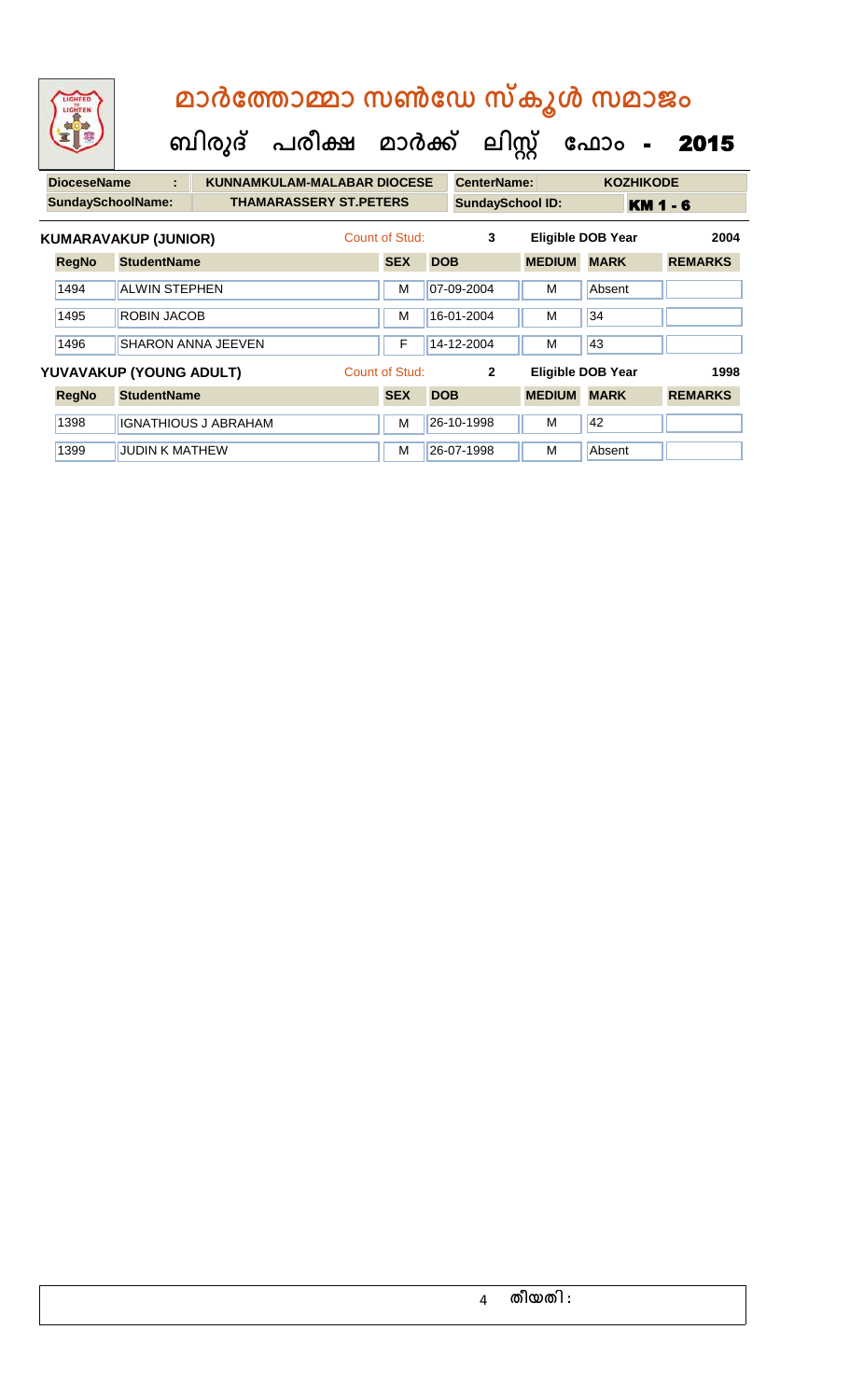| LIGHTED<br>LIGHTEN       |                             | മാർത്തോമ്മാ സൺഡേ സ്കൂൾ സമാജം<br>ബിരുദ് പരീക്ഷ മാർക്ക് ലിസ്റ്റ് |                |            |                         |               | ഫോം -                    | 2015            |
|--------------------------|-----------------------------|----------------------------------------------------------------|----------------|------------|-------------------------|---------------|--------------------------|-----------------|
| <b>DioceseName</b>       | ÷.                          | <b>KUNNAMKULAM-MALABAR DIOCESE</b>                             |                |            | <b>CenterName:</b>      |               | <b>KOZHIKODE</b>         |                 |
| <b>SundaySchoolName:</b> |                             | <b>PUTHUPPADY</b>                                              |                |            | <b>SundaySchool ID:</b> |               |                          | <b>KM 1 - 7</b> |
|                          | <b>KUMARAVAKUP (JUNIOR)</b> |                                                                | Count of Stud: |            | 4                       |               | Eligible DOB Year        | 2004            |
| <b>RegNo</b>             | <b>StudentName</b>          |                                                                | <b>SEX</b>     | <b>DOB</b> |                         | <b>MEDIUM</b> | <b>MARK</b>              | <b>REMARKS</b>  |
| 1497                     | <b>ALPHIN SAJI</b>          |                                                                | м              |            | 08-02-2004              | м             | 48                       |                 |
| 1498                     | LINSON MATHEW ABRAHAM       |                                                                | M              |            | 14-07-2004              | м             | 14                       |                 |
| 1499                     | LIBIN MATHEW ABRAHAM        |                                                                | м              |            | 14-07-2004              | M             | 28                       |                 |
| 1500                     | <b>REN MAMMEN</b>           |                                                                | M              |            | 20-08-2004              | M             | 83                       |                 |
|                          | MADHYAVAKUP(INTERMEDIATE)   |                                                                | Count of Stud: |            | $\overline{2}$          |               | <b>Eligible DOB Year</b> | 2002            |
| <b>RegNo</b>             | <b>StudentName</b>          |                                                                | <b>SEX</b>     | <b>DOB</b> |                         | <b>MEDIUM</b> | <b>MARK</b>              | <b>REMARKS</b>  |
| 1494                     | <b>JESSEN JOJU</b>          |                                                                | M              |            | 30-03-2002              | M             | 49                       |                 |
| 1495                     | SHELVIN VARGHESE            |                                                                | м              |            | 17-02-2002              | M             | 49                       |                 |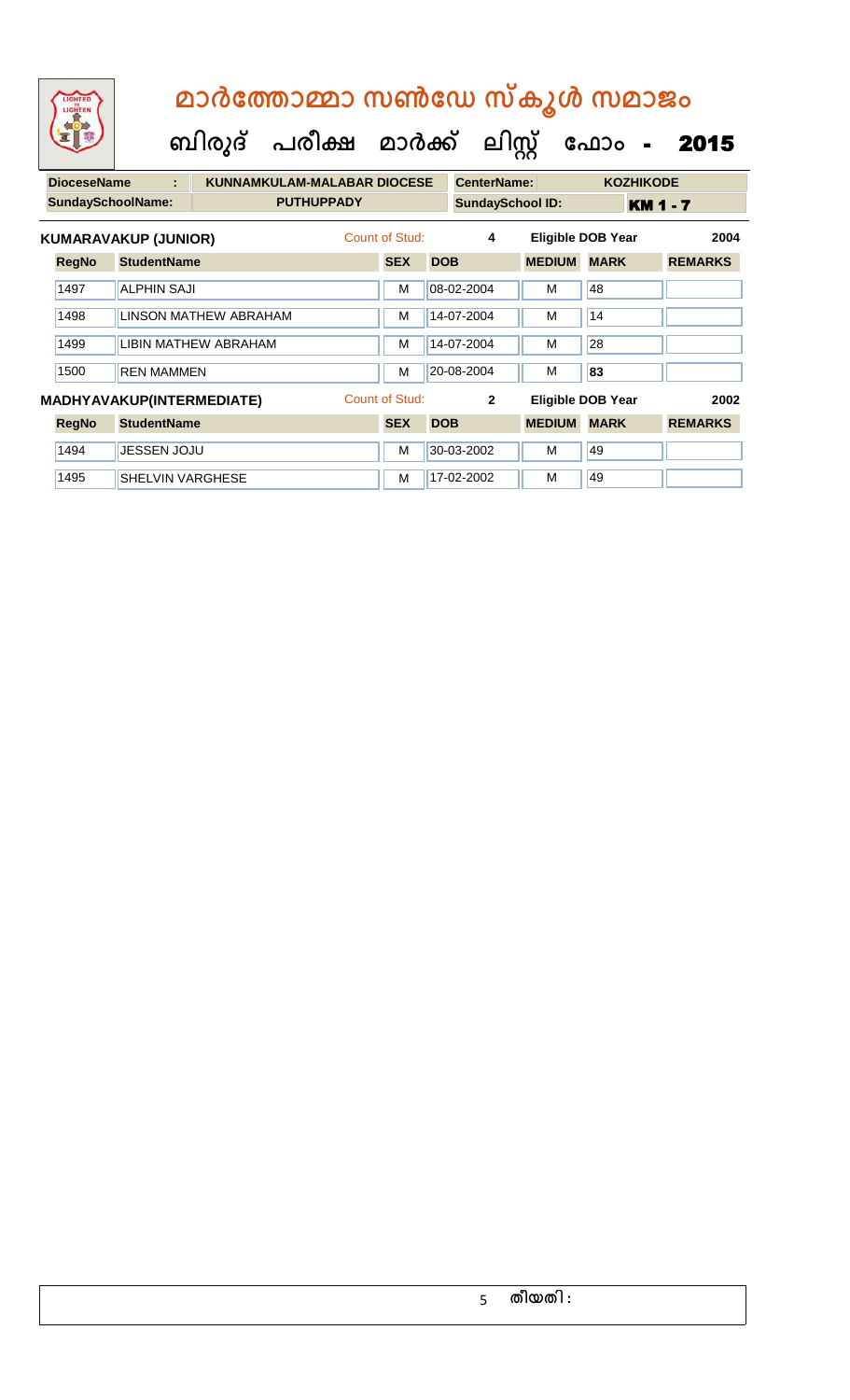| LIGHTED<br>LIGHTEN       |                            | മാർത്തോമ്മാ സൺഡേ സ്കൂൾ സമാജം       |                       |                         |               |                          |                 |
|--------------------------|----------------------------|------------------------------------|-----------------------|-------------------------|---------------|--------------------------|-----------------|
|                          |                            | ബിരുദ് പരീക്ഷ മാർക്ക് ലിസ്സ് ഫോം - |                       |                         |               |                          | 2015            |
| <b>DioceseName</b>       |                            | <b>KUNNAMKULAM-MALABAR DIOCESE</b> |                       | <b>CenterName:</b>      |               | <b>KOZHIKODE</b>         |                 |
| <b>SundaySchoolName:</b> |                            | <b>KATTIPOIL</b>                   |                       | <b>SundaySchool ID:</b> |               |                          | <b>KM 1 - 8</b> |
|                          | MADHYAVAKUP(INTERMEDIATE)  |                                    | Count of Stud:        | 3                       |               | <b>Eligible DOB Year</b> | 2002            |
| <b>RegNo</b>             | <b>StudentName</b>         |                                    | <b>SEX</b>            | <b>DOB</b>              | <b>MEDIUM</b> | <b>MARK</b>              | <b>REMARKS</b>  |
| 1496                     | <b>THOMAS JOSEPH</b>       |                                    | M                     | 28-07-2002              | М             | 36                       |                 |
| 1497                     | <b>AKSA JOHNSON</b>        |                                    | F                     | 11-02-2002              | м             | 46                       |                 |
| 1498                     | <b>BEKSY BENNY</b>         |                                    | F                     | 23-11-2002              | M             | 22                       |                 |
|                          | <b>JESHTAVAKUP(SENIOR)</b> |                                    | <b>Count of Stud:</b> | 4                       |               | <b>Eligible DOB Year</b> | 2000            |
| <b>RegNo</b>             | <b>StudentName</b>         |                                    | <b>SEX</b>            | <b>DOB</b>              | <b>MEDIUM</b> | <b>MARK</b>              | <b>REMARKS</b>  |
| 1535                     | <b>ALEN T THOMAS</b>       |                                    | м                     | 01-01-2000              | м             | 22                       |                 |
| 1536                     | <b>ALEENA REJI</b>         |                                    | F                     | 20-09-2000              | м             | 29                       |                 |
| 1537                     | <b>ANNIEMOL THOMAS</b>     |                                    | F                     | 07-09-2000              | м             | 39                       |                 |
| 1538                     | <b>CHRISTEENA PRASAD</b>   |                                    | F                     | 06-10-2000              | м             | 43                       |                 |
|                          | YUVAVAKUP (YOUNG ADULT)    |                                    | Count of Stud:        | $\overline{2}$          |               | <b>Eligible DOB Year</b> | 1998            |
| <b>RegNo</b>             | <b>StudentName</b>         |                                    | <b>SEX</b>            | <b>DOB</b>              | <b>MEDIUM</b> | <b>MARK</b>              | <b>REMARKS</b>  |
| 1400                     | <b>ATHUL T VARGHESE</b>    |                                    | M                     | 11-01-1998              | M             | Absent                   |                 |
| 1401                     | <b>BETTY BENNY</b>         |                                    | F                     | 17-01-1998              | M             | 56                       |                 |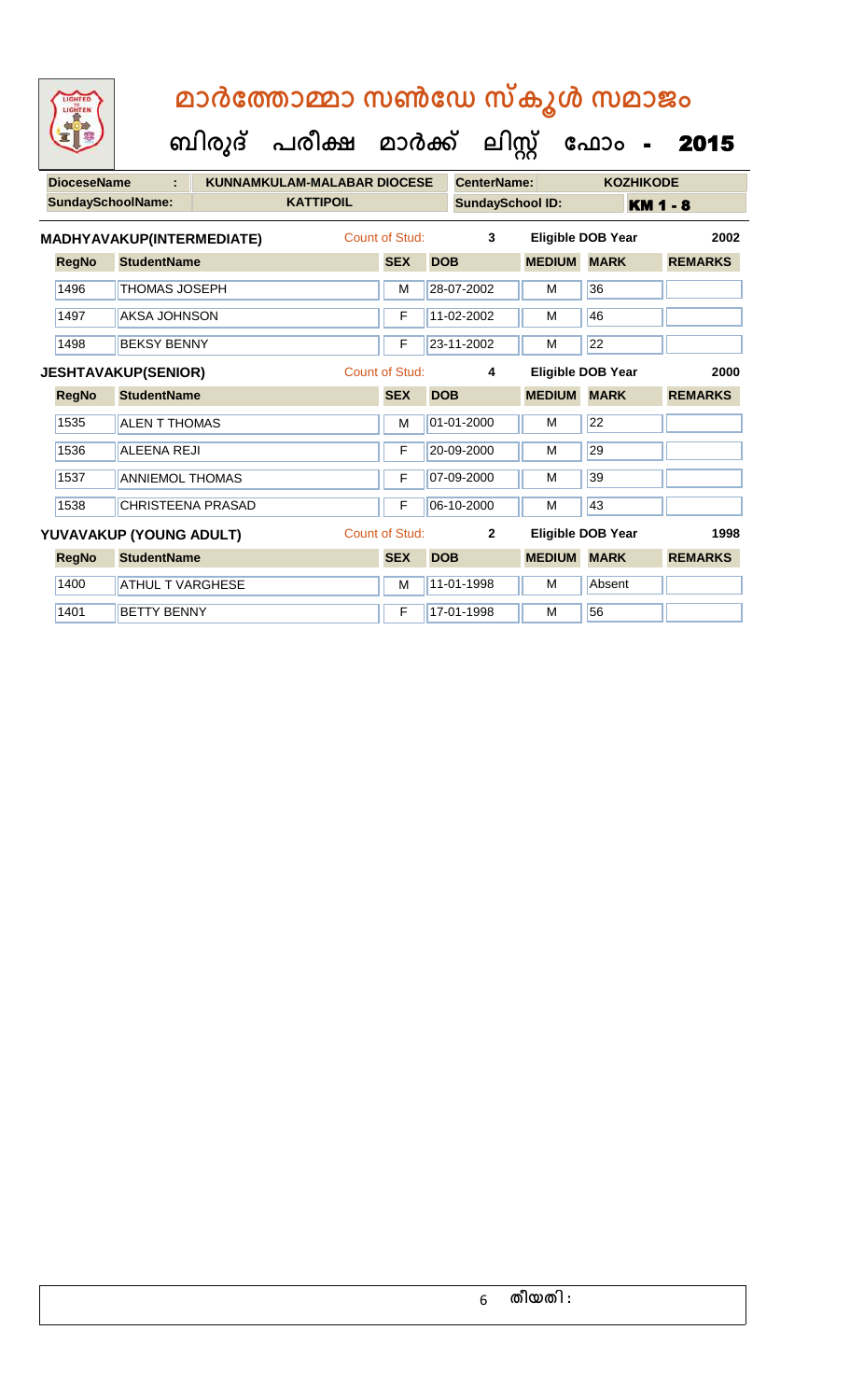| LIGHTED<br>LIGHTEN                             |                            | മാർത്തോമ്മാ സൺഡേ സ്കൂൾ സമാജം<br>ബിരുദ് പരീക്ഷ മാർക്ക്          |                       |            | ലിസ്റ്റ്                |               | ഫോം                      | 2015             |
|------------------------------------------------|----------------------------|----------------------------------------------------------------|-----------------------|------------|-------------------------|---------------|--------------------------|------------------|
| <b>DioceseName</b><br><b>SundaySchoolName:</b> | ٠                          | <b>KUNNAMKULAM-MALABAR DIOCESE</b><br><b>BEDERY ST. THOMAS</b> |                       |            | <b>CenterName:</b>      |               | <b>KOZHIKODE</b>         |                  |
|                                                |                            |                                                                |                       |            | <b>SundaySchool ID:</b> |               |                          | <b>KM 1 - 10</b> |
|                                                | MADHYAVAKUP(INTERMEDIATE)  |                                                                | Count of Stud:        |            | 1                       |               | <b>Eligible DOB Year</b> | 2002             |
| <b>RegNo</b>                                   | <b>StudentName</b>         |                                                                | <b>SEX</b>            | <b>DOB</b> |                         | <b>MEDIUM</b> | <b>MARK</b>              | <b>REMARKS</b>   |
| 1499                                           | <b>SHESWIN</b>             |                                                                | M                     |            | 03-06-2002              | м             | 45                       |                  |
|                                                | <b>JESHTAVAKUP(SENIOR)</b> |                                                                | <b>Count of Stud:</b> |            | 1                       |               | <b>Eligible DOB Year</b> | 2000             |
| <b>RegNo</b>                                   | <b>StudentName</b>         |                                                                | <b>SEX</b>            | <b>DOB</b> |                         | <b>MEDIUM</b> | <b>MARK</b>              | <b>REMARKS</b>   |
| 1539                                           | <b>SABIN S MATHEW</b>      |                                                                | M                     |            | 14-12-2000              | M             | Absent                   |                  |
|                                                | YUVAVAKUP (YOUNG ADULT)    |                                                                | <b>Count of Stud:</b> |            | 3                       |               | <b>Eligible DOB Year</b> | 1998             |
| <b>RegNo</b>                                   | <b>StudentName</b>         |                                                                | <b>SEX</b>            | <b>DOB</b> |                         | <b>MEDIUM</b> | <b>MARK</b>              | <b>REMARKS</b>   |
| 1402                                           | <b>BOSNA RACHEL</b>        |                                                                | F                     |            | 11-06-1998              | M             | Absent                   |                  |
|                                                |                            |                                                                |                       |            |                         |               |                          |                  |
| 1403                                           | <b>SANU S MATHEW</b>       |                                                                | F                     |            | 03-11-1998              | м             | Absent                   |                  |
| 1404                                           | <b>SUJA THOMAS</b>         |                                                                | F                     |            | 19-07-1998              | м             | 45                       |                  |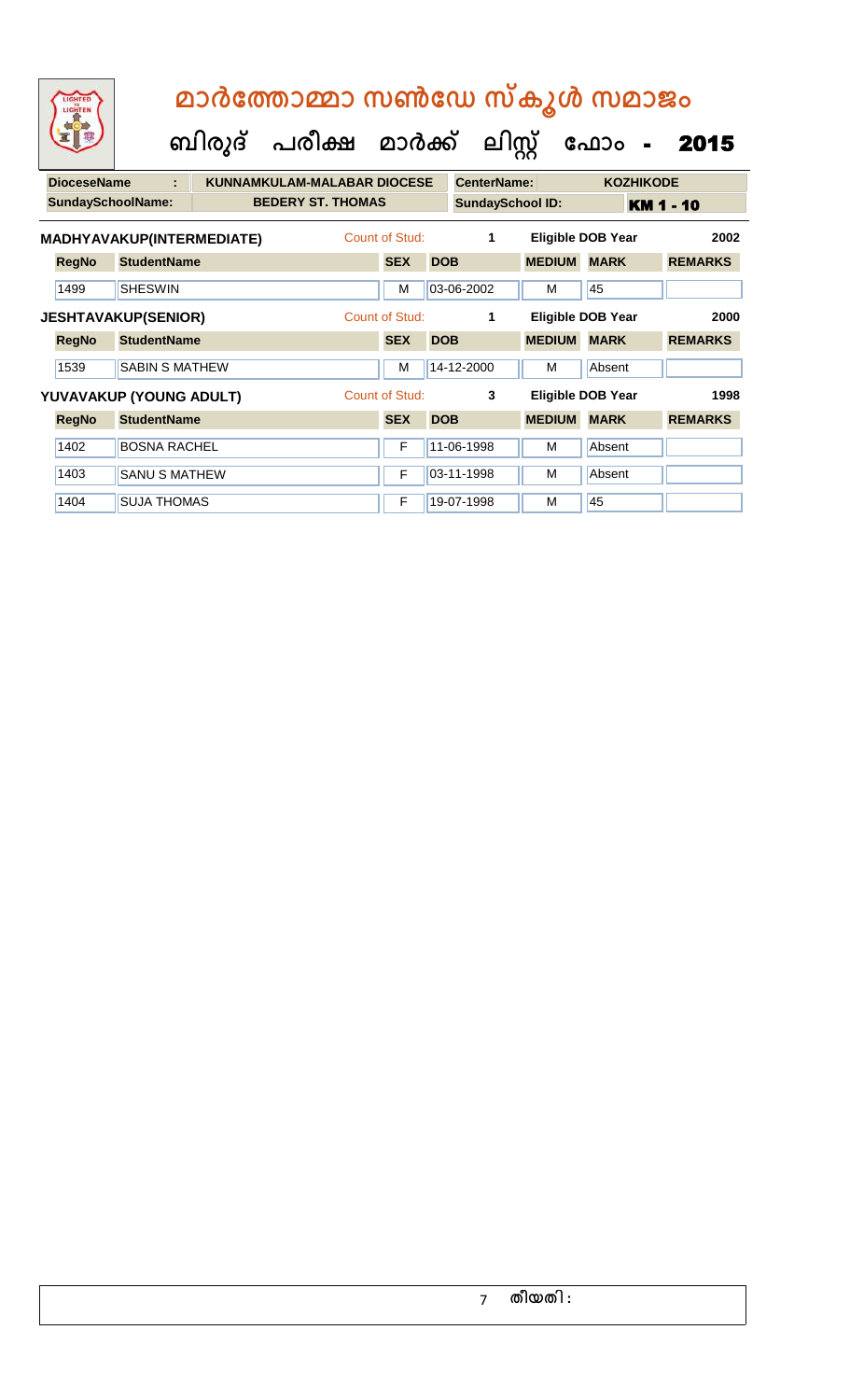| LIGHTED<br>LIGHTEN       |                                  | മാർത്തോമ്മാ സൺഡേ സ്കൂൾ സമാജം<br>ബിരുദ് പരീക്ഷ മാർക്ക് ലിസ്റ്റ് ഫോം - 2015 |                       |            |                         |               |                          |                  |
|--------------------------|----------------------------------|---------------------------------------------------------------------------|-----------------------|------------|-------------------------|---------------|--------------------------|------------------|
| <b>DioceseName</b>       |                                  | <b>KUNNAMKULAM-MALABAR DIOCESE</b>                                        |                       |            | <b>CenterName:</b>      |               | <b>KOZHIKODE</b>         |                  |
| <b>SundaySchoolName:</b> |                                  | <b>CHUNDALE ST.PETERS</b>                                                 |                       |            | <b>SundaySchool ID:</b> |               |                          | <b>KM 1 - 11</b> |
|                          | <b>KUMARAVAKUP (JUNIOR)</b>      |                                                                           | Count of Stud:        |            | $\overline{2}$          |               | <b>Eligible DOB Year</b> | 2004             |
| <b>RegNo</b>             | <b>StudentName</b>               |                                                                           | <b>SEX</b>            | <b>DOB</b> |                         | <b>MEDIUM</b> | <b>MARK</b>              | <b>REMARKS</b>   |
| 1501                     | SANJEEV ABRAHAM SHAJI            |                                                                           | M                     |            | 15-04-2004              | М             | 62                       |                  |
| 1502                     | <b>JOBIN VARGHESE</b>            |                                                                           | M                     |            | 28-04-2004              | M             | 12                       |                  |
|                          | <b>MADHYAVAKUP(INTERMEDIATE)</b> |                                                                           | <b>Count of Stud:</b> |            | 4                       |               | <b>Eligible DOB Year</b> | 2002             |
| <b>RegNo</b>             | <b>StudentName</b>               |                                                                           | <b>SEX</b>            | <b>DOB</b> |                         | <b>MEDIUM</b> | <b>MARK</b>              | <b>REMARKS</b>   |
| 1500                     | SHINTO KO                        |                                                                           | M                     |            | 02-01-2002              | M             | 12                       |                  |
| 1501                     | <b>JULIE VARGHESE</b>            |                                                                           | F                     |            | 13-09-2002              | м             | 23                       |                  |
| 1502                     | <b>JESNA JOY</b>                 |                                                                           | F                     |            | 15-07-2002              | м             | Absent                   |                  |
| 1503                     | <b>LINCY THOMAS</b>              |                                                                           | F                     |            | 03-02-2002              | M             | 36                       |                  |
|                          | <b>JESHTAVAKUP(SENIOR)</b>       |                                                                           | <b>Count of Stud:</b> |            | 5                       |               | <b>Eligible DOB Year</b> | 2000             |
| <b>RegNo</b>             | <b>StudentName</b>               |                                                                           | <b>SEX</b>            | <b>DOB</b> |                         | <b>MEDIUM</b> | <b>MARK</b>              | <b>REMARKS</b>   |
| 1540                     | <b>JILSHY WILSON</b>             |                                                                           | F                     |            | 17-07-2000              | M             | 35                       |                  |
| 1541                     | <b>RINTU ROBY</b>                |                                                                           | F                     |            | 11-06-2000              | М             | 45                       |                  |
| 1542                     | PADMA EBIL SAMUEL                |                                                                           | F                     |            | 25-12-2000              | M             | 67                       |                  |
| 1543                     | JEWEL ELIZABETH KURIAN           |                                                                           | F                     |            | 09-03-2000              | м             | 69                       |                  |
| 1544                     | <b>REBECCA MARY REJI</b>         |                                                                           | F                     |            | 07-06-2000              | м             | 28                       |                  |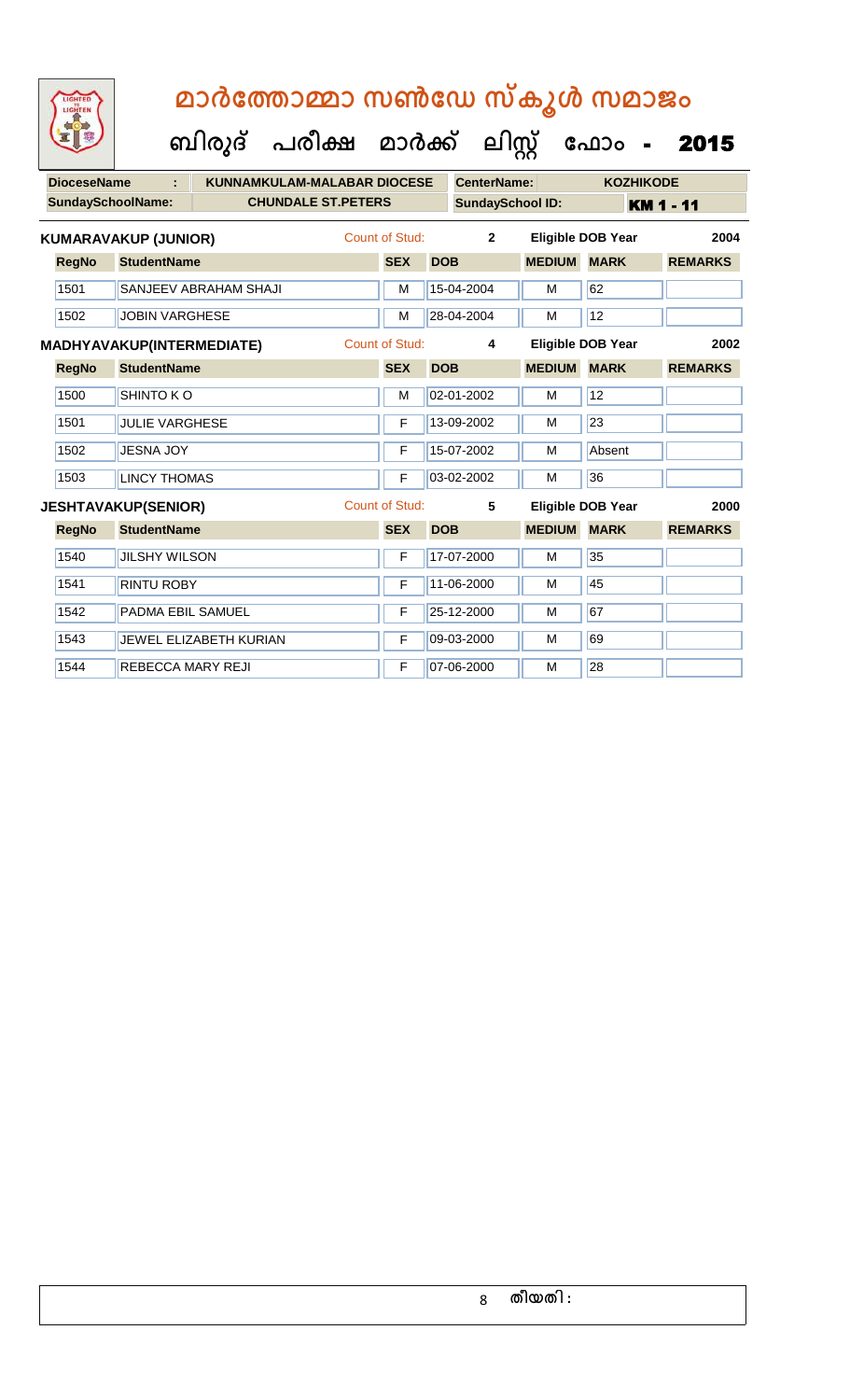| LIGHTED<br>LIGHTEN         |                        |   | മാർത്തോമ്മാ സൺഡേ സ്കൂൾ സമാജം       |                |            |                         |                          |             |                  |                |  |
|----------------------------|------------------------|---|------------------------------------|----------------|------------|-------------------------|--------------------------|-------------|------------------|----------------|--|
|                            |                        |   | ബിരുദ് പരീക്ഷ മാർക്ക് ലിസ്റ്റ്     |                |            |                         |                          | ഫോം -       |                  | 2015           |  |
| <b>DioceseName</b>         |                        | ÷ | <b>KUNNAMKULAM-MALABAR DIOCESE</b> |                |            | <b>CenterName:</b>      |                          |             | <b>KOZHIKODE</b> |                |  |
| <b>SundaySchoolName:</b>   |                        |   | <b>THENJIPALAM</b>                 |                |            | <b>SundaySchool ID:</b> |                          |             | <b>KM 1 - 13</b> |                |  |
| <b>JESHTAVAKUP(SENIOR)</b> |                        |   |                                    | Count of Stud: |            | 1                       | <b>Eligible DOB Year</b> |             |                  | 2000           |  |
| <b>RegNo</b>               | <b>StudentName</b>     |   |                                    | <b>SEX</b>     | <b>DOB</b> |                         | <b>MEDIUM</b>            | <b>MARK</b> |                  | <b>REMARKS</b> |  |
| 1545                       | <b>ANN MARIA KOSHY</b> |   |                                    | F              |            | 26-04-2000              | м                        | 28          |                  |                |  |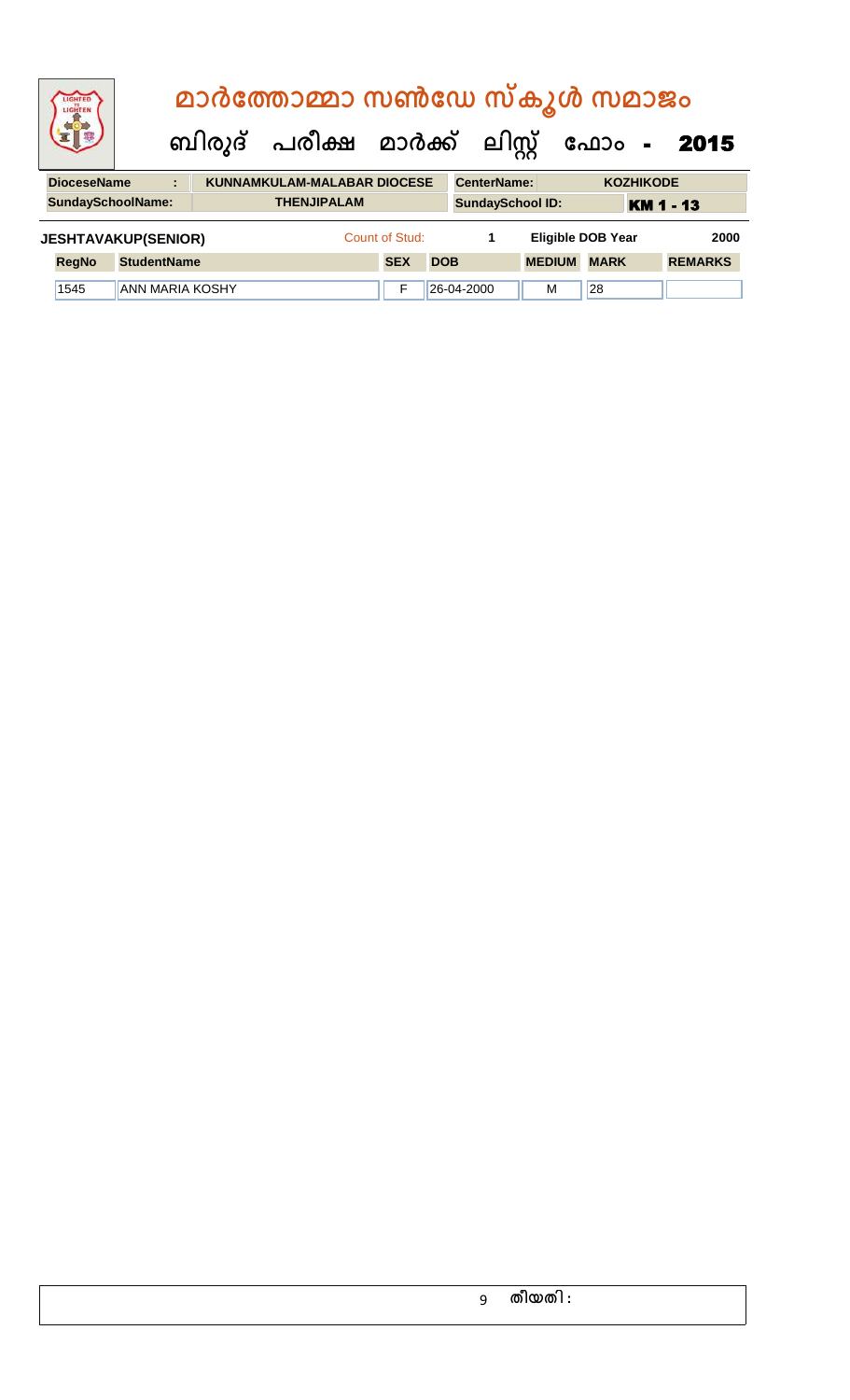| LIGHTED<br>LIGHTEN       |                            | ബിരുദ് | മാർത്തോമ്മാ സൺഡേ സ്കൂൾ സമാജം<br>പരീക്ഷ മാർക്ക് ലിസ്റ്റ് |                |            |                         |               | ഫോം -                    | 2015             |
|--------------------------|----------------------------|--------|---------------------------------------------------------|----------------|------------|-------------------------|---------------|--------------------------|------------------|
| <b>DioceseName</b>       | ÷                          |        | <b>KUNNAMKULAM-MALABAR DIOCESE</b>                      |                |            | <b>CenterName:</b>      |               | <b>KOZHIKODE</b>         |                  |
| <b>SundaySchoolName:</b> |                            |        | <b>MAMPATTA ST.THOMAS</b>                               |                |            | <b>SundaySchool ID:</b> |               |                          | <b>KM 1 - 14</b> |
|                          | <b>JESHTAVAKUP(SENIOR)</b> |        |                                                         | Count of Stud: |            | $\overline{2}$          |               | <b>Eligible DOB Year</b> | 2000             |
| <b>RegNo</b>             | <b>StudentName</b>         |        |                                                         | <b>SEX</b>     | <b>DOB</b> |                         | <b>MEDIUM</b> | <b>MARK</b>              | <b>REMARKS</b>   |
| 1546                     | <b>DANIA SUNNY</b>         |        |                                                         | F              |            | 02-11-2000              | м             | Absent                   |                  |
| 1547                     | AJIN A SAJAN               |        |                                                         | м              |            | 06-05-2000              | м             | Absent                   |                  |
|                          | YUVAVAKUP (YOUNG ADULT)    |        |                                                         | Count of Stud: |            | $\overline{2}$          |               | <b>Eligible DOB Year</b> | 1998             |
| <b>RegNo</b>             | <b>StudentName</b>         |        |                                                         | <b>SEX</b>     | <b>DOB</b> |                         | <b>MEDIUM</b> | <b>MARK</b>              | <b>REMARKS</b>   |
| 1405                     | JERIN M GEORGE VARGHESE    |        |                                                         | M              |            | 08-03-1998              | м             | Absent                   |                  |
| 1406                     | <b>RENY GEORGE</b>         |        |                                                         | М              |            | 18-11-1998              | м             | Absent                   |                  |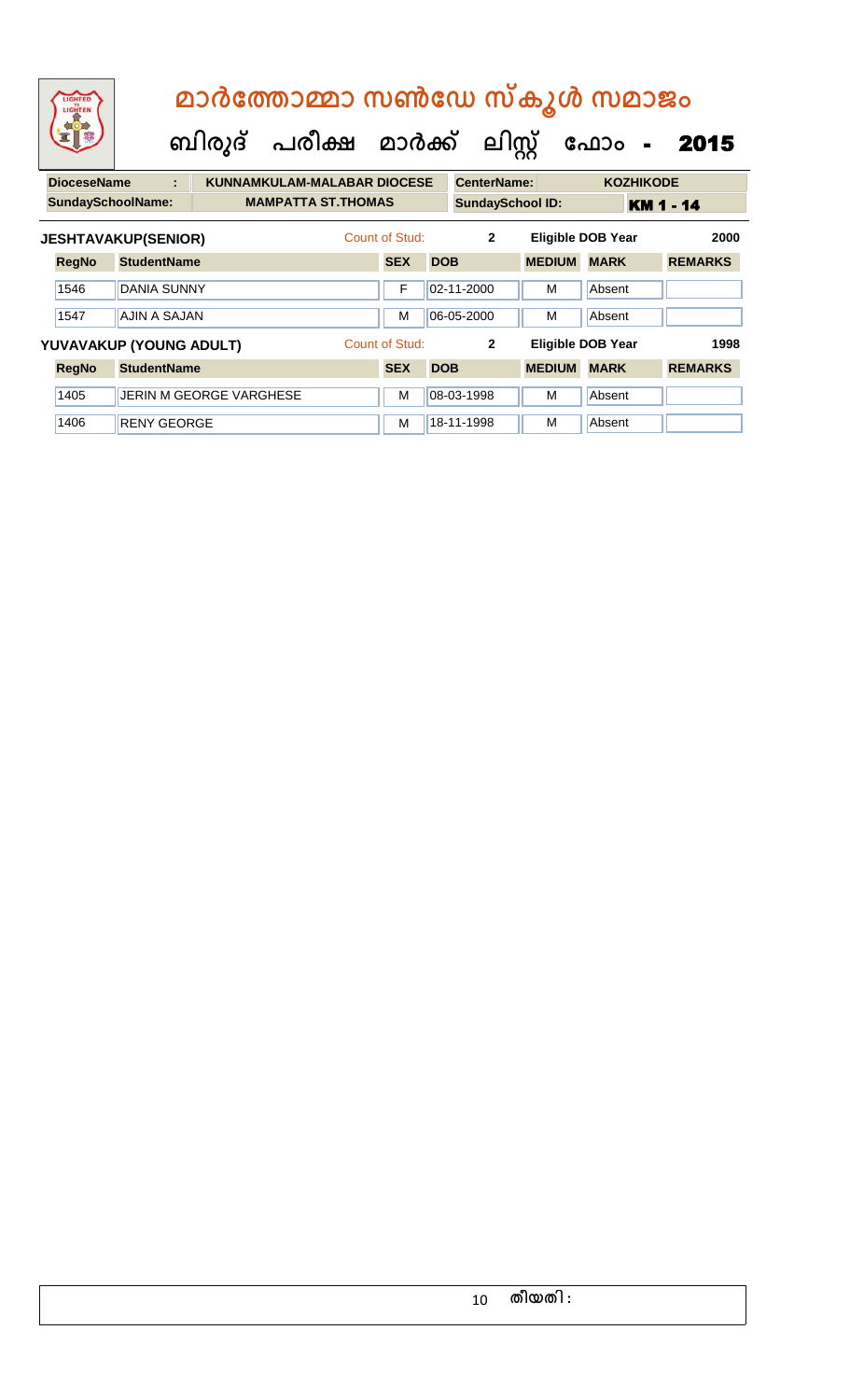| LIGHTED<br>LIGHTEN         |                         |  |                                    |                     |                |            |            |                    | മാർത്തോമ്മാ സൺഡേ സ്കൂൾ സമാജം |             |                  |                |  |
|----------------------------|-------------------------|--|------------------------------------|---------------------|----------------|------------|------------|--------------------|------------------------------|-------------|------------------|----------------|--|
|                            |                         |  | ബിരുദ് പരീക്ഷ മാർക്ക് ലിസ്റ്റ്     |                     |                |            |            |                    |                              | ഫോം         | $\blacksquare$   | 2015           |  |
| <b>DioceseName</b>         | t                       |  | <b>KUNNAMKULAM-MALABAR DIOCESE</b> |                     |                |            |            | <b>CenterName:</b> |                              |             | <b>KOZHIKODE</b> |                |  |
| <b>SundaySchoolName:</b>   |                         |  |                                    | <b>MANANTHAWADI</b> |                |            |            |                    | <b>SundaySchool ID:</b>      |             | <b>KM 1 - 15</b> |                |  |
| <b>JESHTAVAKUP(SENIOR)</b> |                         |  |                                    |                     | Count of Stud: |            |            | 1                  | <b>Eligible DOB Year</b>     |             |                  | 2000           |  |
| <b>RegNo</b>               | <b>StudentName</b>      |  |                                    |                     | <b>SEX</b>     | <b>DOB</b> |            |                    | <b>MEDIUM</b>                | <b>MARK</b> |                  | <b>REMARKS</b> |  |
| 1548                       | <b>ASHISH THOMAS</b>    |  |                                    |                     | М              |            | 03-07-2000 |                    | M                            | 50          |                  |                |  |
| YUVAVAKUP (YOUNG ADULT)    |                         |  |                                    |                     | Count of Stud: |            |            | 1                  | <b>Eligible DOB Year</b>     |             |                  | 1998           |  |
| <b>RegNo</b>               | <b>StudentName</b>      |  |                                    |                     | <b>SEX</b>     | <b>DOB</b> |            |                    | <b>MEDIUM</b>                | <b>MARK</b> |                  | <b>REMARKS</b> |  |
| 1407                       | <b>ROBIN K VARGHESE</b> |  |                                    |                     | м              |            | 02-02-1998 |                    | м                            | Absent      |                  |                |  |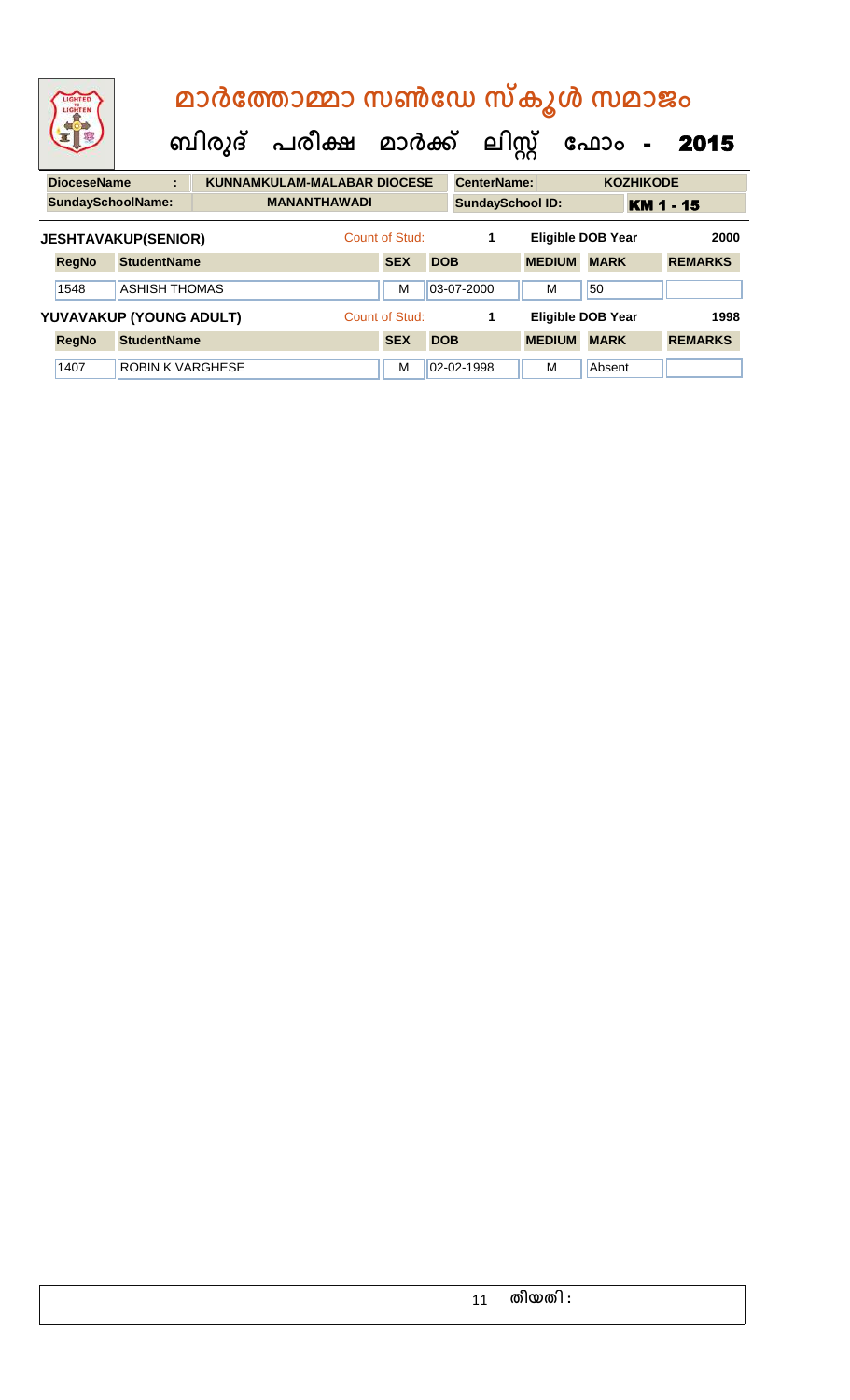| LIGHTED<br>LIGHTEN       |                                  | മാർത്തോമ്മാ സൺഡേ സ്കൂൾ സമാജം         |                       |            |                         |               |                          |                 |
|--------------------------|----------------------------------|--------------------------------------|-----------------------|------------|-------------------------|---------------|--------------------------|-----------------|
|                          |                                  | ബിരുദ് പരീക്ഷ മാർക്ക് ലിസ്റ്റ് ഫോം - |                       |            |                         |               |                          | 2015            |
| <b>DioceseName</b>       | ÷                                | <b>KUNNAMKULAM-MALABAR DIOCESE</b>   |                       |            | <b>CenterName:</b>      |               | <b>CHUNGATHARA</b>       |                 |
| <b>SundaySchoolName:</b> |                                  | <b>EDAKKARA IMMANUEL</b>             |                       |            | <b>SundaySchool ID:</b> |               |                          | <b>KM 2 - 1</b> |
|                          | KUMARAVAKUP (JUNIOR)             |                                      | <b>Count of Stud:</b> |            | 17                      |               | <b>Eligible DOB Year</b> | 2004            |
| <b>RegNo</b>             | <b>StudentName</b>               |                                      | <b>SEX</b>            | <b>DOB</b> |                         | <b>MEDIUM</b> | <b>MARK</b>              | <b>REMARKS</b>  |
| 1503                     | AJIN P J                         |                                      | M                     |            | 30-03-2004              | м             | 25                       |                 |
| 1504                     | <b>ALAN A M</b>                  |                                      | М                     |            | 07-12-2004              | м             | 92                       |                 |
| 1505                     | <b>HEFSIN JIJI</b>               |                                      | М                     |            | 16-08-2004              | М             | 65                       |                 |
| 1506                     | <b>MEBIN GEORGE</b>              |                                      | M                     |            | 13-03-2004              | м             | Absent                   |                 |
| 1507                     | <b>NIRMAL VARGHESE</b>           |                                      | М                     |            | 11-02-2004              | м             | 86                       |                 |
| 1508                     | <b>RIJO THOMAS</b>               |                                      | М                     |            | 29-01-2004              | М             | 21                       |                 |
| 1509                     | SHIJU C S                        |                                      | М                     |            | 03-09-2004              | м             | 30                       |                 |
| 1510                     | SHINE GEORGE                     |                                      | м                     |            | 05-03-2004              | м             | 53                       |                 |
| 1511                     | <b>VIJO THOMAS</b>               |                                      | м                     |            | 11-07-2004              | м             | 13                       |                 |
| 1512                     | <b>VIVEK M VARGHESE</b>          |                                      | М                     |            | 18-06-2004              | Е             | 68                       |                 |
| 1513                     | NITHIN JOHN THOMAS               |                                      | М                     |            | 23-08-2004              | м             | 26                       |                 |
| 1514                     | <b>ERIN S</b>                    |                                      | F                     |            | 14-09-2004              | м             | 87                       |                 |
| 1515                     | <b>HRIDYA SAM BINU</b>           |                                      | F                     |            | 12-08-2004              | м             | 92                       |                 |
| 1516                     | <b>JENE ANN THOMAS</b>           |                                      | F                     |            | 11-12-2004              | м             | 72                       |                 |
| 1517                     | <b>MERIN S</b>                   |                                      | F                     |            | 22-08-2004              | М             | 60                       |                 |
| 1518                     | <b>RINU SAMUEL</b>               |                                      | F                     |            | 03-09-2004              | м             | Absent                   |                 |
| 1519                     | <b>VINISHA SUSAN WILSON</b>      |                                      | F                     |            | 14-04-2004              | M             | 43                       |                 |
|                          | <b>MADHYAVAKUP(INTERMEDIATE)</b> |                                      | <b>Count of Stud:</b> |            | 11                      |               | Eligible DOB Year        | 2002            |
| <b>RegNo</b>             | <b>StudentName</b>               |                                      | <b>SEX</b>            | <b>DOB</b> |                         | <b>MEDIUM</b> | <b>MARK</b>              | <b>REMARKS</b>  |
| 1504                     | <b>NIKHIL ZACHREAH</b>           |                                      | M                     |            | 28-03-2002              | M             | 48                       |                 |
| 1505                     | <b>SHEBIN MATHEW</b>             |                                      | M                     |            | 25-03-2002              | м             | 51                       |                 |
| 1506                     | SHEHIN MATHEW                    |                                      | M                     |            | 25-03-2002              | M             | 14                       |                 |
| 1507                     | <b>SONU M SHAJI</b>              |                                      | M                     |            | 15-05-2002              | M             | 23                       |                 |
| 1508                     | <b>FEBIN GEORGE</b>              |                                      | M                     |            | 22-12-2002              | м             | Absent                   |                 |
| 1509                     | <b>AGNES MARIYA SABU</b>         |                                      | F                     |            | 30-09-2002              | М             | 47                       |                 |
| 1510                     | <b>ARPITHA MATHEW</b>            |                                      | F                     |            | 16-02-2002              | M             | 62                       |                 |
| 1511                     | <b>JUBY ANNA ABRAHAM</b>         |                                      | F                     |            | 28-02-2002              | M             | 37                       |                 |
| 1512                     | DONA MARY JACOB                  |                                      | F                     |            | 15-11-2002              | M             | 16                       |                 |
| 1513                     | <b>SABEENA SAM</b>               |                                      | F                     |            | 14-09-2002              | M             | 24                       |                 |
| 1514                     | ANJU ELSA ISSAC                  |                                      | F                     |            | 22-12-2002              | M             | 28                       |                 |
|                          | <b>JESHTAVAKUP(SENIOR)</b>       |                                      | <b>Count of Stud:</b> |            | 5                       |               | <b>Eligible DOB Year</b> | 2000            |
| <b>RegNo</b>             | <b>StudentName</b>               |                                      | <b>SEX</b>            | <b>DOB</b> |                         | <b>MEDIUM</b> | <b>MARK</b>              | <b>REMARKS</b>  |
| 1549                     | <b>MILAN SHA GEORGE</b>          |                                      | M                     |            | 01-01-2000              | М             | 43                       |                 |
| 1550                     | <b>IDA DEEPU ABRAHAM</b>         |                                      | F                     |            | 07-11-2000              | M             | 56                       |                 |
| 1551                     | <b>MERLIN S</b>                  |                                      | F                     |            | 11-12-2000              | M             | 53                       |                 |
| 1552                     | <b>JESSY VARGHESE</b>            |                                      | F                     |            | 26-11-2000              | М             | 46                       |                 |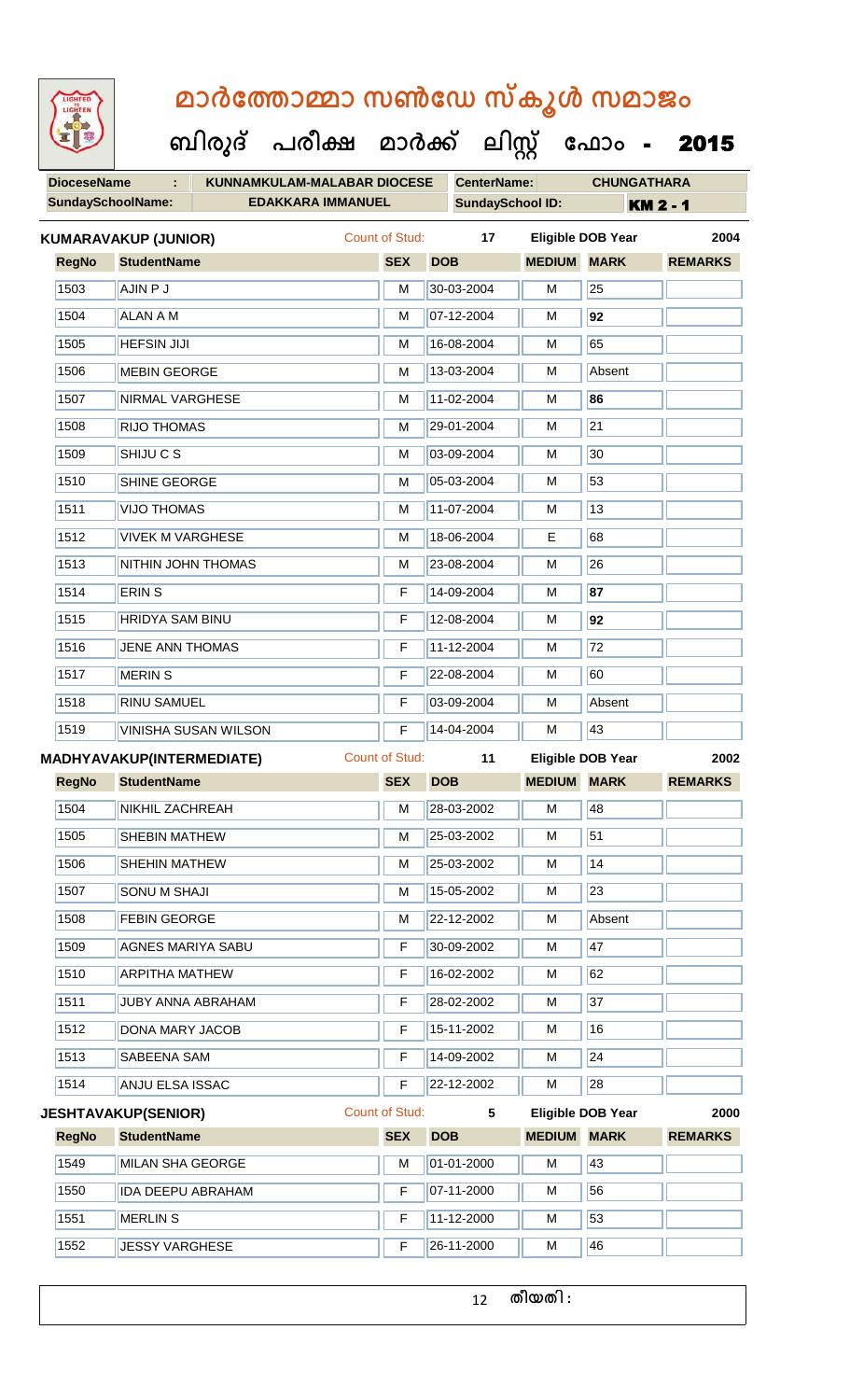| LIGHTED<br>LIGHTEN       | മാർത്തോമ്മാ സൺഡേ സ്കൂൾ സമാജം |                                    |                |            |                    |                         |                          |                 |  |  |  |
|--------------------------|------------------------------|------------------------------------|----------------|------------|--------------------|-------------------------|--------------------------|-----------------|--|--|--|
|                          | ബിരുദ് പരീക്ഷ മാർക്ക്        |                                    |                | ലിസ്റ്റ്   |                    | ഫോം                     | 2015                     |                 |  |  |  |
| <b>DioceseName</b>       | ÷.                           | <b>KUNNAMKULAM-MALABAR DIOCESE</b> |                |            | <b>CenterName:</b> |                         | <b>CHUNGATHARA</b>       |                 |  |  |  |
| <b>SundaySchoolName:</b> |                              | <b>EDAKKARA IMMANUEL</b>           |                |            |                    | <b>SundaySchool ID:</b> |                          | <b>KM 2 - 1</b> |  |  |  |
| 1553                     | RIYA ANNA THOMAS             |                                    | F              | 12-05-2000 |                    | E                       | 50                       |                 |  |  |  |
|                          | YUVAVAKUP (YOUNG ADULT)      |                                    | Count of Stud: |            | 10                 |                         | <b>Eligible DOB Year</b> | 1998            |  |  |  |
| <b>RegNo</b>             | <b>StudentName</b>           |                                    | <b>SEX</b>     | <b>DOB</b> |                    | <b>MEDIUM</b>           | <b>MARK</b>              | <b>REMARKS</b>  |  |  |  |
| 1408                     | AJIN THOMAS ISSAC            |                                    | M              | 12-06-1998 |                    | M                       | Absent                   |                 |  |  |  |
| 1409                     | <b>AKHIL VARGHESE</b>        |                                    | M              | 06-11-1998 |                    | M                       | 27                       |                 |  |  |  |
| 1410                     | <b>FMIL DEFPU ABRAHAM</b>    |                                    | м              | 01-07-1998 |                    | м                       | 38                       |                 |  |  |  |
| 1411                     | <b>JOBIN ABRAHAM</b>         |                                    | м              | 25-09-1998 |                    | м                       | 21                       |                 |  |  |  |
| 1412                     | PRINCE JOSE                  |                                    | м              | 05-03-1998 |                    | м                       | 26                       |                 |  |  |  |
| 1413                     | <b>SAJAN THOMAS</b>          |                                    | M              | 24-08-1998 |                    | м                       | Absent                   |                 |  |  |  |
| 1414                     | <b>SHIBIN M THOMAS</b>       |                                    | м              | 15-07-1998 |                    | м                       | Absent                   |                 |  |  |  |
| 1415                     | <b>JIYA THOMAS</b>           |                                    | F              | 07-05-1998 |                    | м                       | 42                       |                 |  |  |  |
| 1416                     | SHIJI CHACKO                 |                                    | F              | 23-05-1998 |                    | M                       | 26                       |                 |  |  |  |
| 1417                     | SUNEETHA MARIA SABU          |                                    | F              | 29-08-1998 |                    | M                       | Absent                   |                 |  |  |  |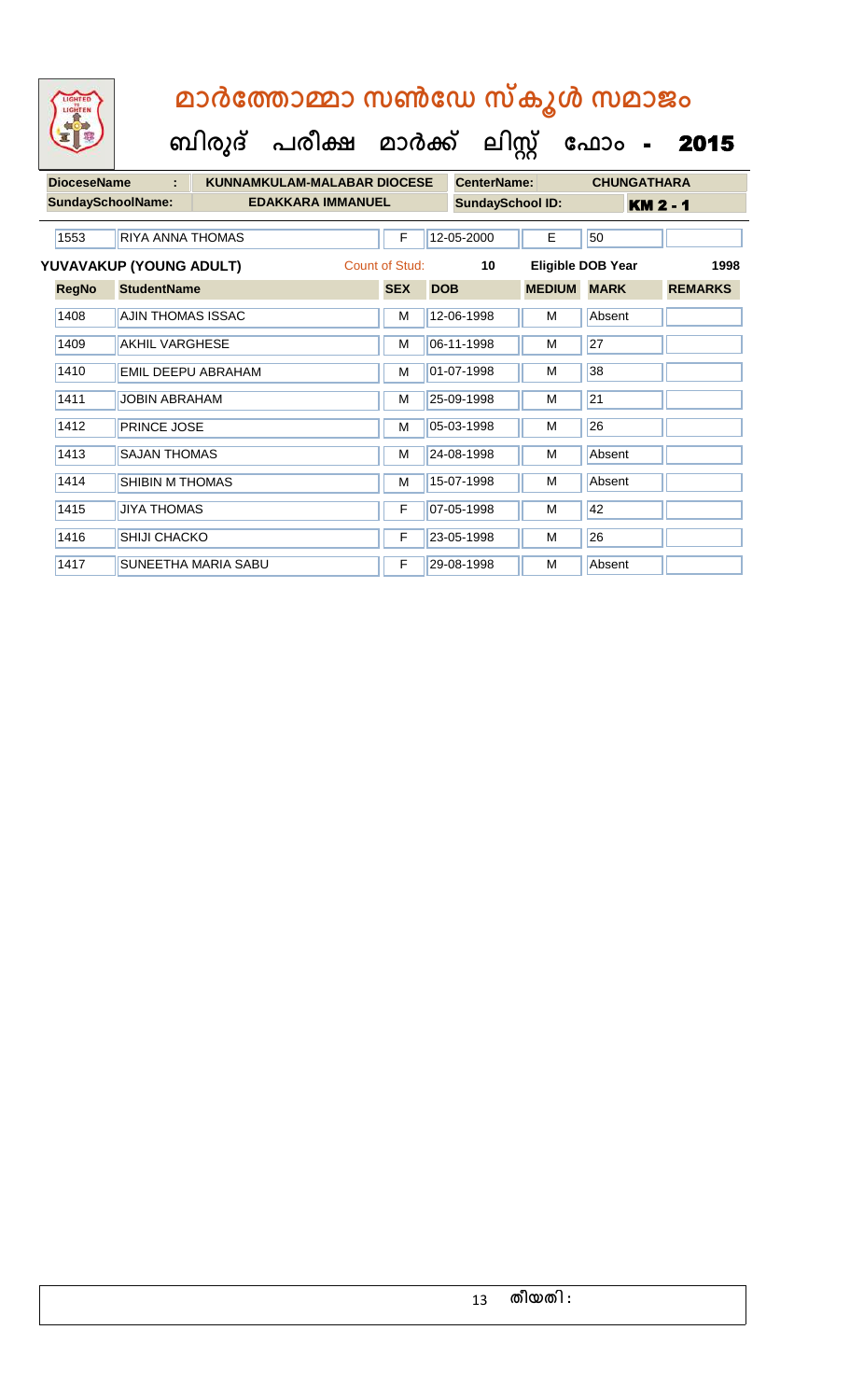| LIGHTED<br>LIGHTEN |                                     | മാർത്തോമ്മാ സൺഡേ സ്കൂൾ സമാജം              |                       |            |                         |                    |                          |                |  |
|--------------------|-------------------------------------|-------------------------------------------|-----------------------|------------|-------------------------|--------------------|--------------------------|----------------|--|
|                    |                                     | ബിരുദ് പരീക്ഷ മാർക്ക് ലിസ്റ്റ് ഫോം - 2015 |                       |            |                         |                    |                          |                |  |
| <b>DioceseName</b> | ÷                                   | <b>KUNNAMKULAM-MALABAR DIOCESE</b>        |                       |            | <b>CenterName:</b>      |                    | <b>CHUNGATHARA</b>       |                |  |
|                    | <b>SundaySchoolName:</b>            | <b>MUTHUKULAM CHRISTOSE</b>               |                       |            | <b>SundaySchool ID:</b> |                    | <b>KM 2 - 2</b>          |                |  |
|                    | <b>KUMARAVAKUP (JUNIOR)</b>         |                                           | <b>Count of Stud:</b> |            | 5                       |                    | Eligible DOB Year        | 2004           |  |
| <b>RegNo</b>       | <b>StudentName</b>                  |                                           | <b>SEX</b>            | <b>DOB</b> |                         | <b>MEDIUM</b>      | <b>MARK</b>              | <b>REMARKS</b> |  |
| 1520               | <b>ALBIN J NINAN</b>                |                                           | м                     |            | 24-02-2004              | M                  | 82                       |                |  |
| 1521               | <b>ALLAN P THOMAS</b>               |                                           | M                     |            | 21-07-2004              | м                  | 29                       |                |  |
| 1522               | JOHAN JUSTIN JOSEPH                 |                                           | M                     |            | 31-03-2004              | м                  | 53                       |                |  |
| 1523               | JOSHUA GEORGE CHERIAN               |                                           | M                     |            | 05-04-2004              | M                  | 70                       |                |  |
| 1524               | <b>RITHIN ROBERT</b>                |                                           | M                     |            | 23-12-2004              | м                  | 57                       |                |  |
|                    | MADHYAVAKUP(INTERMEDIATE)           |                                           | <b>Count of Stud:</b> |            | $\overline{7}$          |                    | <b>Eligible DOB Year</b> | 2002           |  |
| <b>RegNo</b>       | <b>StudentName</b>                  |                                           | <b>SEX</b>            | <b>DOB</b> |                         | <b>MEDIUM MARK</b> |                          | <b>REMARKS</b> |  |
| 1515               | <b>ANGEL K ANIL</b>                 |                                           | F                     |            | 26-08-2002              | м                  | 64                       |                |  |
| 1516               | <b>AISWARYA SUNNY</b>               |                                           | F                     |            | 17-01-2002              | M                  | 83                       |                |  |
| 1517               | <b>ERIC THOMAS</b>                  |                                           | м                     |            | 07-11-2002              | м                  | 45                       |                |  |
| 1518               | <b>JAINY JUSTIN</b>                 |                                           | F                     |            | 25-06-2002              | м                  | 75                       |                |  |
| 1519               | JEEVA JOHNSON                       |                                           | F                     |            | 04-03-2002              | M                  | Absent                   |                |  |
| 1520               | NITHA JOSE                          |                                           | F                     |            | 05-09-2002              | М                  | 46                       |                |  |
| 1521               | <b>NIYA JOSE</b>                    |                                           | F                     |            | 05-09-2002              | M                  | 68                       |                |  |
|                    | <b>JESHTAVAKUP(SENIOR)</b>          |                                           | Count of Stud:        |            | 5                       |                    | <b>Eligible DOB Year</b> | 2000           |  |
|                    | RegNo StudentName                   |                                           | <b>SEX</b>            | <b>DOB</b> |                         | <b>MEDIUM MARK</b> |                          | <b>REMARKS</b> |  |
| 1554               | <b>AXA E VARGHESE</b>               |                                           | F                     |            | 07-07-2000              | М                  | 53                       |                |  |
| 1555               | <b>DENILA VARGHESE</b>              |                                           | F                     |            | 30-11-2000              | М                  | 76                       |                |  |
| 1556               | <b>LINI PT</b>                      |                                           | F                     |            | 18-11-2000              | М                  | 40                       |                |  |
| 1557               | <b>ROSHAN ROBERT</b>                |                                           | M                     |            | 27-05-2000              | M                  | 45                       |                |  |
| 1558               | SHERIN GEEVARGHESE                  |                                           | F                     |            | 19-11-2000              | М                  | 76                       |                |  |
|                    | YUVAVAKUP (YOUNG ADULT)             |                                           | <b>Count of Stud:</b> |            | 3                       |                    | <b>Eligible DOB Year</b> | 1998           |  |
| <b>RegNo</b>       | <b>StudentName</b>                  |                                           | <b>SEX</b>            | <b>DOB</b> |                         | <b>MEDIUM</b>      | <b>MARK</b>              | <b>REMARKS</b> |  |
| 1418               | <b>JUBIN JUSTIN</b>                 |                                           | M                     |            | 29-11-1998              | M                  | 39                       |                |  |
| 1419               | RINJU MATHEW                        |                                           | F                     |            | 25-09-1998              | M                  | 76                       |                |  |
| 1420               | <b>STEFFY SARA JOSE</b>             |                                           | F                     |            | 19-04-1998              | м                  | 76                       |                |  |
|                    | <b>PROUDA SUNDAY SCHOOL (ADULT)</b> |                                           | Count of Stud:        |            | 1                       |                    | <b>Eligible DOB Year</b> | 1997           |  |
| <b>RegNo</b>       | <b>StudentName</b>                  |                                           | <b>SEX</b>            | <b>DOB</b> |                         | <b>MEDIUM</b>      | <b>MARK</b>              | <b>REMARKS</b> |  |
| 1152               | <b>DENY VARGHESE</b>                |                                           | M                     |            | 14-12-1997              | M                  | Absent                   |                |  |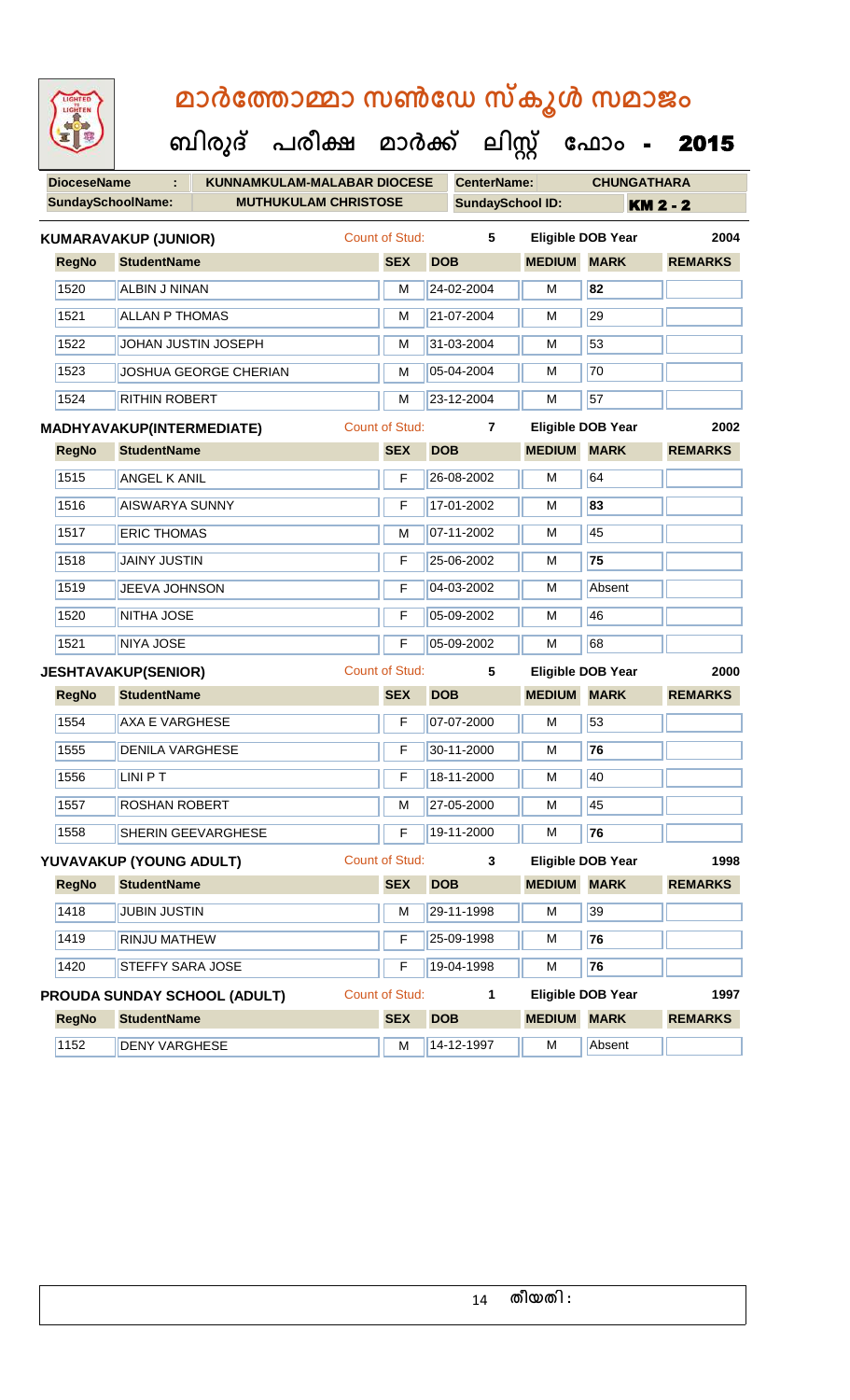| LIGHTED<br>LIGHTEN |                                              |                       | മാർത്തോമ്മാ സൺഡേ സ്കൂൾ സമാജം |               |                          |                |  |  |  |
|--------------------|----------------------------------------------|-----------------------|------------------------------|---------------|--------------------------|----------------|--|--|--|
|                    | ബിരുദ് പരീക്ഷ മാർക്ക് ലിസ്റ്റ് ഫോം -         |                       |                              |               | 2015                     |                |  |  |  |
| <b>DioceseName</b> | <b>KUNNAMKULAM-MALABAR DIOCESE</b>           |                       | <b>CenterName:</b>           |               | <b>CHUNGATHARA</b>       |                |  |  |  |
|                    | SundaySchoolName:<br><b>PALANKKARA HOREB</b> |                       | <b>SundaySchool ID:</b>      |               | <b>KM 2 - 3</b>          |                |  |  |  |
|                    | <b>KUMARAVAKUP (JUNIOR)</b>                  | Count of Stud:        | 5                            |               | <b>Eligible DOB Year</b> | 2004           |  |  |  |
| <b>RegNo</b>       | <b>StudentName</b>                           | <b>SEX</b>            | <b>DOB</b>                   | <b>MEDIUM</b> | <b>MARK</b>              | <b>REMARKS</b> |  |  |  |
| 1525               | <b>ALWIN PHILIP</b>                          | М                     | 06-04-2004                   | м             | 78                       |                |  |  |  |
| 1526               | <b>TINTU VARGHESE</b>                        | м                     | 18-07-2004                   | м             | 64                       |                |  |  |  |
| 1527               | <b>RIYA ROY</b>                              | F                     | 18-06-2004                   | м             | 36                       |                |  |  |  |
| 1528               | <b>RIJA ROY</b>                              | F                     | 18-06-2004                   | м             | 67                       |                |  |  |  |
| 1529               | <b>ANU SHAJI</b>                             | F                     | 21-05-2004                   | М             | 33                       |                |  |  |  |
|                    | MADHYAVAKUP(INTERMEDIATE)                    | <b>Count of Stud:</b> | 5                            |               | Eligible DOB Year        | 2002           |  |  |  |
| <b>RegNo</b>       | <b>StudentName</b>                           | <b>SEX</b>            | <b>DOB</b>                   | <b>MEDIUM</b> | <b>MARK</b>              | <b>REMARKS</b> |  |  |  |
| 1522               | <b>ADARSH ABRAHAM</b>                        | M                     | 21-07-2002                   | м             | 24                       |                |  |  |  |
| 1523               | <b>SHEJIN MATHEW</b>                         | М                     | 08-04-2002                   | м             | $\overline{23}$          |                |  |  |  |
| 1524               | <b>BHAVANA ROY</b>                           | F                     | 24-08-2002                   | м             | 53                       |                |  |  |  |
| 1525               | <b>KRISTY ELSA KOSHY</b>                     | F                     | 06-02-2002                   | м             | 82                       |                |  |  |  |
| 1526               | <b>MERLIN CHACKO</b>                         | F                     | 06-07-2002                   | м             | 59                       |                |  |  |  |
|                    | <b>JESHTAVAKUP(SENIOR)</b>                   | Count of Stud:        | 6                            |               | <b>Eligible DOB Year</b> | 2000           |  |  |  |
| <b>RegNo</b>       | <b>StudentName</b>                           | <b>SEX</b>            | <b>DOB</b>                   | <b>MEDIUM</b> | <b>MARK</b>              | <b>REMARKS</b> |  |  |  |
| 1559               | <b>AJIN PHILIP</b>                           | м                     | 23-07-2000                   | м             | Absent                   |                |  |  |  |
| 1560               | <b>AKHIL REJI</b>                            | M                     | 08-04-2000                   | М             | 34                       |                |  |  |  |
| 1561               | <b>SHERIN MATHEW</b>                         | M                     | 11-03-2000                   | M             | 39                       |                |  |  |  |
| 1562               | SHIJI PHILIP                                 | F                     | 09-07-2000                   | М             | 13                       |                |  |  |  |
| 1563               | <b>JHTHIN THOMAS</b>                         | M                     | 18-12-2000                   | М             | 23                       |                |  |  |  |
| 1564               | <b>JESLIN CHACKO</b>                         | F                     | 11-05-2000                   | M             | 57                       |                |  |  |  |
|                    | YUVAVAKUP (YOUNG ADULT)                      | <b>Count of Stud:</b> | 8                            |               | <b>Eligible DOB Year</b> | 1998           |  |  |  |
| <b>RegNo</b>       | <b>StudentName</b>                           | <b>SEX</b>            | <b>DOB</b>                   | <b>MEDIUM</b> | <b>MARK</b>              | <b>REMARKS</b> |  |  |  |
| 1421               | <b>JINU JACOB ABRAHAM</b>                    | M                     | 21-07-1998                   | М             | 80                       |                |  |  |  |
| 1422               | <b>LIBU VARGHESE</b>                         | M                     | 24-11-1998                   | М             | 67                       |                |  |  |  |
| 1423               | <b>SIJIN PHILIP</b>                          | M                     | 12-09-1998                   | м             | 69                       |                |  |  |  |
| 1424               | <b>SOJIN JOY</b>                             | M                     | 03-10-1998                   | М             | 50                       |                |  |  |  |
| 1425               | <b>GRACE V PHILIP</b>                        | F                     | 20-11-1998                   | М             | Absent                   |                |  |  |  |
| 1426               | <b>MERIN T BABU</b>                          | F                     | 16-02-1998                   | M             | Absent                   |                |  |  |  |
| 1427               | RESHMA MATHEW                                | F                     | 14-08-1998                   | М             | Absent                   |                |  |  |  |
| 1428               | <b>RINCY C MATHEW</b>                        | F                     | 30-01-1998                   | М             | Absent                   |                |  |  |  |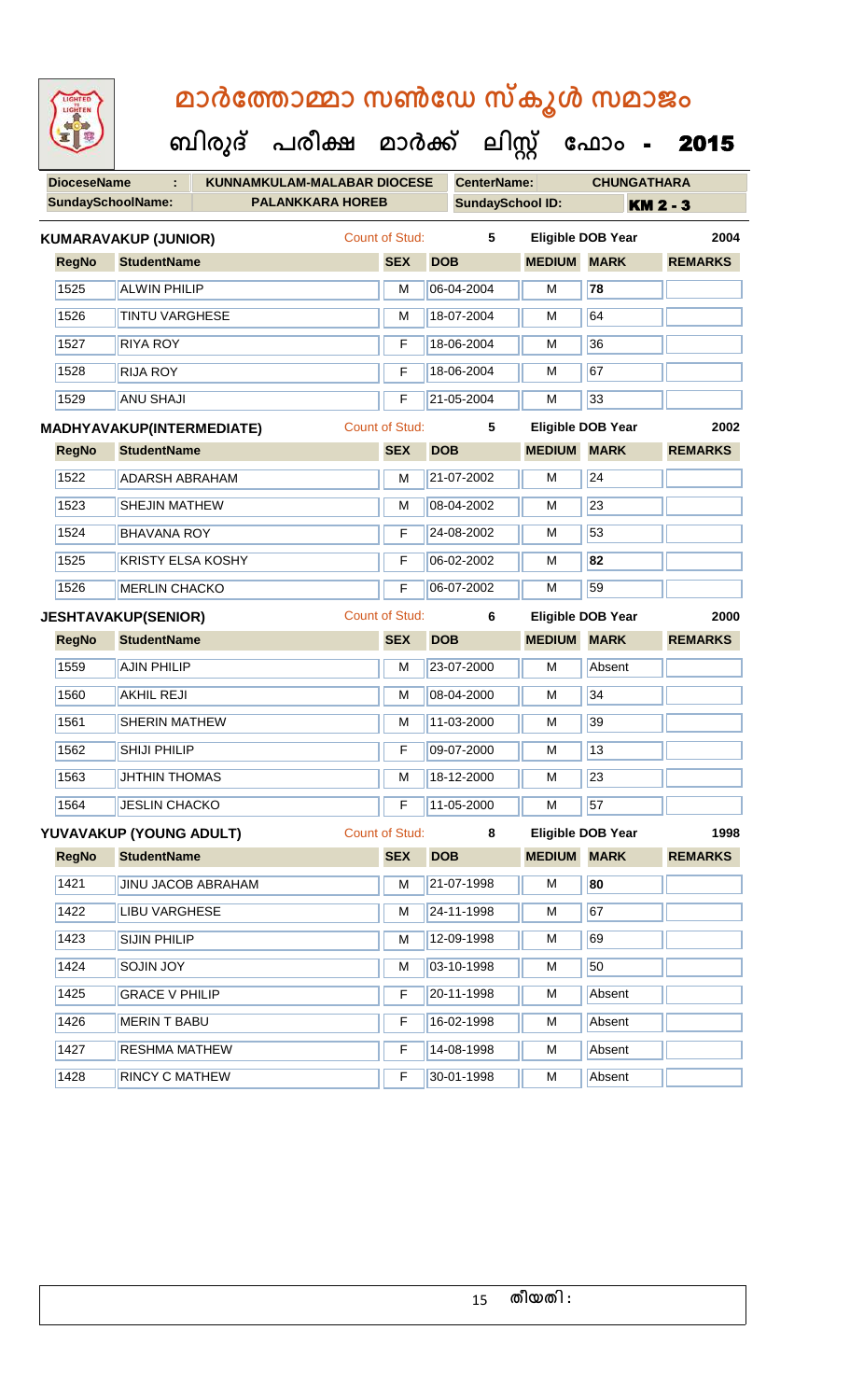|                                                      | LIGHTED<br>LIGHTEN                                            |                          | മാർത്തോമ്മാ സൺഡേ സ്കൂൾ സമാജം |                       |                         |                |            |                 |                    |                          |                |  |  |
|------------------------------------------------------|---------------------------------------------------------------|--------------------------|------------------------------|-----------------------|-------------------------|----------------|------------|-----------------|--------------------|--------------------------|----------------|--|--|
|                                                      |                                                               |                          |                              | ബിരുദ് പരീക്ഷ മാർക്ക് |                         |                |            | ലിസ്റ്റ്        |                    | ഫോം<br>$\blacksquare$    | 2015           |  |  |
|                                                      | <b>DioceseName</b><br><b>KUNNAMKULAM-MALABAR DIOCESE</b><br>÷ |                          |                              |                       | <b>CenterName:</b>      |                |            |                 | <b>CHUNGATHARA</b> |                          |                |  |  |
| <b>SundaySchoolName:</b><br><b>CHALIKAL IMMANUEL</b> |                                                               |                          |                              |                       | <b>SundaySchool ID:</b> |                |            | <b>KM 2 - 4</b> |                    |                          |                |  |  |
|                                                      | <b>MADHYAVAKUP(INTERMEDIATE)</b>                              |                          |                              |                       |                         | Count of Stud: |            | $\mathbf{1}$    |                    | <b>Eligible DOB Year</b> | 2002           |  |  |
|                                                      | <b>RegNo</b>                                                  | <b>StudentName</b>       |                              |                       |                         | <b>SEX</b>     | <b>DOB</b> |                 | <b>MEDIUM</b>      | <b>MARK</b>              | <b>REMARKS</b> |  |  |
|                                                      | 1527                                                          | <b>TEENA SAM</b>         |                              |                       |                         | F              |            | 09-03-2002      | м                  | 85                       |                |  |  |
|                                                      |                                                               | YUVAVAKUP (YOUNG ADULT)  |                              |                       |                         | Count of Stud: |            | 3               |                    | <b>Eligible DOB Year</b> | 1998           |  |  |
|                                                      | <b>RegNo</b>                                                  | <b>StudentName</b>       |                              |                       |                         | <b>SEX</b>     | <b>DOB</b> |                 | <b>MEDIUM</b>      | <b>MARK</b>              | <b>REMARKS</b> |  |  |
|                                                      | 1429                                                          | <b>PRINCY MATHEW</b>     |                              |                       |                         | F              |            | 21-03-1998      | м                  | 70                       |                |  |  |
|                                                      | 1430                                                          | <b>DEPHTI SARA SHAJI</b> |                              |                       |                         | F              |            | 20-05-1998      | M                  | Absent                   |                |  |  |
|                                                      | 1431                                                          | <b>JOCKNA JHONSON</b>    |                              |                       |                         | F              |            | 01-09-1998      | м                  | Absent                   |                |  |  |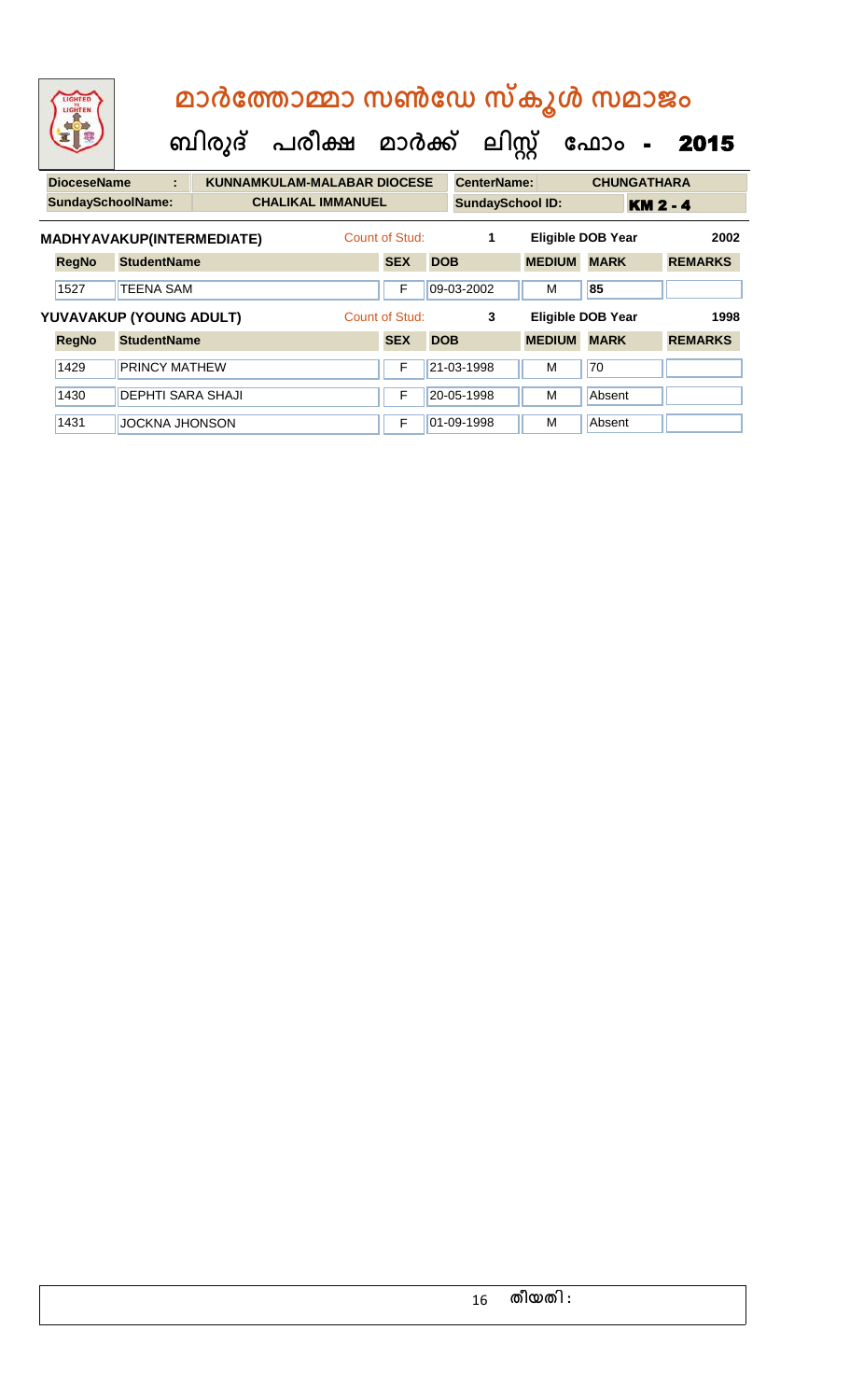| LIGHTED<br>LIGHTEN       |                             | മാർത്തോമ്മാ സൺഡേ സ്കൂൾ സമാജം<br>ബിരുദ് പരീക്ഷ മാർക്ക് ലിസ്റ്റ് ഫോം - |                       |                         |               |                          |                 |  |  |  |
|--------------------------|-----------------------------|----------------------------------------------------------------------|-----------------------|-------------------------|---------------|--------------------------|-----------------|--|--|--|
|                          |                             |                                                                      |                       |                         |               |                          | 2015            |  |  |  |
| <b>DioceseName</b>       | ÷                           | KUNNAMKULAM-MALABAR DIOCESE                                          |                       | <b>CenterName:</b>      |               | <b>CHUNGATHARA</b>       |                 |  |  |  |
| <b>SundaySchoolName:</b> |                             | <b>CHUNGATHARA</b>                                                   |                       | <b>SundaySchool ID:</b> |               |                          | <b>KM 2 - 5</b> |  |  |  |
|                          | <b>KUMARAVAKUP (JUNIOR)</b> |                                                                      | <b>Count of Stud:</b> | 13                      |               | <b>Eligible DOB Year</b> | 2004            |  |  |  |
| <b>RegNo</b>             | <b>StudentName</b>          |                                                                      | <b>SEX</b>            | <b>DOB</b>              | <b>MEDIUM</b> | <b>MARK</b>              | <b>REMARKS</b>  |  |  |  |
| 1530                     | <b>ACHAL M JIJI</b>         |                                                                      | М                     | 06-01-2004              | м             | 46                       |                 |  |  |  |
| 1531                     | <b>ASWIN ABY MATHEW</b>     |                                                                      | м                     | 25-09-2004              | м             | 91                       |                 |  |  |  |
| 1532                     | <b>ALWIN ABRAHAM</b>        |                                                                      | М                     | 18-05-2004              | м             | Absent                   |                 |  |  |  |
| 1533                     | <b>ALWIN LAL</b>            |                                                                      | М                     | 01-06-2004              | м             | Absent                   |                 |  |  |  |
| 1534                     | <b>GIFTIN MATHEW</b>        |                                                                      | М                     | 10-06-2004              | м             | Absent                   |                 |  |  |  |
| 1535                     | <b>GREETIN MATHEW</b>       |                                                                      | м                     | 10-06-2004              | м             | Absent                   |                 |  |  |  |
| 1536                     | <b>TENNY P SAM</b>          |                                                                      | М                     | 23-03-2004              | м             | 88                       |                 |  |  |  |
| 1537                     | <b>VIBIN ALEXANDER</b>      |                                                                      | М                     | 05-08-2004              | м             | Absent                   |                 |  |  |  |
| 1538                     | <b>AKSA SARA VINS</b>       |                                                                      | F                     | 11-09-2004              | м             | 54                       |                 |  |  |  |
| 1539                     | <b>ANSU THOMAS</b>          |                                                                      | F                     | 23-04-2004              | м             | 95                       |                 |  |  |  |
| 1540                     | <b>JOSNA VARGHESE</b>       |                                                                      | F                     | 26-05-2004              | м             | 22                       |                 |  |  |  |
| 1541                     | <b>KRUPA BIJU</b>           |                                                                      | F                     | 16-01-2004              | м             | 84                       |                 |  |  |  |
| 1542                     | PRINCY T P                  |                                                                      | F                     | 22-04-2004              | м             | Absent                   |                 |  |  |  |
|                          | MADHYAVAKUP(INTERMEDIATE)   |                                                                      | <b>Count of Stud:</b> | 13                      |               | Eligible DOB Year        | 2002            |  |  |  |
| <b>RegNo</b>             | <b>StudentName</b>          |                                                                      | <b>SEX</b>            | <b>DOB</b>              | <b>MEDIUM</b> | <b>MARK</b>              | <b>REMARKS</b>  |  |  |  |
| 1528                     | <b>JITHIN K SHAJI</b>       |                                                                      | M                     | 30-03-2002              | м             | Absent                   |                 |  |  |  |
| 1529                     | <b>JUSTIN VARGHESE</b>      |                                                                      | М                     | 19-02-2002              | M             | Absent                   |                 |  |  |  |
| 1530                     | <b>NAVEEN PRASAD</b>        |                                                                      | М                     | 15-05-2002              | M             | Absent                   |                 |  |  |  |
| 1531                     | <b>ALBIN BIJU</b>           |                                                                      | М                     | 21-05-2002              | M             | Absent                   |                 |  |  |  |
| 1532                     | <b>DAWN JOSEPH</b>          |                                                                      | М                     | 15-09-2002              | M             | 36                       |                 |  |  |  |
| 1533                     | <b>JO M KOSHY</b>           |                                                                      | M                     | 09-06-2002              | M             | Absent                   |                 |  |  |  |
| 1534                     | <b>ALEENA THOMAS</b>        |                                                                      | F                     | 28-04-2002              | M             | 88                       |                 |  |  |  |
| 1535                     | <b>KESSIYA K THOMAS</b>     |                                                                      | F                     | 02-03-2002              | E.            | 67                       |                 |  |  |  |
| 1536                     | <b>MEGHA MERIN</b>          |                                                                      | F                     | 07-01-2002              | M             | 47                       |                 |  |  |  |
| 1537                     | <b>ANN MARY JOSE</b>        |                                                                      | F                     | 31-01-2002              | M             | 75                       |                 |  |  |  |
| 1538                     | <b>SNEHA THOMAS</b>         |                                                                      | F                     | 28-04-2002              | M             | Absent                   |                 |  |  |  |
| 1539                     | SHERIN T KOSHY              |                                                                      | F                     | 11-07-2002              | M             | 31                       |                 |  |  |  |
| 1540                     | <b>TESSA P SAM</b>          |                                                                      | F                     | 20-07-2002              | м             | 81                       |                 |  |  |  |
|                          | <b>JESHTAVAKUP(SENIOR)</b>  |                                                                      | Count of Stud:        | 12 <sup>2</sup>         |               | <b>Eligible DOB Year</b> | 2000            |  |  |  |
| <b>RegNo</b>             | <b>StudentName</b>          |                                                                      | <b>SEX</b>            | <b>DOB</b>              | <b>MEDIUM</b> | <b>MARK</b>              | <b>REMARKS</b>  |  |  |  |
| 1565                     | <b>ABIN DANI MATHEW</b>     |                                                                      | м                     | 03-02-2000              | M             | 78                       |                 |  |  |  |
| 1566                     | <b>ALLEN M JIJI</b>         |                                                                      | М                     | 05-05-2000              | M             | 28                       |                 |  |  |  |
| 1567                     | <b>JUSTIN JOSEPH</b>        |                                                                      | М                     | 17-01-2000              | м             | 25                       |                 |  |  |  |
| 1568                     | JOBIN THOMAS JOSE           |                                                                      | M                     | 16-06-2000              | м             | Absent                   |                 |  |  |  |
| 1569                     | JYOTHIS MATHEW OOMMEN       |                                                                      | М                     | 27-10-2000              | M             | Absent                   |                 |  |  |  |
| 1570                     | <b>NABEESH BENSON</b>       |                                                                      | М                     | 06-04-2000              | M             | Absent                   |                 |  |  |  |
|                          |                             |                                                                      |                       |                         |               |                          |                 |  |  |  |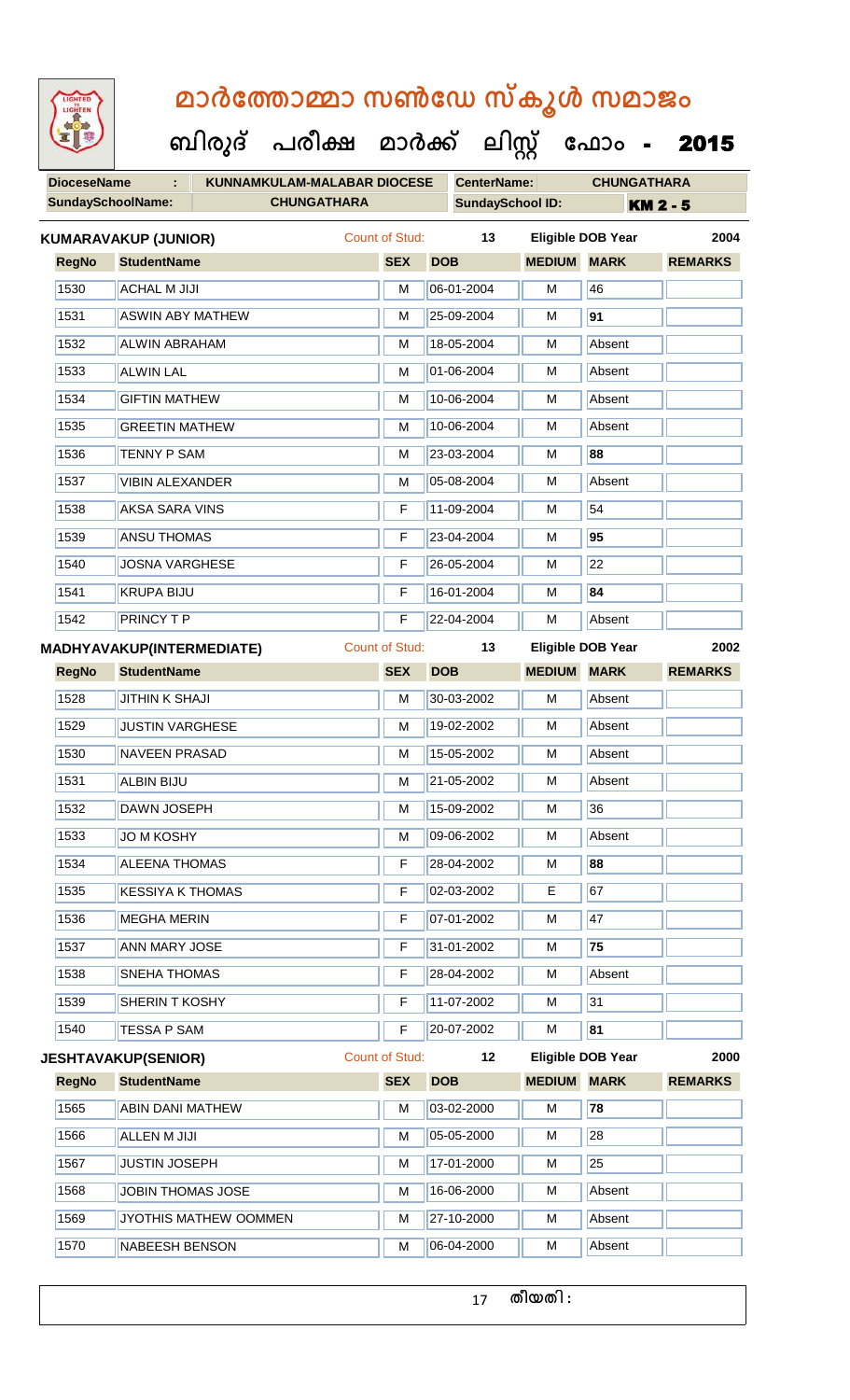# **മാര്കഫതാമ്മാ സണ്ഫേ സ്കൂള് സമാജോം**

| LIGHTED |  |
|---------|--|
|         |  |
|         |  |
|         |  |
|         |  |
|         |  |

# **ബിരുദ് പരീക്ഷ മാര്ക് ക ലിസ്റ്റ ക ഫ ാോം** - 2015

| <b>DioceseName</b>       | ÷.                        | <b>KUNNAMKULAM-MALABAR DIOCESE</b>  |                       |                 | <b>CenterName:</b>      |                | <b>CHUNGATHARA</b>       |                |  |
|--------------------------|---------------------------|-------------------------------------|-----------------------|-----------------|-------------------------|----------------|--------------------------|----------------|--|
| <b>SundaySchoolName:</b> |                           | <b>CHUNGATHARA</b>                  |                       |                 | <b>SundaySchool ID:</b> |                | <b>KM 2 - 5</b>          |                |  |
| 1571                     | <b>ROSHEN REJI</b>        |                                     | M                     |                 | 07-12-2000              | M              | Absent                   |                |  |
| 1572                     | <b>SAMUEL YOHANNAN</b>    |                                     | M                     |                 | 22-02-2000              | M              | Absent                   |                |  |
| 1573                     | <b>SHEBINTK</b>           |                                     | М                     |                 | 17-03-2000              | M              | Absent                   |                |  |
| 1574                     | <b>ANSA ELSY ALEX</b>     |                                     | F                     |                 | 10-02-2000              | М              | 51                       |                |  |
| 1575                     | <b>SNEHA BIJI ABRAHAM</b> |                                     | F                     |                 | 08-10-2000              | М              | 78                       |                |  |
| 1576                     | MINNU ANN MOHAN           |                                     | F                     | 08-01-2000<br>м |                         |                | Absent                   |                |  |
|                          | YUVAVAKUP (YOUNG ADULT)   |                                     | <b>Count of Stud:</b> |                 | 10                      |                | <b>Eligible DOB Year</b> | 1998           |  |
| <b>RegNo</b>             | <b>StudentName</b>        |                                     | <b>SEX</b>            | <b>DOB</b>      |                         | <b>MEDIUM</b>  | <b>MARK</b>              | <b>REMARKS</b> |  |
| 1432                     | <b>ADHIN P ACHENKUNJU</b> |                                     | M                     |                 | 25-05-1998              | M              | 56                       |                |  |
| 1433                     | <b>ALPHIN SAM ALEX</b>    |                                     | м                     |                 | 14-05-1998              | М              | 26                       |                |  |
| 1434                     | <b>ASHIN KUNJUMON</b>     |                                     | М                     |                 | 13-01-1998              | M              | 47                       |                |  |
| 1435                     | <b>JOSHY KOSHY</b>        |                                     | М                     |                 | 18-07-1998              | M              | Absent                   |                |  |
| 1436                     | AMALIN VARGHESE           |                                     | $\overline{F}$        |                 | 15-04-1998              | М              | 85                       |                |  |
| 1437                     |                           | JOSNA MARY JOHNSON                  | F                     |                 | 27-02-1998              | M              | 86                       |                |  |
| 1438                     | <b>JUBY K SHAJI</b>       |                                     | F                     |                 | 22-11-1998              | M              | Absent                   |                |  |
| 1439                     | <b>MEREENA LORENCE</b>    |                                     | F                     |                 | 09-01-1998              | M              | 56                       |                |  |
| 1440                     | <b>RIYA SARA JAYEN</b>    |                                     | F                     |                 | 12-12-1998              | м              | 85                       |                |  |
| 1441                     | <b>MANJU JAMES</b>        |                                     | F                     |                 | 25-01-1998              | M              | 78                       |                |  |
|                          |                           | <b>PROUDA SUNDAY SCHOOL (ADULT)</b> | <b>Count of Stud:</b> |                 | 3                       |                | <b>Eligible DOB Year</b> | 1997           |  |
| <b>RegNo</b>             | <b>StudentName</b>        |                                     | <b>SEX</b>            | <b>DOB</b>      |                         | <b>MEDIUM</b>  | <b>MARK</b>              | <b>REMARKS</b> |  |
| 1153                     | <b>ANITA SARA THOMAS</b>  |                                     | F                     |                 | 14-07-1997              | $\overline{M}$ | Absent                   |                |  |
| 1154                     | <b>JINU C MATHEW</b>      |                                     | М                     |                 | 21-04-1997              | М              | Absent                   |                |  |
| 1155                     | SHINE TK                  |                                     | м                     |                 | 29-10-1997              | М              | Absent                   |                |  |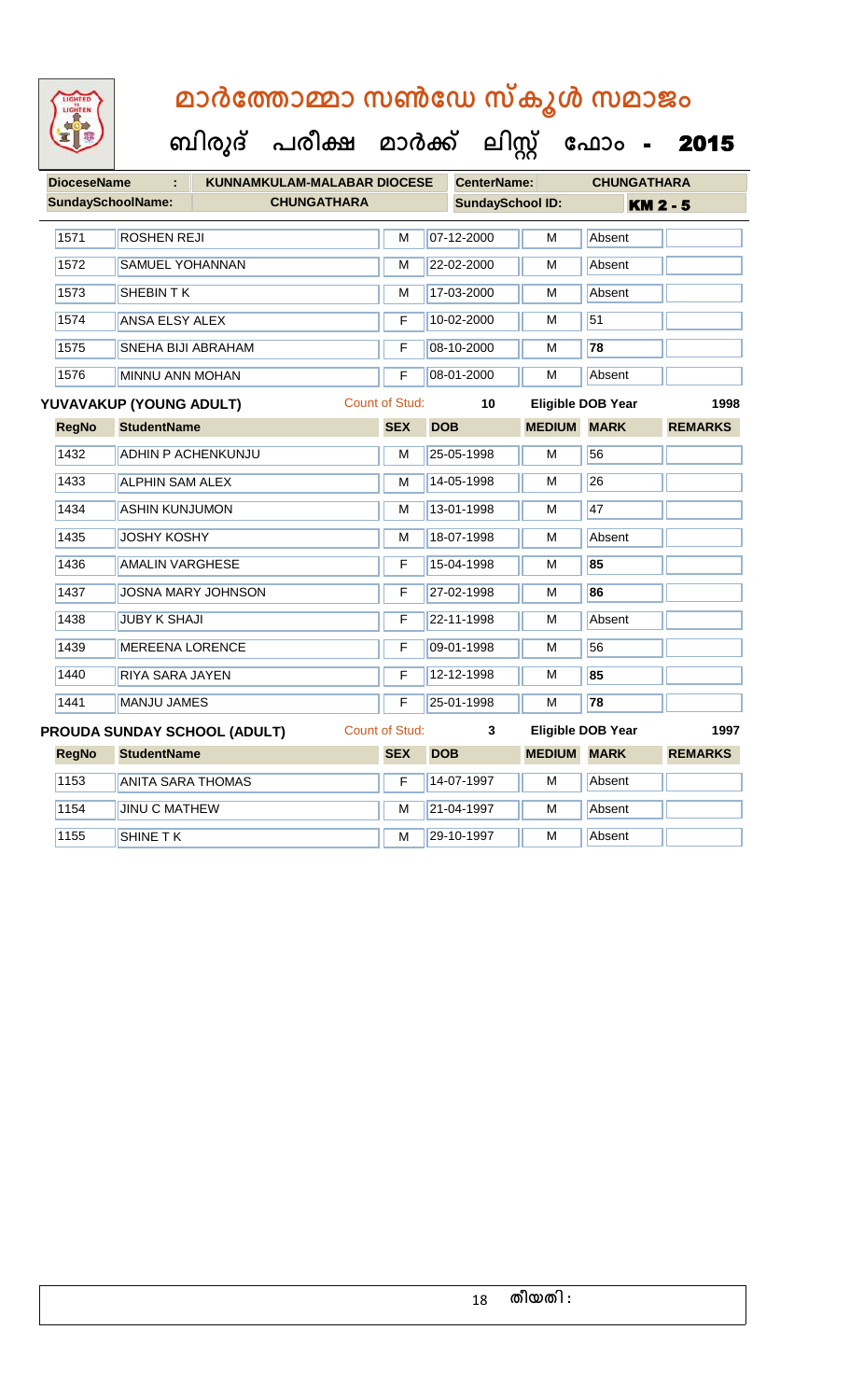|                            | LIGHTED<br>LIGHTEN       |                                  | മാർത്തോമ്മാ സൺഡേ സ്കൂൾ സമാജം       |                       |                         |                    |                          |                          |                |  |
|----------------------------|--------------------------|----------------------------------|------------------------------------|-----------------------|-------------------------|--------------------|--------------------------|--------------------------|----------------|--|
|                            |                          |                                  | ബിരുദ് പരീക്ഷ മാർക്ക് ലിസ്സ് ഫോം - |                       |                         |                    |                          |                          | 2015           |  |
|                            | <b>DioceseName</b>       | ÷                                | <b>KUNNAMKULAM-MALABAR DIOCESE</b> |                       |                         | <b>CenterName:</b> |                          | <b>CHUNGATHARA</b>       |                |  |
|                            | <b>SundaySchoolName:</b> |                                  | <b>PANAMANNU</b>                   |                       | <b>SundaySchool ID:</b> |                    |                          | <b>KM 2 - 6</b>          |                |  |
|                            |                          | <b>KUMARAVAKUP (JUNIOR)</b>      |                                    | Count of Stud:        |                         | 6                  |                          | <b>Eligible DOB Year</b> | 2004           |  |
|                            | <b>RegNo</b>             | <b>StudentName</b>               |                                    | <b>SEX</b>            | <b>DOB</b>              |                    | <b>MEDIUM</b>            | <b>MARK</b>              | <b>REMARKS</b> |  |
|                            | 1543                     | <b>SHINU SHAJI</b>               |                                    | F                     |                         | 20-02-2004         | м                        | Absent                   |                |  |
|                            | 1544                     | <b>ANGEL ROY</b>                 |                                    | F                     |                         | 11-04-2004         | м                        | 76                       |                |  |
|                            | 1545                     | <b>SNEHA RACHEL VARGHESE</b>     |                                    | F                     |                         | 20-04-2004         | м                        | 51                       |                |  |
|                            | 1546                     | ANSA SARA THOMAS                 |                                    | F                     |                         | 31-05-2004         | м                        | Absent                   |                |  |
|                            | 1547                     | <b>MELVIN MATHEW</b>             |                                    | М                     |                         | 16-07-2004         | м                        | 69                       |                |  |
|                            | 1548                     | <b>SARIN JAMES</b>               |                                    | M                     |                         | 12-08-2004         | м                        | 83                       |                |  |
|                            |                          | <b>MADHYAVAKUP(INTERMEDIATE)</b> |                                    | Count of Stud:        |                         | $\mathbf{2}$       |                          | <b>Eligible DOB Year</b> | 2002           |  |
|                            | <b>RegNo</b>             | <b>StudentName</b>               |                                    | <b>SEX</b>            | <b>DOB</b>              |                    | <b>MEDIUM</b>            | <b>MARK</b>              | <b>REMARKS</b> |  |
|                            | 1541                     | <b>ASHLIN MARIYAM SAM</b>        |                                    | F                     |                         | 13-10-2002         | м                        | 75                       |                |  |
|                            | 1542                     | <b>MOBIN THOMAS</b>              |                                    | М                     |                         | 26-11-2002         | м                        | 23                       |                |  |
| <b>JESHTAVAKUP(SENIOR)</b> |                          |                                  | Count of Stud:                     |                       | 5                       |                    | <b>Eligible DOB Year</b> | 2000                     |                |  |
|                            | <b>RegNo</b>             | <b>StudentName</b>               |                                    | <b>SEX</b>            | <b>DOB</b>              |                    | <b>MEDIUM</b>            | <b>MARK</b>              | <b>REMARKS</b> |  |
|                            | 1577                     | <b>RIJO ROY</b>                  |                                    | м                     |                         | 13-01-2000         | м                        | 56                       |                |  |
|                            | 1578                     | <b>FEBIN JOSEPH</b>              |                                    | м                     |                         | 03-04-2000         | М                        | 44                       |                |  |
|                            | 1579                     | <b>BLESSON T BIJU</b>            |                                    | м                     |                         | 09-05-2000         | м                        | 36                       |                |  |
|                            | 1580                     | <b>ALEENA T JOSE</b>             |                                    | F                     |                         | 27-06-2000         | M                        | 60                       |                |  |
|                            | 1581                     | <b>SUBIN VARGHESE</b>            |                                    | м                     |                         | 26-04-2000         | M                        | 46                       |                |  |
|                            |                          | YUVAVAKUP (YOUNG ADULT)          |                                    | <b>Count of Stud:</b> |                         | 6                  |                          | <b>Eligible DOB Year</b> | 1998           |  |
|                            | <b>RegNo</b>             | <b>StudentName</b>               |                                    | <b>SEX</b>            | <b>DOB</b>              |                    | <b>MEDIUM</b>            | <b>MARK</b>              | <b>REMARKS</b> |  |
|                            | 1442                     | FENIN JOSEPH                     |                                    | M                     |                         | 31-01-1998         | M                        | Absent                   |                |  |
|                            | 1443                     | <b>BRIGHT P VARGHESE</b>         |                                    | М                     |                         | 10-07-1998         | M                        | 52                       |                |  |
|                            | 1444                     | <b>ASHWIN ABRAHAM</b>            |                                    | м                     |                         | 31-07-1998         | M                        | 59                       |                |  |
|                            | 1445                     | SHIMA ABRAHAM                    |                                    | F                     |                         | 27-08-1998         | M                        | 75                       |                |  |
|                            | 1446                     | FLEMIN T BIJU                    |                                    | M                     |                         | 21-11-1998         | м                        | 51                       |                |  |
|                            | 1447                     | <b>SANIN SAMUEL</b>              |                                    | M                     |                         | 06-12-1998         | M                        | 59                       |                |  |
|                            |                          | PROUDA SUNDAY SCHOOL (ADULT)     |                                    | <b>Count of Stud:</b> |                         | 4                  |                          | <b>Eligible DOB Year</b> | 1997           |  |
|                            | <b>RegNo</b>             | <b>StudentName</b>               |                                    | <b>SEX</b>            | <b>DOB</b>              |                    | <b>MEDIUM</b>            | <b>MARK</b>              | <b>REMARKS</b> |  |
|                            | 1156                     | <b>JEBIN THOMAS</b>              |                                    | M                     |                         | 09-03-1997         | M                        | Absent                   |                |  |
|                            | 1157                     | <b>LIBIN KOSHY</b>               |                                    | M                     |                         | 10-06-1997         | M                        | Absent                   |                |  |
|                            | 1158                     | <b>ROBIN PAUL VARGHESE</b>       |                                    | M                     |                         | 01-06-1997         | M                        | 26                       |                |  |
|                            | 1159                     | <b>AKHIL ABRAHAM</b>             |                                    | M                     |                         | 12-08-1997         | M                        | Absent                   |                |  |
|                            |                          |                                  |                                    |                       |                         |                    |                          |                          |                |  |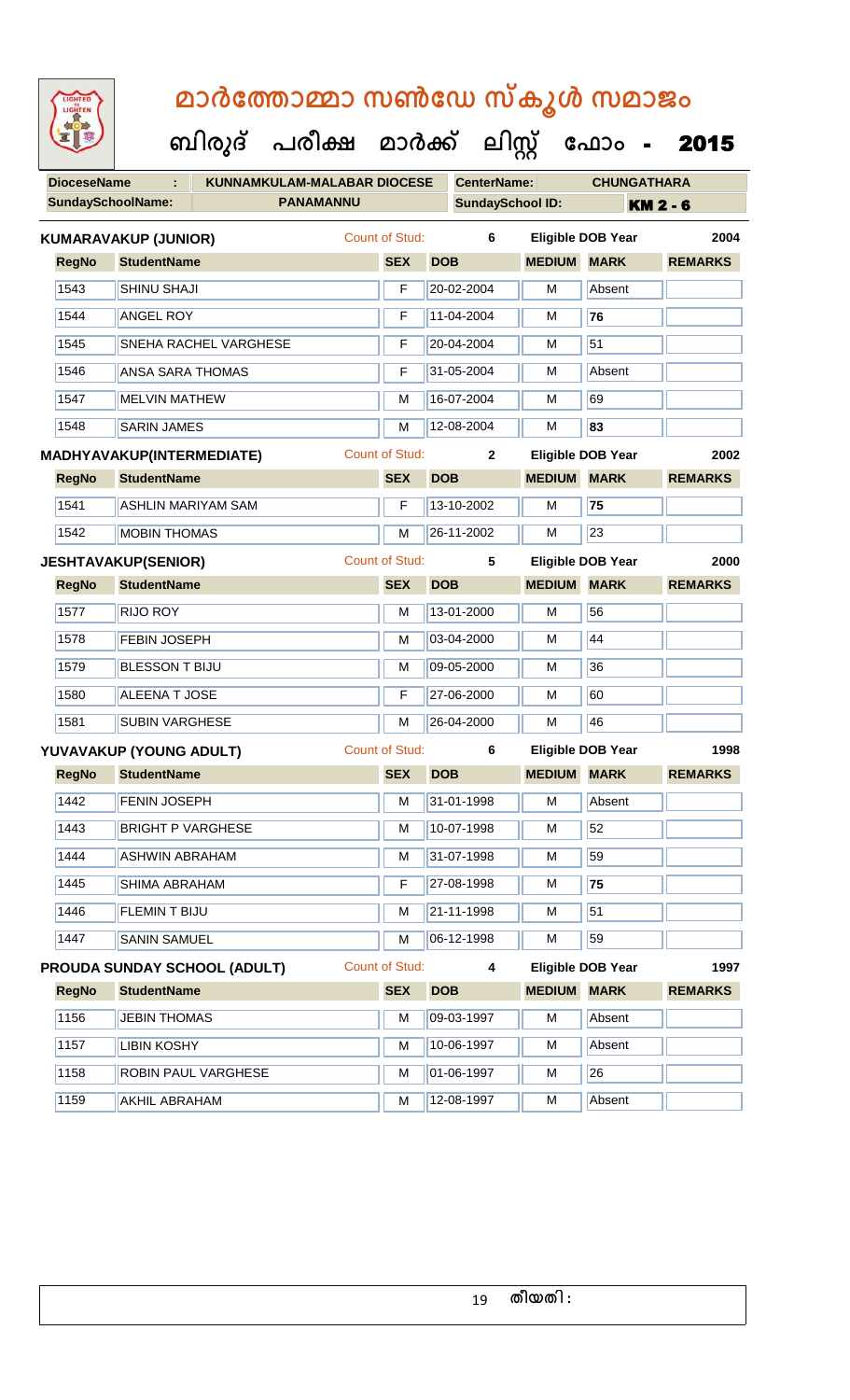| LIGHTED<br>LIGHTEN               | മാർത്തോമ്മാ സൺഡേ സ്കൂൾ സമാജം |                                      |  |                       |                         |               |                          |                 |  |  |  |
|----------------------------------|------------------------------|--------------------------------------|--|-----------------------|-------------------------|---------------|--------------------------|-----------------|--|--|--|
|                                  |                              | ബിരുദ് പരീക്ഷ മാർക്ക് ലിസ്റ്റ് ഫോം - |  |                       |                         |               |                          | 2015            |  |  |  |
| <b>DioceseName</b>               |                              | <b>KUNNAMKULAM-MALABAR DIOCESE</b>   |  |                       | <b>CenterName:</b>      |               | <b>CHUNGATHARA</b>       |                 |  |  |  |
| <b>SundaySchoolName:</b>         |                              | <b>KOOTTAPPADY EBENEZER</b>          |  |                       | <b>SundaySchool ID:</b> |               |                          | <b>KM 2 - 7</b> |  |  |  |
|                                  | <b>KUMARAVAKUP (JUNIOR)</b>  |                                      |  | Count of Stud:        | 1                       |               | <b>Eligible DOB Year</b> | 2004            |  |  |  |
| <b>RegNo</b>                     | <b>StudentName</b>           |                                      |  | <b>SEX</b>            | <b>DOB</b>              | <b>MEDIUM</b> | <b>MARK</b>              | <b>REMARKS</b>  |  |  |  |
| 1549                             | <b>ROBY THOMAS</b>           |                                      |  | M                     | 07-03-2004              | M             | 25                       |                 |  |  |  |
| <b>MADHYAVAKUP(INTERMEDIATE)</b> |                              |                                      |  | <b>Count of Stud:</b> | 3                       |               | <b>Eligible DOB Year</b> | 2002            |  |  |  |
| <b>RegNo</b>                     | <b>StudentName</b>           |                                      |  | <b>SEX</b>            | <b>DOB</b>              | <b>MEDIUM</b> | <b>MARK</b>              | <b>REMARKS</b>  |  |  |  |
| 1543                             | <b>NIBINKC</b>               |                                      |  | M                     | 09-01-2002              | M             | 56                       |                 |  |  |  |
| 1544                             | <b>ANU ABRAHAM</b>           |                                      |  | F                     | 26-12-2002              | M             | 46                       |                 |  |  |  |
| 1545                             | <b>ALEENAKS</b>              |                                      |  | F                     | 29-10-2002              | M             | 40                       |                 |  |  |  |
|                                  | <b>JESHTAVAKUP(SENIOR)</b>   |                                      |  | Count of Stud:        | 3                       |               | <b>Eligible DOB Year</b> | 2000            |  |  |  |
| <b>RegNo</b>                     | <b>StudentName</b>           |                                      |  | <b>SEX</b>            | <b>DOB</b>              | <b>MEDIUM</b> | <b>MARK</b>              | <b>REMARKS</b>  |  |  |  |
| 1582                             | <b>JOEL ABRAHAM</b>          |                                      |  | M                     | 08-07-2000              | M             | 30                       |                 |  |  |  |
| 1583                             | <b>DICKSON K VARGHESE</b>    |                                      |  | м                     | 21-09-2000              | м             | 29                       |                 |  |  |  |
| 1584                             | <b>JIYA CHACKO</b>           |                                      |  | F                     | 07-07-2000              | м             | Absent                   |                 |  |  |  |
|                                  | YUVAVAKUP (YOUNG ADULT)      |                                      |  | <b>Count of Stud:</b> | 1                       |               | <b>Eligible DOB Year</b> | 1998            |  |  |  |
| <b>RegNo</b>                     | <b>StudentName</b>           |                                      |  | <b>SEX</b>            | <b>DOB</b>              | <b>MEDIUM</b> | <b>MARK</b>              | <b>REMARKS</b>  |  |  |  |
| 1448                             | <b>NIKHIL MATHEW</b>         |                                      |  | M                     | 13-04-1998              | M             | 53                       |                 |  |  |  |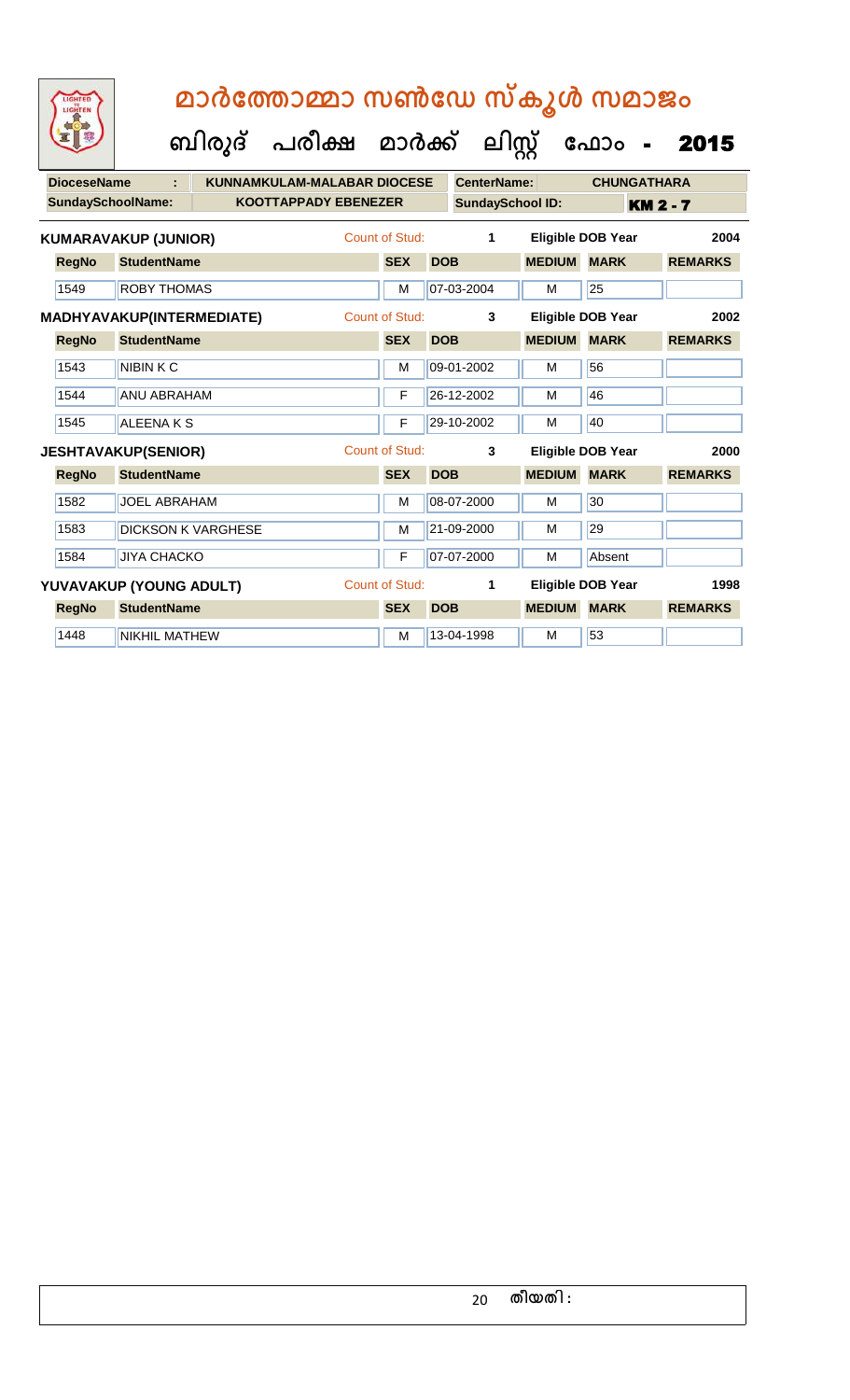| LIGHTED<br>LIGHTEN        | മാർത്തോമ്മാ സൺഡേ സ്കൂൾ സമാജം<br>ബിരുദ് പരീക്ഷ മാർക്ക്<br>ലിസ്റ്റ്<br>ഫോം |  |                                    |                       |              |                    |                          |                          |                |  |
|---------------------------|--------------------------------------------------------------------------|--|------------------------------------|-----------------------|--------------|--------------------|--------------------------|--------------------------|----------------|--|
|                           |                                                                          |  |                                    |                       |              |                    |                          |                          | 2015           |  |
| <b>DioceseName</b>        |                                                                          |  | <b>KUNNAMKULAM-MALABAR DIOCESE</b> |                       |              | <b>CenterName:</b> |                          | <b>CHUNGATHARA</b>       |                |  |
| <b>SundaySchoolName:</b>  |                                                                          |  | <b>KARINECHY</b>                   |                       |              |                    | <b>SundaySchool ID:</b>  | <b>KM 2 - 8</b>          |                |  |
|                           | <b>KUMARAVAKUP (JUNIOR)</b>                                              |  |                                    | Count of Stud:        |              | 1                  |                          | <b>Eligible DOB Year</b> | 2004           |  |
| <b>RegNo</b>              | <b>StudentName</b>                                                       |  |                                    | <b>SEX</b>            | <b>DOB</b>   |                    | <b>MEDIUM</b>            | <b>MARK</b>              | <b>REMARKS</b> |  |
| 1550                      | <b>TINSHA SAJI</b>                                                       |  |                                    | F                     | 28-05-2004   |                    | M                        | 38                       |                |  |
| MADHYAVAKUP(INTERMEDIATE) |                                                                          |  | <b>Count of Stud:</b>              |                       | $\mathbf{2}$ |                    | <b>Eligible DOB Year</b> | 2002                     |                |  |
| <b>RegNo</b>              | <b>StudentName</b>                                                       |  |                                    | <b>SEX</b>            | <b>DOB</b>   |                    | <b>MEDIUM</b>            | <b>MARK</b>              | <b>REMARKS</b> |  |
| 1546                      | <b>EBINA MAMMEN</b>                                                      |  |                                    | F                     | 14-06-2002   |                    | M                        | 25                       |                |  |
| 1547                      | <b>TEENA SAJI</b>                                                        |  |                                    | F                     | 20-08-2002   |                    | M                        | 58                       |                |  |
|                           | <b>JESHTAVAKUP(SENIOR)</b>                                               |  |                                    | <b>Count of Stud:</b> |              | $\mathbf{2}$       |                          | <b>Eligible DOB Year</b> | 2000           |  |
| <b>RegNo</b>              | <b>StudentName</b>                                                       |  |                                    | <b>SEX</b>            | <b>DOB</b>   |                    | <b>MEDIUM</b>            | <b>MARK</b>              | <b>REMARKS</b> |  |
| 1585                      | <b>ABHISHIKTH WILSON</b>                                                 |  |                                    | м                     | 15-03-2000   |                    | м                        | Absent                   |                |  |
| 1586                      | <b>JOYAL THOMAS</b>                                                      |  |                                    | м                     | 14-08-2000   |                    | м                        | 34                       |                |  |
|                           | YUVAVAKUP (YOUNG ADULT)                                                  |  |                                    | <b>Count of Stud:</b> |              | 1                  |                          | Eligible DOB Year        | 1998           |  |
| <b>RegNo</b>              | <b>StudentName</b>                                                       |  |                                    | <b>SEX</b>            | <b>DOB</b>   |                    | <b>MEDIUM</b>            | <b>MARK</b>              | <b>REMARKS</b> |  |
| 1449                      | <b>VINUKS</b>                                                            |  |                                    | M                     | 29-03-1998   |                    | M                        | 69                       |                |  |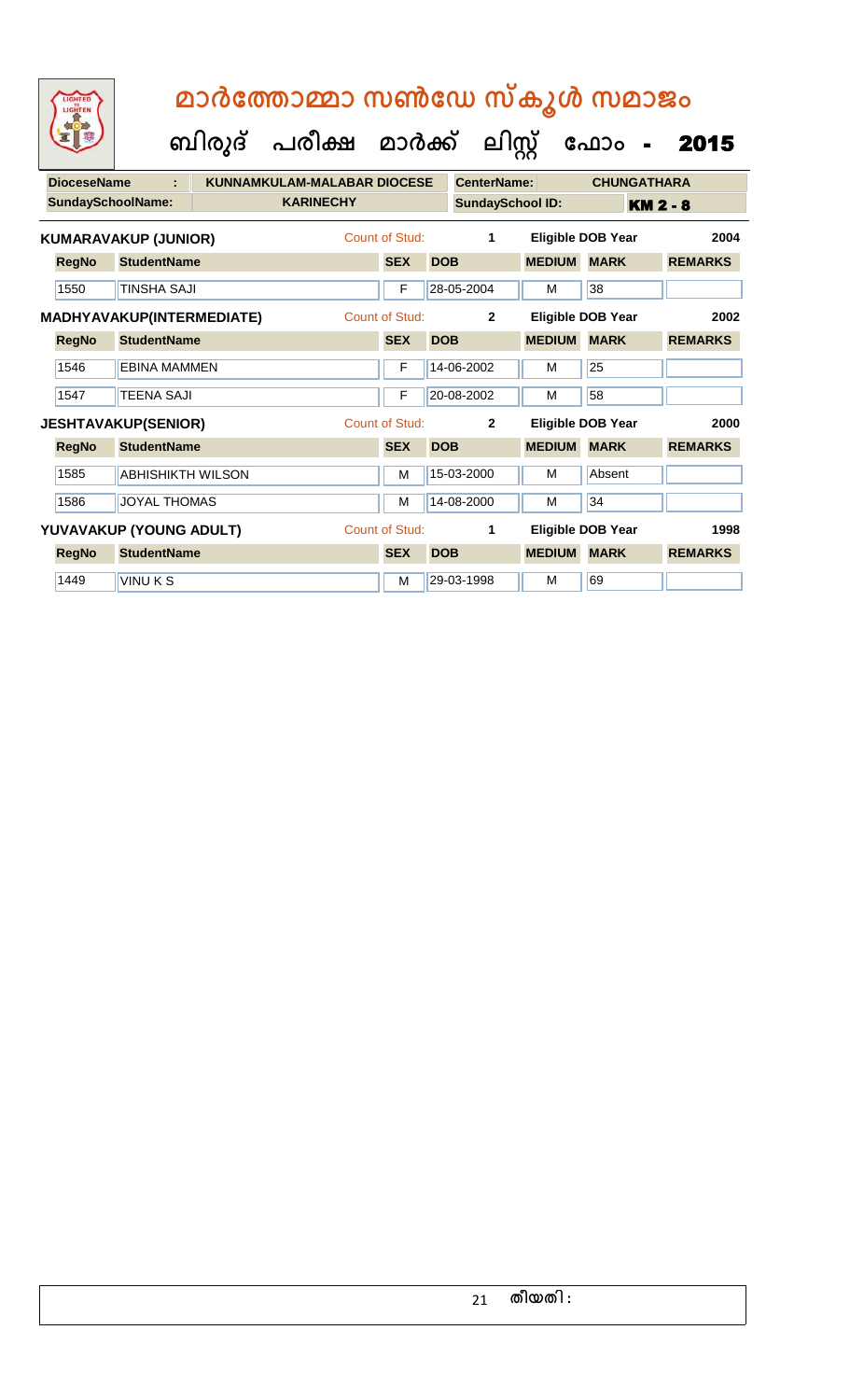| LIGHTED<br>LIGHTEN       |                                     | മാർത്തോമ്മാ സൺഡേ സ്കൂൾ സമാജം       |                       |            |                         |                    |                          |                 |
|--------------------------|-------------------------------------|------------------------------------|-----------------------|------------|-------------------------|--------------------|--------------------------|-----------------|
|                          |                                     | ബിരുദ് പരീക്ഷ മാർക്ക് ലിസ്സ് ഫോം - |                       |            |                         |                    |                          | 2015            |
| <b>DioceseName</b>       | ÷.                                  | <b>KUNNAMKULAM-MALABAR DIOCESE</b> |                       |            | <b>CenterName:</b>      |                    | <b>CHUNGATHARA</b>       |                 |
| <b>SundavSchoolName:</b> |                                     | <b>MOOTHEDAM</b>                   |                       |            | <b>SundaySchool ID:</b> |                    |                          | <b>KM 2 - 9</b> |
|                          | <b>KUMARAVAKUP (JUNIOR)</b>         |                                    | <b>Count of Stud:</b> |            | 4                       |                    | <b>Eligible DOB Year</b> | 2004            |
| <b>RegNo</b>             | <b>StudentName</b>                  |                                    | <b>SEX</b>            | <b>DOB</b> |                         | <b>MEDIUM</b>      | <b>MARK</b>              | <b>REMARKS</b>  |
| 1551                     | <b>SHINO THOMAS</b>                 |                                    | М                     | 10-08-2004 |                         | м                  | 41                       |                 |
| 1552                     | ALEENA DEEPA SHAJI                  |                                    | F                     | 04-07-2004 |                         | м                  | 82                       |                 |
| 1553                     | <b>JISNA T SAN</b>                  |                                    | F                     | 06-05-2004 |                         | м                  | Absent                   |                 |
| 1554                     | <b>NEHA THOMAS</b>                  |                                    | F                     | 12-06-2004 |                         | м                  | 25                       |                 |
|                          | <b>MADHYAVAKUP(INTERMEDIATE)</b>    |                                    | Count of Stud:        |            | 6                       |                    | <b>Eligible DOB Year</b> | 2002            |
| <b>RegNo</b>             | <b>StudentName</b>                  |                                    | <b>SEX</b>            | <b>DOB</b> |                         | <b>MEDIUM</b>      | <b>MARK</b>              | <b>REMARKS</b>  |
| 1548                     | <b>AMISHA REJI</b>                  |                                    | F                     | 09-07-2002 |                         | м                  | Absent                   |                 |
| 1549                     | <b>ROSHAN REJI</b>                  |                                    | м                     | 01-02-2002 |                         | м                  | 33                       |                 |
| 1550                     | <b>MELVIN ABRAHAM</b>               |                                    | м                     | 28-12-2002 |                         | м                  | 46                       |                 |
| 1551                     | <b>JOBIN SAMUEL</b>                 |                                    | м                     | 07-12-2002 |                         | м                  | Absent                   |                 |
| 1552                     | <b>ANIL SHAJI</b>                   |                                    | М                     | 07-06-2002 |                         | м                  | Absent                   |                 |
| 1553                     | <b>SNEHA THOMAS</b>                 |                                    | F                     | 06-07-2002 |                         | м                  | 53                       |                 |
|                          | <b>JESHTAVAKUP(SENIOR)</b>          |                                    | <b>Count of Stud:</b> |            | 8                       |                    | <b>Eligible DOB Year</b> | 2000            |
| <b>RegNo</b>             | <b>StudentName</b>                  |                                    | <b>SEX</b>            | <b>DOB</b> |                         | <b>MEDIUM</b>      | <b>MARK</b>              | <b>REMARKS</b>  |
| 1587                     | <b>ANIJA ANIL</b>                   |                                    | F                     | 21-08-2000 |                         | м                  | 60                       |                 |
| 1588                     | <b>ABISHA REJI</b>                  |                                    | F                     | 10-08-2000 |                         | М                  | Absent                   |                 |
| 1589                     | <b>SHIJI MATHEW</b>                 |                                    | M                     | 31-05-2000 |                         | М                  | 47                       |                 |
| 1590                     | <b>TENY MATHEW</b>                  |                                    | M                     | 16-05-2000 |                         | M                  | Absent                   |                 |
| 1591                     | <b>BLESSON JOHNY</b>                |                                    | M                     | 30-11-2000 |                         | м                  | Absent                   |                 |
| 1592                     | <b>SHEBIN MATHEW</b>                |                                    | M                     | 13-02-2000 |                         | М                  | 32                       |                 |
| 1593                     | <b>SNEHA ELSA LAL</b>               |                                    | F                     | 13-04-2000 |                         | M                  | 50                       |                 |
| 1594                     | <b>SUBI SAIMON</b>                  |                                    | F                     | 06-07-2000 |                         | М                  | 28                       |                 |
|                          | YUVAVAKUP (YOUNG ADULT)             |                                    | <b>Count of Stud:</b> |            | 8                       |                    | <b>Eligible DOB Year</b> | 1998            |
| <b>RegNo</b>             | <b>StudentName</b>                  |                                    | <b>SEX</b>            | <b>DOB</b> |                         | <b>MEDIUM MARK</b> |                          | <b>REMARKS</b>  |
| 1450                     | <b>ROSHNI REJI</b>                  |                                    | F                     | 30-06-1998 |                         | М                  | 52                       |                 |
| 1451                     | <b>BIBIN JAMES</b>                  |                                    | M                     | 04-09-1998 |                         | M                  | 57                       |                 |
| 1452                     | <b>SHIJIN MATHEW</b>                |                                    | M                     | 04-03-1998 |                         | М                  | 39                       |                 |
| 1453                     | <b>JISA M SAN</b>                   |                                    | F                     | 22-11-1998 |                         | М                  | 61                       |                 |
| 1454                     | <b>CHRISTY ELSA LAL</b>             |                                    | F                     | 30-09-1998 |                         | M                  | 50                       |                 |
| 1455                     | <b>SHIJI VARGHESE</b>               |                                    | F                     | 12-06-1998 |                         | М                  | Absent                   |                 |
| 1456                     | <b>JINTO LALU VARGHESE</b>          |                                    | M                     | 21-09-1998 |                         | м                  | Absent                   |                 |
| 1457                     | <b>STEBIN MATHEW</b>                |                                    | M                     | 27-12-1998 |                         | М                  | Absent                   |                 |
|                          | <b>PROUDA SUNDAY SCHOOL (ADULT)</b> |                                    | <b>Count of Stud:</b> |            | $\mathbf{2}$            |                    | <b>Eligible DOB Year</b> | 1997            |
| <b>RegNo</b>             | <b>StudentName</b>                  |                                    | <b>SEX</b>            | <b>DOB</b> |                         | <b>MEDIUM</b>      | <b>MARK</b>              | <b>REMARKS</b>  |
| 1160                     | <b>JOBIN JAMES</b>                  |                                    | M                     | 16-06-1997 |                         | M                  | Absent                   |                 |
| 1161                     | <b>CHRISTINA SAIMON</b>             |                                    | F                     | 14-08-1997 |                         | М                  | Absent                   |                 |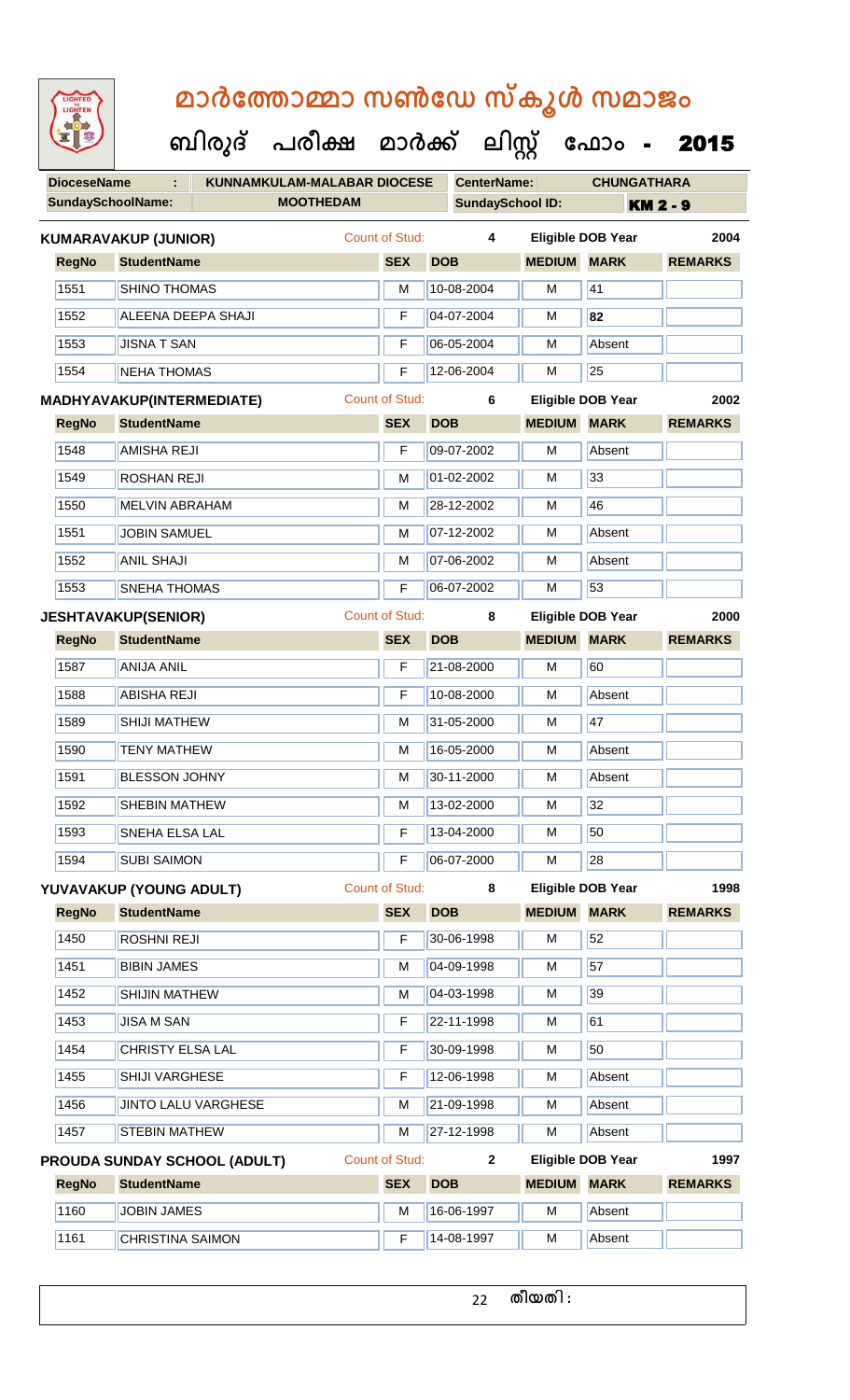| LIGHTED<br>LIGHTEN       | മാർത്തോമ്മാ സൺഡേ സ്കൂൾ സമാജം            |                    |                         |                |                    |                          |                |  |  |  |  |
|--------------------------|-----------------------------------------|--------------------|-------------------------|----------------|--------------------|--------------------------|----------------|--|--|--|--|
|                          | ബിരുദ് പരീക്ഷ മാർക്ക് ലിസ്റ്റ് ഫോം -    |                    |                         |                |                    |                          | 2015           |  |  |  |  |
| <b>DioceseName</b>       | <b>KUNNAMKULAM-MALABAR DIOCESE</b><br>٠ | <b>CenterName:</b> |                         |                | <b>CHUNGATHARA</b> |                          |                |  |  |  |  |
| <b>SundaySchoolName:</b> | <b>VAZHIKADAVE BETHEL</b>               |                    | <b>SundaySchool ID:</b> |                |                    | <b>KM 2 - 10</b>         |                |  |  |  |  |
|                          | <b>KUMARAVAKUP (JUNIOR)</b>             | Count of Stud:     |                         | 3              |                    | <b>Eligible DOB Year</b> | 2004           |  |  |  |  |
| <b>RegNo</b>             | <b>StudentName</b>                      | <b>SEX</b>         | <b>DOB</b>              |                | <b>MEDIUM</b>      | <b>MARK</b>              | <b>REMARKS</b> |  |  |  |  |
| 1555                     | <b>ALEN K BIJU</b>                      | M                  | 06-04-2004              |                | M                  | 22                       |                |  |  |  |  |
| 1556                     | <b>RIJI REJI</b>                        | F                  | 15-10-2004              |                | M                  | 17                       |                |  |  |  |  |
| 1557                     | SHIJI SHAJI                             | F                  | 18-10-2004              |                | M                  | 62                       |                |  |  |  |  |
|                          | MADHYAVAKUP(INTERMEDIATE)               | Count of Stud:     |                         | 4              |                    | <b>Eligible DOB Year</b> | 2002           |  |  |  |  |
| <b>RegNo</b>             | <b>StudentName</b>                      | <b>SEX</b>         | <b>DOB</b>              |                | <b>MEDIUM</b>      | <b>MARK</b>              | <b>REMARKS</b> |  |  |  |  |
| 1554                     | <b>PRAISE THOMAS</b>                    | м                  | 05-01-2002              |                | м                  | Absent                   |                |  |  |  |  |
| 1555                     | ROJI REJI                               | M                  | 16-08-2002              |                | M                  | 38                       |                |  |  |  |  |
| 1556                     | NIMITHA K RAJAN                         | F                  | 22-04-2002              |                | M                  | 66                       |                |  |  |  |  |
| 1557                     | <b>JEENA P RAJU</b>                     | F                  | 17-06-2002              |                | M                  | 20                       |                |  |  |  |  |
|                          | <b>JESHTAVAKUP(SENIOR)</b>              | Count of Stud:     |                         | $\overline{2}$ |                    | <b>Eligible DOB Year</b> | 2000           |  |  |  |  |
| <b>RegNo</b>             | <b>StudentName</b>                      | <b>SEX</b>         | <b>DOB</b>              |                | <b>MEDIUM</b>      | <b>MARK</b>              | <b>REMARKS</b> |  |  |  |  |
| 1595                     | <b>NEENU SAJI</b>                       | F                  | 07-01-2000              |                | М                  | 45                       |                |  |  |  |  |
| 1596                     | <b>ASHNA MB</b>                         | F                  | 29-04-2000              |                | M                  | 52                       |                |  |  |  |  |
|                          | YUVAVAKUP (YOUNG ADULT)                 | Count of Stud:     |                         | 3              |                    | Eligible DOB Year        | 1998           |  |  |  |  |
| <b>RegNo</b>             | <b>StudentName</b>                      | <b>SEX</b>         | <b>DOB</b>              |                | <b>MEDIUM</b>      | <b>MARK</b>              | <b>REMARKS</b> |  |  |  |  |
| 1458                     | <b>JAIMI JAISON</b>                     | F                  | 20-04-1998              |                | м                  | Absent                   |                |  |  |  |  |
| 1459                     | <b>SHIJIPS</b>                          | F                  | 14-05-1998              |                | м                  | 32                       |                |  |  |  |  |
| 1460                     | NIJITHA K RAJAN                         | F                  | 29-06-1998              |                | M                  | 55                       |                |  |  |  |  |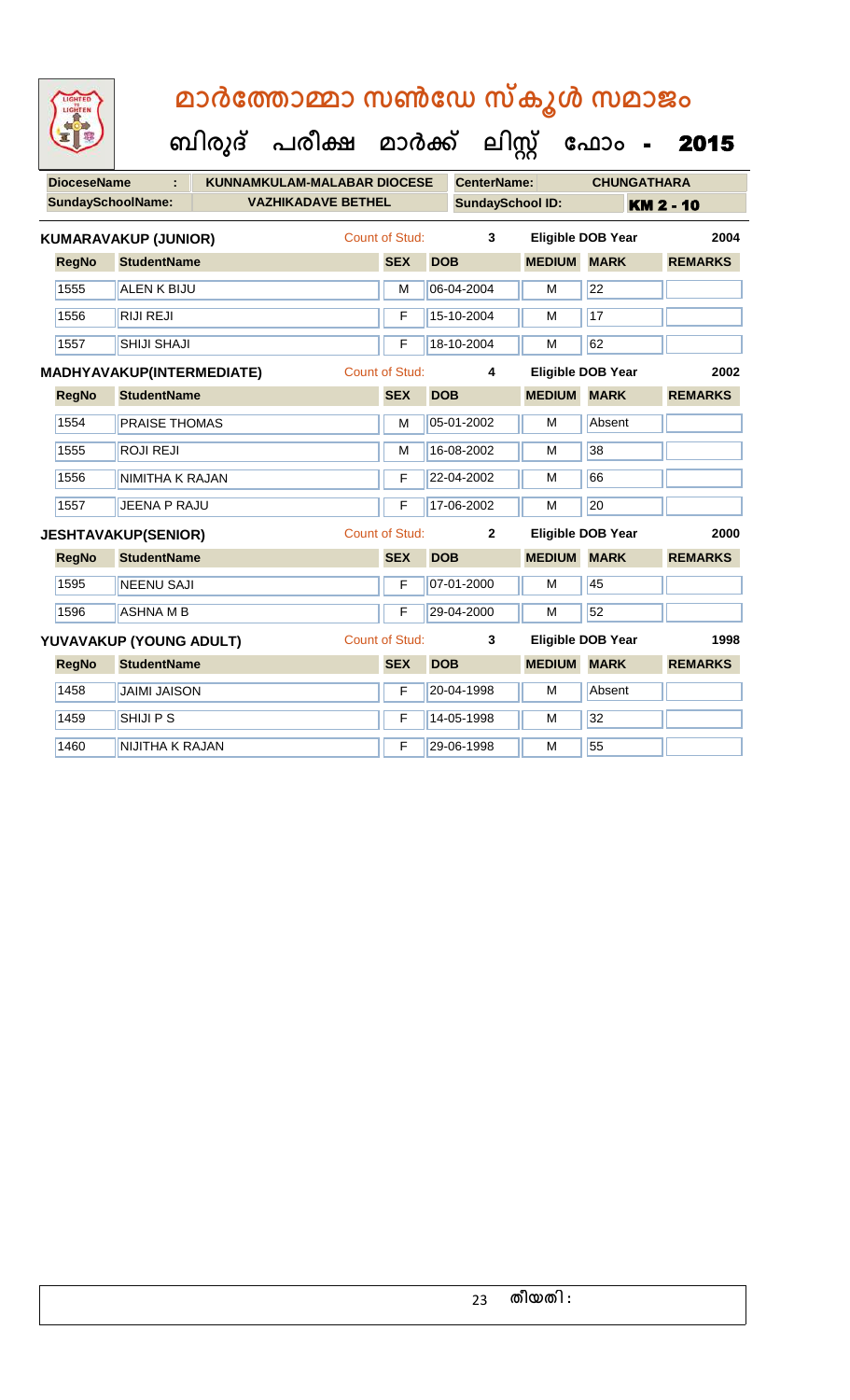| LIGHTED<br>LIGHTEN       |                              | മാർത്തോമ്മാ സൺഡേ സ്കൂൾ സമാജം         |                       |            |                         |                    |                          |                |  |
|--------------------------|------------------------------|--------------------------------------|-----------------------|------------|-------------------------|--------------------|--------------------------|----------------|--|
|                          |                              | ബിരുദ് പരീക്ഷ മാർക്ക് ലിസ്റ്റ് ഫോം - |                       |            |                         |                    |                          | 2015           |  |
| <b>DioceseName</b>       | ÷                            | <b>KUNNAMKULAM-MALABAR DIOCESE</b>   |                       |            | <b>CenterName:</b>      |                    | <b>CHUNGATHARA</b>       |                |  |
| <b>SundaySchoolName:</b> |                              | <b>UPPADA ST THOMAS</b>              |                       |            | <b>SundaySchool ID:</b> |                    | <b>KM 2 - 11</b>         |                |  |
|                          | <b>KUMARAVAKUP (JUNIOR)</b>  |                                      | Count of Stud:        |            | 1                       |                    | <b>Eligible DOB Year</b> | 2004           |  |
| <b>RegNo</b>             | <b>StudentName</b>           |                                      | <b>SEX</b>            | <b>DOB</b> |                         | <b>MEDIUM</b>      | <b>MARK</b>              | <b>REMARKS</b> |  |
| 1558                     | <b>LIJO MATHEW</b>           |                                      | M                     |            | 08-11-2004              | М                  | Absent                   |                |  |
|                          | MADHYAVAKUP(INTERMEDIATE)    |                                      | <b>Count of Stud:</b> |            | 4                       |                    | <b>Eligible DOB Year</b> | 2002           |  |
| <b>RegNo</b>             | <b>StudentName</b>           |                                      | <b>SEX</b>            | <b>DOB</b> |                         | <b>MEDIUM</b>      | <b>MARK</b>              | <b>REMARKS</b> |  |
| 1558                     | <b>AJIN P GEORGE</b>         |                                      | M                     |            | 19-03-2002              | M                  | Absent                   |                |  |
| 1559                     | <b>ATHUL SHAJI A</b>         |                                      | M                     |            | 04-12-2002              | M                  | 10                       |                |  |
| 1560                     | <b>SHIJIN V A</b>            |                                      | м                     |            | 19-04-2002              | м                  | 10                       |                |  |
| 1561                     | <b>SANDRA SANJU</b>          |                                      | F                     |            | 05-11-2002              | М                  | 79                       |                |  |
|                          | <b>JESHTAVAKUP(SENIOR)</b>   |                                      | <b>Count of Stud:</b> |            | 4                       |                    | Eligible DOB Year        | 2000           |  |
| <b>RegNo</b>             | <b>StudentName</b>           |                                      | <b>SEX</b>            | <b>DOB</b> |                         | <b>MEDIUM</b>      | <b>MARK</b>              | <b>REMARKS</b> |  |
| 1597                     | <b>ABEEY JACOB</b>           |                                      | M                     |            | 05-12-2000              | М                  | Absent                   |                |  |
| 1598                     | SHIBIN V A                   |                                      | м                     |            | 27-03-2000              | м                  | Absent                   |                |  |
| 1599                     | <b>ARPITHA MARY VARGHESE</b> |                                      | F                     |            | 24-07-2000              | M                  | 37                       |                |  |
| 1600                     | <b>ALEESHA SHAJI A</b>       |                                      | F                     |            | 26-05-2000              | м                  | 40                       |                |  |
|                          | YUVAVAKUP (YOUNG ADULT)      |                                      | <b>Count of Stud:</b> |            | $\mathbf{2}$            |                    | <b>Eligible DOB Year</b> | 1998           |  |
| <b>RegNo</b>             | <b>StudentName</b>           |                                      | <b>SEX</b>            | <b>DOB</b> |                         | <b>MEDIUM MARK</b> |                          | <b>REMARKS</b> |  |
| 1461                     | <b>AJO VARGHESE MATHEW</b>   |                                      | M                     |            | 12-02-1998              | м                  | 23                       |                |  |
| 1462                     | ALEENA SHAJI A               |                                      | F                     |            | 07-02-1998              | м                  | Absent                   |                |  |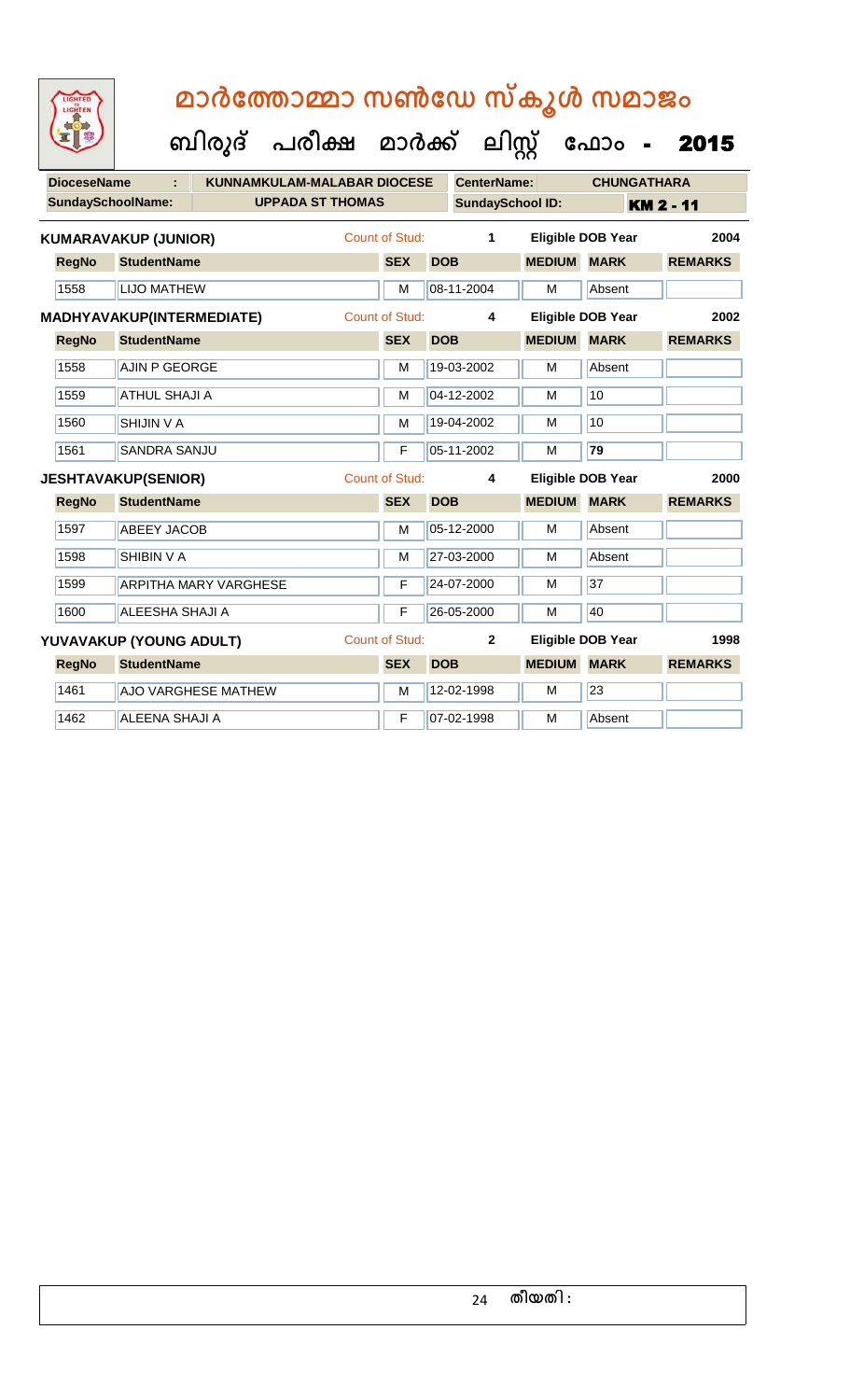| LIGHTED<br>LIGHTEN | മാർത്തോമ്മാ സൺഡേ സ്കൂൾ സമാജം         |                       |                         |                    |                          |                |  |
|--------------------|--------------------------------------|-----------------------|-------------------------|--------------------|--------------------------|----------------|--|
|                    | ബിരുദ് പരീക്ഷ മാർക്ക് ലിസ്റ്റ് ഫോം - |                       |                         |                    |                          | 2015           |  |
| <b>DioceseName</b> | <b>KUNNAMKULAM-MALABAR DIOCESE</b>   |                       | <b>CenterName:</b>      |                    | <b>CHUNGATHARA</b>       |                |  |
|                    | SundaySchoolName:<br><b>PALUNDA</b>  |                       | <b>SundaySchool ID:</b> |                    | <b>KM 2 - 12</b>         |                |  |
|                    | <b>KUMARAVAKUP (JUNIOR)</b>          | Count of Stud:        | 3                       |                    | <b>Eligible DOB Year</b> | 2004           |  |
| <b>RegNo</b>       | <b>StudentName</b>                   | <b>SEX</b>            | <b>DOB</b>              | <b>MEDIUM</b>      | <b>MARK</b>              | <b>REMARKS</b> |  |
| 1559               | <b>ABIN BABU</b>                     | М                     | 29-07-2004              | M                  | 31                       |                |  |
| 1560               | <b>BEN V SAJEESH</b>                 | M                     | 17-07-2004              | м                  | 85                       |                |  |
| 1561               | <b>BENITTA BINU</b>                  | F                     | 17-02-2004              | м                  | Absent                   |                |  |
|                    | <b>MADHYAVAKUP(INTERMEDIATE)</b>     | <b>Count of Stud:</b> | 3                       |                    | <b>Eligible DOB Year</b> | 2002           |  |
| <b>RegNo</b>       | <b>StudentName</b>                   | <b>SEX</b>            | <b>DOB</b>              | <b>MEDIUM</b>      | <b>MARK</b>              | <b>REMARKS</b> |  |
| 1562               | <b>ALEESHA BABU</b>                  | F                     | 14-05-2002              | м                  | 37                       |                |  |
| 1563               | <b>SHELNA P SHIBU</b>                | F                     | 07-11-2002              | м                  | Absent                   |                |  |
| 1564               | <b>ASHLY THOMAS</b>                  | F                     | 19-10-2002              | м                  | 6                        |                |  |
|                    | <b>JESHTAVAKUP(SENIOR)</b>           | <b>Count of Stud:</b> | 4                       |                    | <b>Eligible DOB Year</b> | 2000           |  |
| <b>RegNo</b>       | <b>StudentName</b>                   | <b>SEX</b>            | <b>DOB</b>              | <b>MEDIUM</b>      | <b>MARK</b>              | <b>REMARKS</b> |  |
| 1601               | <b>ASHWIN PRAVEEN</b>                | M                     | 16-09-2000              | M                  | Absent                   |                |  |
| 1602               | <b>GREESHMA RABOONY</b>              | F                     | 08-01-2000              | м                  | 62                       |                |  |
| 1603               | <b>JOSNA VARGHESE</b>                | F                     | 26-03-2000              | м                  | 33                       |                |  |
| 1604               | <b>TINCY K</b>                       | F                     | 23-09-2000              | м                  | 43                       |                |  |
|                    | YUVAVAKUP (YOUNG ADULT)              | <b>Count of Stud:</b> | $\mathbf 1$             |                    | <b>Eligible DOB Year</b> | 1998           |  |
| <b>RegNo</b>       | <b>StudentName</b>                   | <b>SEX</b>            | <b>DOB</b>              | <b>MEDIUM MARK</b> |                          | <b>REMARKS</b> |  |
| 1463               | RINJU ANNA CHERIAN                   | F                     | 15-06-1998              | М                  | Absent                   |                |  |
|                    | PROUDA SUNDAY SCHOOL (ADULT)         | Count of Stud:        | 3                       |                    | <b>Eligible DOB Year</b> | 1997           |  |
| <b>RegNo</b>       | <b>StudentName</b>                   | <b>SEX</b>            | <b>DOB</b>              | <b>MEDIUM</b>      | <b>MARK</b>              | <b>REMARKS</b> |  |
| 1162               | <b>ANJU SABU</b>                     | F                     | 01-08-1997              | М                  | Absent                   |                |  |
| 1163               | <b>JOYAL M JOSE</b>                  | М                     | 13-07-1997              | M                  | Absent                   |                |  |
| 1164               | <b>MANJU SARA THOMAS</b>             | F                     | 21-11-1997              | M                  | 61                       |                |  |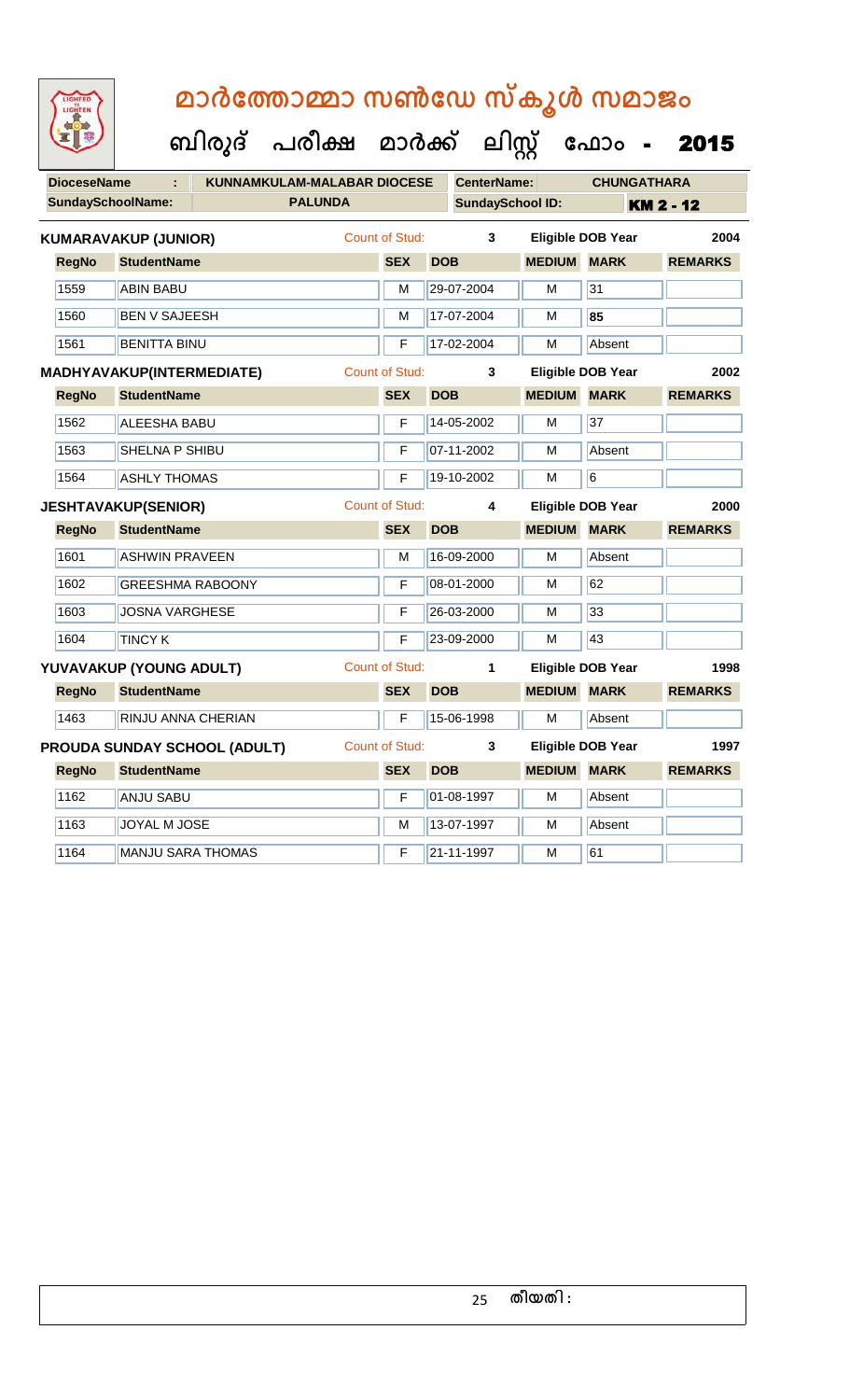| LIGHTED<br>LIGHTEN | മാർത്തോമ്മാ സൺഡേ സ്കൂൾ സമാജം         |                       |                         |               |                          |                  |   |    |  |
|--------------------|--------------------------------------|-----------------------|-------------------------|---------------|--------------------------|------------------|---|----|--|
|                    | ബിരുദ് പരീക്ഷ മാർക്ക് ലിസ്റ്റ് ഫോം - |                       |                         |               |                          | 2015             |   |    |  |
| <b>DioceseName</b> | <b>KUNNAMKULAM-MALABAR DIOCESE</b>   |                       | <b>CenterName:</b>      |               | <b>CHUNGATHARA</b>       |                  |   |    |  |
| SundaySchoolName:  | <b>GUDALLOOR</b>                     |                       | <b>SundaySchool ID:</b> |               |                          | <b>KM 2 - 13</b> |   |    |  |
|                    | <b>KUMARAVAKUP (JUNIOR)</b>          | Count of Stud:        | 6                       |               | <b>Eligible DOB Year</b> | 2004             |   |    |  |
| <b>RegNo</b>       | <b>StudentName</b>                   | <b>SEX</b>            | <b>DOB</b>              | <b>MEDIUM</b> | <b>MARK</b>              | <b>REMARKS</b>   |   |    |  |
| 1562               | <b>BIJOY DANIEL</b>                  | м                     | 24-09-2004              | Е             | 40                       |                  |   |    |  |
| 1563               | <b>ANGEL MARY ALEX</b>               | F                     | 30-11-2004              | E             | 49                       |                  |   |    |  |
| 1564               | <b>MIKHILA MERIL MATHEW</b>          | F                     | 14-12-2004              | Е             | 90                       |                  |   |    |  |
| 1565               | <b>NEHA SUSAN BABU</b>               | F                     | 23-06-2004              | Е             | Absent                   |                  |   |    |  |
| 1566               | <b>RIHANA RASHUK</b>                 | F                     | 28-02-2004              | Е             | Absent                   |                  |   |    |  |
| 1567               | <b>STEFFY ROY</b>                    | F                     | 23-03-2004              | Е             | 76                       |                  |   |    |  |
|                    | MADHYAVAKUP(INTERMEDIATE)            | <b>Count of Stud:</b> | 4                       |               | Eligible DOB Year        | 2002             |   |    |  |
| <b>RegNo</b>       | <b>StudentName</b>                   | <b>SEX</b>            | <b>DOB</b>              | <b>MEDIUM</b> | <b>MARK</b>              | <b>REMARKS</b>   |   |    |  |
| 1565               | <b>ANISHA JOHNSON</b>                | F                     | 04-02-2002              | E             | 53                       |                  |   |    |  |
| 1566               | <b>HARSHA SHAJI</b>                  | F                     | 28-01-2002              | E             | Absent                   |                  |   |    |  |
| 1567               | <b>JOSHNA ROY</b>                    | F                     | 05-04-2002              | м             | 22                       |                  |   |    |  |
| 1568               | <b>MERIN ANN SHAJI</b>               | F                     | 04-08-2002              | E             | 23                       |                  |   |    |  |
|                    | <b>JESHTAVAKUP(SENIOR)</b>           | Count of Stud:        | 12                      |               | Eligible DOB Year        | 2000             |   |    |  |
| <b>RegNo</b>       | <b>StudentName</b>                   | <b>SEX</b>            | <b>DOB</b>              | <b>MEDIUM</b> | <b>MARK</b>              | <b>REMARKS</b>   |   |    |  |
| 1605               | <b>AKASH R</b>                       | м                     | 03-08-2000              | E             | Absent                   |                  |   |    |  |
| 1606               | <b>AUGUSTIN SAMUEL</b>               | M                     | 19-11-2000              | E             | 36                       |                  |   |    |  |
| 1607               | <b>JOSHUA ABIN CHERIAN</b>           | M                     | 19-05-2000              | Е             | 12                       |                  |   |    |  |
| 1608               | RINTO B ALEX                         |                       |                         |               |                          | 29-10-2000       | E | 22 |  |
| 1609               | <b>STANLEY SHAJU</b>                 | M                     | 10-04-2000              | Е             | 60                       |                  |   |    |  |
| 1610               | <b>TOUFEEQ RASHEED</b>               | М                     | 13-11-2000              | E             | Absent                   |                  |   |    |  |
| 1611               | <b>ANCY JOHNSON</b>                  | F                     | 28-09-2000              | E             | 60                       |                  |   |    |  |
| 1612               | <b>ELIZABETH</b>                     | F                     | 08-10-2000              | M             | 42                       |                  |   |    |  |
| 1613               | <b>FEBINA K THOMAS</b>               | F                     | 06-12-2000              | E             | Absent                   |                  |   |    |  |
| 1614               | MIDHILA MARIAM MATHEW                | F                     | 09-06-2000              | E             | 66                       |                  |   |    |  |
| 1615               | <b>LEENUS TITO KURIAN</b>            | М                     | 08-01-2000              | E.            | 36                       |                  |   |    |  |
| 1616               | <b>SHAM W ALEXANDER</b>              | М                     | 23-04-2000              | Е             | 37                       |                  |   |    |  |
|                    | YUVAVAKUP (YOUNG ADULT)              | <b>Count of Stud:</b> | $\overline{7}$          |               | Eligible DOB Year        | 1998             |   |    |  |
| <b>RegNo</b>       | <b>StudentName</b>                   | <b>SEX</b>            | <b>DOB</b>              | <b>MEDIUM</b> | <b>MARK</b>              | <b>REMARKS</b>   |   |    |  |
| 1464               | <b>ABIN THOMAS</b>                   | M                     | 05-08-1998              | E             | Absent                   |                  |   |    |  |
| 1465               | <b>REYON JO SANTHOSH</b>             | M                     | 13-06-1998              | Е             | Absent                   |                  |   |    |  |
| 1466               | <b>ASHIKA THOMAS</b>                 | F                     | 05-05-1998              | E.            | Absent                   |                  |   |    |  |
| 1467               | <b>BETTY SUSAN</b>                   |                       | 05-07-1998<br>E         |               | 80                       |                  |   |    |  |
| 1468               | <b>JENIPHER</b>                      | F                     | 27-08-1998              | Е             | Absent                   |                  |   |    |  |
| 1469               | <b>MERIN SARA</b>                    | F                     | 95<br>13-03-1998<br>Е   |               |                          |                  |   |    |  |
| 1470               | <b>SUNITA MARIA SABU</b>             | F                     | 29-08-1998              | E             | Absent                   |                  |   |    |  |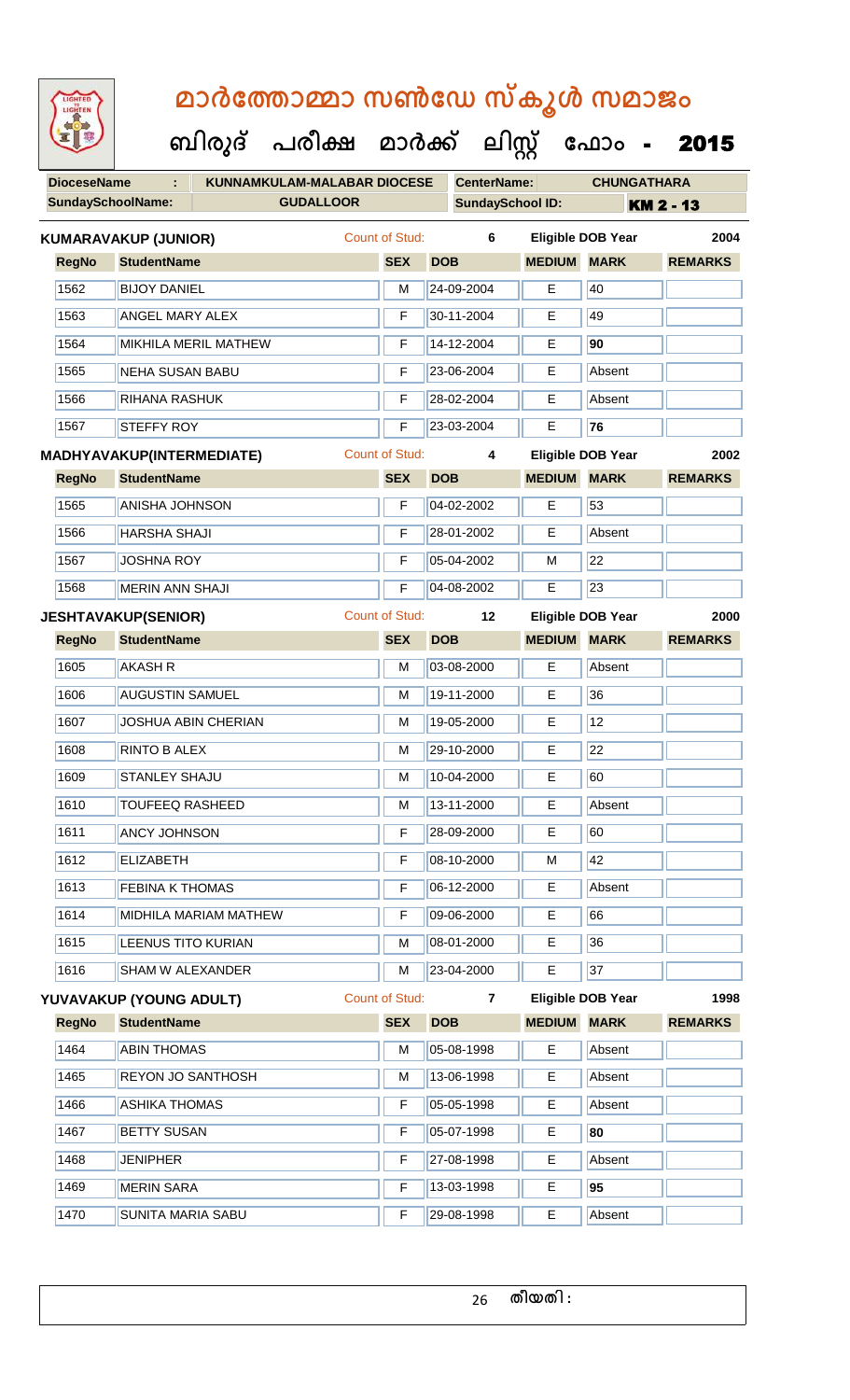| LIGHTED<br>LIGHTEN | മാർത്തോമ്മാ സൺഡേ സ്കൂൾ സമാജം<br>ബിരുദ് പരീക്ഷ മാർക്ക് ലിസ്റ്റ് ഫോം - |                       |                         |               |                          | 2015            |
|--------------------|----------------------------------------------------------------------|-----------------------|-------------------------|---------------|--------------------------|-----------------|
| <b>DioceseName</b> | ÷.<br><b>KUNNAMKULAM-MALABAR DIOCESE</b>                             |                       | <b>CenterName:</b>      |               | <b>KUNNAMKULAM</b>       |                 |
|                    | <b>SundaySchoolName:</b><br><b>PAZHANJI IMMANUEL</b>                 |                       | <b>SundaySchool ID:</b> |               |                          | <b>KM 3 - 1</b> |
|                    | <b>KUMARAVAKUP (JUNIOR)</b>                                          | <b>Count of Stud:</b> | 11                      |               | <b>Eligible DOB Year</b> | 2004            |
| <b>RegNo</b>       | <b>StudentName</b>                                                   | <b>SEX</b>            | <b>DOB</b>              | <b>MEDIUM</b> | <b>MARK</b>              | <b>REMARKS</b>  |
| 1568               | <b>ABISHEK IYPE P</b>                                                | М                     | 12-07-2004              | м             | 56                       |                 |
| 1569               | <b>VIVEK C DENNIS</b>                                                | м                     | 06-04-2004              | м             | Absent                   |                 |
| 1570               | <b>SONU SHAJU</b>                                                    | М                     | 21-06-2004              | м             | 37                       |                 |
| 1571               | <b>KIRAN M G</b>                                                     | м                     | 03-08-2004              | м             | Absent                   |                 |
| 1572               | <b>ELDOMON CJ</b>                                                    | M                     | 22-08-2004              | м             | 18                       |                 |
| 1573               | <b>FEBIN V S</b>                                                     | М                     | 03-08-2004              | м             | 17                       |                 |
| 1574               | <b>SAMEERA MARIYA P</b>                                              | F                     | 18-05-2004              | м             | 78                       |                 |
| 1575               | <b>ASHLIN C SAJU</b>                                                 | F                     | 16-11-2004              | м             | 66                       |                 |
| 1576               | <b>DRINITTA DENNY</b>                                                | F                     | 12-03-2004              | м             | 60                       |                 |
| 1577               | <b>BINCY C SUNNY</b>                                                 | F                     | 23-12-2004              | M             | Absent                   |                 |
| 1578               | <b>BINITHA BEENESH</b>                                               | F                     | 15-03-2004              | M             | Absent                   |                 |
|                    | <b>MADHYAVAKUP(INTERMEDIATE)</b>                                     | <b>Count of Stud:</b> | 6                       |               | <b>Eligible DOB Year</b> | 2002            |
| <b>RegNo</b>       | <b>StudentName</b>                                                   | <b>SEX</b>            | <b>DOB</b>              | <b>MEDIUM</b> | <b>MARK</b>              | <b>REMARKS</b>  |
| 1569               | <b>ARUN M G</b>                                                      | м                     | 11-01-2002              | M             | Absent                   |                 |
| 1570               | JIJO C R                                                             | м                     | 11-10-2002              | M             | Absent                   |                 |
| 1571               | <b>FEBIN C S</b>                                                     | M                     | 15-07-2002              | M             | 23                       |                 |
| 1572               | AKSATU                                                               | F                     | 21-07-2002              | M             | 77                       |                 |
| 1573               | JERLIN C JAISON                                                      | F                     | 23-02-2002              | м             | 21                       |                 |
| 1574               | <b>BENILAMOL C J</b>                                                 | F                     | 15-04-2002              | M             | Absent                   |                 |
|                    | <b>JESHTAVAKUP(SENIOR)</b>                                           | <b>Count of Stud:</b> | 14                      |               | <b>Eligible DOB Year</b> | 2000            |
| <b>RegNo</b>       | <b>StudentName</b>                                                   | <b>SEX</b>            | <b>DOB</b>              | <b>MEDIUM</b> | <b>MARK</b>              | <b>REMARKS</b>  |
| 1617               | <b>ABEL MATHEW P</b>                                                 | M                     | 18-04-2000              | M             | 24                       |                 |
| 1618               | <b>ABEL SHIJU</b>                                                    | M                     | 04-12-2000              | м             | Absent                   |                 |
| 1619               | <b>BINLIT P BIJU</b>                                                 | M                     | 21-04-2000              | M             | 50                       |                 |
| 1620               | <b>ALAN V PRINCE</b>                                                 | M                     | 07-04-2000              | M             | 41                       |                 |
| 1621               | <b>RINSON P THOMAS</b>                                               | M                     | 06-05-2000              | м             | Absent                   |                 |
| 1622               | <b>ZON SIMON</b>                                                     | M                     | 03-08-2000              | M             | 25                       |                 |
| 1623               | SHANISH SHAJU                                                        | м                     | 10-11-2000              | M             | Absent                   |                 |
| 1624               | RUHMA ITTIANAM P                                                     | F                     | 04-02-2000              | M             | 70                       |                 |
| 1625               | JOMOL C K                                                            | F                     | 10-10-2000              | м             | 69                       |                 |
| 1626               | <b>HENNA VARGJHESE</b>                                               | F                     | 20-05-2000              | M             | 34                       |                 |
| 1627               | <b>NESMI C TONY</b>                                                  | F                     | 26-02-2000              | м             | 53                       |                 |
| 1628               | ANSITTA C BABY                                                       | F                     | 11-01-2000              | м             | 49                       |                 |
| 1629               | MEEGAL C DENNIS                                                      | F                     | 05-02-2000              | M             | Absent                   |                 |
| 1630               | <b>JIYA C R</b>                                                      | F                     | 07-03-2000              | M             | 50                       |                 |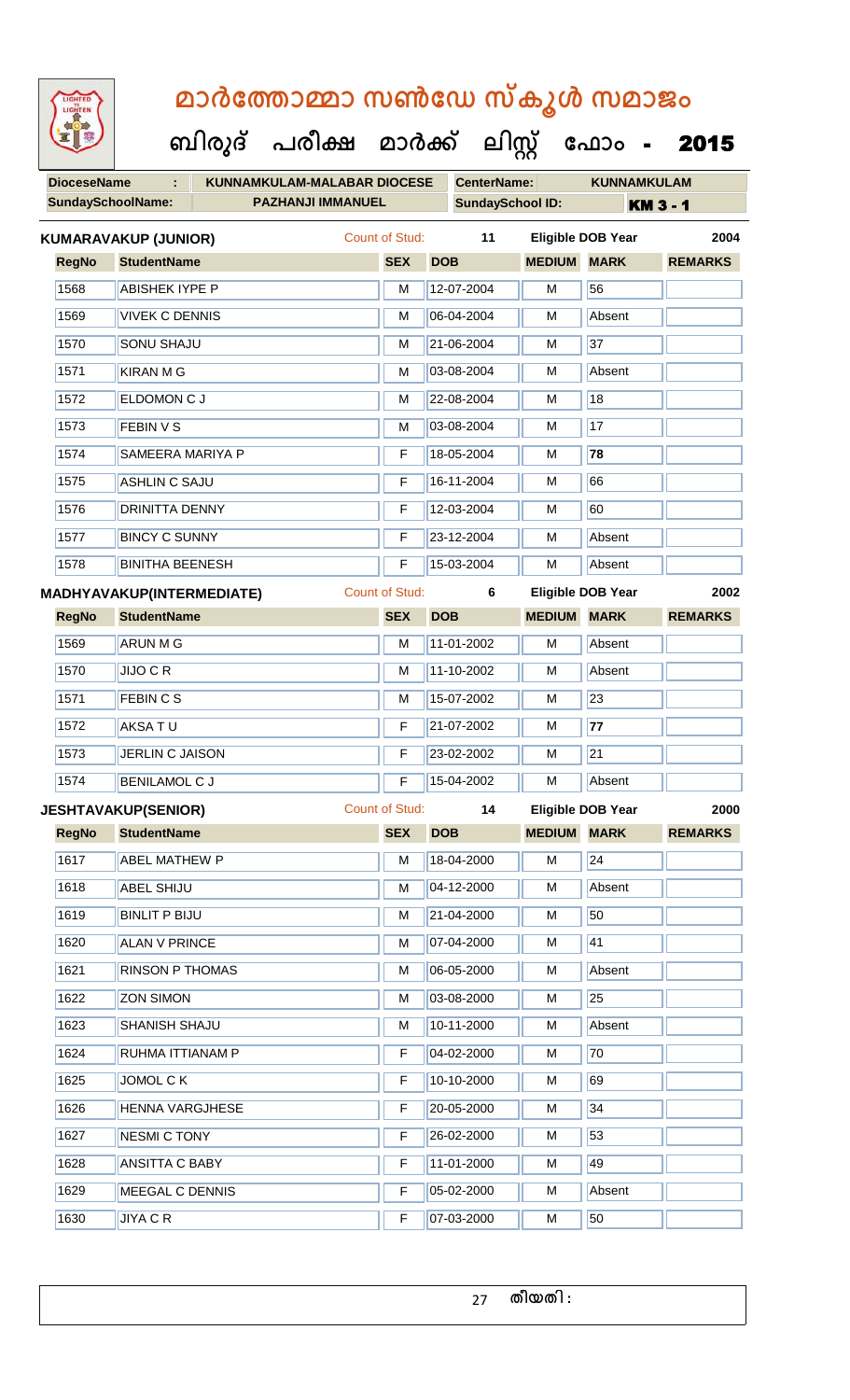| LIGHTED<br>LIGHTEN       | മാർത്തോമ്മാ സൺഡേ സ്കൂൾ സമാജം                                                     |                       |                         |               |                          |                |
|--------------------------|----------------------------------------------------------------------------------|-----------------------|-------------------------|---------------|--------------------------|----------------|
| <b>DioceseName</b>       | ബിരുദ് പരീക്ഷ മാർക്ക് ലിസ്റ്റ് ഫോം -<br><b>KUNNAMKULAM-MALABAR DIOCESE</b><br>÷. |                       | <b>CenterName:</b>      |               | <b>KUNNAMKULAM</b>       | 2015           |
| <b>SundaySchoolName:</b> | <b>PAZHANJI IMMANUEL</b>                                                         |                       | <b>SundaySchool ID:</b> |               | <b>KM 3 - 1</b>          |                |
|                          | YUVAVAKUP (YOUNG ADULT)                                                          | Count of Stud:        | 8                       |               | <b>Eligible DOB Year</b> | 1998           |
| <b>RegNo</b>             | <b>StudentName</b>                                                               | <b>SEX</b>            | <b>DOB</b>              | <b>MEDIUM</b> | <b>MARK</b>              | <b>REMARKS</b> |
| 1471                     | <b>TIRLIN C ALEX</b>                                                             | М                     | 02-11-1998              | M             | Absent                   |                |
| 1472                     | <b>SIJIN SEEMON</b>                                                              | М                     | 29-11-1998              | M             | Absent                   |                |
| 1473                     | <b>CHERISH P RENY</b>                                                            | М                     | 22-05-1998              | м             | 43                       |                |
| 1474                     | <b>GIBI C GEORGE</b>                                                             | F                     | 31-01-1998              | м             | Absent                   |                |
| 1475                     | <b>JOMY V GEORGE</b>                                                             | F                     | 20-08-1998              | м             | Absent                   |                |
| 1476                     | <b>BINCY T S</b>                                                                 |                       | 20-07-1998              | м             | Absent                   |                |
| 1477                     | <b>ASHISHA P PRASAD</b>                                                          | F                     | 26-08-1998              | м             | 62                       |                |
| 1478                     | <b>ANGEL VARGHESE</b>                                                            | F                     | 02-07-1998              | м             | Absent                   |                |
|                          | PROUDA SUNDAY SCHOOL (ADULT)                                                     | <b>Count of Stud:</b> | 6                       |               | <b>Eligible DOB Year</b> | 1997           |
| <b>RegNo</b>             | <b>StudentName</b>                                                               | <b>SEX</b>            | <b>DOB</b>              | <b>MEDIUM</b> | <b>MARK</b>              | <b>REMARKS</b> |
| 1165                     | SIJO C R                                                                         | М                     | 25-11-1997              | м             | Absent                   |                |
| 1166                     | SHERIN MARY JOHNSON                                                              | F                     | 25-11-1997              | м             | Absent                   |                |
| 1167                     | <b>NISHA V THAMPI</b>                                                            | F                     | 17-05-1997              | м             | 48                       |                |
| 1168                     | <b>SREYA VARGHESE</b>                                                            | F                     | 01-02-1997              | м             | Absent                   |                |
| 1169                     | <b>JISHIYA P A</b>                                                               | F                     | 17-03-1997              | м             | 47                       |                |
| 1170                     | <b>BIJITHA P B</b>                                                               | F                     | 26-09-1997              | м             | Absent                   |                |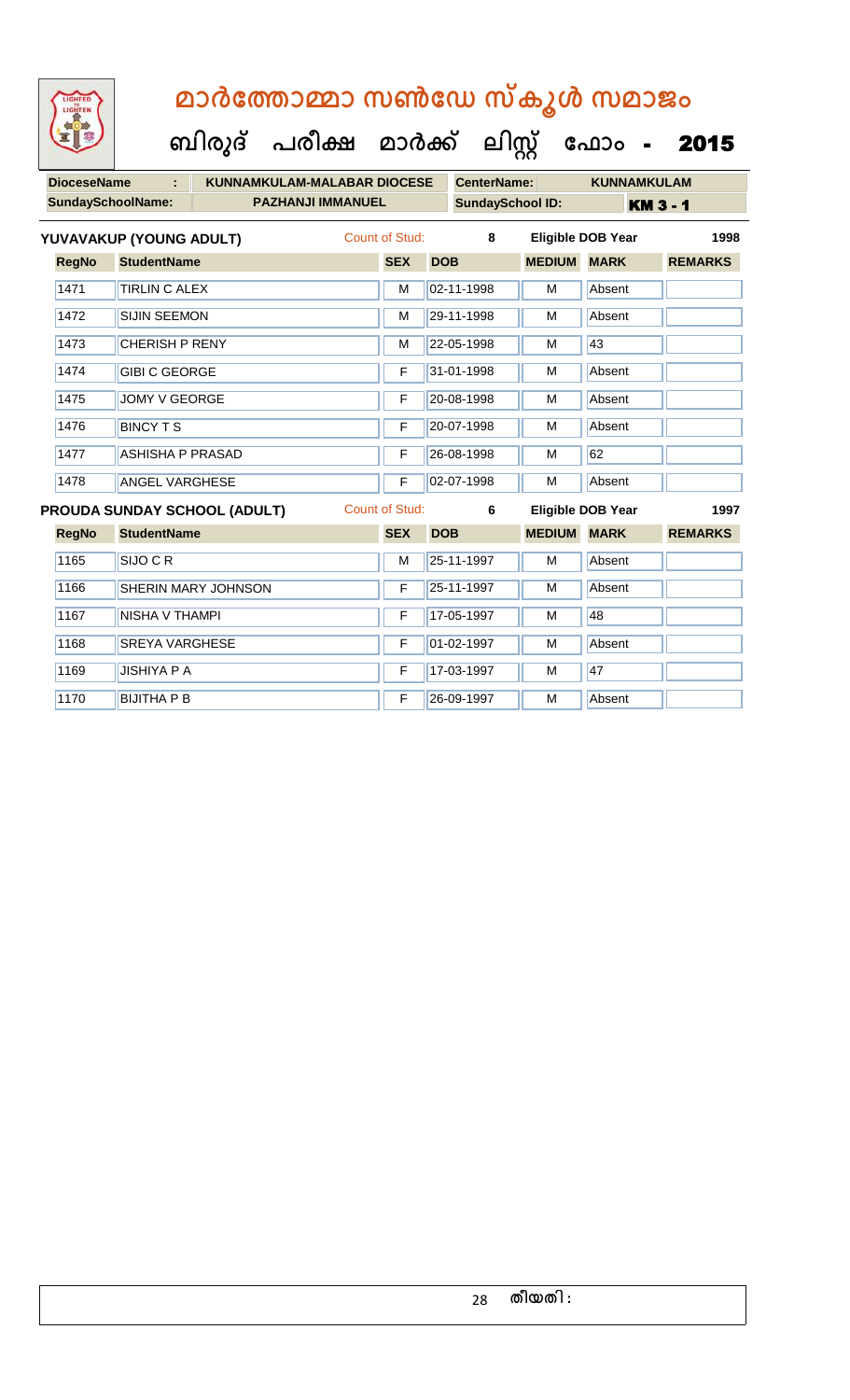| LIGHTED<br>LIGHTEN       |                                  | മാർത്തോമ്മാ സൺഡേ സ്കൂൾ സമാജം         |                       |            |                         |                          |                 |  |
|--------------------------|----------------------------------|--------------------------------------|-----------------------|------------|-------------------------|--------------------------|-----------------|--|
|                          |                                  | ബിരുദ് പരീക്ഷ മാർക്ക് ലിസ്റ്റ് ഫോം - |                       |            |                         |                          | 2015            |  |
| <b>DioceseName</b>       |                                  | <b>KUNNAMKULAM-MALABAR DIOCESE</b>   |                       |            | <b>CenterName:</b>      | <b>KUNNAMKULAM</b>       |                 |  |
| <b>SundaySchoolName:</b> |                                  | <b>PENGAMUKKU</b>                    |                       |            | <b>SundaySchool ID:</b> |                          | <b>KM 3 - 2</b> |  |
|                          | <b>KUMARAVAKUP (JUNIOR)</b>      |                                      | Count of Stud:        |            | 4                       | <b>Eligible DOB Year</b> | 2004            |  |
| <b>RegNo</b>             | <b>StudentName</b>               |                                      | <b>SEX</b>            | <b>DOB</b> | <b>MEDIUM MARK</b>      |                          | <b>REMARKS</b>  |  |
| 1579                     | <b>ARON ANIL ZACHARIAH</b>       |                                      | M                     | 18-09-2004 | М                       | 43                       |                 |  |
| 1580                     | <b>FELIX SAJAN</b>               |                                      | м                     | 18-04-2004 | м                       | 79                       |                 |  |
| 1581                     | <b>ASIN C S</b>                  |                                      | F                     | 12-06-2004 | м                       | 65                       |                 |  |
| 1582                     | <b>JASNACP</b>                   |                                      | F                     | 29-11-2004 | м                       | 82                       |                 |  |
|                          | <b>MADHYAVAKUP(INTERMEDIATE)</b> |                                      | <b>Count of Stud:</b> |            | 3                       | <b>Eligible DOB Year</b> | 2002            |  |
| <b>RegNo</b>             | <b>StudentName</b>               |                                      | <b>SEX</b>            | <b>DOB</b> | <b>MEDIUM</b>           | <b>MARK</b>              | <b>REMARKS</b>  |  |
| 1575                     | EBENEZER SAM GEORGE              |                                      | м                     | 10-04-2002 | E                       | 81                       |                 |  |
| 1576                     | <b>FLEMING JOY</b>               |                                      | м                     | 29-04-2002 | м                       | 13                       |                 |  |
| 1577                     | <b>SIDHA K SAMUEL</b>            |                                      | F                     | 18-01-2002 | м                       | 68                       |                 |  |
|                          | <b>JESHTAVAKUP(SENIOR)</b>       |                                      | Count of Stud:        |            | $\mathbf{2}$            | <b>Eligible DOB Year</b> | 2000            |  |
| <b>RegNo</b>             | <b>StudentName</b>               |                                      | <b>SEX</b>            | <b>DOB</b> | <b>MEDIUM</b>           | <b>MARK</b>              | <b>REMARKS</b>  |  |
|                          |                                  |                                      |                       |            |                         |                          |                 |  |
| 1631                     | SHARON C S                       |                                      | M                     | 27-02-2000 | М                       | 27                       |                 |  |
| 1632                     | <b>AYLWIL ZECHARIAH JOHN</b>     |                                      | М                     | 27-09-2000 | М                       | $\overline{8}$           |                 |  |
|                          | YUVAVAKUP (YOUNG ADULT)          |                                      | Count of Stud:        |            | $\mathbf{2}$            | <b>Eligible DOB Year</b> | 1998            |  |
| <b>RegNo</b>             | <b>StudentName</b>               |                                      | <b>SEX</b>            | <b>DOB</b> | <b>MEDIUM</b>           | <b>MARK</b>              | <b>REMARKS</b>  |  |
| 1479                     | SHILPA C JOHNS                   |                                      | F                     | 04-09-1998 | м                       | Absent                   |                 |  |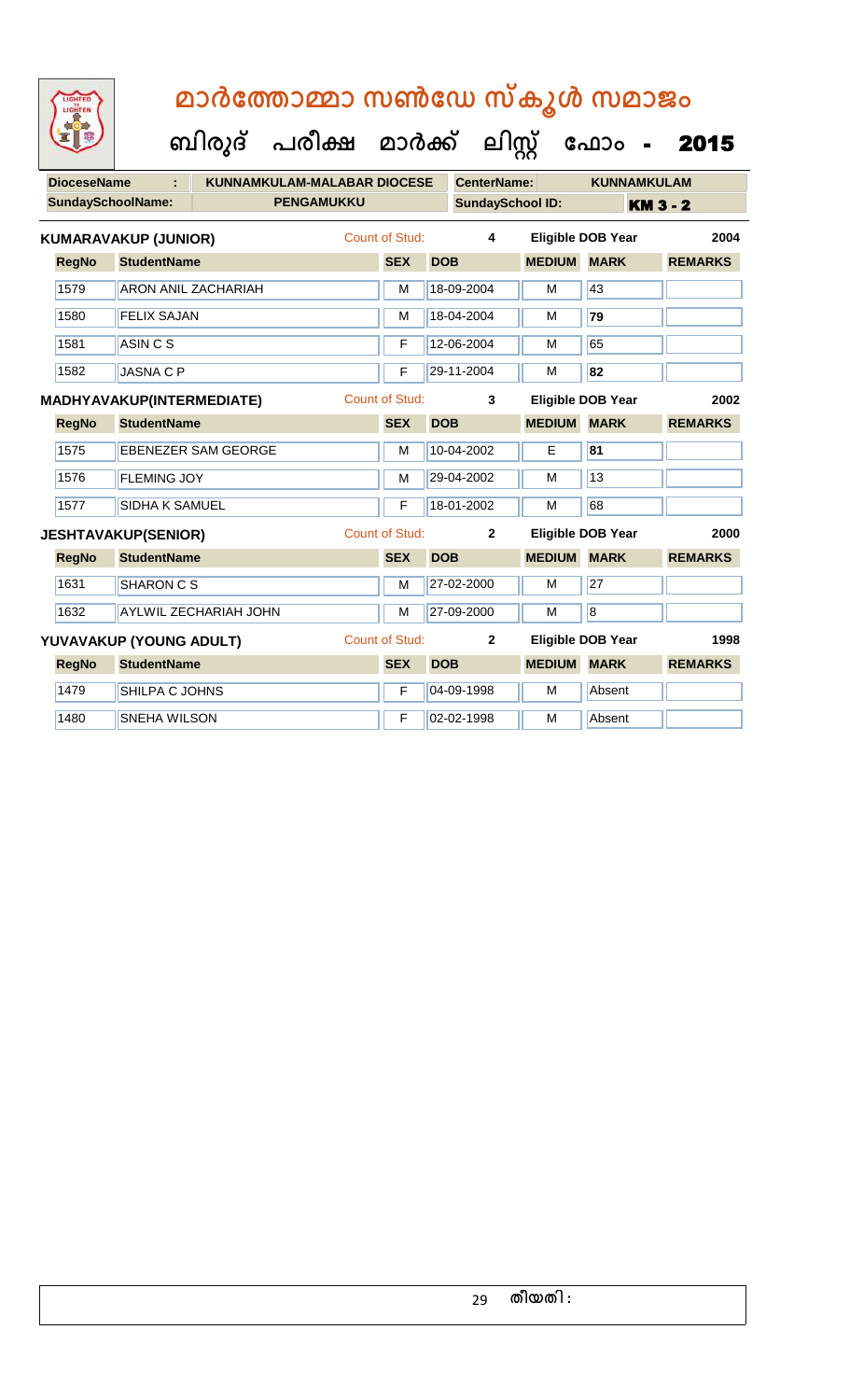| LIGHTED<br>LIGHTEN       |                                     | മാർത്തോമ്മാ സൺഡേ സ്കൂൾ സമാജം         |                       |            |                    |                         |                          |                 |
|--------------------------|-------------------------------------|--------------------------------------|-----------------------|------------|--------------------|-------------------------|--------------------------|-----------------|
|                          |                                     | ബിരുദ് പരീക്ഷ മാർക്ക് ലിസ്റ്റ് ഫോം - |                       |            |                    |                         |                          | 2015            |
| <b>DioceseName</b>       | ÷                                   | <b>KUNNAMKULAM-MALABAR DIOCESE</b>   |                       |            | <b>CenterName:</b> |                         | <b>KUNNAMKULAM</b>       |                 |
| <b>SundaySchoolName:</b> |                                     | <b>KUNNAMKULAM</b>                   |                       |            |                    | <b>SundaySchool ID:</b> |                          | <b>KM 3 - 3</b> |
|                          | <b>KUMARAVAKUP (JUNIOR)</b>         |                                      | Count of Stud:        |            | 10                 |                         | <b>Eligible DOB Year</b> | 2004            |
| <b>RegNo</b>             | <b>StudentName</b>                  |                                      | <b>SEX</b>            | <b>DOB</b> |                    | <b>MEDIUM</b>           | <b>MARK</b>              | <b>REMARKS</b>  |
| 1583                     | NIDHIN K JOSHY                      |                                      | М                     | 18-06-2004 |                    | м                       | Absent                   |                 |
| 1584                     | <b>IRENE MARIA KURUVILA</b>         |                                      | F                     | 10-04-2004 |                    | м                       | 72                       |                 |
| 1585                     | <b>ASHISH K POULSON</b>             |                                      | М                     | 21-04-2004 |                    | м                       | 57                       |                 |
| 1586                     | KRIPA SARAH STANLY                  |                                      | F                     | 17-04-2004 |                    | м                       | 85                       |                 |
| 1587                     | LINU DIXON                          |                                      | F                     | 15-04-2004 |                    | м                       | 60                       |                 |
| 1588                     | RITHU MARY VARGHESE                 |                                      | F                     | 09-12-2004 |                    | м                       | 52                       |                 |
| 1589                     | TAMEENA SUSAN J CHEERAN             |                                      | F                     | 10-03-2004 |                    | M                       | Absent                   |                 |
| 1590                     | NEHA M BABU                         |                                      | F                     | 05-03-2004 |                    | м                       | 44                       |                 |
| 1591                     | <b>ALAN SOLAMON</b>                 |                                      | М                     | 11-11-2004 |                    | м                       | Absent                   |                 |
| 1592                     | <b>ANN MARIA DENNY</b>              |                                      | F                     | 11-05-2004 |                    | м                       | 35                       |                 |
|                          | MADHYAVAKUP(INTERMEDIATE)           |                                      | <b>Count of Stud:</b> |            | $\overline{7}$     |                         | Eligible DOB Year        | 2002            |
| <b>RegNo</b>             | <b>StudentName</b>                  |                                      | <b>SEX</b>            | <b>DOB</b> |                    | <b>MEDIUM</b>           | <b>MARK</b>              | <b>REMARKS</b>  |
| 1578                     | <b>KEVIN C KENTLE</b>               |                                      | м                     | 20-04-2002 |                    | м                       | Absent                   |                 |
| 1579                     | <b>JINESH K JAISON</b>              |                                      | М                     | 28-11-2002 |                    | м                       | 13                       |                 |
| 1580                     | <b>NAVEEN MANOJ</b>                 |                                      | м                     | 04-03-2002 |                    | M                       | Absent                   |                 |
| 1581                     | <b>KENAZ WILSON</b>                 |                                      | M                     | 22-09-2002 |                    | M                       | Absent                   |                 |
| 1582                     | <b>BILNA GRACE BIJU</b>             |                                      | F                     | 14-10-2002 |                    | M                       | Absent                   |                 |
| 1583                     | RIYA ROBERT                         |                                      | F                     | 08-11-2002 |                    | M                       | 50                       |                 |
| 1584                     | RINIYA MARY PRADEEP                 |                                      | F                     | 01-03-2002 |                    | М                       | 28                       |                 |
|                          | <b>JESHTAVAKUP(SENIOR)</b>          |                                      | <b>Count of Stud:</b> |            | $\overline{7}$     |                         | <b>Eligible DOB Year</b> | 2000            |
| <b>RegNo</b>             | <b>StudentName</b>                  |                                      | <b>SEX</b>            | <b>DOB</b> |                    | <b>MEDIUM</b>           | <b>MARK</b>              | <b>REMARKS</b>  |
| 1633                     | <b>JANISH K JAISON</b>              |                                      | M                     | 04-05-2000 |                    | M                       | 22                       |                 |
| 1634                     | <b>ALDIN P JESON</b>                |                                      | M                     | 22-05-2000 |                    | M                       | 67                       |                 |
| 1635                     | <b>DINU DIXON</b>                   |                                      | M                     | 12-01-2000 |                    | м                       | 44                       |                 |
| 1636                     | <b>JENSON CJ</b>                    |                                      | M                     | 15-01-2000 |                    | M                       | 26                       |                 |
| 1637                     | <b>JIMAL P JIXON</b>                |                                      | M                     | 26-11-2000 |                    | M                       | $\overline{25}$          |                 |
| 1638                     | <b>ASHWILA WILSON</b>               |                                      | F                     | 17-07-2000 |                    | M                       | 55                       |                 |
| 1639                     | <b>ANGEL SOLOMON P</b>              |                                      | F                     | 23-01-2000 |                    | M                       | 70                       |                 |
|                          | YUVAVAKUP (YOUNG ADULT)             |                                      | <b>Count of Stud:</b> |            | 3                  |                         | <b>Eligible DOB Year</b> | 1998            |
| <b>RegNo</b>             | <b>StudentName</b>                  |                                      | <b>SEX</b>            | <b>DOB</b> |                    | <b>MEDIUM</b>           | <b>MARK</b>              | <b>REMARKS</b>  |
| 1481                     | <b>JAMES MATHEW</b>                 |                                      | М                     | 03-01-1998 |                    | M                       | Absent                   |                 |
| 1482                     | <b>JINSON K J</b>                   |                                      | M                     | 03-12-1998 |                    | M                       | 68                       |                 |
| 1483                     | <b>RITTA CK</b>                     |                                      | F                     | 17-04-1998 |                    | M                       | Absent                   |                 |
|                          | <b>PROUDA SUNDAY SCHOOL (ADULT)</b> |                                      | <b>Count of Stud:</b> |            | 1                  |                         | <b>Eligible DOB Year</b> | 1997            |
| <b>RegNo</b>             | <b>StudentName</b>                  |                                      | <b>SEX</b>            | <b>DOB</b> |                    | <b>MEDIUM</b>           | <b>MARK</b>              | <b>REMARKS</b>  |
| 1171                     | ROHITH JACOB ROBERT                 |                                      | M                     | 09-10-1997 |                    | M                       | Absent                   |                 |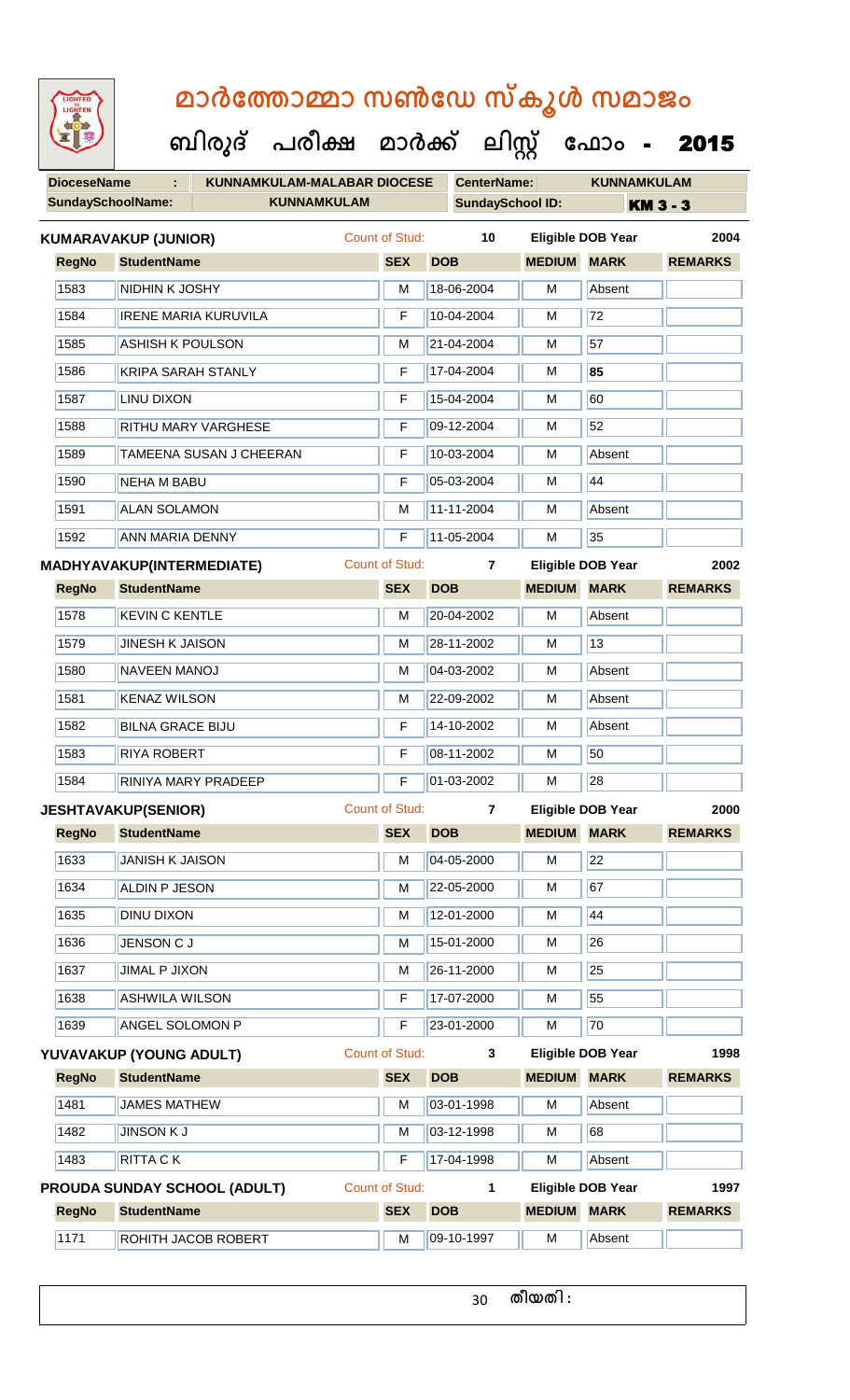|                                                                                                    | LIGHTEN                            |  |  |  | മാർത്തോമ്മാ സൺഡേ സ്കൂൾ സമാജം   |            |            |                         |             |  |                 |            |
|----------------------------------------------------------------------------------------------------|------------------------------------|--|--|--|--------------------------------|------------|------------|-------------------------|-------------|--|-----------------|------------|
|                                                                                                    |                                    |  |  |  | ബിരുദ് പരീക്ഷ മാർക്ക് ലിസ്റ്റ് |            |            |                         |             |  |                 | ഫോം - 2015 |
| <b>DioceseName</b><br><b>KUNNAMKULAM-MALABAR DIOCESE</b><br>CenterName:<br><b>KUNNAMKULAM</b><br>÷ |                                    |  |  |  |                                |            |            |                         |             |  |                 |            |
|                                                                                                    | <b>SundaySchoolName:</b>           |  |  |  | <b>KATTUKAMPAL</b>             |            |            | <b>SundaySchool ID:</b> |             |  | <b>KM 3 - 4</b> |            |
| Count of Stud:<br><b>KUMARAVAKUP (JUNIOR)</b><br><b>Eligible DOB Year</b><br>1                     |                                    |  |  |  |                                |            |            |                         | 2004        |  |                 |            |
|                                                                                                    | <b>StudentName</b><br><b>RegNo</b> |  |  |  | <b>SEX</b>                     | <b>DOB</b> |            | <b>MEDIUM</b>           | <b>MARK</b> |  | <b>REMARKS</b>  |            |
| 1593<br><b>ENN MARY EAPEN</b>                                                                      |                                    |  |  |  | F                              |            | 07-06-2004 | м                       | 84          |  |                 |            |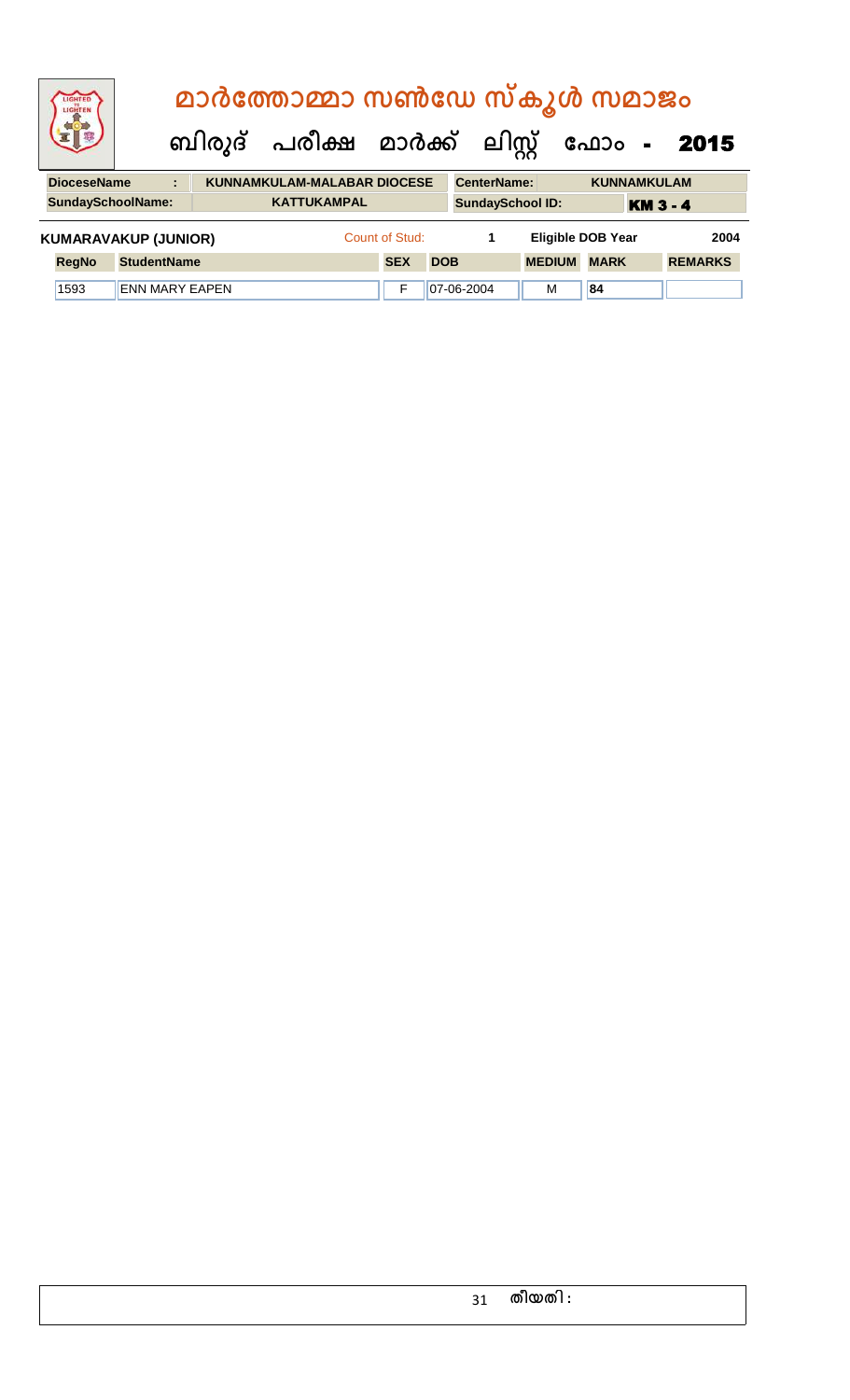| LIGHTED<br>LIGHTEN                                                                                        |                                     | മാർത്തോമ്മാ സൺഡേ സ്കൂൾ സമാജം |                       |                |            |                         |               |                          |                 |  |  |  |
|-----------------------------------------------------------------------------------------------------------|-------------------------------------|------------------------------|-----------------------|----------------|------------|-------------------------|---------------|--------------------------|-----------------|--|--|--|
|                                                                                                           |                                     |                              | ബിരുദ് പരീക്ഷ മാർക്ക് |                |            | ലിസ്റ്റ്                |               | ഫോം<br>$\blacksquare$    | 2015            |  |  |  |
| <b>DioceseName</b><br><b>KUNNAMKULAM-MALABAR DIOCESE</b><br><b>CenterName:</b><br><b>KUNNAMKULAM</b><br>ŧ |                                     |                              |                       |                |            |                         |               |                          |                 |  |  |  |
| <b>SundaySchoolName:</b>                                                                                  |                                     |                              | <b>CHALUSSERRY</b>    |                |            | <b>SundaySchool ID:</b> |               |                          | <b>KM 3 - 5</b> |  |  |  |
|                                                                                                           | MADHYAVAKUP(INTERMEDIATE)           |                              |                       | Count of Stud: |            | 1                       |               | <b>Eligible DOB Year</b> | 2002            |  |  |  |
| <b>RegNo</b>                                                                                              | <b>StudentName</b>                  |                              |                       | <b>SEX</b>     | <b>DOB</b> |                         | <b>MEDIUM</b> | <b>MARK</b>              | <b>REMARKS</b>  |  |  |  |
| 1585                                                                                                      | <b>JESLIN P SONY</b>                |                              |                       | $\mathsf{F}$   |            | 18-03-2002              | м             | 63                       |                 |  |  |  |
|                                                                                                           | <b>JESHTAVAKUP(SENIOR)</b>          |                              |                       | Count of Stud: |            | 1                       |               | <b>Eligible DOB Year</b> | 2000            |  |  |  |
| <b>RegNo</b>                                                                                              | <b>StudentName</b>                  |                              |                       | <b>SEX</b>     | <b>DOB</b> |                         | <b>MEDIUM</b> | <b>MARK</b>              | <b>REMARKS</b>  |  |  |  |
| 1640                                                                                                      | <b>JOMOL WILSON</b>                 |                              |                       | F              |            | 26-09-2000              | м             | 63                       |                 |  |  |  |
|                                                                                                           | <b>PROUDA SUNDAY SCHOOL (ADULT)</b> |                              |                       | Count of Stud: |            | 1                       |               | <b>Eligible DOB Year</b> | 1997            |  |  |  |
| <b>RegNo</b>                                                                                              | <b>StudentName</b>                  |                              |                       | <b>SEX</b>     | <b>DOB</b> |                         | <b>MEDIUM</b> | <b>MARK</b>              | <b>REMARKS</b>  |  |  |  |
| 1172                                                                                                      | <b>CHRISTHYA M PUTHOOR</b>          |                              |                       | F              |            | 27-09-1997              | M             | 68                       |                 |  |  |  |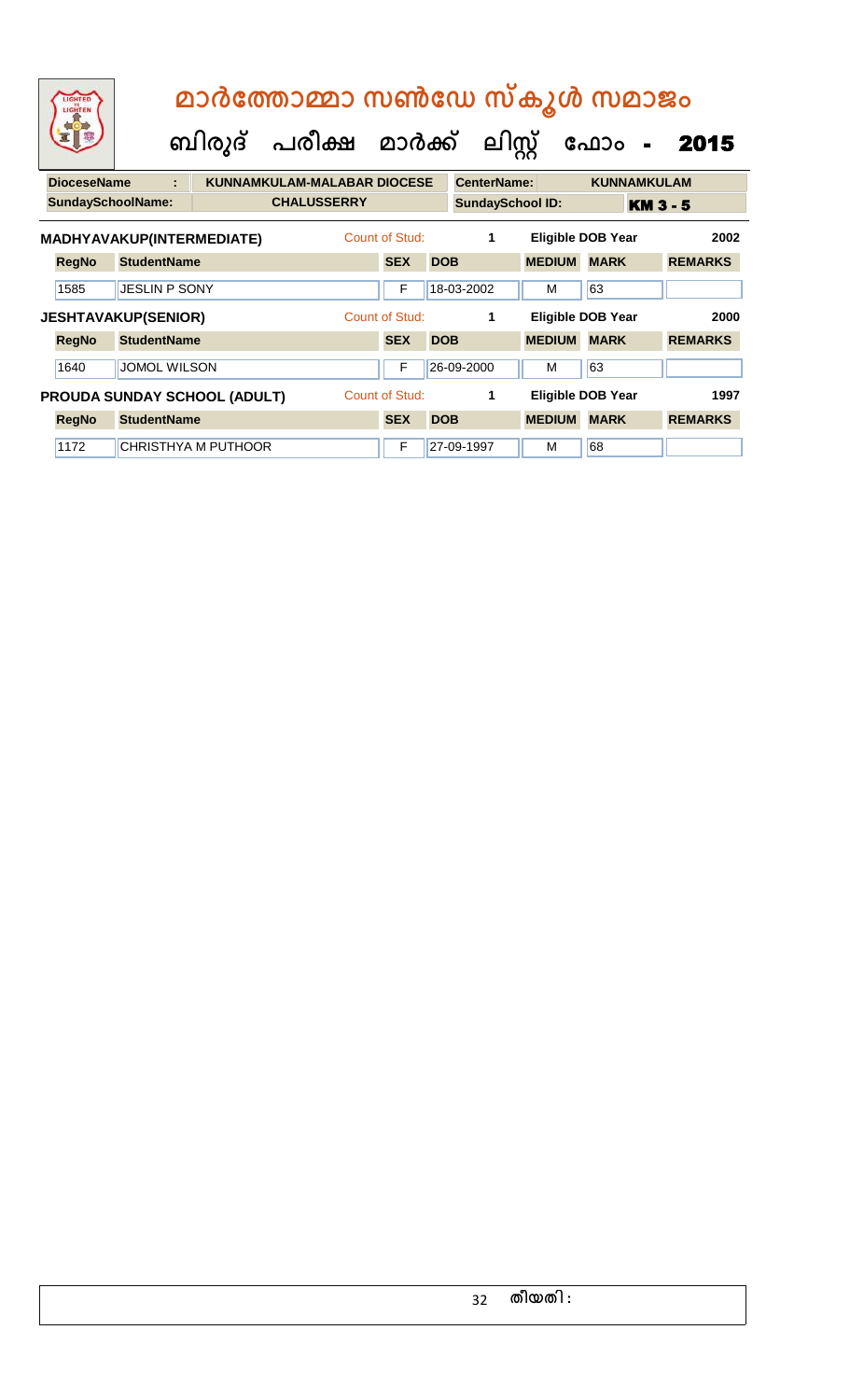| LIGHTED<br>LIGHTEN                             |                                  | മാർത്തോമ്മാ സൺഡേ സ്കൂൾ സമാജം<br>ബിരുദ് പരീക്ഷ മാർക്ക് ലിസ്റ്റ് ഫോം - |                |            |                    |                         |                          | 2015            |
|------------------------------------------------|----------------------------------|----------------------------------------------------------------------|----------------|------------|--------------------|-------------------------|--------------------------|-----------------|
| <b>DioceseName</b><br><b>SundaySchoolName:</b> | ٠                                | <b>KUNNAMKULAM-MALABAR DIOCESE</b><br><b>MUKKUTHALA</b>              |                |            | <b>CenterName:</b> | <b>SundaySchool ID:</b> | <b>KUNNAMKULAM</b>       | <b>KM 3 - 6</b> |
|                                                | <b>KUMARAVAKUP (JUNIOR)</b>      |                                                                      | Count of Stud: |            | 4                  |                         | <b>Eligible DOB Year</b> | 2004            |
| <b>RegNo</b>                                   | <b>StudentName</b>               |                                                                      | <b>SEX</b>     | <b>DOB</b> |                    | <b>MEDIUM</b>           | <b>MARK</b>              | <b>REMARKS</b>  |
| 1594                                           | <b>TESNACT</b>                   |                                                                      | F              | 09-05-2004 |                    | м                       | 76                       |                 |
| 1595                                           | <b>MICHALE ANOOP</b>             |                                                                      | м              | 21-06-2004 |                    | м                       | 23                       |                 |
| 1596                                           | <b>MINCY SUNIL</b>               |                                                                      | F              | 14-10-2004 |                    | м                       | 37                       |                 |
| 1597                                           | <b>DIYA M BINU</b>               |                                                                      | F              | 30-12-2004 |                    | M                       | 22                       |                 |
|                                                | <b>MADHYAVAKUP(INTERMEDIATE)</b> |                                                                      | Count of Stud: |            | 3                  |                         | <b>Eligible DOB Year</b> | 2002            |
| <b>RegNo</b>                                   | <b>StudentName</b>               |                                                                      | <b>SEX</b>     | <b>DOB</b> |                    | <b>MEDIUM</b>           | <b>MARK</b>              | <b>REMARKS</b>  |
| 1586                                           | <b>JOEL UNNI JOY</b>             |                                                                      | M              | 28-09-2002 |                    | м                       | 50                       |                 |
| 1587                                           | <b>SUSMI JAMES</b>               |                                                                      | F              | 28-09-2002 |                    | м                       | Absent                   |                 |
| 1588                                           | <b>JENY JOSEPH</b>               |                                                                      | F              | 21-12-2002 |                    | M                       | 43                       |                 |
|                                                | <b>JESHTAVAKUP(SENIOR)</b>       |                                                                      | Count of Stud: |            | $\mathbf{2}$       |                         | <b>Eligible DOB Year</b> | 2000            |
| <b>RegNo</b>                                   | <b>StudentName</b>               |                                                                      | <b>SEX</b>     | <b>DOB</b> |                    | <b>MEDIUM</b>           | <b>MARK</b>              | <b>REMARKS</b>  |
| 1641                                           | <b>ABY PAUL</b>                  |                                                                      | M              | 10-04-2000 |                    | M                       | 48                       |                 |

1642 ||TESSIN C T || M || M || 03-06-2000 || M || 43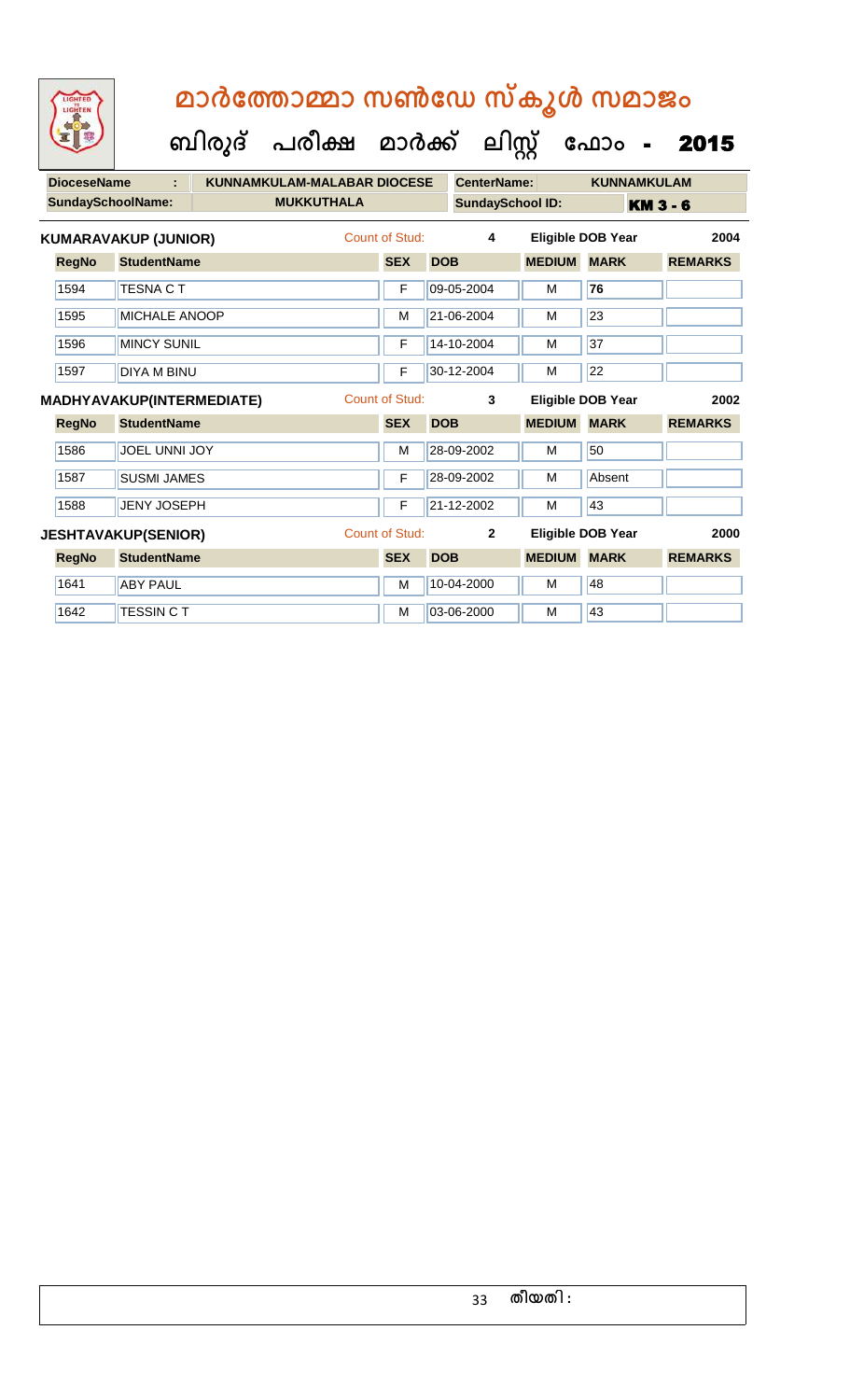| LIGHTED<br>LIGHTEN                 |                    | മാർത്തോമ്മാ സൺഡേ സ്കൂൾ സമാജം |                                  |                                    |                |                |            |                         |                          |                          |                |                |
|------------------------------------|--------------------|------------------------------|----------------------------------|------------------------------------|----------------|----------------|------------|-------------------------|--------------------------|--------------------------|----------------|----------------|
|                                    |                    |                              |                                  | ബിരുദ് പരീക്ഷ മാർക്ക് ലിസ്റ്റ്     |                |                |            |                         |                          | ഫോം -                    |                | 2015           |
| <b>DioceseName</b>                 |                    | ÷                            |                                  | <b>KUNNAMKULAM-MALABAR DIOCESE</b> |                |                |            | <b>CenterName:</b>      |                          | <b>KUNNAMKULAM</b>       |                |                |
| <b>SundaySchoolName:</b>           |                    |                              |                                  | <b>PONNANI SALEM</b>               |                |                |            | <b>SundaySchool ID:</b> |                          | <b>KM 3 - 10</b>         |                |                |
|                                    |                    |                              | <b>MADHYAVAKUP(INTERMEDIATE)</b> |                                    |                | Count of Stud: |            | 1                       |                          | <b>Eligible DOB Year</b> |                | 2002           |
| <b>RegNo</b>                       | <b>StudentName</b> |                              |                                  |                                    |                | <b>SEX</b>     | <b>DOB</b> |                         | <b>MEDIUM</b>            | <b>MARK</b>              |                | <b>REMARKS</b> |
| 1589                               | SHWETHA SHYAM      |                              |                                  |                                    |                | F              |            | 20-09-2002              | м                        | Absent                   |                |                |
| YUVAVAKUP (YOUNG ADULT)            |                    |                              |                                  |                                    | Count of Stud: |                | 1          |                         | <b>Eligible DOB Year</b> |                          | 1998           |                |
| <b>StudentName</b><br><b>RegNo</b> |                    |                              |                                  |                                    | <b>SEX</b>     | <b>DOB</b>     |            | <b>MEDIUM</b>           | <b>MARK</b>              |                          | <b>REMARKS</b> |                |
| 1484                               | SHARATH SYAM       |                              |                                  |                                    |                | м              |            | 02-12-1998              | м                        | Absent                   |                |                |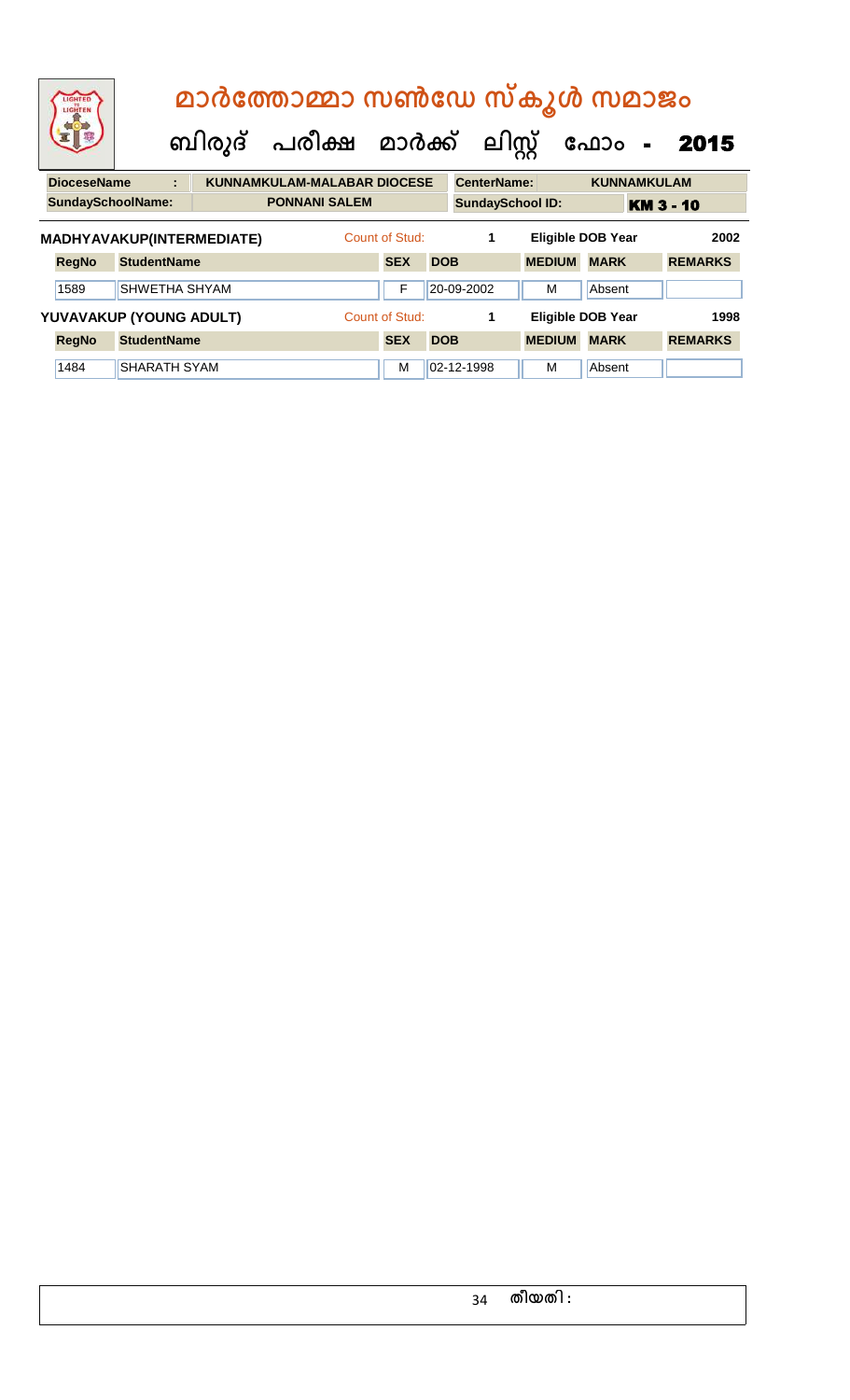| LIGHTED<br>LIGHTEN       |                             | മാർത്തോമ്മാ സൺഡേ സ്കൂൾ സമാജം       |                       |            |                         |               |                          |                |  |
|--------------------------|-----------------------------|------------------------------------|-----------------------|------------|-------------------------|---------------|--------------------------|----------------|--|
|                          |                             | ബിരുദ് പരീക്ഷ മാർക്ക് ലിസ്റ്റ് ഫോം |                       |            |                         |               |                          | 2015           |  |
| <b>DioceseName</b>       |                             | <b>KUNNAMKULAM-MALABAR DIOCESE</b> |                       |            | CenterName:             |               | <b>KUNNAMKULAM</b>       |                |  |
| <b>SundaySchoolName:</b> |                             | <b>KADAVALLOOR ST PAULS</b>        |                       |            | <b>SundaySchool ID:</b> |               | <b>KM 3 - 12</b>         |                |  |
|                          | <b>KUMARAVAKUP (JUNIOR)</b> |                                    | <b>Count of Stud:</b> |            | $\mathbf 1$             |               | <b>Eligible DOB Year</b> | 2004           |  |
| <b>RegNo</b>             | <b>StudentName</b>          |                                    | <b>SEX</b>            | <b>DOB</b> |                         | <b>MEDIUM</b> | <b>MARK</b>              | <b>REMARKS</b> |  |
| 1598                     | <b>BIJO P JEE SUSAN</b>     |                                    | м                     |            | 12-11-2004              | м             | 64                       |                |  |
|                          | MADHYAVAKUP(INTERMEDIATE)   |                                    | <b>Count of Stud:</b> |            | $\overline{2}$          |               | Eligible DOB Year        | 2002           |  |
| <b>RegNo</b>             | <b>StudentName</b>          |                                    | <b>SEX</b>            | <b>DOB</b> |                         | <b>MEDIUM</b> | <b>MARK</b>              | <b>REMARKS</b> |  |
| 1590                     | <b>SONA P JOHNSON</b>       |                                    | F                     |            | 24-10-2002              | м             | 39                       |                |  |
| 1591                     | <b>NISWIN P SATHEESH</b>    |                                    | M                     |            | 30-10-2002              | м             | 28                       |                |  |
|                          | <b>JESHTAVAKUP(SENIOR)</b>  |                                    | <b>Count of Stud:</b> |            | 4                       |               | <b>Eligible DOB Year</b> | 2000           |  |
| <b>RegNo</b>             | <b>StudentName</b>          |                                    | <b>SEX</b>            | <b>DOB</b> |                         | <b>MEDIUM</b> | <b>MARK</b>              | <b>REMARKS</b> |  |
| 1643                     | <b>ASHLEY P SUSHIL</b>      |                                    | F                     |            | 05-12-2000              | м             | 71                       |                |  |
| 1644                     | <b>MICHELE P SISHIL</b>     |                                    | F                     |            | 05-12-2000              | M             | 69                       |                |  |
| 1645                     | <b>ANOOP VARGHESE</b>       |                                    | M                     |            | 26-09-2000              | м             | 32                       |                |  |
| 1646                     | <b>DITTO P SAIKO</b>        |                                    | M                     |            | 23-09-2000              | м             | Absent                   |                |  |
|                          | YUVAVAKUP (YOUNG ADULT)     |                                    | <b>Count of Stud:</b> |            | 1                       |               | <b>Eligible DOB Year</b> | 1998           |  |
| <b>RegNo</b>             | <b>StudentName</b>          |                                    | <b>SEX</b>            | <b>DOB</b> |                         | <b>MEDIUM</b> | <b>MARK</b>              | <b>REMARKS</b> |  |
| $\overline{0}$           | <b>FANE MARIAM SUNNY</b>    |                                    | F                     |            | 15-08-2015              | м             | Absent                   |                |  |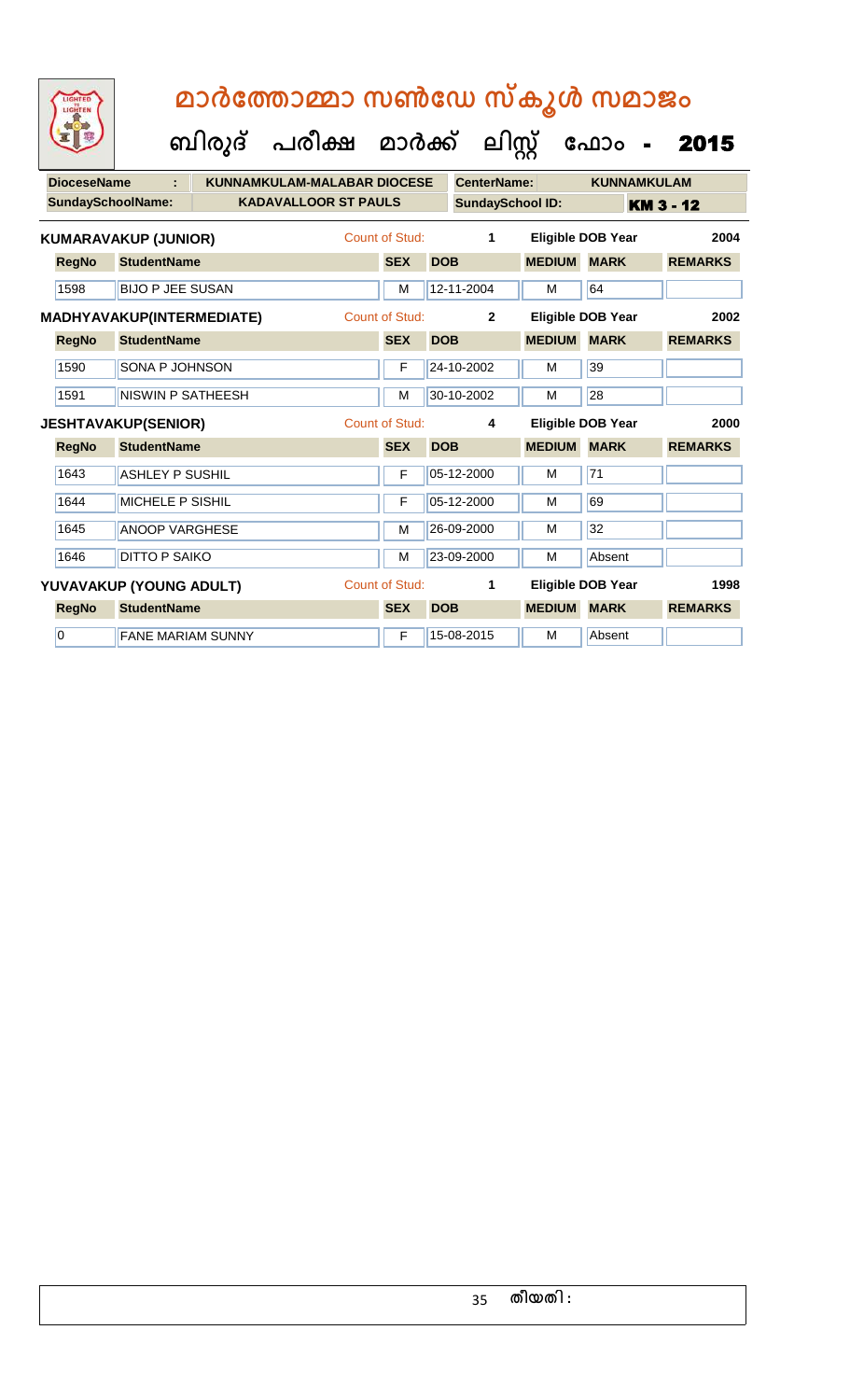| LIGHTED<br>LIGHTEN |                                  | മാർത്തോമ്മാ സൺഡേ സ്കൂൾ സമാജം         |                       |                         |                    |                          |                |
|--------------------|----------------------------------|--------------------------------------|-----------------------|-------------------------|--------------------|--------------------------|----------------|
|                    |                                  | ബിരുദ് പരീക്ഷ മാർക്ക് ലിസ്റ്റ് ഫോം - |                       |                         |                    |                          | 2015           |
| <b>DioceseName</b> | ÷.                               | <b>KUNNAMKULAM-MALABAR DIOCESE</b>   |                       | <b>CenterName:</b>      |                    | <b>TRICHUR</b>           |                |
|                    | <b>SundaySchoolName:</b>         | <b>THRISSUR EBENEZER</b>             |                       | <b>SundaySchool ID:</b> |                    | <b>KM4-1</b>             |                |
|                    | <b>KUMARAVAKUP (JUNIOR)</b>      |                                      | Count of Stud:        | 13                      |                    | <b>Eligible DOB Year</b> | 2004           |
| <b>RegNo</b>       | <b>StudentName</b>               |                                      | <b>SEX</b>            | <b>DOB</b>              | <b>MEDIUM</b>      | <b>MARK</b>              | <b>REMARKS</b> |
| 1599               | <b>ACSAH THANKACHEN</b>          |                                      | F                     | 06-05-2004              | M                  | 69                       |                |
| 1600               | <b>EBEY K THOMAS</b>             |                                      | M                     | 29-12-2004              | M                  | 76                       |                |
| 1601               | <b>IRENE ANNA JOHN</b>           |                                      | F                     | 24-12-2004              | М                  | 38                       |                |
| 1602               | <b>JACOB JAMES</b>               |                                      | М                     | 09-10-2004              | М                  | 86                       |                |
| 1603               | <b>LAZAR SAJU FRANCIS</b>        |                                      | M                     | 17-10-2004              | м                  | 44                       |                |
| 1604               | <b>MEGHA JOSEPH</b>              |                                      | F                     | 30-06-2004              | М                  | 33                       |                |
| 1605               | <b>NEHA DENNY P</b>              |                                      | F                     | 14-06-2004              | M                  | 75                       |                |
| 1606               | <b>NEHA ANNA ROY</b>             |                                      | F                     | 29-02-2004              | м                  | 43                       |                |
| 1607               | NIHAAL RONY ABRAHAM              |                                      | м                     | 04-11-2004              | м                  | 47                       |                |
| 1608               | <b>SONU NIXON</b>                |                                      | M                     | 13-10-2004              | M                  | 4                        |                |
| 1609               | <b>SHINSON ES</b>                |                                      | М                     | 28-06-2004              | М                  | Absent                   |                |
| 1610               | <b>ANITTA SAM</b>                |                                      | F                     | 05-04-2004              | м                  | Absent                   |                |
| 1611               | <b>AARON JAMES</b>               |                                      | M                     | 27-12-2004              | E                  | 53                       |                |
|                    | MADHYAVAKUP(INTERMEDIATE)        |                                      | <b>Count of Stud:</b> | 4                       |                    | <b>Eligible DOB Year</b> | 2002           |
|                    |                                  |                                      |                       |                         |                    |                          |                |
| <b>RegNo</b>       | <b>StudentName</b>               |                                      | <b>SEX</b>            | <b>DOB</b>              | <b>MEDIUM</b>      | <b>MARK</b>              | <b>REMARKS</b> |
| 1592               | <b>DELLAS CD</b>                 |                                      | M                     | 24-08-2002              | M                  | 15                       |                |
| 1593               | <b>ALEENA ANN JOSEPH</b>         |                                      | F                     | 23-12-2002              | M                  | 64                       |                |
| 1594               | <b>ALAN JACKSON</b>              |                                      | M                     | 01-11-2002              | M                  | 13                       |                |
| 1595               | JOSHUA J ABRAHAM                 |                                      | M                     | 03-04-2002              | E                  | 55                       |                |
|                    | <b>JESHTAVAKUP(SENIOR)</b>       |                                      | <b>Count of Stud:</b> | 11                      |                    | <b>Eligible DOB Year</b> | 2000           |
| <b>RegNo</b>       | <b>StudentName</b>               |                                      | <b>SEX</b>            | <b>DOB</b>              | <b>MEDIUM</b>      | <b>MARK</b>              | <b>REMARKS</b> |
| 1647               | SANDRA JOSEPH                    |                                      | F                     | 26-03-2000              | M                  | 35                       |                |
| 1648               | HANNA P DENNY                    |                                      | F                     | 08-02-2000              | м                  | 61                       |                |
| 1649               | <b>ANITA P SAJU</b>              |                                      | F                     | 30-10-2000              | M                  | 76                       |                |
| 1650               | <b>ANN SAJU FRANCIS</b>          |                                      | F                     | 14-09-2000              | M                  | 55                       |                |
| 1651               | <b>THABITHA ELIZABETH THOMAS</b> |                                      | F                     | 05-01-2000              | E                  | Absent                   |                |
| 1652               | <b>RHEA SAMUEL</b>               |                                      | F                     | 17-05-2000              | M                  | 50                       |                |
| 1653               | <b>ASHNA A PAUL</b>              |                                      | F                     | 12-01-2000              | E                  | Absent                   |                |
| 1654               | ROHAN GEORGE JOHN                |                                      | M                     | 21-09-2000              | M                  | Absent                   |                |
| 1655               | JOWIN T JAMES                    |                                      | М                     | 26-05-2000              | E                  | Absent                   |                |
| 1656               | <b>JINIKP</b>                    |                                      | F                     | 20-10-2000              | M                  | Absent                   |                |
| 1657               | <b>ASWIN VARKEY AJAY</b>         |                                      | M                     | 18-01-2000              | E                  | Absent                   |                |
|                    | YUVAVAKUP (YOUNG ADULT)          |                                      | <b>Count of Stud:</b> | 6                       |                    | <b>Eligible DOB Year</b> | 1998           |
| <b>RegNo</b>       | <b>StudentName</b>               |                                      | <b>SEX</b>            | <b>DOB</b>              | <b>MEDIUM MARK</b> |                          | <b>REMARKS</b> |
| 1485               | <b>SARA JONES</b>                |                                      | F                     | 11-04-1998              | M                  | 28                       |                |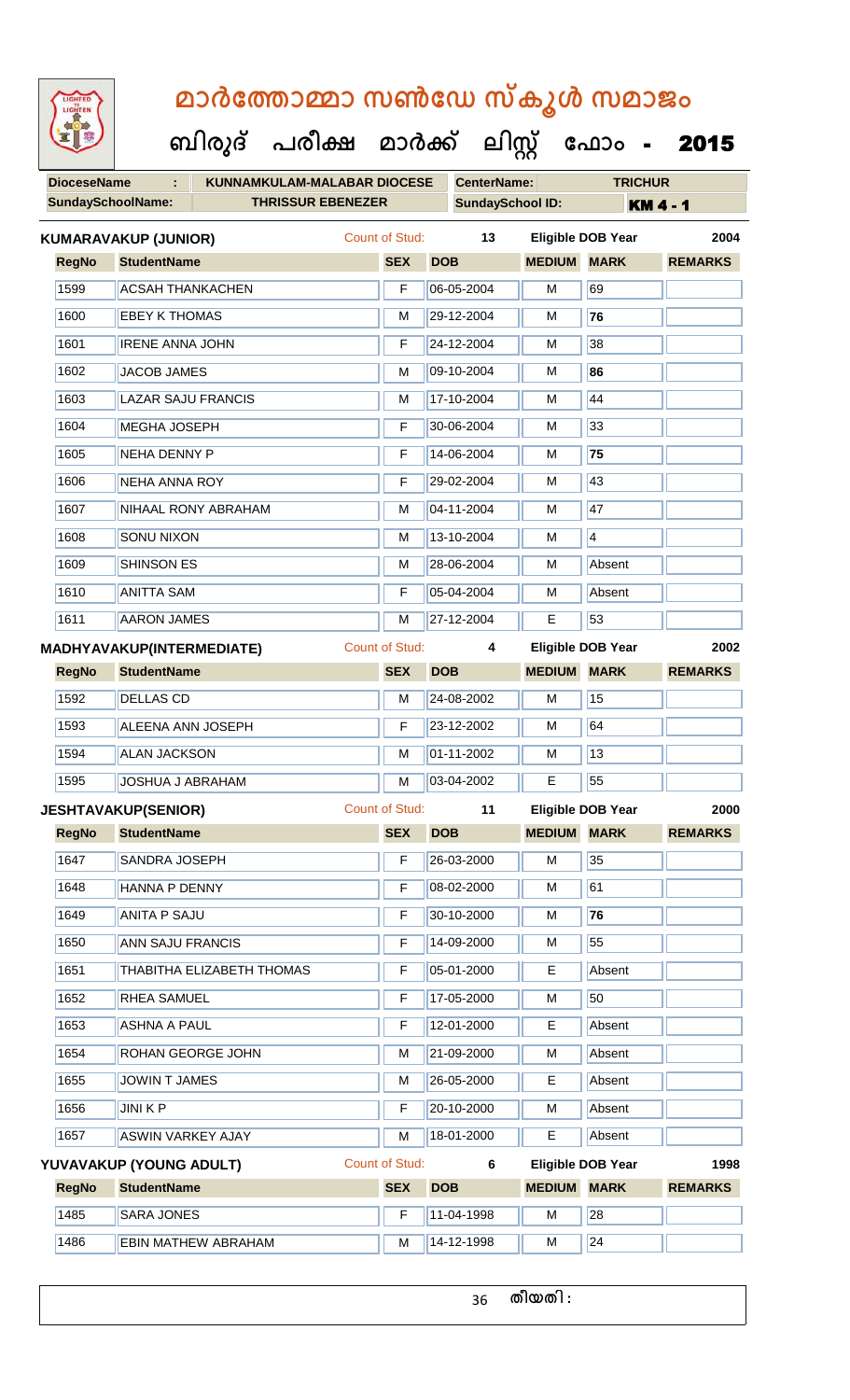|                                                               | LIGHTED<br>LIGHTEN |                                                                                                                 | മാർത്തോമ്മാ സൺഡേ സ്കൂൾ സമാജം |                                |                |  |                                                                                                                 |   |                   |                                                                                                                 |      |  |  |
|---------------------------------------------------------------|--------------------|-----------------------------------------------------------------------------------------------------------------|------------------------------|--------------------------------|----------------|--|-----------------------------------------------------------------------------------------------------------------|---|-------------------|-----------------------------------------------------------------------------------------------------------------|------|--|--|
|                                                               |                    |                                                                                                                 |                              | ബിരുദ് പരീക്ഷ മാർക്ക് ലിസ്റ്റ് |                |  |                                                                                                                 |   | ഫോം -             | 2015                                                                                                            |      |  |  |
| <b>KUNNAMKULAM-MALABAR DIOCESE</b><br><b>DioceseName</b><br>÷ |                    |                                                                                                                 |                              |                                |                |  | <b>CenterName:</b>                                                                                              |   | <b>TRICHUR</b>    |                                                                                                                 |      |  |  |
| <b>SundaySchoolName:</b><br><b>THRISSUR EBENEZER</b>          |                    |                                                                                                                 |                              |                                |                |  | <b>SundaySchool ID:</b>                                                                                         |   |                   | <b>KM4-1</b>                                                                                                    |      |  |  |
|                                                               | 1487               | <b>MANUEL MOHAN</b>                                                                                             |                              |                                | м              |  | 11-07-1998                                                                                                      | м | 21                |                                                                                                                 |      |  |  |
|                                                               | 1488               | <b>ALLAN VIJU VARGHESE</b>                                                                                      |                              |                                | м              |  | 10-05-1998                                                                                                      | M | 57                |                                                                                                                 |      |  |  |
|                                                               | 1489               | <b>SERENE ANNIE GEORGE</b>                                                                                      |                              |                                | F              |  | 30-06-1998                                                                                                      | м | 26                |                                                                                                                 |      |  |  |
|                                                               | 1490               | <b>SNEHA SARA VINOD</b>                                                                                         |                              |                                | F              |  | 03-12-1998                                                                                                      | Е | 75                |                                                                                                                 |      |  |  |
|                                                               |                    | PROUDA SUNDAY SCHOOL (ADULT)                                                                                    |                              |                                | Count of Stud: |  | 3                                                                                                               |   | Eligible DOB Year |                                                                                                                 | 1997 |  |  |
|                                                               |                    | the contract of the contract of the contract of the contract of the contract of the contract of the contract of |                              |                                |                |  | the contract of the contract of the contract of the contract of the contract of the contract of the contract of |   |                   | the contract of the contract of the contract of the contract of the contract of the contract of the contract of |      |  |  |

| <b>RegNo</b> | <b>StudentName</b>    | <b>SEX</b> | <b>DOB</b>     | <b>MEDIUM</b> | <b>MARK</b> | <b>REMARKS</b> |
|--------------|-----------------------|------------|----------------|---------------|-------------|----------------|
| 1173         | <b>RENIN JOY</b>      | M          | 31-05-1997     |               | 8           |                |
| 1174         | <b>NIVITHA NAVEEN</b> |            | $ 05-12-1997 $ |               | <b>43</b>   |                |
| 1175         | <b>BONEY MATHEW</b>   | M          | 22-03-1997     |               | Absent      |                |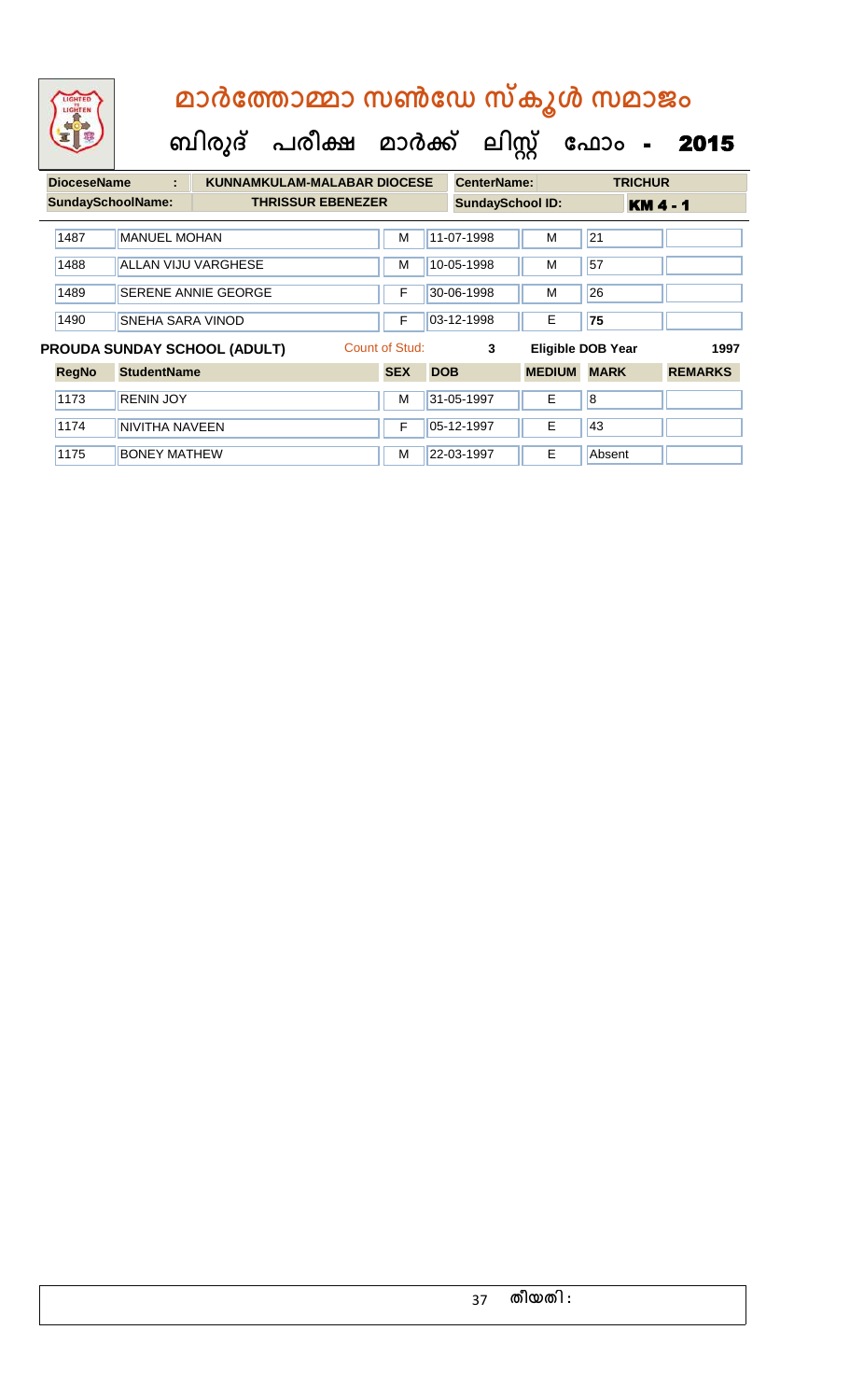| LIGHTED<br>LIGHTEN       | മാർത്തോമ്മാ സൺഡേ സ്കൂൾ സമാജം |  |                                      |                       |            |                         |               |                          |                 |  |
|--------------------------|------------------------------|--|--------------------------------------|-----------------------|------------|-------------------------|---------------|--------------------------|-----------------|--|
|                          |                              |  | ബിരുദ് പരീക്ഷ മാർക്ക് ലിസ്റ്റ് ഫോം - |                       |            |                         |               |                          | 2015            |  |
| <b>DioceseName</b>       |                              |  | KUNNAMKULAM-MALABAR DIOCESE          |                       |            | <b>CenterName:</b>      |               | <b>TRICHUR</b>           |                 |  |
| <b>SundaySchoolName:</b> |                              |  | <b>NELLIKUNNAM SALEM</b>             |                       |            | <b>SundaySchool ID:</b> |               |                          | <b>KM 4 - 2</b> |  |
|                          | <b>KUMARAVAKUP (JUNIOR)</b>  |  |                                      | <b>Count of Stud:</b> |            | 1                       |               | <b>Eligible DOB Year</b> | 2004            |  |
| <b>RegNo</b>             | <b>StudentName</b>           |  |                                      | <b>SEX</b>            | <b>DOB</b> |                         | <b>MEDIUM</b> | <b>MARK</b>              | <b>REMARKS</b>  |  |
| 1612                     | <b>UPASANA SHAJAN</b>        |  |                                      | F                     |            | 12-07-2004              | M             | $\overline{21}$          |                 |  |
|                          | MADHYAVAKUP(INTERMEDIATE)    |  |                                      | <b>Count of Stud:</b> |            | 3                       |               | <b>Eligible DOB Year</b> | 2002            |  |
| <b>RegNo</b>             | <b>StudentName</b>           |  |                                      | <b>SEX</b>            | <b>DOB</b> |                         | <b>MEDIUM</b> | <b>MARK</b>              | <b>REMARKS</b>  |  |
| 1596                     | ROHAN K BINOY                |  |                                      | М                     |            | 06-10-2002              | м             | 13                       |                 |  |
| 1597                     | <b>MANISHA VARGHESE</b>      |  |                                      | F                     |            | 13-03-2002              | м             | 26                       |                 |  |
| 1598                     | SWARARAGA JOY                |  |                                      | F                     |            | 25-07-2002              | M             | 16                       |                 |  |
|                          | <b>JESHTAVAKUP(SENIOR)</b>   |  |                                      | <b>Count of Stud:</b> |            | 3                       |               | <b>Eligible DOB Year</b> | 2000            |  |
| <b>RegNo</b>             | <b>StudentName</b>           |  |                                      | <b>SEX</b>            | <b>DOB</b> |                         | <b>MEDIUM</b> | <b>MARK</b>              | <b>REMARKS</b>  |  |
| 1658                     | EVIN P J                     |  |                                      | М                     |            | 13-09-2000              | м             | 44                       |                 |  |
| 1659                     | <b>ALBY BABU</b>             |  |                                      | F                     |            | 17-06-2000              | М             | 60                       |                 |  |
| 1660                     | <b>KERAN POULSON</b>         |  |                                      | F                     |            | 24-12-2000              | М             | 31                       |                 |  |
|                          | YUVAVAKUP (YOUNG ADULT)      |  |                                      | <b>Count of Stud:</b> |            | 4                       |               | <b>Eligible DOB Year</b> | 1998            |  |
| <b>RegNo</b>             | <b>StudentName</b>           |  |                                      | <b>SEX</b>            | <b>DOB</b> |                         | <b>MEDIUM</b> | <b>MARK</b>              | <b>REMARKS</b>  |  |
| 1491                     | <b>LIJO WILSON</b>           |  |                                      | М                     |            | 21-04-1998              | м             | 27                       |                 |  |
| 1492                     | <b>ROSHAN K BINOY</b>        |  |                                      | М                     |            | 13-09-1998              | м             | 29                       |                 |  |
| 1493                     | <b>TIMY JOY</b>              |  |                                      | F                     |            | 08-04-1998              | м             | 56                       |                 |  |
| 1494                     | ANUSHMA VARGESE              |  |                                      | F                     |            | 30-11-1998              | м             | 43                       |                 |  |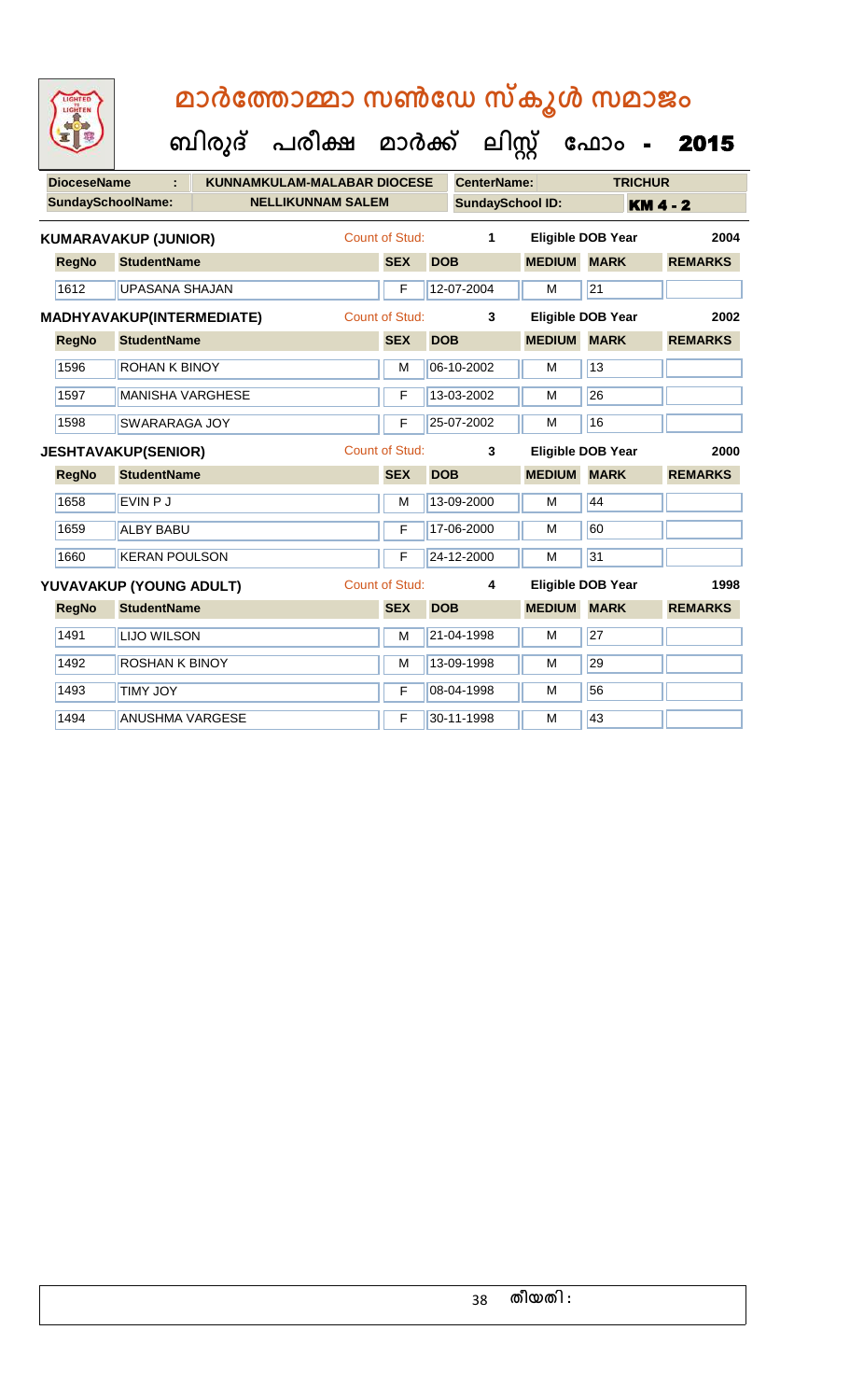|                                  | LIGHTED<br>LIGHTEN       |                              | മാർത്തോമ്മാ സൺഡേ സ്കൂൾ സമാജം |                                      |                       |                         |                    |               |                          |                |  |  |
|----------------------------------|--------------------------|------------------------------|------------------------------|--------------------------------------|-----------------------|-------------------------|--------------------|---------------|--------------------------|----------------|--|--|
|                                  |                          |                              |                              | ബിരുദ് പരീക്ഷ മാർക്ക് ലിസ്റ്റ് ഫോം - |                       |                         |                    |               |                          | 2015           |  |  |
|                                  | <b>DioceseName</b>       |                              |                              | <b>KUNNAMKULAM-MALABAR DIOCESE</b>   |                       |                         | <b>CenterName:</b> |               | <b>TRICHUR</b>           |                |  |  |
|                                  | <b>SundaySchoolName:</b> |                              |                              | <b>KANNARAPEECHI</b>                 |                       | <b>SundaySchool ID:</b> |                    |               | <b>KM 4 - 3</b>          |                |  |  |
|                                  |                          | <b>KUMARAVAKUP (JUNIOR)</b>  |                              |                                      | Count of Stud:        |                         | $\mathbf{2}$       |               | <b>Eligible DOB Year</b> | 2004           |  |  |
|                                  | <b>RegNo</b>             | <b>StudentName</b>           |                              |                                      | <b>SEX</b>            | <b>DOB</b>              |                    | <b>MEDIUM</b> | <b>MARK</b>              | <b>REMARKS</b> |  |  |
|                                  | 1613                     | ASHNA MOL SHAJI              |                              |                                      | F                     |                         | 14-07-2004         | м             | 94                       |                |  |  |
|                                  | 1614                     | <b>JOBIN JOHN</b>            |                              |                                      | М                     |                         | 02-06-2004         | M             | 43                       |                |  |  |
| <b>MADHYAVAKUP(INTERMEDIATE)</b> |                          | Count of Stud:               |                              | 4                                    |                       | Eligible DOB Year       | 2002               |               |                          |                |  |  |
|                                  | <b>RegNo</b>             | <b>StudentName</b>           |                              |                                      | <b>SEX</b>            | <b>DOB</b>              |                    | <b>MEDIUM</b> | <b>MARK</b>              | <b>REMARKS</b> |  |  |
|                                  | 1599                     | <b>AJITH ANU</b>             |                              |                                      | м                     |                         | 11-12-2002         | M             | 49                       |                |  |  |
|                                  | 1600                     | <b>MEBIN MATHAI</b>          |                              |                                      | М                     |                         | 11-02-2002         | м             | 21                       |                |  |  |
|                                  | 1601                     | <b>NIKHIL T PHILIP</b>       |                              |                                      | М                     |                         | 05-08-2002         | м             | 49                       |                |  |  |
|                                  | 1602                     | <b>JISNY SAJI</b>            |                              |                                      | F                     |                         | 27-06-2002         | M             | 47                       |                |  |  |
|                                  |                          | <b>JESHTAVAKUP(SENIOR)</b>   |                              |                                      | <b>Count of Stud:</b> |                         | $\mathbf{2}$       |               | Eligible DOB Year        | 2000           |  |  |
|                                  | <b>RegNo</b>             | <b>StudentName</b>           |                              |                                      | <b>SEX</b>            | <b>DOB</b>              |                    | <b>MEDIUM</b> | <b>MARK</b>              | <b>REMARKS</b> |  |  |
|                                  | 1661                     | <b>ATHUL JOHNSON</b>         |                              |                                      | М                     |                         | 09-04-2000         | M             | 59                       |                |  |  |
|                                  | 1662                     | <b>JISMI ANNIE JOSE</b>      |                              |                                      | F                     |                         | 02-07-2000         | м             | 25                       |                |  |  |
|                                  |                          | YUVAVAKUP (YOUNG ADULT)      |                              |                                      | Count of Stud:        |                         | 3                  |               | <b>Eligible DOB Year</b> | 1998           |  |  |
|                                  | <b>RegNo</b>             | <b>StudentName</b>           |                              |                                      | <b>SEX</b>            | <b>DOB</b>              |                    | <b>MEDIUM</b> | <b>MARK</b>              | <b>REMARKS</b> |  |  |
|                                  | 1495                     | <b>JEFFIN SAJI</b>           |                              |                                      | М                     |                         | 17-12-1998         | M             | 28                       |                |  |  |
|                                  | 1496                     | <b>JINIMS</b>                |                              |                                      | F                     |                         | 26-05-1998         | М             | 59                       |                |  |  |
|                                  | 1497                     | <b>NEEMA M M</b>             |                              |                                      | F                     |                         | 08-12-1998         | M             | 62                       |                |  |  |
|                                  |                          | PROUDA SUNDAY SCHOOL (ADULT) |                              |                                      | Count of Stud:        |                         | 4                  |               | <b>Eligible DOB Year</b> | 1997           |  |  |
|                                  | <b>RegNo</b>             | <b>StudentName</b>           |                              |                                      | <b>SEX</b>            | <b>DOB</b>              |                    | <b>MEDIUM</b> | <b>MARK</b>              | <b>REMARKS</b> |  |  |
|                                  | 1176                     | <b>RIYA MATHEW K</b>         |                              |                                      | F                     |                         | 26-06-1997         | M             | Absent                   |                |  |  |
|                                  | 1177                     | AKHIL T JACOB                |                              |                                      | М                     |                         | 23-10-1997         | M             | 75                       |                |  |  |
|                                  | 1178                     | <b>AJIN K JAMES</b>          |                              |                                      | М                     |                         | 26-07-1997         | M             | 81                       |                |  |  |
|                                  | 1179                     | <b>NIKHIL MANI</b>           |                              |                                      | М                     |                         | 06-10-1997         | M             | 28                       |                |  |  |
|                                  |                          |                              |                              |                                      |                       |                         |                    |               |                          |                |  |  |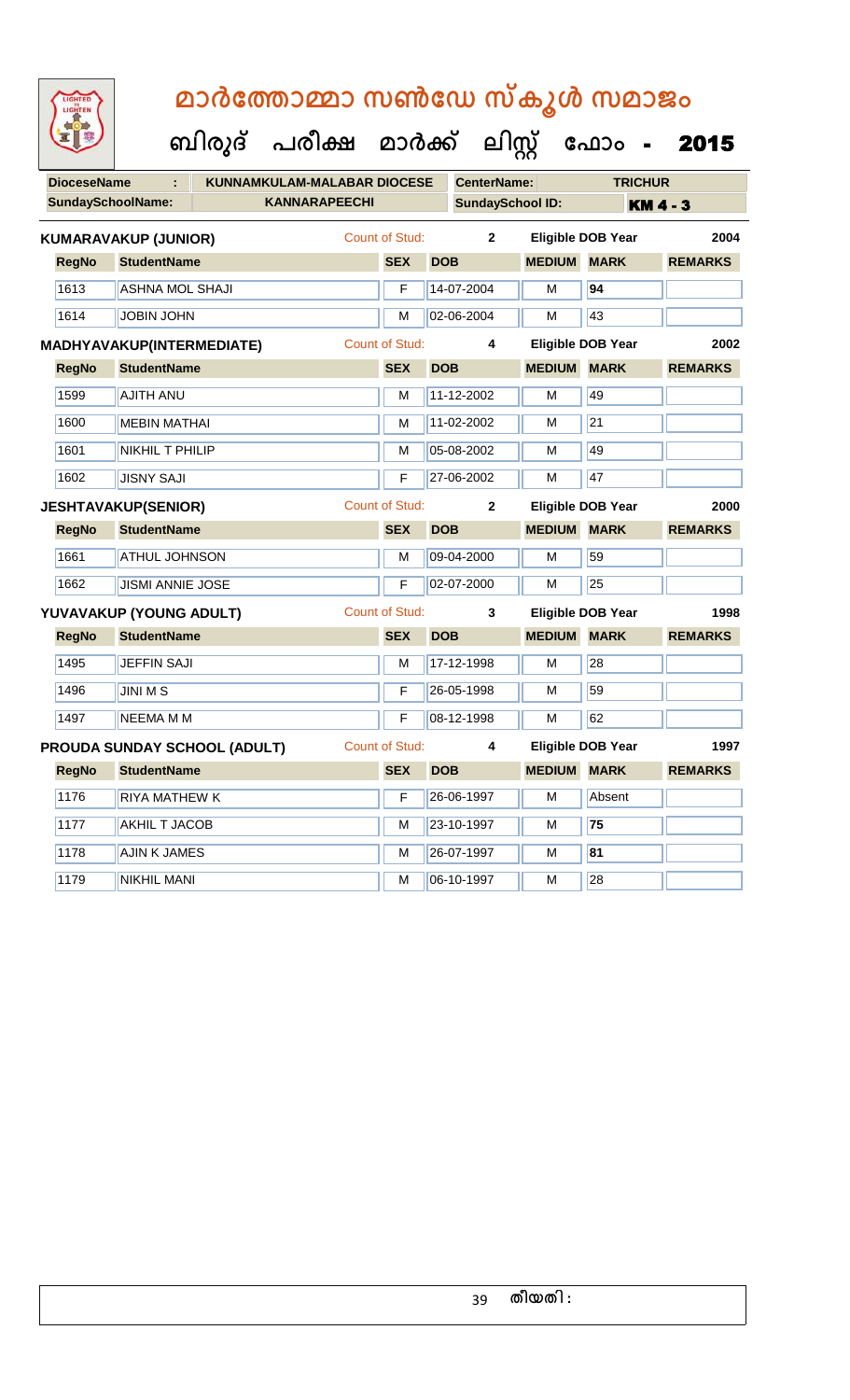| LIGHTED<br>LIGHTEN | മാർത്തോമ്മാ സൺഡേ സ്കൂൾ സമാജം |                                      |                       |                    |                         |                          |                |
|--------------------|------------------------------|--------------------------------------|-----------------------|--------------------|-------------------------|--------------------------|----------------|
|                    |                              | ബിരുദ് പരീക്ഷ മാർക്ക് ലിസ്റ്റ് ഫോം - |                       |                    |                         |                          | 2015           |
|                    | <b>DioceseName</b>           | <b>KUNNAMKULAM-MALABAR DIOCESE</b>   |                       | <b>CenterName:</b> |                         | <b>TRICHUR</b>           |                |
|                    | <b>SundaySchoolName:</b>     | <b>THANNIPADAM</b>                   |                       |                    | <b>SundaySchool ID:</b> |                          | <b>KM4-4</b>   |
|                    |                              | <b>KUMARAVAKUP (JUNIOR)</b>          | Count of Stud:        | $\overline{2}$     |                         | <b>Eligible DOB Year</b> | 2004           |
|                    | <b>RegNo</b>                 | <b>StudentName</b>                   | <b>SEX</b>            | <b>DOB</b>         | <b>MEDIUM</b>           | <b>MARK</b>              | <b>REMARKS</b> |
|                    | 1615                         | <b>ANN MARIYA ULLAS</b>              | F                     | 24-08-2004         | M                       | 28                       |                |
|                    | 1616                         | ROSE MARIYA BENNY                    | F                     | 27-07-2004         | M                       | 36                       |                |
|                    |                              | MADHYAVAKUP(INTERMEDIATE)            | <b>Count of Stud:</b> | 3                  |                         | <b>Eligible DOB Year</b> | 2002           |
|                    | <b>RegNo</b>                 | <b>StudentName</b>                   | <b>SEX</b>            | <b>DOB</b>         | <b>MEDIUM</b>           | <b>MARK</b>              | <b>REMARKS</b> |
|                    | 1603                         | <b>JITHIN TITES</b>                  | M                     | 01-06-2002         | M                       | 14                       |                |
|                    | 1604                         | <b>RINTO M BABY</b>                  | М                     | 18-03-2002         | м                       | 17                       |                |
|                    | 1605                         | <b>SONA SUNNY</b>                    | F                     | 25-04-2002         | M                       | 63                       |                |
|                    |                              | <b>JESHTAVAKUP(SENIOR)</b>           | <b>Count of Stud:</b> | $5\phantom{.0}$    |                         | Eligible DOB Year        | 2000           |
|                    | <b>RegNo</b>                 | <b>StudentName</b>                   | <b>SEX</b>            | <b>DOB</b>         | <b>MEDIUM</b>           | <b>MARK</b>              | <b>REMARKS</b> |
|                    | 1663                         | <b>ADHIN GEORGE WILSON</b>           | М                     | 14-01-2000         | м                       | 42                       |                |
|                    | 1664                         | <b>ANTONY THANKACHEN</b>             | М                     | 11-01-2000         | м                       | 24                       |                |
|                    | 1665                         | <b>ELVIN JOSEPH SABU</b>             | М                     | 27-05-2000         | м                       | 11                       |                |
|                    | 1666                         | <b>JISSY VARUGHESE</b>               | F                     | 24-09-2000         | M                       | 31                       |                |
|                    | 1667                         | <b>SHONE MARIYA JOHNSON</b>          | F                     | 20-01-2000         | м                       | 88                       |                |
|                    |                              | YUVAVAKUP (YOUNG ADULT)              | Count of Stud:        | $5\phantom{.0}$    |                         | <b>Eligible DOB Year</b> | 1998           |
|                    | <b>RegNo</b>                 | <b>StudentName</b>                   | <b>SEX</b>            | <b>DOB</b>         | <b>MEDIUM</b>           | <b>MARK</b>              | <b>REMARKS</b> |
|                    | 1498                         | AYANA C RAJAN                        | F                     | 02-02-1998         | M                       | 65                       |                |
|                    | 1499                         | <b>ELSA SUSAN SHIJU</b>              | F                     | 19-04-1998         | M                       | 57                       |                |
|                    | 1500                         | NEENA FEDRENA BENNY                  | F                     | 07-09-1998         | M                       | 12                       |                |
|                    | 1501                         | SOPHY JOSEPH                         | F                     | 13-07-1998         | M                       | 30                       |                |
|                    | 1502                         | ROBERT M BABY                        | M                     | 03-12-1998         | М                       | 18                       |                |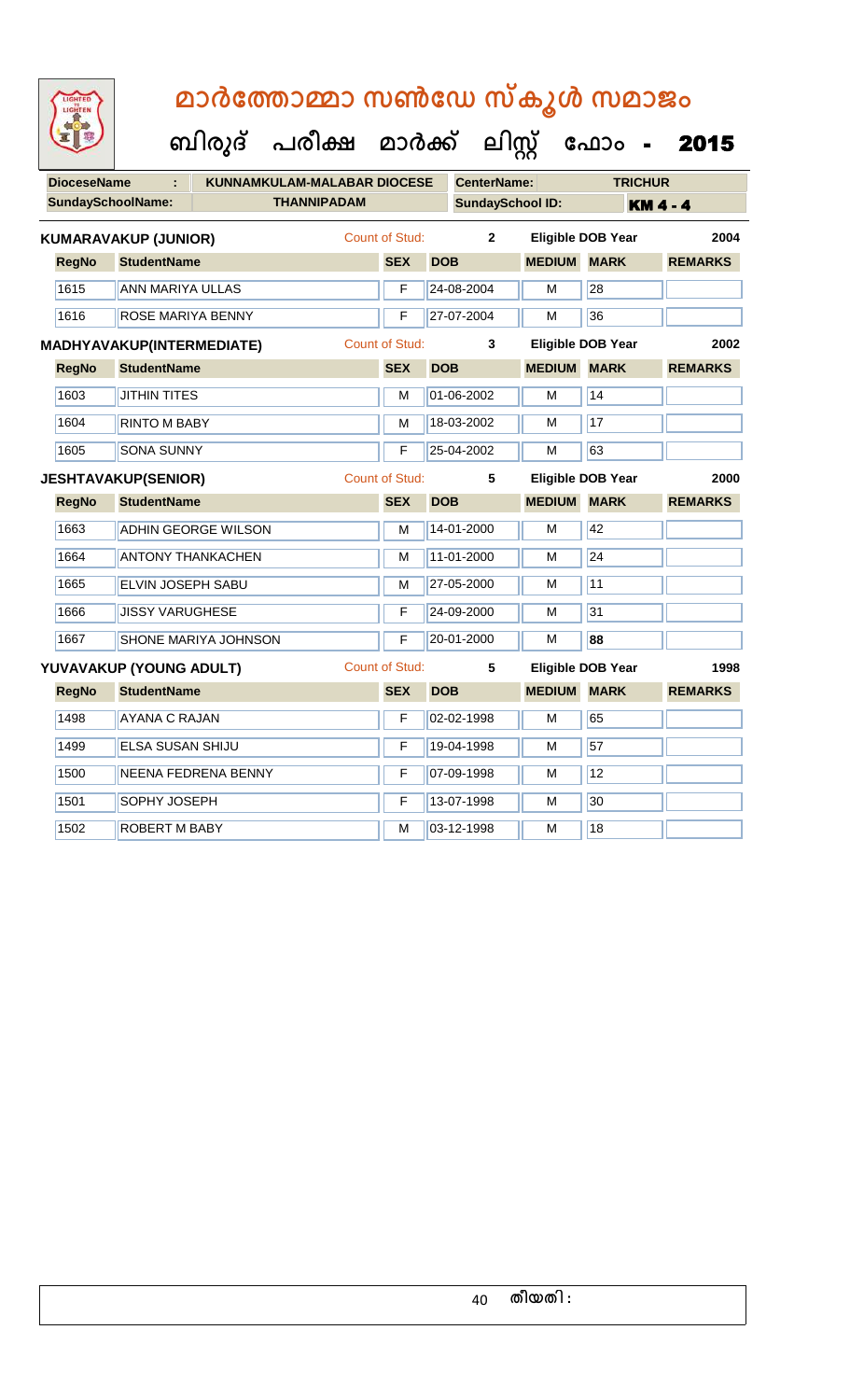| LIGHTED<br>LIGHTEN                             |                              | മാർത്തോമ്മാ സൺഡേ സ്കൂൾ സമാജം<br>ബിരുദ് പരീക്ഷ മാർക്ക് ലിസ്റ്റ് ഫോം - |                       |                    |                         |                          | 2015            |
|------------------------------------------------|------------------------------|----------------------------------------------------------------------|-----------------------|--------------------|-------------------------|--------------------------|-----------------|
| <b>DioceseName</b><br><b>SundaySchoolName:</b> | ÷.                           | <b>KUNNAMKULAM-MALABAR DIOCESE</b><br><b>SHORNOOR IMMANUEL</b>       |                       | <b>CenterName:</b> |                         | <b>TRICHUR</b>           |                 |
|                                                |                              |                                                                      |                       |                    | <b>SundaySchool ID:</b> |                          | <b>KM 4 - 5</b> |
|                                                | <b>KUMARAVAKUP (JUNIOR)</b>  |                                                                      | <b>Count of Stud:</b> | $\mathbf{2}$       |                         | <b>Eligible DOB Year</b> | 2004            |
| <b>RegNo</b>                                   | <b>StudentName</b>           |                                                                      | <b>SEX</b>            | <b>DOB</b>         | <b>MEDIUM</b>           | <b>MARK</b>              | <b>REMARKS</b>  |
| 1617                                           | <b>JOBIN THOMAS KORAH</b>    |                                                                      | М                     | 24-01-2004         | E                       | 36                       |                 |
| 1618                                           | <b>NOBLE K JOSEPH</b>        |                                                                      | M                     | 25-02-2004         | E                       | 35                       |                 |
|                                                | MADHYAVAKUP(INTERMEDIATE)    |                                                                      | Count of Stud:        | 1                  |                         | <b>Eligible DOB Year</b> | 2002            |
| <b>RegNo</b>                                   | <b>StudentName</b>           |                                                                      | <b>SEX</b>            | <b>DOB</b>         | <b>MEDIUM</b>           | <b>MARK</b>              | <b>REMARKS</b>  |
| 1606                                           | <b>ALEENA JACOB</b>          |                                                                      | F                     | 03-07-2002         | M                       | 18                       |                 |
|                                                | <b>JESHTAVAKUP(SENIOR)</b>   |                                                                      | <b>Count of Stud:</b> | 4                  |                         | <b>Eligible DOB Year</b> | 2000            |
| <b>RegNo</b>                                   | <b>StudentName</b>           |                                                                      | <b>SEX</b>            | <b>DOB</b>         | <b>MEDIUM</b>           | <b>MARK</b>              | <b>REMARKS</b>  |
| 1668                                           | <b>ALBIN SAM JOHN</b>        |                                                                      | M                     | 07-06-2000         | M                       | 41                       |                 |
| 1669                                           | <b>CHRISTO MATHEW THOMAS</b> |                                                                      | м                     | 05-10-2000         | E                       | 41                       |                 |
| 1670                                           | <b>SONA SUSAN KURUVILA</b>   |                                                                      | F                     | 25-03-2000         | м                       | Absent                   |                 |
| 1671                                           | <b>RIYA SAMSON</b>           |                                                                      | F                     | 19-10-2000         | M                       | 16                       |                 |
|                                                | YUVAVAKUP (YOUNG ADULT)      |                                                                      | Count of Stud:        | $\overline{2}$     |                         | <b>Eligible DOB Year</b> | 1998            |
| <b>RegNo</b>                                   | <b>StudentName</b>           |                                                                      | <b>SEX</b>            | <b>DOB</b>         | <b>MEDIUM</b>           | <b>MARK</b>              | <b>REMARKS</b>  |
| 1503                                           | <b>ALIN MARY JOHN</b>        |                                                                      | F                     | 30-03-1998         | M                       | Absent                   |                 |
| 1504                                           | <b>AKHIL SAJI</b>            |                                                                      | м                     | 10-02-1998         | м                       | Absent                   |                 |

 $\blacksquare$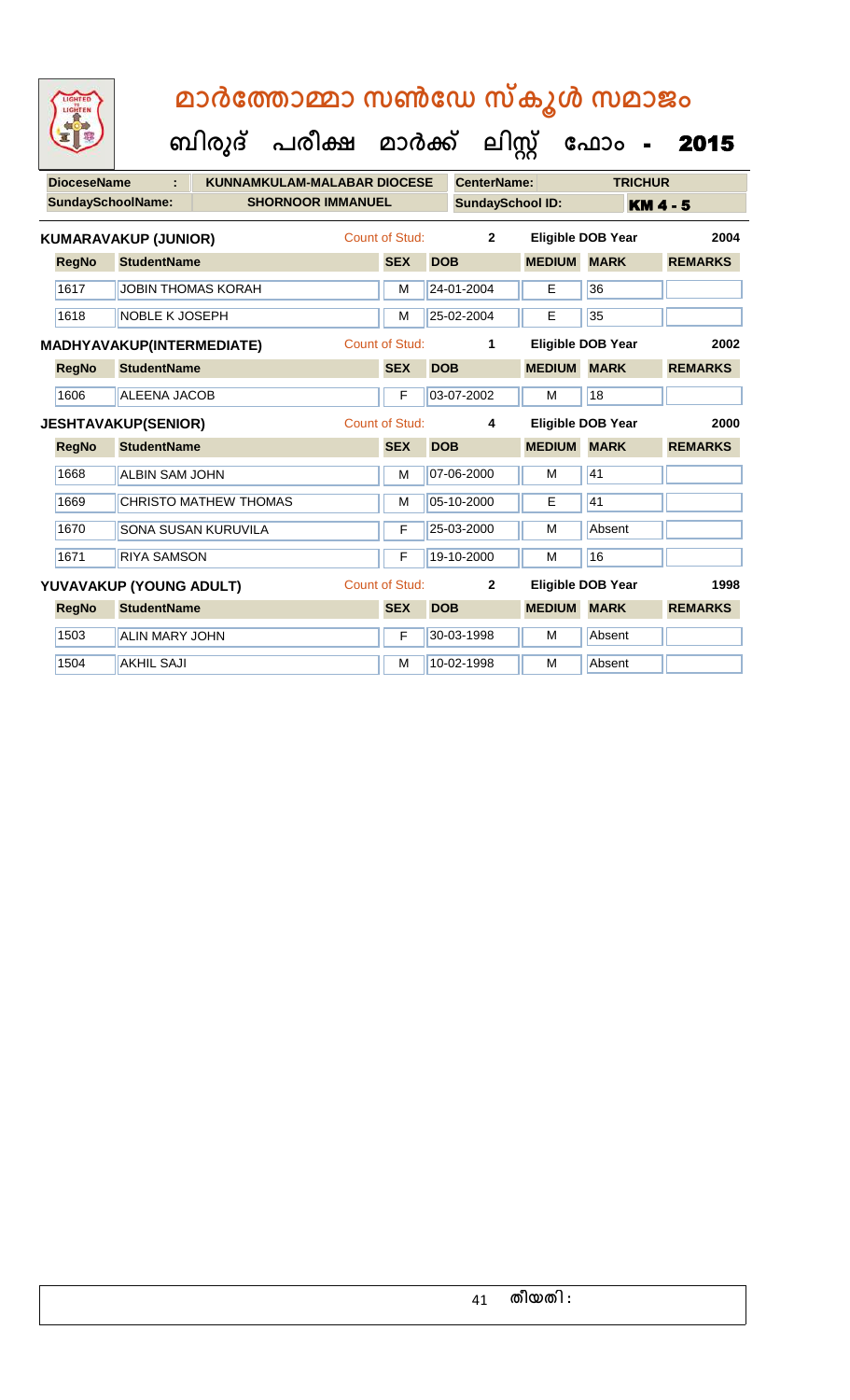| LIGHTED<br>LIGHTEN       | മാർത്തോമ്മാ സൺഡേ സ്കൂൾ സമാജം                     |                       |                         |               |                          |                |  |  |  |  |
|--------------------------|--------------------------------------------------|-----------------------|-------------------------|---------------|--------------------------|----------------|--|--|--|--|
|                          | ബിരുദ് പരീക്ഷ മാർക്ക് ലിസ്റ്റ് ഫോം - <b>2015</b> |                       |                         |               |                          |                |  |  |  |  |
| <b>DioceseName</b>       | <b>KUNNAMKULAM-MALABAR DIOCESE</b>               |                       | <b>CenterName:</b>      |               | <b>TRICHUR</b>           |                |  |  |  |  |
| <b>SundaySchoolName:</b> | <b>VADAKANCHERRY HERMON</b>                      |                       | <b>SundaySchool ID:</b> |               | <b>KM 4 - 6</b>          |                |  |  |  |  |
|                          | <b>KUMARAVAKUP (JUNIOR)</b>                      | Count of Stud:        | 5                       |               | <b>Eligible DOB Year</b> | 2004           |  |  |  |  |
| <b>RegNo</b>             | <b>StudentName</b>                               | <b>SEX</b>            | <b>DOB</b>              | <b>MEDIUM</b> | <b>MARK</b>              | <b>REMARKS</b> |  |  |  |  |
| 1619                     | <b>ANJANA BINIL</b>                              | F                     | 08-03-2004              | м             | 54                       |                |  |  |  |  |
| 1620                     | <b>ELNA PHILIP</b>                               | F                     | 04-07-2004              | м             | 55                       |                |  |  |  |  |
| 1621                     | <b>NEVIN NEBU</b>                                | М                     | 08-04-2004              | M             | 55                       |                |  |  |  |  |
| 1622                     | <b>NOEL SAM GEORGE</b>                           | M                     | 24-10-2004              | м             | 31                       |                |  |  |  |  |
| 1623                     | <b>ROSHEN REJI</b>                               | M                     | 30-01-2004              | M             | Absent                   |                |  |  |  |  |
|                          | MADHYAVAKUP(INTERMEDIATE)                        | <b>Count of Stud:</b> | 5                       |               | <b>Eligible DOB Year</b> | 2002           |  |  |  |  |
| <b>RegNo</b>             | <b>StudentName</b>                               | <b>SEX</b>            | <b>DOB</b>              | <b>MEDIUM</b> | <b>MARK</b>              | <b>REMARKS</b> |  |  |  |  |
| 1607                     | <b>ALEENA BINIL</b>                              | F                     | 30-09-2002              | м             | 58                       |                |  |  |  |  |
| 1608                     | <b>DONA P MANOJ</b>                              | F                     | 02-08-2002              | м             | 62                       |                |  |  |  |  |
| 1609                     | MIDHIYA SARA ISSAC                               | F                     | 30-08-2002              | M             | 62                       |                |  |  |  |  |
| 1610                     | <b>SHARON SHAJI</b>                              | F                     | 01-07-2002              | M             | 63                       |                |  |  |  |  |
| 1611                     | <b>AKSHAYA S</b>                                 | F                     | 08-03-2002              | M             | 63                       |                |  |  |  |  |
|                          | <b>JESHTAVAKUP(SENIOR)</b>                       | <b>Count of Stud:</b> | 1                       |               | <b>Eligible DOB Year</b> | 2000           |  |  |  |  |
| <b>RegNo</b>             | <b>StudentName</b>                               | <b>SEX</b>            | <b>DOB</b>              | <b>MEDIUM</b> | <b>MARK</b>              | <b>REMARKS</b> |  |  |  |  |
| 1672                     | <b>EVANS JOEL</b>                                | M                     | 10-08-2000              | M             | 28                       |                |  |  |  |  |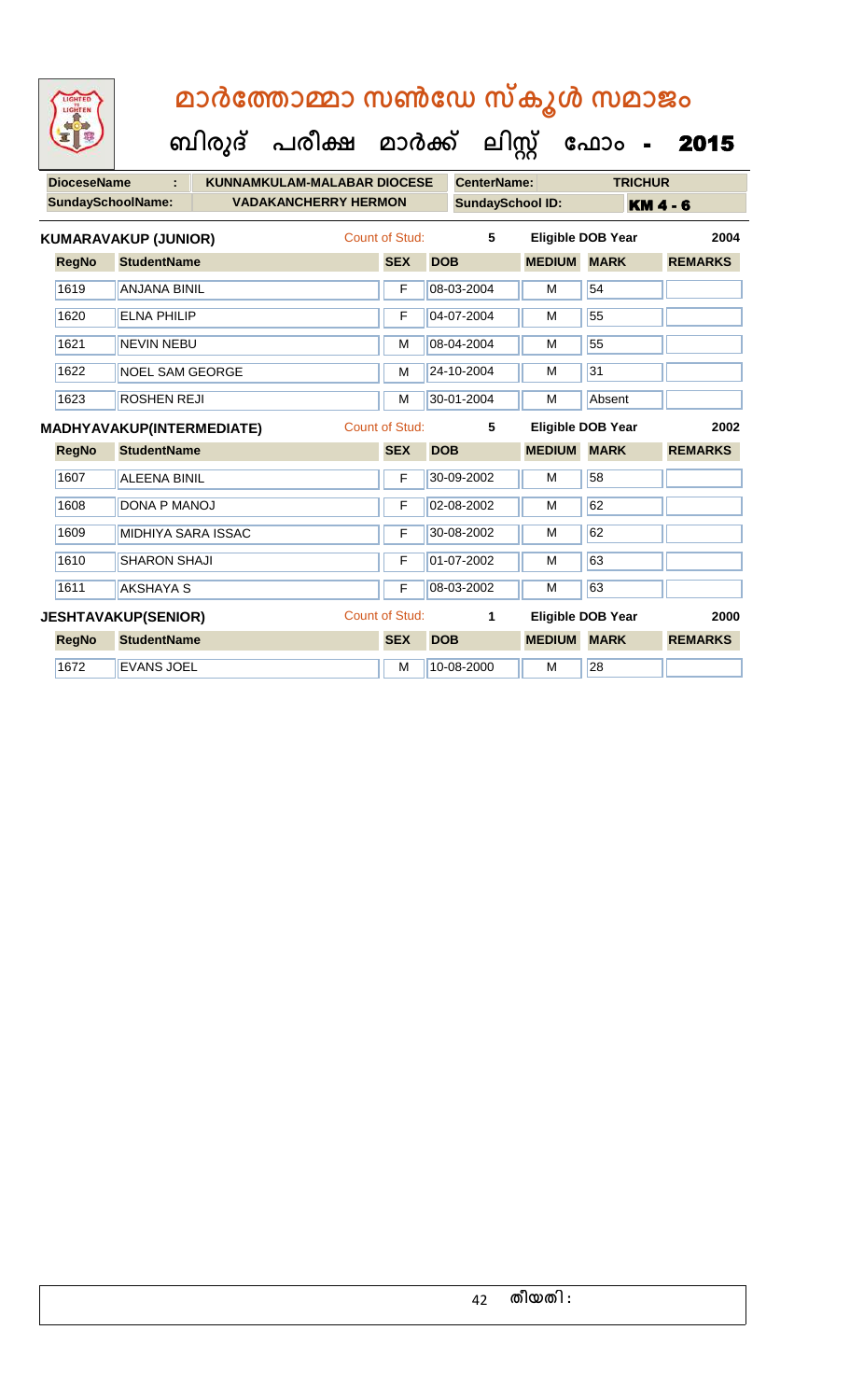|                         | LIGHTED<br>LIGHTEN          |                                    |  |  | മാർത്തോമ്മാ സൺഡേ സ്കൂൾ സമാജം |                |            |                         |                          |                          |                |                |
|-------------------------|-----------------------------|------------------------------------|--|--|------------------------------|----------------|------------|-------------------------|--------------------------|--------------------------|----------------|----------------|
|                         |                             |                                    |  |  | ബിരുദ് പരീക്ഷ മാർക്ക്        |                |            | ലിസ്റ്റ്                |                          | ഫോം                      | $\blacksquare$ | 2015           |
|                         | <b>DioceseName</b>          | <b>KUNNAMKULAM-MALABAR DIOCESE</b> |  |  | <b>CenterName:</b>           |                |            | <b>PALAKKAD</b>         |                          |                          |                |                |
|                         | <b>SundaySchoolName:</b>    |                                    |  |  | <b>ERIMAYOOR</b>             |                |            | <b>SundaySchool ID:</b> |                          | <b>KM 5 - 2</b>          |                |                |
|                         | <b>KUMARAVAKUP (JUNIOR)</b> |                                    |  |  |                              | Count of Stud: |            | 1                       |                          | <b>Eligible DOB Year</b> |                | 2004           |
|                         | <b>RegNo</b>                | <b>StudentName</b>                 |  |  |                              | <b>SEX</b>     | <b>DOB</b> |                         | <b>MEDIUM</b>            | <b>MARK</b>              |                | <b>REMARKS</b> |
|                         | $\overline{0}$              | <b>JIBIN BABY</b>                  |  |  |                              | M              |            | 20-12-2014              | м                        | Absent                   |                |                |
| YUVAVAKUP (YOUNG ADULT) |                             |                                    |  |  | Count of Stud:               |                | 1          |                         | <b>Eligible DOB Year</b> |                          | 1998           |                |
|                         | <b>RegNo</b>                | <b>StudentName</b>                 |  |  |                              | <b>SEX</b>     | <b>DOB</b> |                         | <b>MEDIUM</b>            | <b>MARK</b>              |                | <b>REMARKS</b> |
|                         | 1505                        | <b>MIDHUN BABU</b>                 |  |  |                              | M              |            | 19-06-1998              | M                        | Absent                   |                |                |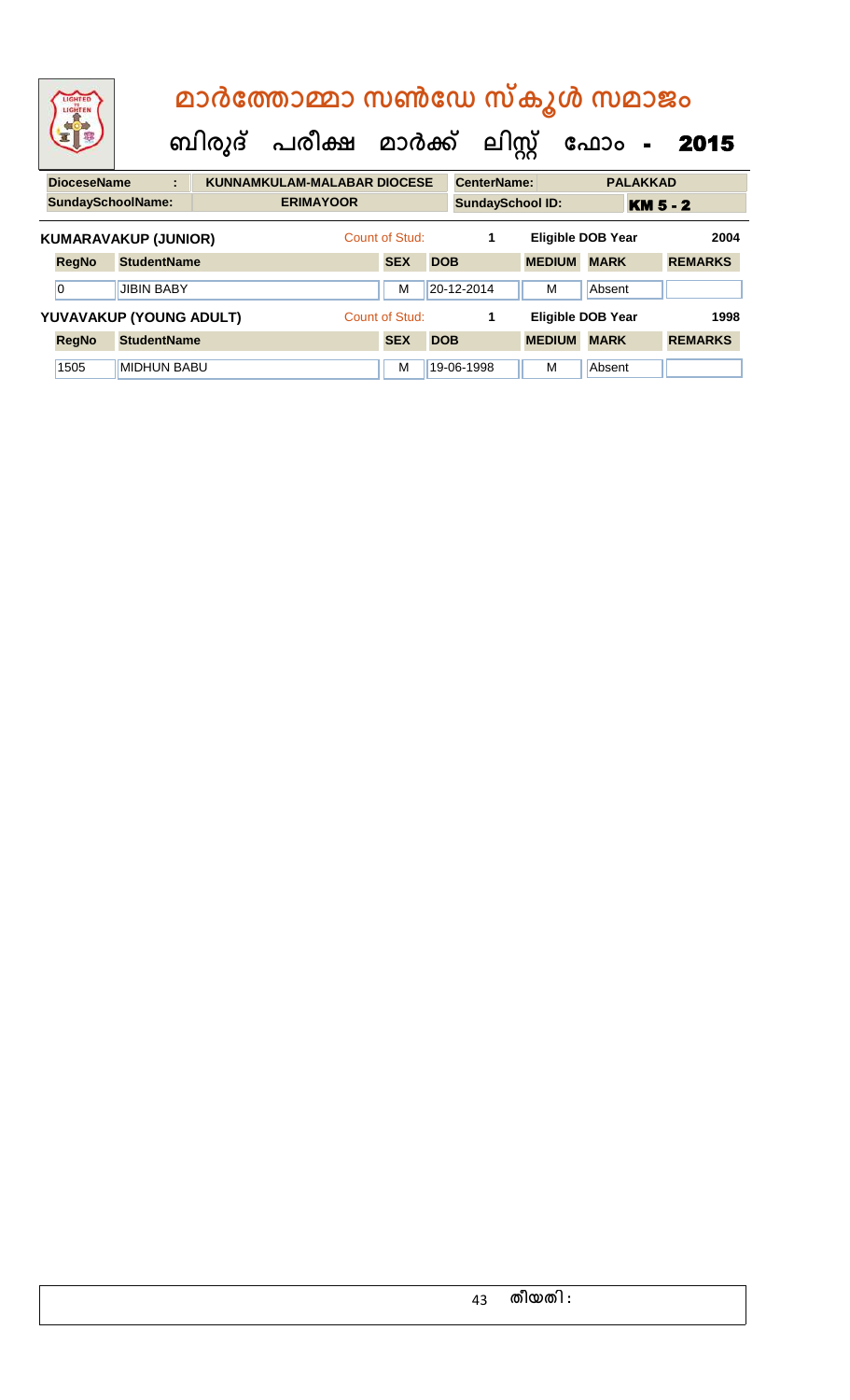| LIGHTED<br>LIGHTEN                             | മാർത്തോമ്മാ സൺഡേ സ്കൂൾ സമാജം<br>ബിരുദ് പരീക്ഷ മാർക്ക് ലിസ്റ്റ് ഫോം - <b>2015</b> |                              |                                               |               |                                         |                        |
|------------------------------------------------|----------------------------------------------------------------------------------|------------------------------|-----------------------------------------------|---------------|-----------------------------------------|------------------------|
| <b>DioceseName</b><br><b>SundaySchoolName:</b> | <b>KUNNAMKULAM-MALABAR DIOCESE</b><br>÷<br><b>KUZHALMANDAM C.D ASRAMAM</b>       |                              | <b>CenterName:</b><br><b>SundaySchool ID:</b> |               | <b>PALAKKAD</b>                         | <b>KM 5 - 3</b>        |
|                                                |                                                                                  |                              |                                               |               |                                         |                        |
| <b>RegNo</b>                                   | <b>KUMARAVAKUP (JUNIOR)</b><br><b>StudentName</b>                                | Count of Stud:<br><b>SEX</b> | 4<br><b>DOB</b>                               | <b>MEDIUM</b> | <b>Eligible DOB Year</b><br><b>MARK</b> | 2004<br><b>REMARKS</b> |
| 1624                                           | <b>SREE LAKSHMIKP</b>                                                            | F                            | 01-08-2004                                    | м             | 43                                      |                        |
|                                                |                                                                                  |                              |                                               |               |                                         |                        |
| 1625                                           | <b>TESSY RAJAN</b>                                                               | F                            | 29-12-2004                                    | м             | 93                                      |                        |
| 1626                                           | <b>HARSHA RACHEL SHIJU</b>                                                       | F                            | 16-06-2004                                    | M             | 96                                      |                        |
| 1627                                           | <b>ABY PETER</b>                                                                 | M                            | 05-01-2004                                    | м             | Absent                                  |                        |
|                                                | <b>JESHTAVAKUP(SENIOR)</b>                                                       | <b>Count of Stud:</b>        | $\mathbf{2}$                                  |               | <b>Eligible DOB Year</b>                | 2000                   |
|                                                |                                                                                  |                              |                                               |               |                                         |                        |
| <b>RegNo</b>                                   | <b>StudentName</b>                                                               | <b>SEX</b>                   | <b>DOB</b>                                    | <b>MEDIUM</b> | <b>MARK</b>                             | <b>REMARKS</b>         |
| 1673                                           | <b>AKHILA M</b>                                                                  | F                            | 16-05-2000                                    | м             | 42                                      |                        |
| 1674                                           | <b>MANEESHAKP</b>                                                                | F                            | 24-08-2000                                    | м             | 41                                      |                        |
|                                                | YUVAVAKUP (YOUNG ADULT)                                                          | <b>Count of Stud:</b>        | $\mathbf{2}$                                  |               | <b>Eligible DOB Year</b>                | 1998                   |
| <b>RegNo</b>                                   | <b>StudentName</b>                                                               | <b>SEX</b>                   | <b>DOB</b>                                    | <b>MEDIUM</b> | <b>MARK</b>                             | <b>REMARKS</b>         |
| 1506                                           | <b>JOEL THOMAS JOHN</b>                                                          | М                            | 23-11-1998                                    | M             | Absent                                  |                        |
| 1507                                           | <b>NEHA GRACE SAJAN</b>                                                          | F                            | 09-06-1998                                    | м             | Absent                                  |                        |
|                                                | <b>PROUDA SUNDAY SCHOOL (ADULT)</b>                                              | Count of Stud:               | $\overline{2}$                                |               | <b>Eligible DOB Year</b>                | 1997                   |
| <b>RegNo</b>                                   | <b>StudentName</b>                                                               | <b>SEX</b>                   | <b>DOB</b>                                    | <b>MEDIUM</b> | <b>MARK</b>                             | <b>REMARKS</b>         |
| 1180                                           | <b>JEESON THOMAS</b>                                                             | М                            | 22-03-1997                                    | M             | Absent                                  |                        |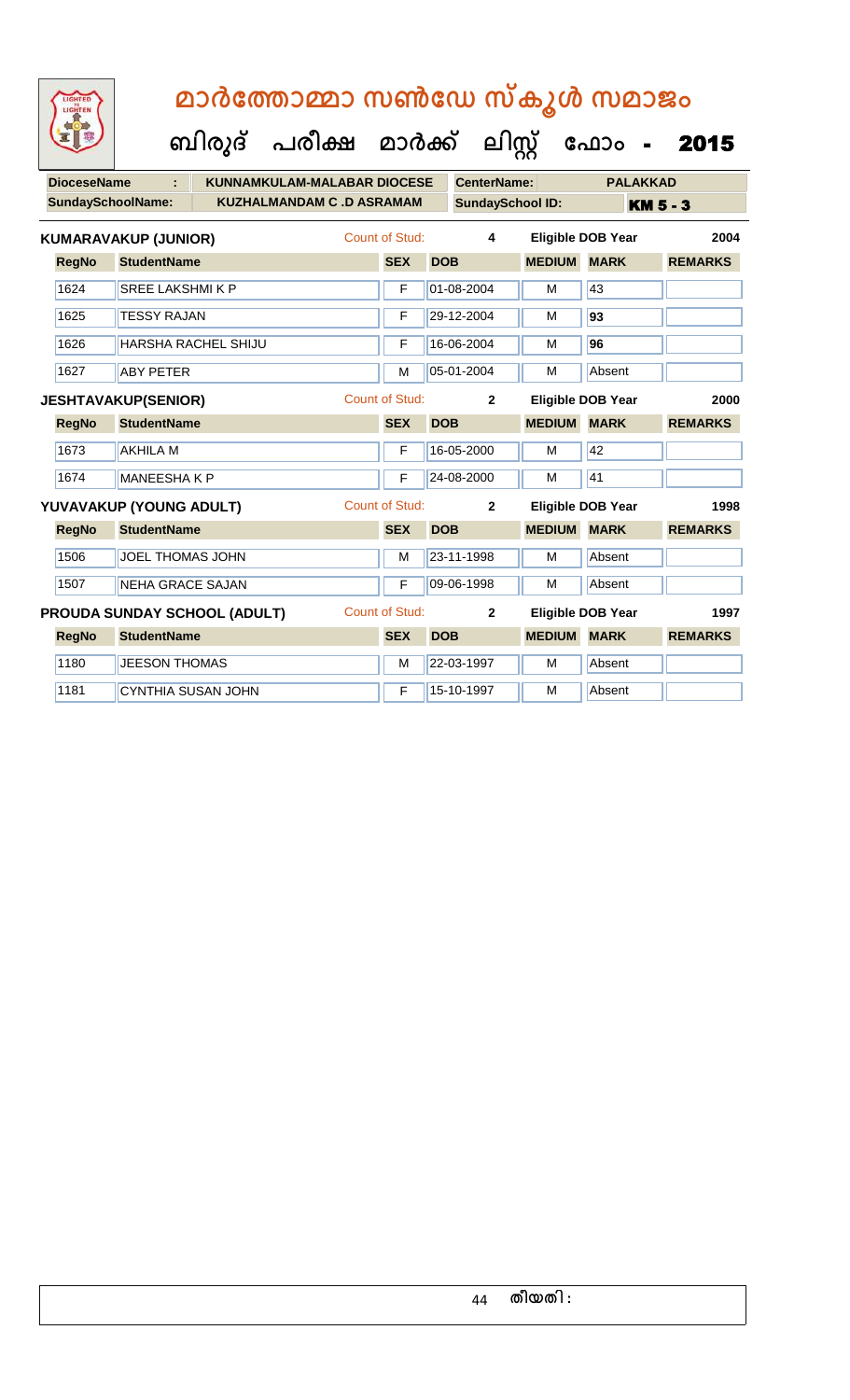| LIGHTED<br>LIGHTEN |                                     | മാർത്തോമ്മാ സൺഡേ സ്കൂൾ സമാജം         |                       |                         |               |                          |                 |
|--------------------|-------------------------------------|--------------------------------------|-----------------------|-------------------------|---------------|--------------------------|-----------------|
|                    |                                     | ബിരുദ് പരീക്ഷ മാർക്ക് ലിസ്റ്റ് ഫോം - |                       |                         |               |                          | 2015            |
| <b>DioceseName</b> | ÷                                   | <b>KUNNAMKULAM-MALABAR DIOCESE</b>   |                       | <b>CenterName:</b>      |               | <b>PALAKKAD</b>          |                 |
|                    | SundaySchoolName:                   | <b>PALAKKADU</b>                     |                       | <b>SundaySchool ID:</b> |               |                          | <b>KM 5 - 4</b> |
|                    | <b>KUMARAVAKUP (JUNIOR)</b>         |                                      | Count of Stud:        | 9                       |               | <b>Eligible DOB Year</b> | 2004            |
| <b>RegNo</b>       | <b>StudentName</b>                  |                                      | <b>SEX</b>            | <b>DOB</b>              | <b>MEDIUM</b> | <b>MARK</b>              | <b>REMARKS</b>  |
| 1628               | <b>ABEL ABRAHAM SUNISH</b>          |                                      | М                     | 12-05-2004              | M             | Absent                   |                 |
| 1629               | <b>ABIN MATHEW SAMUEL</b>           |                                      | М                     | 20-09-2004              | м             | 40                       |                 |
| 1630               | <b>BENJAMIN MATHEW VARGHESE</b>     |                                      | м                     | 30-05-2004              | м             | Absent                   |                 |
| 1631               | <b>DONA SAMUEL</b>                  |                                      | F                     | 21-01-2004              | м             | Absent                   |                 |
| 1632               | <b>JOHAN MATHEW JINS</b>            |                                      | М                     | 11-09-2004              | E             | 82                       |                 |
| 1633               | <b>SAM M SHERRY</b>                 |                                      | M                     | 01-07-2004              | м             | Absent                   |                 |
| 1634               | <b>JERIN P VARGHESE</b>             |                                      | М                     | 03-06-2004              | м             | 58                       |                 |
| 1635               | <b>JESIYA P VARGHESE</b>            |                                      | F                     | 03-06-2004              | м             | 83                       |                 |
| 1636               | <b>JOSE P GEORGE</b>                |                                      | М                     | 22-07-2004              | м             | 38                       |                 |
|                    | MADHYAVAKUP(INTERMEDIATE)           |                                      | <b>Count of Stud:</b> | 5                       |               | <b>Eligible DOB Year</b> | 2002            |
| <b>RegNo</b>       | <b>StudentName</b>                  |                                      | <b>SEX</b>            | <b>DOB</b>              | <b>MEDIUM</b> | <b>MARK</b>              | <b>REMARKS</b>  |
| 1612               | <b>ANN BAIJU</b>                    |                                      | F                     | 09-02-2002              | M             | Absent                   |                 |
| 1613               | <b>BIJIN M BIJU</b>                 |                                      | М                     | 14-01-2002              | м             | Absent                   |                 |
| 1614               | JOHAAN VINU ALEXANDER               |                                      | M                     | 05-09-2002              | Е             | Absent                   |                 |
| 1615               | PHILIPOSE ALEXANDER                 |                                      | м                     | 21-11-2002              | м             | 14                       |                 |
| 1616               | <b>INAMITHA RACHEL SHERRI</b>       |                                      | F                     | 109-06-2002             | M             | Absent                   |                 |
|                    | <b>JESHTAVAKUP(SENIOR)</b>          |                                      | <b>Count of Stud:</b> | 3                       |               | <b>Eligible DOB Year</b> | 2000            |
| <b>RegNo</b>       | <b>StudentName</b>                  |                                      | <b>SEX</b>            | <b>DOB</b>              | <b>MEDIUM</b> | <b>MARK</b>              | <b>REMARKS</b>  |
| 1675               | FEMY P JOY                          |                                      | F                     | 10-07-2000              | м             | 29                       |                 |
| 1676               | JEMY P JOY                          |                                      | F                     | 10-07-2000              | M             | 17                       |                 |
| 1677               | <b>MATHEN JOSEPH MATHULLA</b>       |                                      | М                     | 31-01-2000              | м             | 62                       |                 |
|                    | YUVAVAKUP (YOUNG ADULT)             |                                      | <b>Count of Stud:</b> | 5                       |               | <b>Eligible DOB Year</b> | 1998            |
| <b>RegNo</b>       | <b>StudentName</b>                  |                                      | <b>SEX</b>            | <b>DOB</b>              | <b>MEDIUM</b> | <b>MARK</b>              | <b>REMARKS</b>  |
| 1508               | ANNA JOSEPH MATHULLA                |                                      | F                     | 14-06-1998              | м             | 83                       |                 |
| 1509               | <b>JOBIN S MATHEW</b>               |                                      | M                     | 29-04-1998              | M             | Absent                   |                 |
| 1510               | <b>MATHEW C PHILIP</b>              |                                      | M                     | 02-08-1998              | M             | 18                       |                 |
| 1511               | SERIN AKKU CHERIYAN                 |                                      | F                     | 11-05-1998              | м             | 38                       |                 |
| 1512               | ZACHARIA P GEORGE                   |                                      | M                     | 07-11-1998              | M             | 39                       |                 |
|                    | <b>PROUDA SUNDAY SCHOOL (ADULT)</b> |                                      | <b>Count of Stud:</b> | 3                       |               | <b>Eligible DOB Year</b> | 1997            |
| <b>RegNo</b>       | <b>StudentName</b>                  |                                      | <b>SEX</b>            | <b>DOB</b>              | <b>MEDIUM</b> | <b>MARK</b>              | <b>REMARKS</b>  |
| 1182               | <b>ALEXANDER JOSE</b>               |                                      | M                     | 14-08-1997              | M             | 52                       |                 |
| 1183               | JITHYA MERIN PAUL                   |                                      | F                     | 02-09-1997              | M             | 31                       |                 |
| 1184               | ASHIN ZACHARIA THOMAS               |                                      | M                     | 13-08-1997              | M             | Absent                   |                 |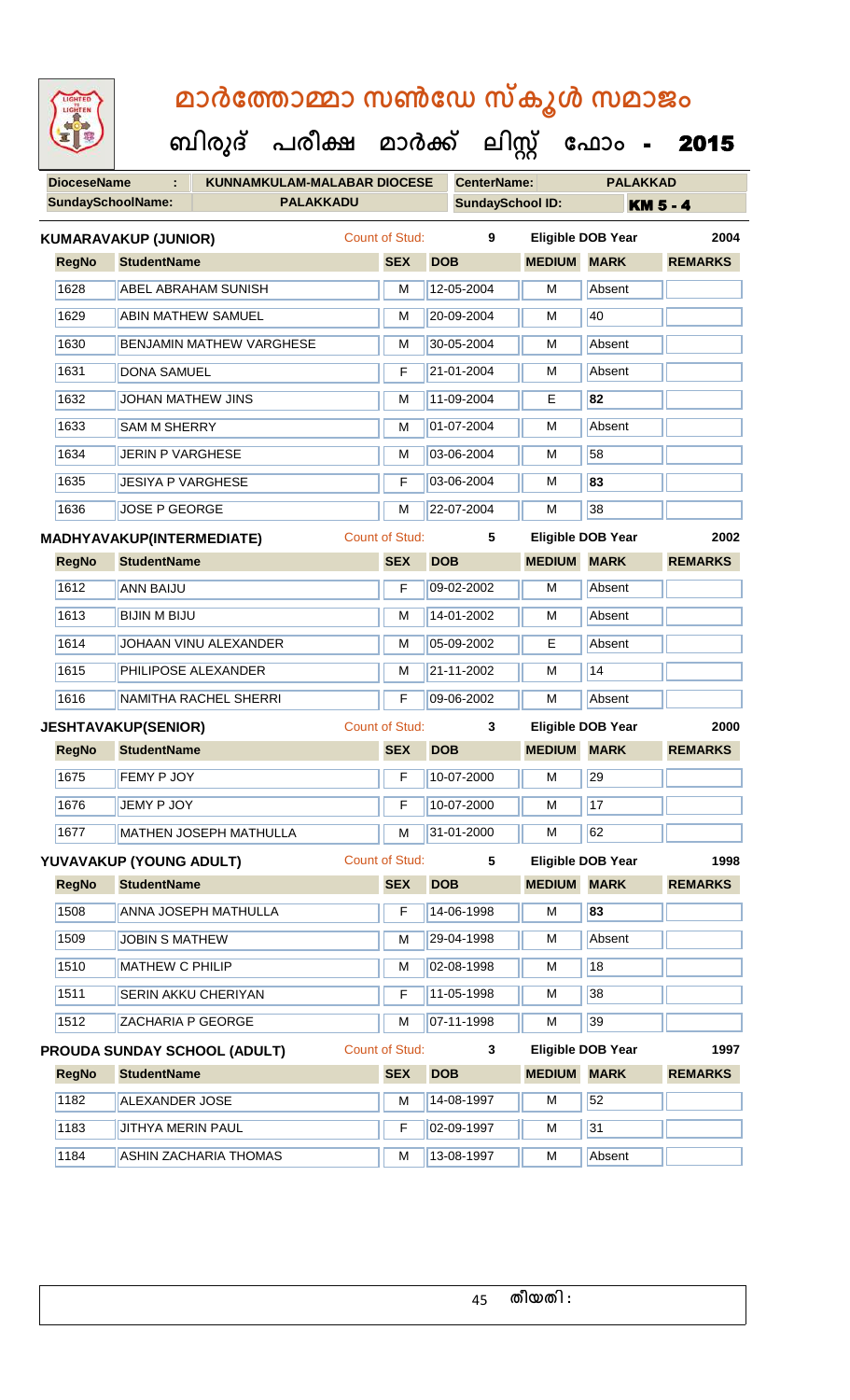# **മാര്കഫതാമ്മാ സണ്ഫേ സ്കൂള് സമാജോം**

|  | . ബിരുദ് പരീക്ഷ മാർക്ക് ലിസ്റ്റ് ഫോം - <b>2015</b> |  |  |  |  |  |  |
|--|----------------------------------------------------|--|--|--|--|--|--|
|--|----------------------------------------------------|--|--|--|--|--|--|

| <b>DioceseName</b> | ÷                           | <b>KUNNAMKULAM-MALABAR DIOCESE</b> |                       |            | <b>CenterName:</b>      |               | <b>PALAKKAD</b>          |                 |
|--------------------|-----------------------------|------------------------------------|-----------------------|------------|-------------------------|---------------|--------------------------|-----------------|
|                    | <b>SundaySchoolName:</b>    | <b>OLAVAKODE</b>                   |                       |            | <b>SundaySchool ID:</b> |               |                          | <b>KM 5 - 5</b> |
|                    | <b>KUMARAVAKUP (JUNIOR)</b> |                                    | Count of Stud:        |            | 3                       |               | <b>Eligible DOB Year</b> | 2004            |
| <b>RegNo</b>       | <b>StudentName</b>          |                                    | <b>SEX</b>            | <b>DOB</b> |                         | <b>MEDIUM</b> | <b>MARK</b>              | <b>REMARKS</b>  |
| 1637               | <b>CHRISTO P RAJAN</b>      |                                    | M                     |            | 24-03-2004              | M             | 11                       |                 |
| 1638               | <b>SIYA VARGHESE</b>        |                                    | F                     |            | 20-05-2004              | M             | 49                       |                 |
| 1639               | <b>ASHLIN SABU</b>          |                                    | F                     |            | 22-12-2004              | M             | 69                       |                 |
|                    | MADHYAVAKUP(INTERMEDIATE)   |                                    | <b>Count of Stud:</b> |            | 1                       |               | <b>Eligible DOB Year</b> | 2002            |
| <b>RegNo</b>       | <b>StudentName</b>          |                                    | <b>SEX</b>            | <b>DOB</b> |                         | <b>MEDIUM</b> | <b>MARK</b>              | <b>REMARKS</b>  |
| 1617               | <b>SHANI MARIAM SHAJI</b>   |                                    | F                     |            | 07-05-2002              | M             | 20                       |                 |
|                    | <b>JESHTAVAKUP(SENIOR)</b>  |                                    | Count of Stud:        |            | $\mathbf 2$             |               | <b>Eligible DOB Year</b> | 2000            |
| <b>RegNo</b>       | <b>StudentName</b>          |                                    | <b>SEX</b>            | <b>DOB</b> |                         | <b>MEDIUM</b> | <b>MARK</b>              | <b>REMARKS</b>  |
| 1678               | <b>JOEL K JOY</b>           |                                    | M                     |            | 19-12-2000              | M             | 33                       |                 |
| 1679               | <b>ABIN PHILIP</b>          |                                    | M                     |            | 25-08-2000              | M             | 13                       |                 |
|                    | YUVAVAKUP (YOUNG ADULT)     |                                    | <b>Count of Stud:</b> |            | 4                       |               | Eligible DOB Year        | 1998            |
| <b>RegNo</b>       | <b>StudentName</b>          |                                    | <b>SEX</b>            | <b>DOB</b> |                         | <b>MEDIUM</b> | <b>MARK</b>              | <b>REMARKS</b>  |
| 1513               | <b>MANU SAM</b>             |                                    | M                     |            | 25-03-1998              | M             | 32                       |                 |
| 1514               | <b>SANTHOSH M THOMAS</b>    |                                    | M                     |            | 29-09-1998              | E             | 43                       |                 |
| 1515               | <b>AKHIL DENNY</b>          |                                    | M                     |            | 02-06-1998              | E             | 59                       |                 |
| 1516               | <b>HANNAH SUSAN SAJI</b>    |                                    | F                     |            | 14-05-1998              | E             | 31                       |                 |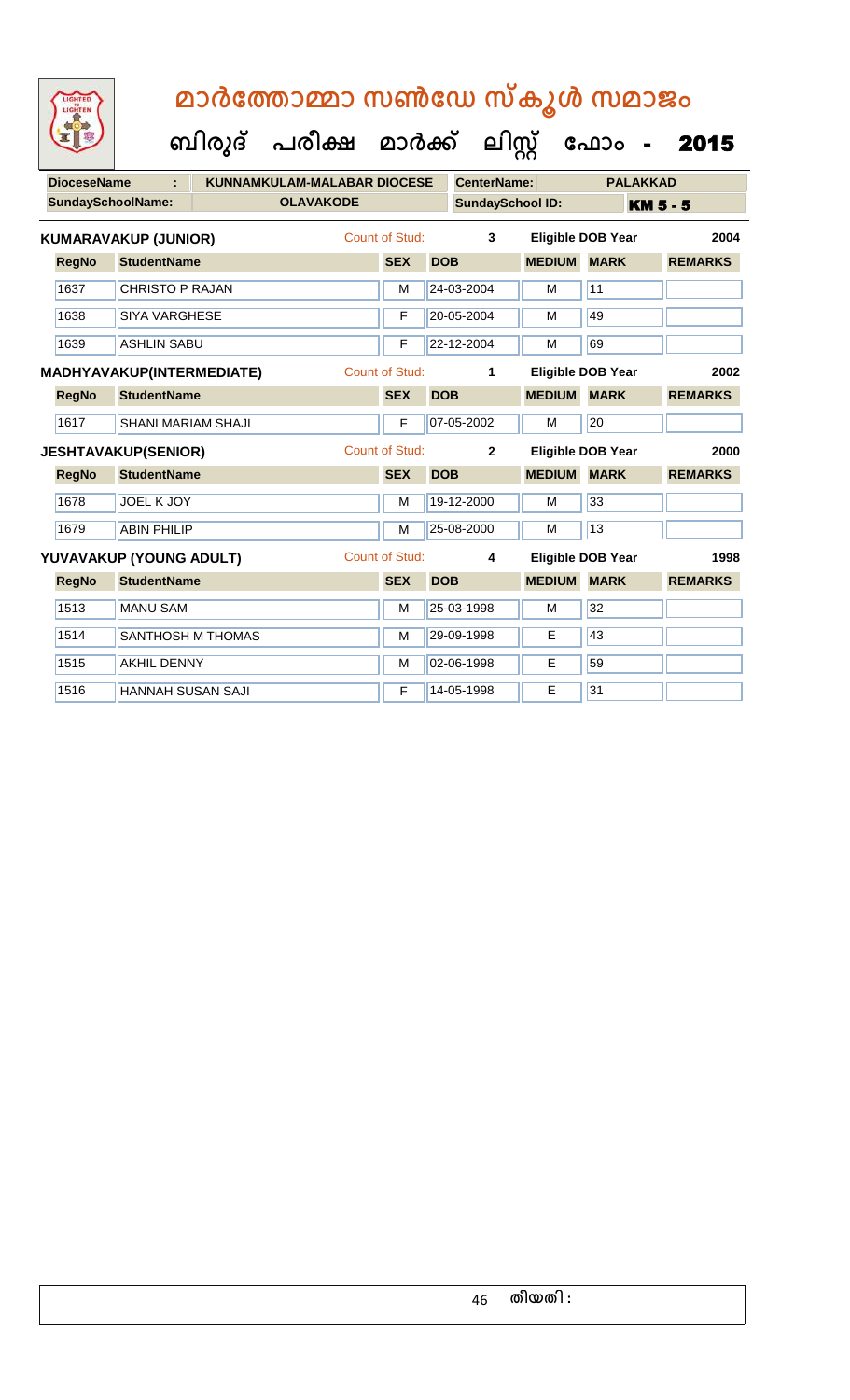| LIGHTED<br>LIGHTEN       |                             | മാർത്തോമ്മാ സൺഡേ സ്കൂൾ സമാജം<br>ബിരുദ് പരീക്ഷ മാർക്ക് ലിസ്റ്റ് |                       |                    |                         | ഫോം -                    |                 |
|--------------------------|-----------------------------|----------------------------------------------------------------|-----------------------|--------------------|-------------------------|--------------------------|-----------------|
|                          |                             |                                                                |                       |                    |                         |                          | 2015            |
| <b>DioceseName</b>       |                             | <b>KUNNAMKULAM-MALABAR DIOCESE</b>                             |                       | <b>CenterName:</b> |                         | <b>PALAKKAD</b>          |                 |
| <b>SundaySchoolName:</b> |                             | <b>MUNDOOR JERUSALEM</b>                                       |                       |                    | <b>SundaySchool ID:</b> |                          | <b>KM 5 - 6</b> |
|                          | <b>KUMARAVAKUP (JUNIOR)</b> |                                                                | Count of Stud:        | 1                  |                         | <b>Eligible DOB Year</b> | 2004            |
| <b>RegNo</b>             | <b>StudentName</b>          |                                                                | <b>SEX</b>            | <b>DOB</b>         | <b>MEDIUM</b>           | <b>MARK</b>              | <b>REMARKS</b>  |
| 1640                     | <b>ABIN RAJ S</b>           |                                                                | M                     | 06-09-2004         | м                       | Absent                   |                 |
|                          | MADHYAVAKUP(INTERMEDIATE)   |                                                                | <b>Count of Stud:</b> | 3                  |                         | <b>Eligible DOB Year</b> | 2002            |
| <b>RegNo</b>             | <b>StudentName</b>          |                                                                | <b>SEX</b>            | <b>DOB</b>         | <b>MEDIUM</b>           | <b>MARK</b>              | <b>REMARKS</b>  |
| 1618                     | <b>JINTO V JAYAN</b>        |                                                                | M                     | 04-09-2002         | M                       | 33                       |                 |
| 1619                     | JOMOL BIJU                  |                                                                | F                     | 28-11-2002         | M                       | Absent                   |                 |
| 1620                     | <b>PRAISY B ABRAHAM</b>     |                                                                | F                     | 20-11-2002         | м                       | 44                       |                 |
|                          | <b>JESHTAVAKUP(SENIOR)</b>  |                                                                | Count of Stud:        | $\mathbf{2}$       |                         | <b>Eligible DOB Year</b> | 2000            |
| <b>RegNo</b>             | <b>StudentName</b>          |                                                                | <b>SEX</b>            | <b>DOB</b>         | <b>MEDIUM</b>           | <b>MARK</b>              | <b>REMARKS</b>  |
| 1680                     | <b>JOSHIN VARGHEESE</b>     |                                                                | M                     | 06-10-2000         | M                       | 34                       |                 |
| 1681                     | <b>SHIBIN</b>               |                                                                | M                     | 24-12-2000         | M                       | Absent                   |                 |
|                          | YUVAVAKUP (YOUNG ADULT)     |                                                                | <b>Count of Stud:</b> | $\mathbf{2}$       |                         | <b>Eligible DOB Year</b> | 1998            |
| <b>RegNo</b>             | <b>StudentName</b>          |                                                                | <b>SEX</b>            | <b>DOB</b>         | <b>MEDIUM</b>           | <b>MARK</b>              | <b>REMARKS</b>  |
| 1517                     | <b>AJIN RAJU V</b>          |                                                                | M                     | 26-05-1998         | M                       | 46                       |                 |
| 1518                     | JITHIN V JAYAN              |                                                                | м                     | 27-01-1998         | м                       | 51                       |                 |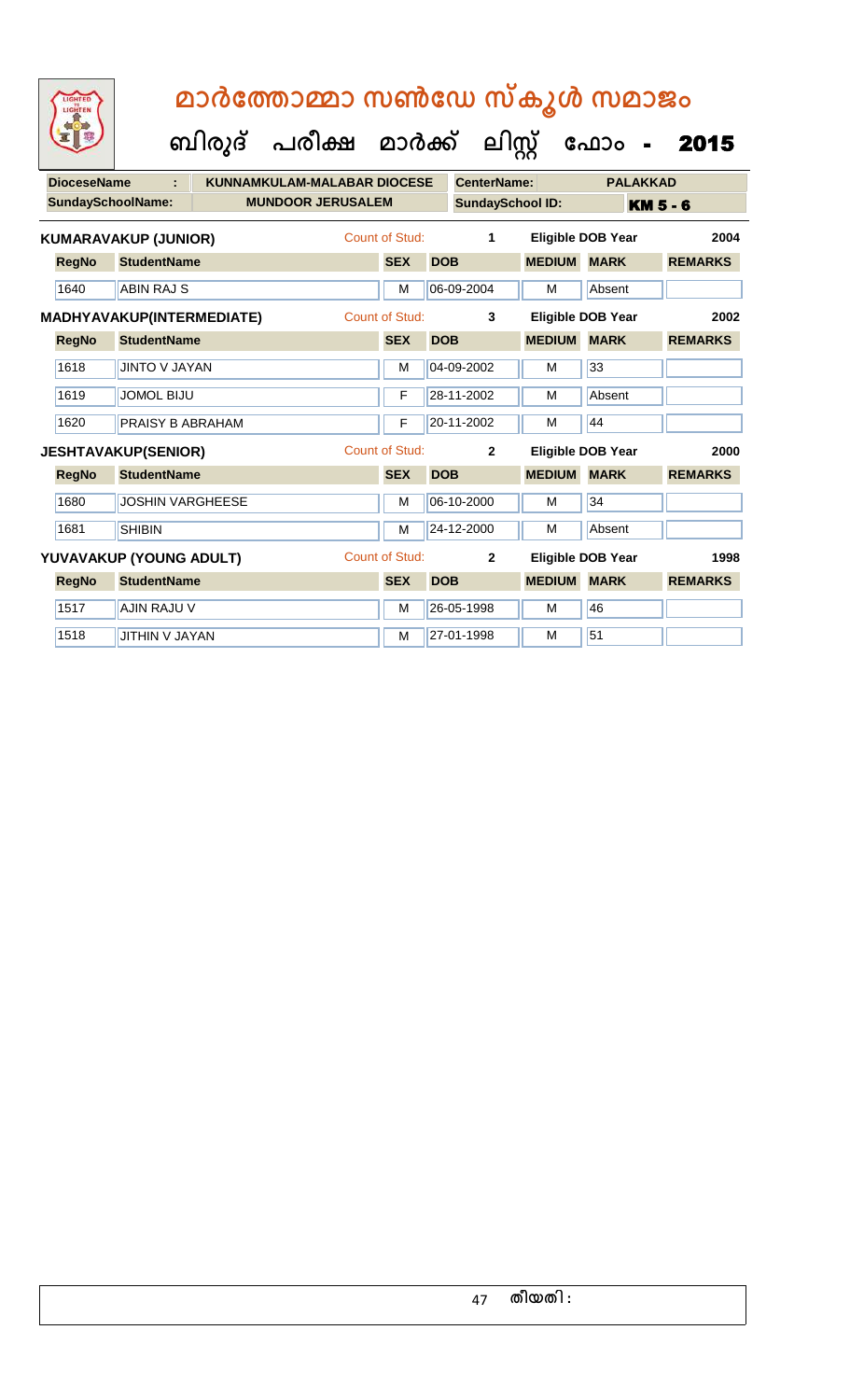| LIGHTED<br>LIGHTEN       | മാർത്തോമ്മാ സൺഡേ സ്കൂൾ സമാജം            |                       |                         |               |                          |                 |  |  |  |  |  |  |  |
|--------------------------|-----------------------------------------|-----------------------|-------------------------|---------------|--------------------------|-----------------|--|--|--|--|--|--|--|
|                          | ബിരുദ് പരീക്ഷ മാർക്ക് ലിസ്റ്റ് ഫോം      |                       |                         |               |                          | 2015            |  |  |  |  |  |  |  |
| <b>DioceseName</b>       | <b>KUNNAMKULAM-MALABAR DIOCESE</b><br>÷ |                       | <b>CenterName:</b>      |               | <b>NEDUVALUR</b>         |                 |  |  |  |  |  |  |  |
| <b>SundaySchoolName:</b> | <b>NEDUVALUR BETHEL</b>                 |                       | <b>SundaySchool ID:</b> |               |                          | <b>KM 6 - 1</b> |  |  |  |  |  |  |  |
|                          | <b>KUMARAVAKUP (JUNIOR)</b>             | <b>Count of Stud:</b> | $\overline{2}$          |               | <b>Eligible DOB Year</b> | 2004            |  |  |  |  |  |  |  |
| <b>RegNo</b>             | <b>StudentName</b>                      | <b>SEX</b>            | <b>DOB</b>              | <b>MEDIUM</b> | <b>MARK</b>              | <b>REMARKS</b>  |  |  |  |  |  |  |  |
| 1641                     | <b>DAN JOSEPH</b>                       | М                     | 03-03-2004              | м             | 56                       |                 |  |  |  |  |  |  |  |
| 1642                     | <b>SALINI JOHN</b>                      | F                     | 10-08-2004              | M             | Absent                   |                 |  |  |  |  |  |  |  |
|                          | MADHYAVAKUP(INTERMEDIATE)               | <b>Count of Stud:</b> | 4                       |               | Eligible DOB Year        | 2002            |  |  |  |  |  |  |  |
| <b>RegNo</b>             | <b>StudentName</b>                      | <b>SEX</b>            | <b>DOB</b>              | <b>MEDIUM</b> | <b>MARK</b>              | <b>REMARKS</b>  |  |  |  |  |  |  |  |
| 1621                     | <b>DIYA ANN MATHEW</b>                  | F                     | 03-06-2002              | M             | 76                       |                 |  |  |  |  |  |  |  |
| 1622                     | <b>ENGELA ELIZABETH BABU</b>            | F                     | 03-06-2002              | М             | Absent                   |                 |  |  |  |  |  |  |  |
| 1623                     | <b>ANITT JOSEPH</b>                     | F                     | 03-08-2002              | м             | Absent                   |                 |  |  |  |  |  |  |  |
| 1624                     | <b>SANIYA SAJI</b>                      | F                     | 21-01-2002              | M             | 57                       |                 |  |  |  |  |  |  |  |
|                          | <b>JESHTAVAKUP(SENIOR)</b>              | <b>Count of Stud:</b> | 3                       |               | <b>Eligible DOB Year</b> | 2000            |  |  |  |  |  |  |  |
| <b>RegNo</b>             | <b>StudentName</b>                      | <b>SEX</b>            | <b>DOB</b>              | <b>MEDIUM</b> | <b>MARK</b>              | <b>REMARKS</b>  |  |  |  |  |  |  |  |
| 1682                     | <b>SELBI SOJAN</b>                      | F                     | 19-07-2000              | M             | 55                       |                 |  |  |  |  |  |  |  |
| 1683                     | <b>MELVIN K JIJI</b>                    | M                     | 13-02-2000              | м             | 45                       |                 |  |  |  |  |  |  |  |
| 1684                     | <b>SONU SAJI</b>                        | M                     | 12-01-2000              | M             | 14                       |                 |  |  |  |  |  |  |  |
|                          | YUVAVAKUP (YOUNG ADULT)                 | <b>Count of Stud:</b> | 7                       |               | Eligible DOB Year        | 1998            |  |  |  |  |  |  |  |
| <b>RegNo</b>             | <b>StudentName</b>                      | <b>SEX</b>            | <b>DOB</b>              | <b>MEDIUM</b> | <b>MARK</b>              | <b>REMARKS</b>  |  |  |  |  |  |  |  |
| 1519                     | <b>JENSON SHAJI</b>                     | M                     | 23-03-1998              | M             | 86                       |                 |  |  |  |  |  |  |  |
| 1520                     | <b>ALAN K JOY</b>                       | M                     | 26-10-1998              | М             | 94                       |                 |  |  |  |  |  |  |  |
| 1521                     | <b>ANJANA THOMAS</b>                    | F                     | 08-12-1998              | М             | 65                       |                 |  |  |  |  |  |  |  |
| 1522                     | <b>MELBI SOJAN</b>                      | F                     | 12-02-1998              | M             | Absent                   |                 |  |  |  |  |  |  |  |
| 1523                     | <b>SELEENA JOHN</b>                     | F                     | 09-12-1998              | М             | Absent                   |                 |  |  |  |  |  |  |  |
| 1524                     | ALBIN J BINOY                           | M                     | 20-10-1998              | M             | 57                       |                 |  |  |  |  |  |  |  |
| 1525                     | <b>IRIN M GEORGE</b>                    | F                     | 24-10-1998              | M             | 77                       |                 |  |  |  |  |  |  |  |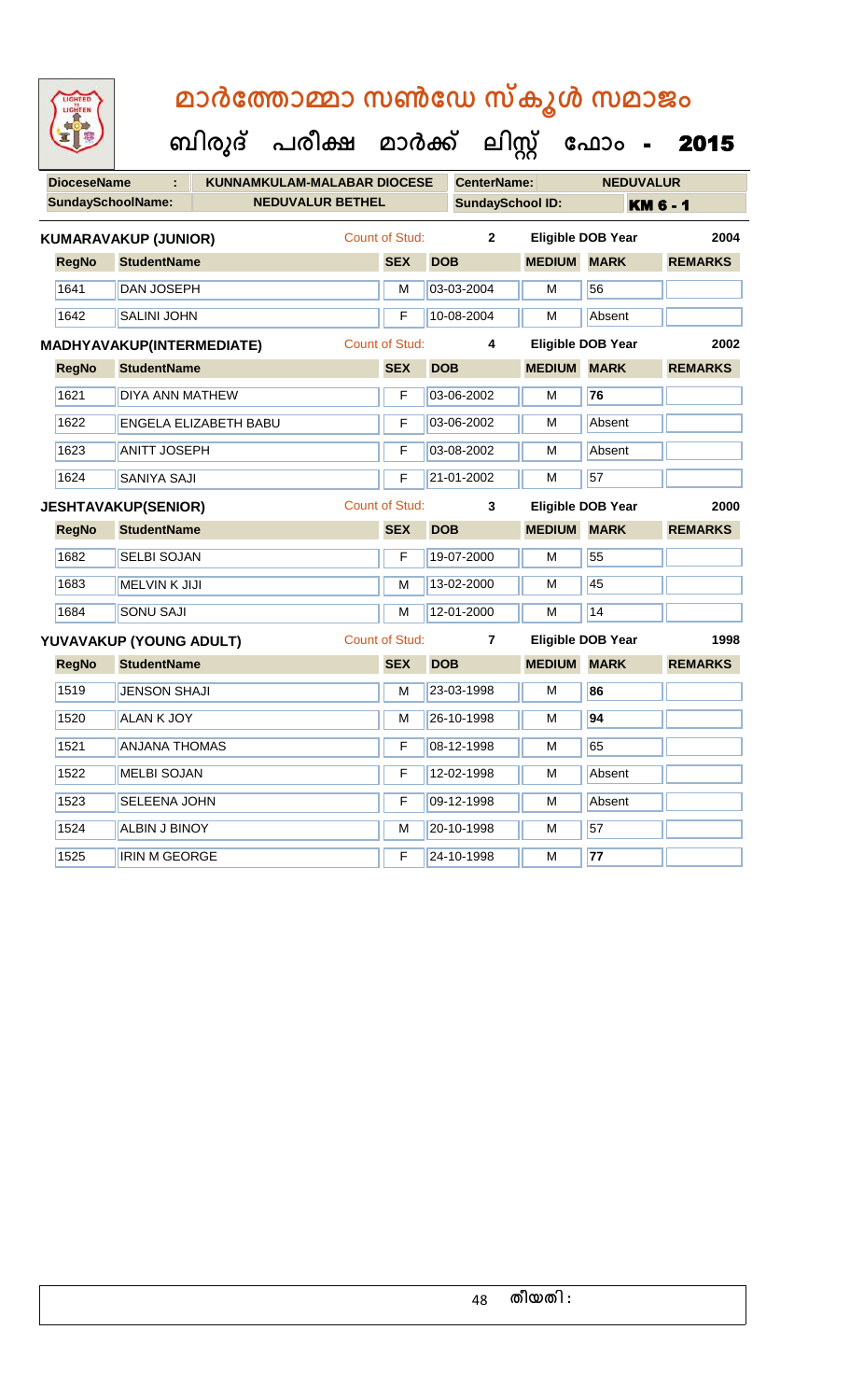| LIGHTED<br>LIGHTEN       |                                  | മാർത്തോമ്മാ സൺഡേ സ്കൂൾ സമാജം<br>ബിരുദ് പരീക്ഷ മാർക്ക് ലിസ്റ്റ് |                |            |                    |                         | ഫോം                      | 2015            |
|--------------------------|----------------------------------|----------------------------------------------------------------|----------------|------------|--------------------|-------------------------|--------------------------|-----------------|
| <b>DioceseName</b>       | ÷                                | <b>KUNNAMKULAM-MALABAR DIOCESE</b>                             |                |            | <b>CenterName:</b> |                         | <b>NEDUVALUR</b>         |                 |
| <b>SundaySchoolName:</b> |                                  | <b>KANNUR IMMANUEL</b>                                         |                |            |                    | <b>SundaySchool ID:</b> |                          | <b>KM 6 - 2</b> |
|                          | <b>KUMARAVAKUP (JUNIOR)</b>      |                                                                | Count of Stud: |            | $\mathbf{2}$       |                         | <b>Eligible DOB Year</b> | 2004            |
| <b>RegNo</b>             | <b>StudentName</b>               |                                                                | <b>SEX</b>     | <b>DOB</b> |                    | <b>MEDIUM</b>           | <b>MARK</b>              | <b>REMARKS</b>  |
| 1643                     | <b>EDITH JOHNSON</b>             |                                                                | м              | 14-06-2004 |                    | м                       | 55                       |                 |
| 1644                     | DEON JOSE                        |                                                                | M              | 04-06-2004 |                    | M                       | 65                       |                 |
|                          | <b>MADHYAVAKUP(INTERMEDIATE)</b> |                                                                | Count of Stud: |            | $\overline{2}$     |                         | <b>Eligible DOB Year</b> | 2002            |
| <b>RegNo</b>             | <b>StudentName</b>               |                                                                | <b>SEX</b>     | <b>DOB</b> |                    | <b>MEDIUM</b>           | <b>MARK</b>              | <b>REMARKS</b>  |
| 1625                     | SHERIN C DAVID                   |                                                                | F              | 20-03-2002 |                    | м                       | 22                       |                 |
| 1626                     | <b>KEN REJI KURUVILLA</b>        |                                                                | M              | 16-02-2002 |                    | Е                       | 67                       |                 |
|                          | <b>JESHTAVAKUP(SENIOR)</b>       |                                                                | Count of Stud: |            | $\overline{2}$     |                         | <b>Eligible DOB Year</b> | 2000            |
| <b>RegNo</b>             | <b>StudentName</b>               |                                                                | <b>SEX</b>     | <b>DOB</b> |                    | <b>MEDIUM</b>           | <b>MARK</b>              | <b>REMARKS</b>  |
| 1685                     | <b>SHARON C WILSON</b>           |                                                                | M              | 28-04-2000 |                    | M                       | 41                       |                 |
| 1686                     | <b>RIYA JOHN</b>                 |                                                                | F              | 22-03-2000 |                    | м                       | 31                       |                 |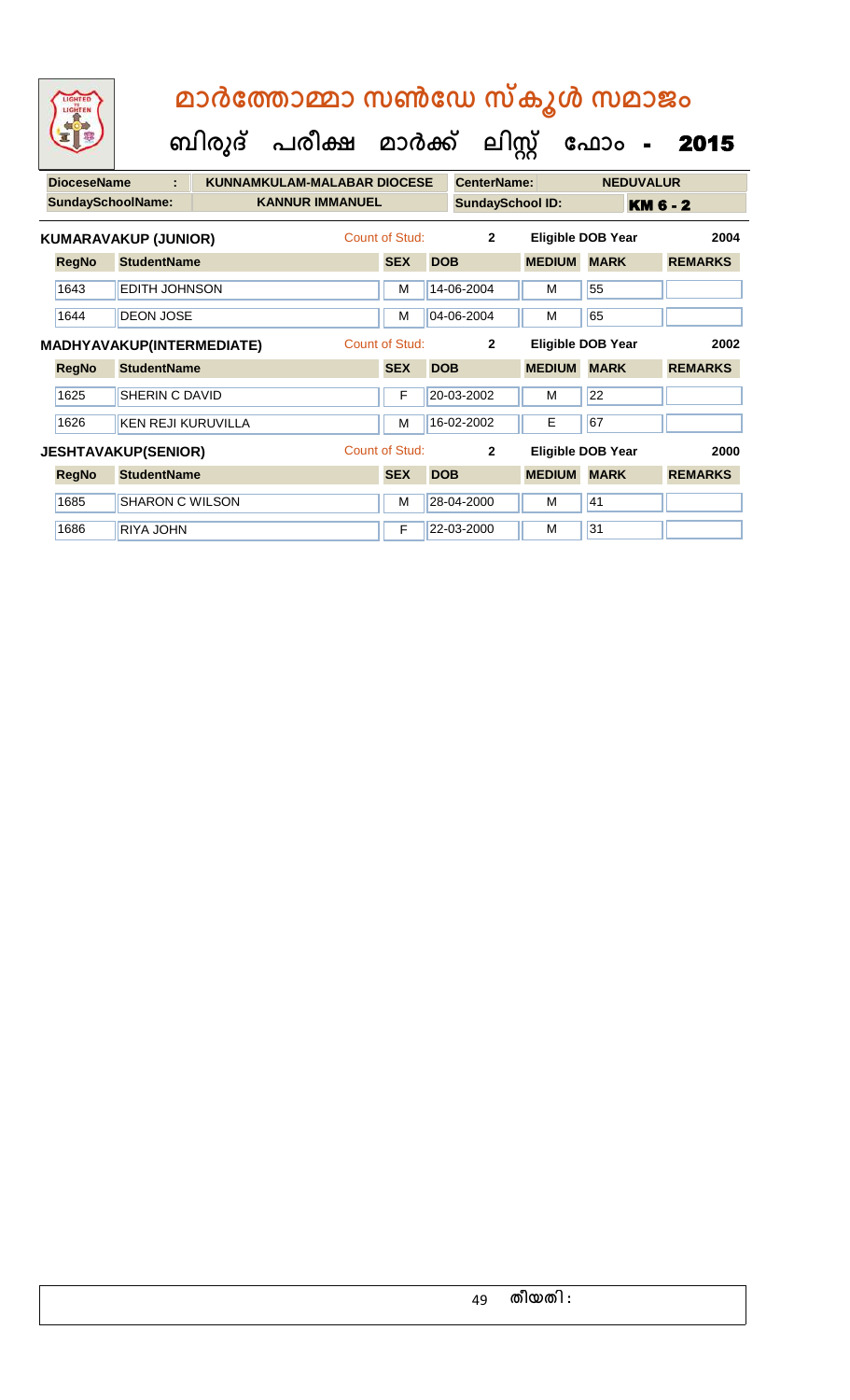| LIGHTED<br>LIGHTEN       | മാർത്തോമ്മാ സൺഡേ സ്കൂൾ സമാജം<br>ബിരുദ് പരീക്ഷ മാർക്ക് ലിസ്റ്റ് ഫോം - |                       |                         |               |                          | 2015            |
|--------------------------|----------------------------------------------------------------------|-----------------------|-------------------------|---------------|--------------------------|-----------------|
| <b>DioceseName</b>       | <b>KUNNAMKULAM-MALABAR DIOCESE</b><br>ŧ.                             |                       | <b>CenterName:</b>      |               | <b>NEDUVALUR</b>         |                 |
| <b>SundaySchoolName:</b> | <b>ARABI AROHANAM</b>                                                |                       | <b>SundaySchool ID:</b> |               |                          | <b>KM 6 - 3</b> |
|                          | <b>KUMARAVAKUP (JUNIOR)</b>                                          | <b>Count of Stud:</b> | 4                       |               | <b>Eligible DOB Year</b> | 2004            |
| <b>RegNo</b>             | <b>StudentName</b>                                                   | <b>SEX</b>            | <b>DOB</b>              | <b>MEDIUM</b> | <b>MARK</b>              | <b>REMARKS</b>  |
| 1645                     | <b>ALAN JOMON</b>                                                    | M                     | 27-04-2004              | M             | 95                       |                 |
| 1646                     | <b>NITHIN THOMAS</b>                                                 | М                     | 23-03-2004              | M             | 88                       |                 |
| 1647                     | <b>ROBIN ROY</b>                                                     | м                     | 17-03-2004              | м             | Absent                   |                 |
| 1648                     | <b>ALEENA WILSON</b>                                                 | F                     | 02-12-2004              | м             | Absent                   |                 |
|                          | <b>MADHYAVAKUP(INTERMEDIATE)</b>                                     | <b>Count of Stud:</b> | $\overline{2}$          |               | <b>Eligible DOB Year</b> | 2002            |
| <b>RegNo</b>             | <b>StudentName</b>                                                   | <b>SEX</b>            | <b>DOB</b>              | <b>MEDIUM</b> | <b>MARK</b>              | <b>REMARKS</b>  |
| 1627                     | <b>GITHIN BEN THOMAS</b>                                             | м                     | 22-06-2002              | M             | $\overline{28}$          |                 |
| 1628                     | <b>JERIL V GEORGE</b>                                                | M                     | 26-12-2002              | M             | $\overline{21}$          |                 |
|                          | <b>JESHTAVAKUP(SENIOR)</b>                                           | <b>Count of Stud:</b> | 5                       |               | <b>Eligible DOB Year</b> | 2000            |
| <b>RegNo</b>             | <b>StudentName</b>                                                   | <b>SEX</b>            | <b>DOB</b>              | <b>MEDIUM</b> | <b>MARK</b>              | <b>REMARKS</b>  |
| 1687                     | <b>ABIN M PHILIP</b>                                                 | M                     | 29-02-2000              | M             | 47                       |                 |
| 1688                     | <b>ALBIN PETER</b>                                                   | M                     | 30-04-2000              | м             | 45                       |                 |
| 1689                     | <b>GEO BEN KURIAKOSE</b>                                             | м                     | 25-03-2000              | м             | 42                       |                 |
| 1690                     | <b>JOMON RAJU</b>                                                    | М                     | 24-03-2000              | M             | Absent                   |                 |
| 1691                     | <b>ALEENA THOMAS</b>                                                 | F                     | 04-02-2000              | M             | 53                       |                 |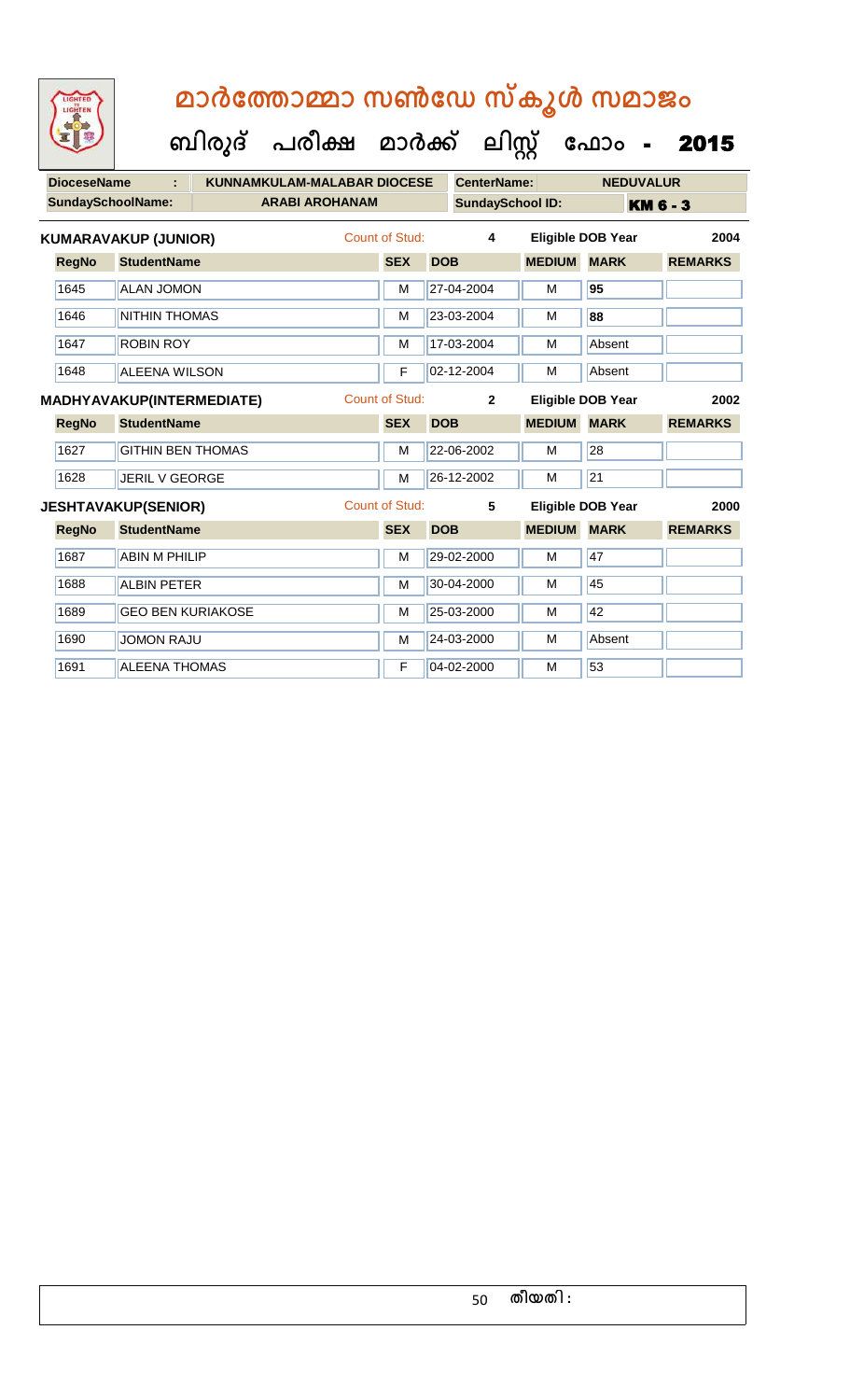| LIGHTED<br>LIGHTEN       | മാർത്തോമ്മാ സൺഡേ സ്കൂൾ സമാജം                     |                       |                         |               |                          |                |  |  |  |  |  |  |
|--------------------------|--------------------------------------------------|-----------------------|-------------------------|---------------|--------------------------|----------------|--|--|--|--|--|--|
|                          | ബിരുദ് പരീക്ഷ മാർക്ക് ലിസ്റ്റ് ഫോം - <b>2015</b> |                       |                         |               |                          |                |  |  |  |  |  |  |
| <b>DioceseName</b>       | <b>KUNNAMKULAM-MALABAR DIOCESE</b>               |                       | <b>CenterName:</b>      |               | <b>NEDUVALUR</b>         |                |  |  |  |  |  |  |
| <b>SundaySchoolName:</b> | <b>KELAKAM IMMANUEL</b>                          |                       | <b>SundaySchool ID:</b> |               | <b>KM 6 - 4</b>          |                |  |  |  |  |  |  |
|                          | <b>KUMARAVAKUP (JUNIOR)</b>                      | Count of Stud:        | 5                       |               | <b>Eligible DOB Year</b> | 2004           |  |  |  |  |  |  |
| <b>RegNo</b>             | <b>StudentName</b>                               | <b>SEX</b>            | <b>DOB</b>              | <b>MEDIUM</b> | <b>MARK</b>              | <b>REMARKS</b> |  |  |  |  |  |  |
| 1649                     | <b>ANJAL JOHN MATHEW</b>                         | м                     | 06-04-2004              | M             | 72                       |                |  |  |  |  |  |  |
| 1650                     | <b>BEN BABU IYPE</b>                             | м                     | 16-05-2004              | м             | 16                       |                |  |  |  |  |  |  |
| 1651                     | <b>BARUCH ABRAHAM SHAJI</b>                      | М                     | 31-07-2004              | M             | 92                       |                |  |  |  |  |  |  |
| 1652                     | <b>ALEETTA REJI</b>                              | F                     | 25-09-2004              | м             | Absent                   |                |  |  |  |  |  |  |
| 1653                     | <b>JINO GEORGE VARGHESE</b>                      | M                     | 16-10-2004              | M             | 81                       |                |  |  |  |  |  |  |
|                          | <b>MADHYAVAKUP(INTERMEDIATE)</b>                 | Count of Stud:        | 3                       |               | <b>Eligible DOB Year</b> | 2002           |  |  |  |  |  |  |
| <b>RegNo</b>             | <b>StudentName</b>                               | <b>SEX</b>            | <b>DOB</b>              | <b>MEDIUM</b> | <b>MARK</b>              | <b>REMARKS</b> |  |  |  |  |  |  |
| 1629                     | <b>JISSY SUSAN VARGHESE</b>                      | F                     | 13-08-2002              | M             | 39                       |                |  |  |  |  |  |  |
| 1630                     | <b>BAYON BABU IPE</b>                            | м                     | 27-09-2002              | м             | 13                       |                |  |  |  |  |  |  |
| 1631                     | <b>ASHNA REJI</b>                                | F                     | 25-12-2002              | м             | Absent                   |                |  |  |  |  |  |  |
|                          | <b>JESHTAVAKUP(SENIOR)</b>                       | Count of Stud:        | 3                       |               | <b>Eligible DOB Year</b> | 2000           |  |  |  |  |  |  |
| <b>RegNo</b>             | <b>StudentName</b>                               | <b>SEX</b>            | <b>DOB</b>              | <b>MEDIUM</b> | <b>MARK</b>              | <b>REMARKS</b> |  |  |  |  |  |  |
| 1692                     | <b>BINET M VARGHESE</b>                          | м                     | 19-03-2000              | M             | 54                       |                |  |  |  |  |  |  |
| 1693                     | <b>ASHIN ALIAS PHILIP</b>                        | М                     | 28-11-2000              | м             | 51                       |                |  |  |  |  |  |  |
| 1694                     | <b>BIATRIS ELSA SHAJI</b>                        | F                     | 14-12-2000              | м             | 75                       |                |  |  |  |  |  |  |
|                          | YUVAVAKUP (YOUNG ADULT)                          | <b>Count of Stud:</b> | 2                       |               | <b>Eligible DOB Year</b> | 1998           |  |  |  |  |  |  |
| <b>RegNo</b>             | <b>StudentName</b>                               | <b>SEX</b>            | <b>DOB</b>              | <b>MEDIUM</b> | <b>MARK</b>              | <b>REMARKS</b> |  |  |  |  |  |  |
| 1526                     | <b>AKSHAI CHERIAN PHILIP</b>                     | M                     | 11-11-1998              | M             | 45                       |                |  |  |  |  |  |  |
| 1527                     | CIJI VARGHESE                                    | F                     | 12-06-1998              | М             | Absent                   |                |  |  |  |  |  |  |
|                          | <b>PROUDA SUNDAY SCHOOL (ADULT)</b>              | Count of Stud:        | $\mathbf{1}$            |               | <b>Eligible DOB Year</b> | 1997           |  |  |  |  |  |  |
| <b>RegNo</b>             | <b>StudentName</b>                               | <b>SEX</b>            | <b>DOB</b>              | <b>MEDIUM</b> | <b>MARK</b>              | <b>REMARKS</b> |  |  |  |  |  |  |
| 1185                     | <b>BIMAL CHACKO</b>                              | M                     | 25-05-1997              | M             | 66                       |                |  |  |  |  |  |  |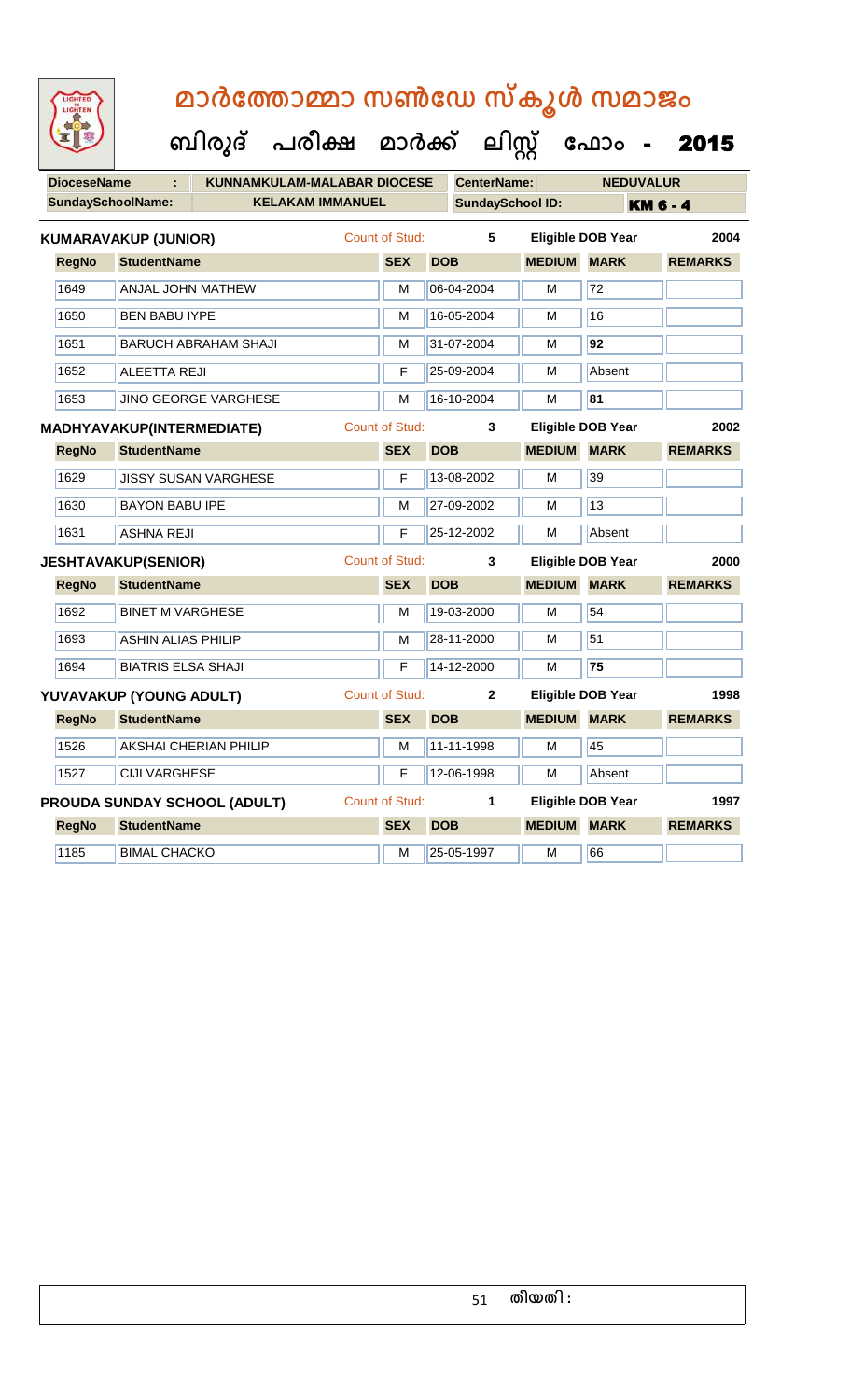| LIGHTED<br>LIGHTEN       |                              | മാർത്തോമ്മാ സൺഡേ സ്കൂൾ സമാജം       |                       |            |                         |               |                          |                 |
|--------------------------|------------------------------|------------------------------------|-----------------------|------------|-------------------------|---------------|--------------------------|-----------------|
|                          |                              | ബിരുദ് പരീക്ഷ മാർക്ക്              |                       |            | ലിസ്റ്റ്                |               | ഫോം                      | 2015            |
| <b>DioceseName</b>       |                              | <b>KUNNAMKULAM-MALABAR DIOCESE</b> |                       |            | <b>CenterName:</b>      |               | <b>NEDUVALUR</b>         |                 |
| <b>SundaySchoolName:</b> |                              | <b>KASARGODE</b>                   |                       |            | <b>SundaySchool ID:</b> |               |                          | <b>KM 6 - 5</b> |
|                          | <b>KUMARAVAKUP (JUNIOR)</b>  |                                    | <b>Count of Stud:</b> |            | 1                       |               | <b>Eligible DOB Year</b> | 2004            |
| <b>RegNo</b>             | <b>StudentName</b>           |                                    | <b>SEX</b>            | <b>DOB</b> |                         | <b>MEDIUM</b> | <b>MARK</b>              | <b>REMARKS</b>  |
| 1654                     | <b>SUJIN S KUMAR</b>         |                                    | M                     |            | 21-09-2004              | м             | 41                       |                 |
|                          | <b>JESHTAVAKUP(SENIOR)</b>   |                                    | Count of Stud:        |            | $\mathbf{2}$            |               | <b>Eligible DOB Year</b> | 2000            |
| <b>RegNo</b>             | <b>StudentName</b>           |                                    | <b>SEX</b>            | <b>DOB</b> |                         | <b>MEDIUM</b> | <b>MARK</b>              | <b>REMARKS</b>  |
| 1695                     | <b>EDWIN SAJI</b>            |                                    | м                     |            | 03-11-2000              | м             | Absent                   |                 |
| 1696                     | <b>SUDHI S KUMAR</b>         |                                    | M                     |            | 30-03-2000              | М             | 14                       |                 |
|                          | YUVAVAKUP (YOUNG ADULT)      |                                    | <b>Count of Stud:</b> |            | 1                       |               | <b>Eligible DOB Year</b> | 1998            |
| <b>RegNo</b>             | <b>StudentName</b>           |                                    | <b>SEX</b>            | <b>DOB</b> |                         | <b>MEDIUM</b> | <b>MARK</b>              | <b>REMARKS</b>  |
| 1528                     | <b>BIBINK</b>                |                                    | M                     |            | 28-12-1998              | м             | 38                       |                 |
|                          | PROUDA SUNDAY SCHOOL (ADULT) |                                    | <b>Count of Stud:</b> |            | 1                       |               | <b>Eligible DOB Year</b> | 1997            |
| <b>RegNo</b>             | <b>StudentName</b>           |                                    | <b>SEX</b>            | <b>DOB</b> |                         | <b>MEDIUM</b> | <b>MARK</b>              | <b>REMARKS</b>  |
| 1186                     | <b>JANCY GEORGE</b>          |                                    | F                     |            | 13-01-1997              | M             | Absent                   |                 |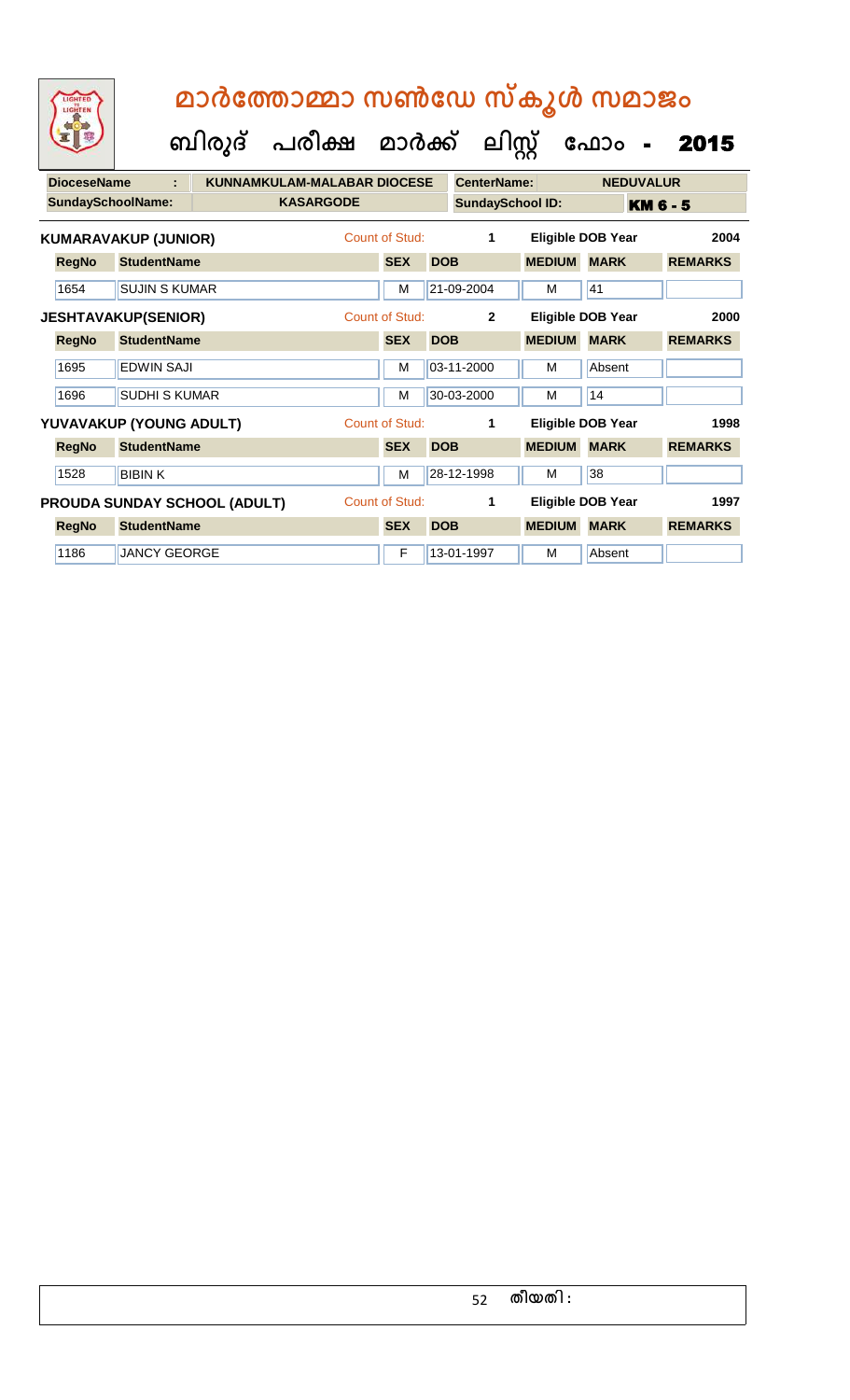| LIGHTED<br>LIGHTEN       | മാർത്തോമ്മാ സൺഡേ സ്കൂൾ സമാജം            |                       |                    |                         |                          |                 |  |  |  |  |  |  |  |
|--------------------------|-----------------------------------------|-----------------------|--------------------|-------------------------|--------------------------|-----------------|--|--|--|--|--|--|--|
|                          | ബിരുദ് പരീക്ഷ മാർക്ക് ലിസ്റ്റ് ഫോം -    |                       |                    |                         |                          | 2015            |  |  |  |  |  |  |  |
| <b>DioceseName</b>       | ÷<br><b>KUNNAMKULAM-MALABAR DIOCESE</b> |                       | <b>CenterName:</b> |                         | <b>NEDUVALUR</b>         |                 |  |  |  |  |  |  |  |
| <b>SundaySchoolName:</b> | <b>CHERUPUZHA JERUSALEM</b>             |                       |                    | <b>SundaySchool ID:</b> |                          | <b>KM 6 - 6</b> |  |  |  |  |  |  |  |
|                          | <b>KUMARAVAKUP (JUNIOR)</b>             | Count of Stud:        | $\overline{2}$     |                         | <b>Eligible DOB Year</b> | 2004            |  |  |  |  |  |  |  |
| <b>RegNo</b>             | <b>StudentName</b>                      | <b>SEX</b>            | <b>DOB</b>         | <b>MEDIUM MARK</b>      |                          | <b>REMARKS</b>  |  |  |  |  |  |  |  |
| 1655                     | <b>JESNA JOHNSON</b>                    | F                     | 14-04-2004         | м                       | 81                       |                 |  |  |  |  |  |  |  |
| 1656                     | <b>YLOL MOMOL</b>                       | M                     | 09-08-2004         | м                       | 73                       |                 |  |  |  |  |  |  |  |
|                          | MADHYAVAKUP(INTERMEDIATE)               | Count of Stud:        | $\mathbf{2}$       |                         | <b>Eligible DOB Year</b> | 2002            |  |  |  |  |  |  |  |
| <b>RegNo</b>             | <b>StudentName</b>                      | <b>SEX</b>            | <b>DOB</b>         | <b>MEDIUM</b>           | <b>MARK</b>              | <b>REMARKS</b>  |  |  |  |  |  |  |  |
| 1632                     | <b>GIFTEENA MONICHAN</b>                | F                     | 16-05-2002         | м                       | 53                       |                 |  |  |  |  |  |  |  |
| 1633                     | <b>SEBIN ABRAHAM</b>                    | М                     | 28-12-2002         | М                       | 41                       |                 |  |  |  |  |  |  |  |
|                          | <b>JESHTAVAKUP(SENIOR)</b>              | <b>Count of Stud:</b> | 3                  |                         | Eligible DOB Year        | 2000            |  |  |  |  |  |  |  |
| <b>RegNo</b>             | <b>StudentName</b>                      | <b>SEX</b>            | <b>DOB</b>         | <b>MEDIUM MARK</b>      |                          | <b>REMARKS</b>  |  |  |  |  |  |  |  |
| 1697                     | LAYA M VARGHESE                         | F                     | 17-10-2000         | м                       | 69                       |                 |  |  |  |  |  |  |  |
| 1698                     | <b>NEENA VARGHESE</b>                   | F                     | 24-05-2000         | м                       | 70                       |                 |  |  |  |  |  |  |  |
| 1699                     | SHEBA MARY VARGHESE                     | F                     | 13-03-2000         | м                       | 64                       |                 |  |  |  |  |  |  |  |
|                          | YUVAVAKUP (YOUNG ADULT)                 | Count of Stud:        | $\mathbf{2}$       |                         | <b>Eligible DOB Year</b> | 1998            |  |  |  |  |  |  |  |
| <b>RegNo</b>             | <b>StudentName</b>                      | <b>SEX</b>            | <b>DOB</b>         | <b>MEDIUM</b>           | <b>MARK</b>              | <b>REMARKS</b>  |  |  |  |  |  |  |  |
| 1529                     | <b>JASTEENA MONACHEN</b>                | F                     | 23-04-1998         | м                       | Absent                   |                 |  |  |  |  |  |  |  |
| 1530                     | <b>SHERIN MATHEW</b>                    | F                     | 03-08-1998         | м                       | 68                       |                 |  |  |  |  |  |  |  |
|                          | PROUDA SUNDAY SCHOOL (ADULT)            | <b>Count of Stud:</b> | $\mathbf{2}$       |                         | <b>Eligible DOB Year</b> | 1997            |  |  |  |  |  |  |  |
| <b>RegNo</b>             | <b>StudentName</b>                      | <b>SEX</b>            | <b>DOB</b>         | <b>MEDIUM</b>           | <b>MARK</b>              | <b>REMARKS</b>  |  |  |  |  |  |  |  |
| 1187                     | NITHIN JOSEPH                           | м                     | 19-02-1997         | м                       | 37                       |                 |  |  |  |  |  |  |  |
| 1188                     | <b>PHILIP RAJAN</b>                     | М                     | 21-06-1997         | М                       | 53                       |                 |  |  |  |  |  |  |  |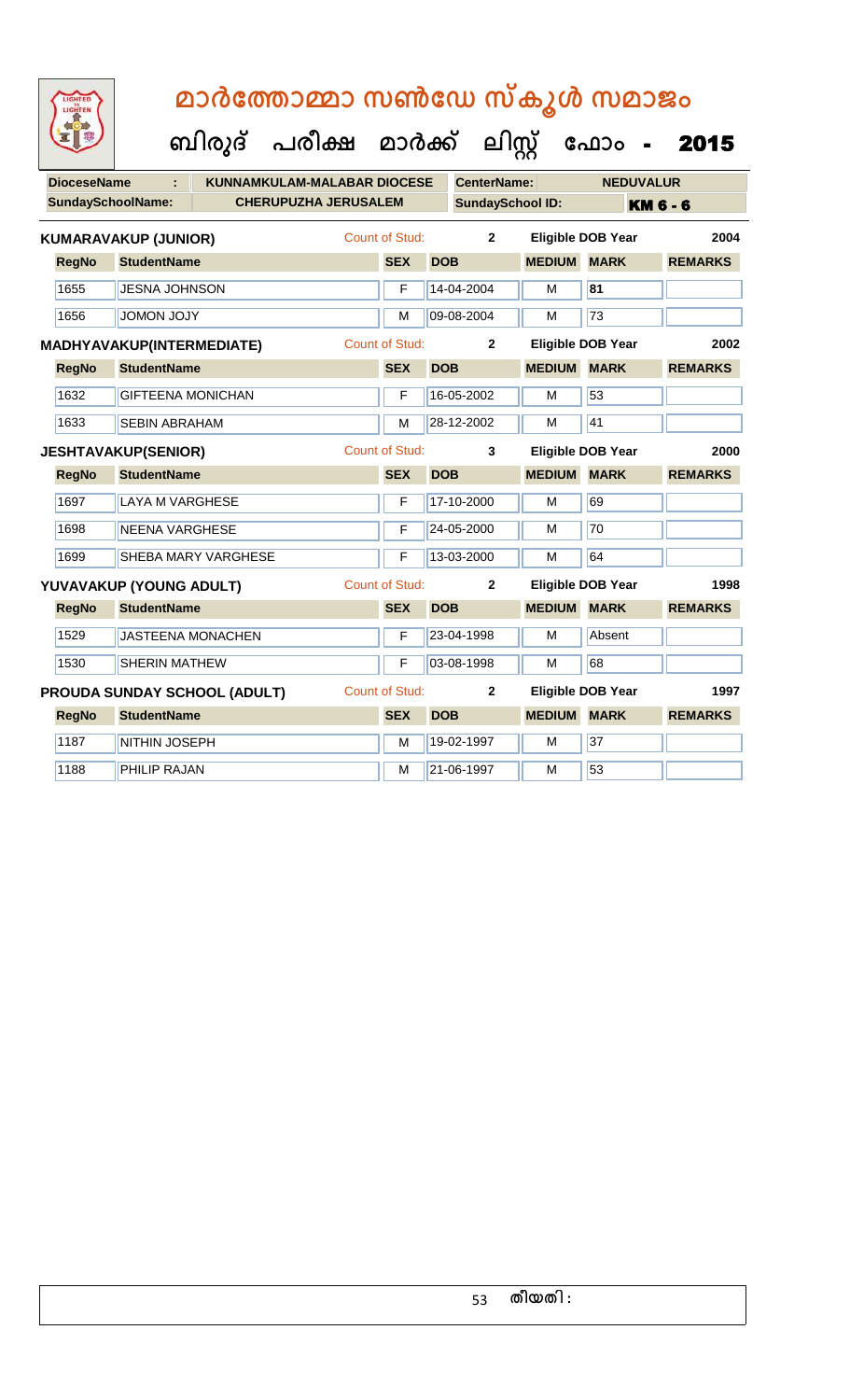| LIGHTED<br>LIGHTEN       |                                     | മാർത്തോമ്മാ സൺഡേ സ്കൂൾ സമാജം         |                       |            |                    |                         |                          |                 |
|--------------------------|-------------------------------------|--------------------------------------|-----------------------|------------|--------------------|-------------------------|--------------------------|-----------------|
|                          |                                     | ബിരുദ് പരീക്ഷ മാർക്ക് ലിസ്റ്റ് ഫോം - |                       |            |                    |                         |                          | 2015            |
| <b>DioceseName</b>       |                                     | <b>KUNNAMKULAM-MALABAR DIOCESE</b>   |                       |            | <b>CenterName:</b> |                         | <b>NEDUVALUR</b>         |                 |
| <b>SundaySchoolName:</b> |                                     | <b>KOLITHATTU HERMON</b>             |                       |            |                    | <b>SundaySchool ID:</b> |                          | <b>KM 6 - 7</b> |
|                          | <b>KUMARAVAKUP (JUNIOR)</b>         |                                      | Count of Stud:        |            | $\mathbf 1$        |                         | <b>Eligible DOB Year</b> | 2004            |
| <b>RegNo</b>             | <b>StudentName</b>                  |                                      | <b>SEX</b>            | <b>DOB</b> |                    | <b>MEDIUM</b>           | <b>MARK</b>              | <b>REMARKS</b>  |
| 1657                     | <b>JENIT MATHEW</b>                 |                                      | м                     | 11-04-2004 |                    | м                       | 45                       |                 |
|                          | MADHYAVAKUP(INTERMEDIATE)           |                                      | Count of Stud:        |            | $\mathbf 1$        |                         | Eligible DOB Year        | 2002            |
| <b>RegNo</b>             | <b>StudentName</b>                  |                                      | <b>SEX</b>            | <b>DOB</b> |                    | <b>MEDIUM</b>           | <b>MARK</b>              | <b>REMARKS</b>  |
| 1634                     | <b>NIMMY SHAJI</b>                  |                                      | F                     | 20-12-2002 |                    | м                       | $\overline{\mathbf{8}}$  |                 |
|                          | <b>JESHTAVAKUP(SENIOR)</b>          |                                      | Count of Stud:        |            | 4                  |                         | <b>Eligible DOB Year</b> | 2000            |
| <b>RegNo</b>             | <b>StudentName</b>                  |                                      | <b>SEX</b>            | <b>DOB</b> |                    | <b>MEDIUM</b>           | <b>MARK</b>              | <b>REMARKS</b>  |
| 1700                     | <b>ALAN MATHEW PHILIP</b>           |                                      | М                     | 08-08-2000 |                    | М                       | 28                       |                 |
| 1701                     | <b>AKHIL JACOB PHILIP</b>           |                                      | м                     | 08-08-2000 |                    | M                       | $\overline{22}$          |                 |
| 1702                     | <b>JEFIN MATHEW</b>                 |                                      | М                     | 18-09-2000 |                    | м                       | 18                       |                 |
| 1703                     | <b>JINSHA P B</b>                   |                                      | F                     | 28-06-2000 |                    | М                       | 77                       |                 |
|                          | YUVAVAKUP (YOUNG ADULT)             |                                      | <b>Count of Stud:</b> |            | 1                  |                         | Eligible DOB Year        | 1998            |
| <b>RegNo</b>             | <b>StudentName</b>                  |                                      | <b>SEX</b>            | <b>DOB</b> |                    | <b>MEDIUM</b>           | <b>MARK</b>              | <b>REMARKS</b>  |
| 1531                     | <b>BINSHA ELIZABATH</b>             |                                      | F                     | 24-01-1998 |                    | М                       | Absent                   |                 |
|                          | <b>PROUDA SUNDAY SCHOOL (ADULT)</b> |                                      | <b>Count of Stud:</b> |            | $\mathbf{2}$       |                         | <b>Eligible DOB Year</b> | 1997            |
| <b>RegNo</b>             | <b>StudentName</b>                  |                                      | <b>SEX</b>            | <b>DOB</b> |                    | <b>MEDIUM</b>           | <b>MARK</b>              | <b>REMARKS</b>  |
| 1189                     | <b>NEETHU SHAJI</b>                 |                                      | F                     | 18-02-1997 |                    | м                       | Absent                   |                 |
| 1190                     | <b>ATHULYA P T</b>                  |                                      | F                     | 12-10-1997 |                    | м                       | Absent                   |                 |

 $\blacksquare$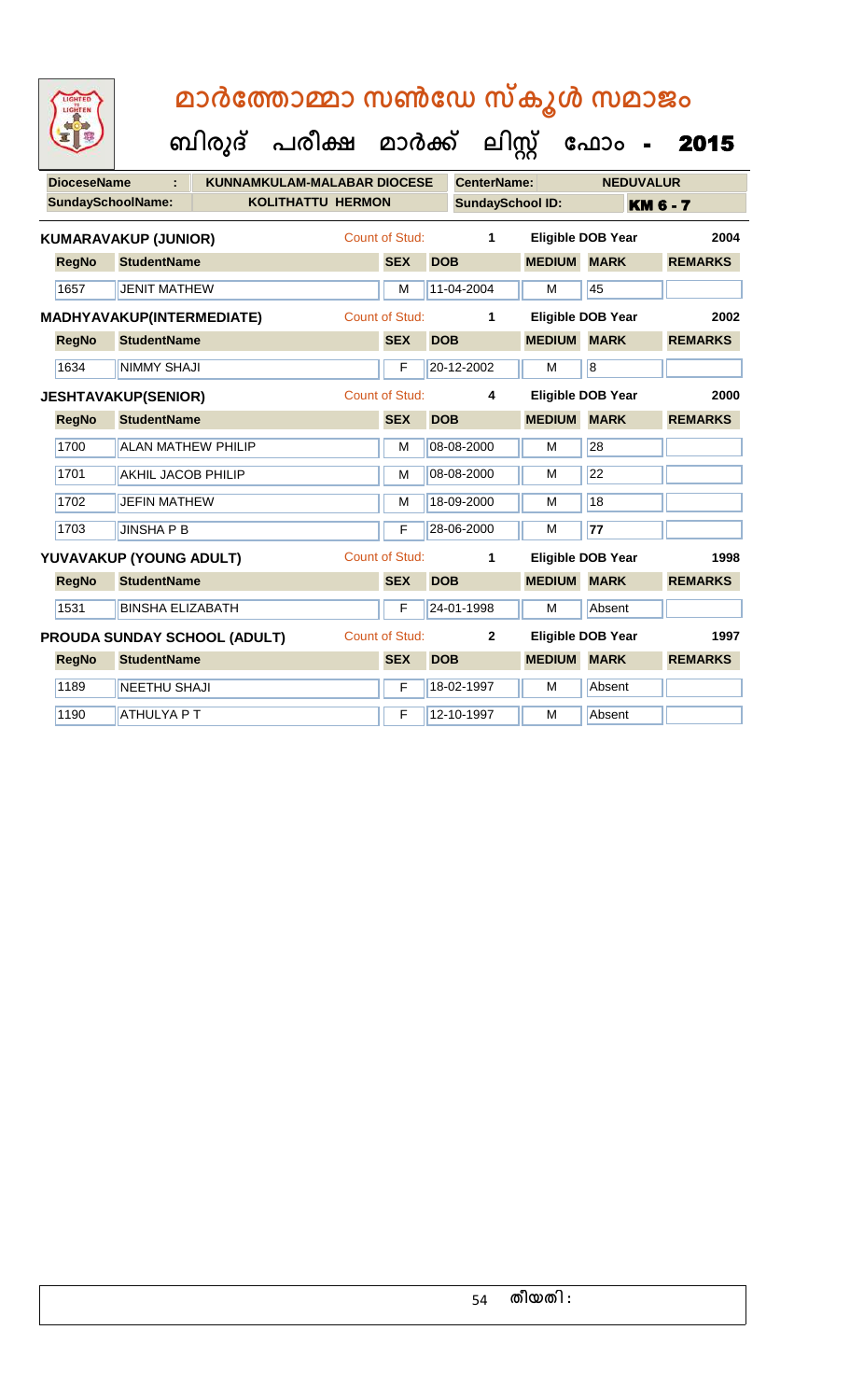| LIGHTED<br>LIGHTEN       |                                     | മാർത്തോമ്മാ സൺഡേ സ്കൂൾ സമാജം<br>ബിരുദ് പരീക്ഷ മാർക്ക് ലിസ്സ് ഫോം - |                       |            |                         |               |                          |                 |  |
|--------------------------|-------------------------------------|--------------------------------------------------------------------|-----------------------|------------|-------------------------|---------------|--------------------------|-----------------|--|
|                          |                                     |                                                                    |                       |            |                         |               |                          | 2015            |  |
| <b>DioceseName</b>       |                                     | KUNNAMKULAM-MALABAR DIOCESE                                        |                       |            | <b>CenterName:</b>      |               | <b>NEDUVALUR</b>         |                 |  |
| <b>SundaySchoolName:</b> |                                     | <b>VALLITHODE SALEM</b>                                            |                       |            | <b>SundaySchool ID:</b> |               |                          | <b>KM 6 - 9</b> |  |
|                          | <b>KUMARAVAKUP (JUNIOR)</b>         |                                                                    | Count of Stud:        |            | 3                       |               | <b>Eligible DOB Year</b> | 2004            |  |
| <b>RegNo</b>             | <b>StudentName</b>                  |                                                                    | <b>SEX</b>            | <b>DOB</b> |                         | <b>MEDIUM</b> | <b>MARK</b>              | <b>REMARKS</b>  |  |
| 1658                     | <b>NIJO PRINCE</b>                  |                                                                    | M                     | 18-12-2004 |                         | M             | Absent                   |                 |  |
| 1659                     | <b>ANNA MARIA K S</b>               |                                                                    | F                     | 25-08-2004 |                         | M             | Absent                   |                 |  |
| 1660                     | <b>TINU BIJU</b>                    |                                                                    | M                     | 24-08-2004 |                         | M             | Absent                   |                 |  |
|                          | MADHYAVAKUP(INTERMEDIATE)           |                                                                    | <b>Count of Stud:</b> |            | 1                       |               | <b>Eligible DOB Year</b> | 2002            |  |
| <b>RegNo</b>             | <b>StudentName</b>                  |                                                                    | <b>SEX</b>            | <b>DOB</b> |                         | <b>MEDIUM</b> | <b>MARK</b>              | <b>REMARKS</b>  |  |
| 1635                     | <b>ABIN THOMAS</b>                  |                                                                    | M                     | 03-11-2002 |                         | M             | 48                       |                 |  |
|                          | YUVAVAKUP (YOUNG ADULT)             |                                                                    | <b>Count of Stud:</b> |            | $\mathbf{2}$            |               | <b>Eligible DOB Year</b> | 1998            |  |
| <b>RegNo</b>             | <b>StudentName</b>                  |                                                                    | <b>SEX</b>            | <b>DOB</b> |                         | <b>MEDIUM</b> | <b>MARK</b>              | <b>REMARKS</b>  |  |
| 1532                     | <b>SIBIN V SCARIYA</b>              |                                                                    | M                     | 24-10-1998 |                         | M             | 75                       |                 |  |
| 1533                     | <b>JEENA P KURIAN</b>               |                                                                    | F                     | 13-02-1998 |                         | м             | 61                       |                 |  |
|                          | <b>PROUDA SUNDAY SCHOOL (ADULT)</b> |                                                                    | <b>Count of Stud:</b> |            | 1                       |               | <b>Eligible DOB Year</b> | 1997            |  |
| <b>RegNo</b>             | <b>StudentName</b>                  |                                                                    | <b>SEX</b>            | <b>DOB</b> |                         | <b>MEDIUM</b> | <b>MARK</b>              | <b>REMARKS</b>  |  |
| 1191                     | PRIYA THOMAS                        |                                                                    | F                     | 12-02-1997 |                         | M             | Absent                   |                 |  |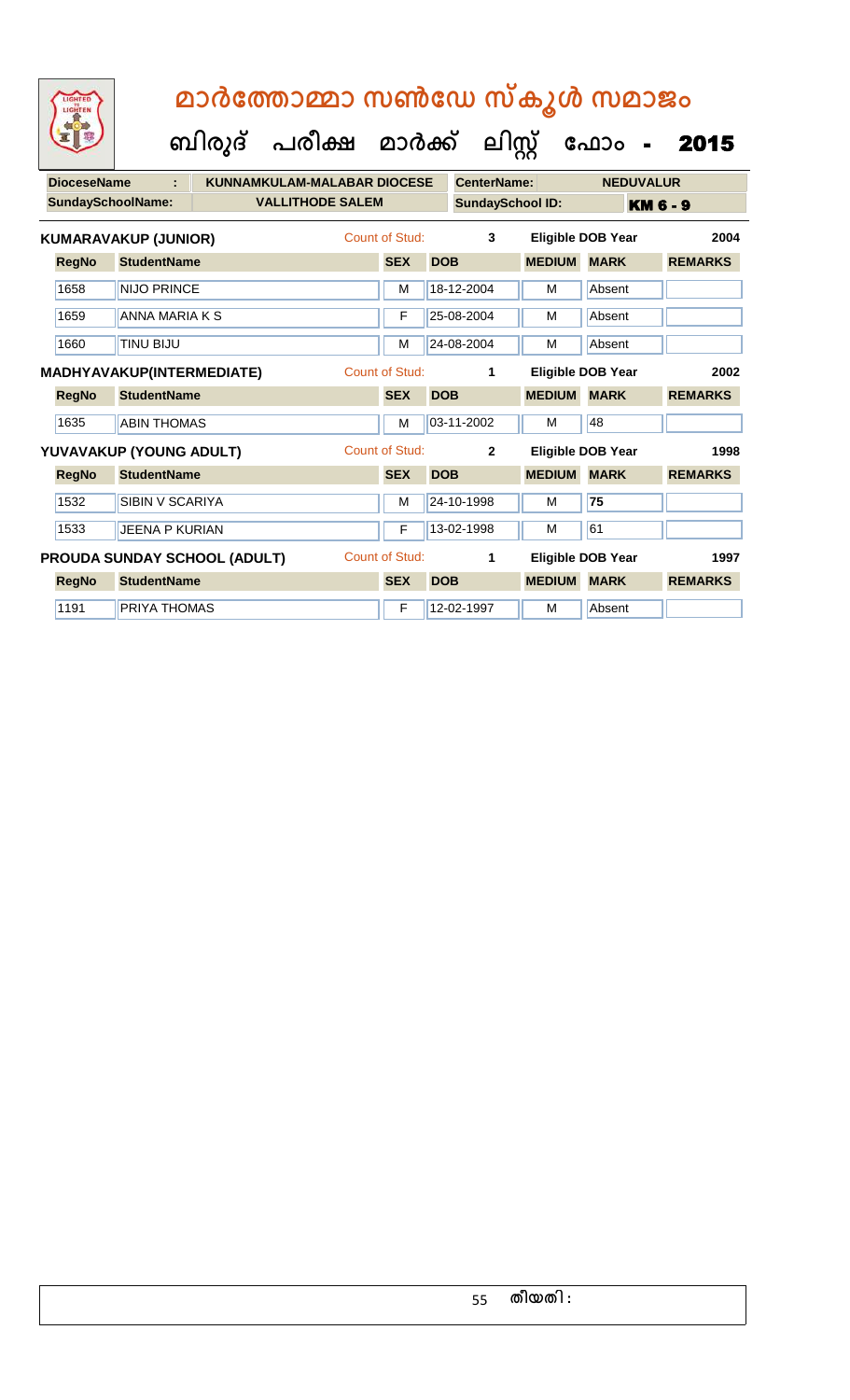| <b>IGHTED</b><br>LIGHTEN    |                      |   | മാർത്തോമ്മാ സൺഡേ സ്കൂൾ സമാജം |                                           |                         |            |                    |  |                   |                  |                  |                |
|-----------------------------|----------------------|---|------------------------------|-------------------------------------------|-------------------------|------------|--------------------|--|-------------------|------------------|------------------|----------------|
|                             |                      |   |                              | ബിരുദ് പരീക്ഷ മാർക്ക് ലിസ്റ്റ് ഫോം - 2015 |                         |            |                    |  |                   |                  |                  |                |
| <b>DioceseName</b>          |                      | ÷ |                              | <b>KUNNAMKULAM-MALABAR DIOCESE</b>        |                         |            | <b>CenterName:</b> |  |                   |                  | <b>NEDUVALUR</b> |                |
| <b>SundaySchoolName:</b>    |                      |   |                              |                                           | <b>SundaySchool ID:</b> |            |                    |  |                   | <b>KM 6 - 10</b> |                  |                |
| <b>KUMARAVAKUP (JUNIOR)</b> |                      |   |                              |                                           | Count of Stud:          |            | $\mathbf{2}$       |  | Eligible DOB Year |                  |                  | 2004           |
| <b>RegNo</b>                | <b>StudentName</b>   |   |                              |                                           | <b>SEX</b>              | <b>DOB</b> |                    |  | <b>MEDIUM</b>     | <b>MARK</b>      |                  | <b>REMARKS</b> |
| 1661                        | <b>LIDIYA THOMAS</b> |   |                              |                                           | F                       |            | 07-04-2004         |  | м                 | 46               |                  |                |

1662 TANIYA THANKAM AJI F 11-11-2004 M **88**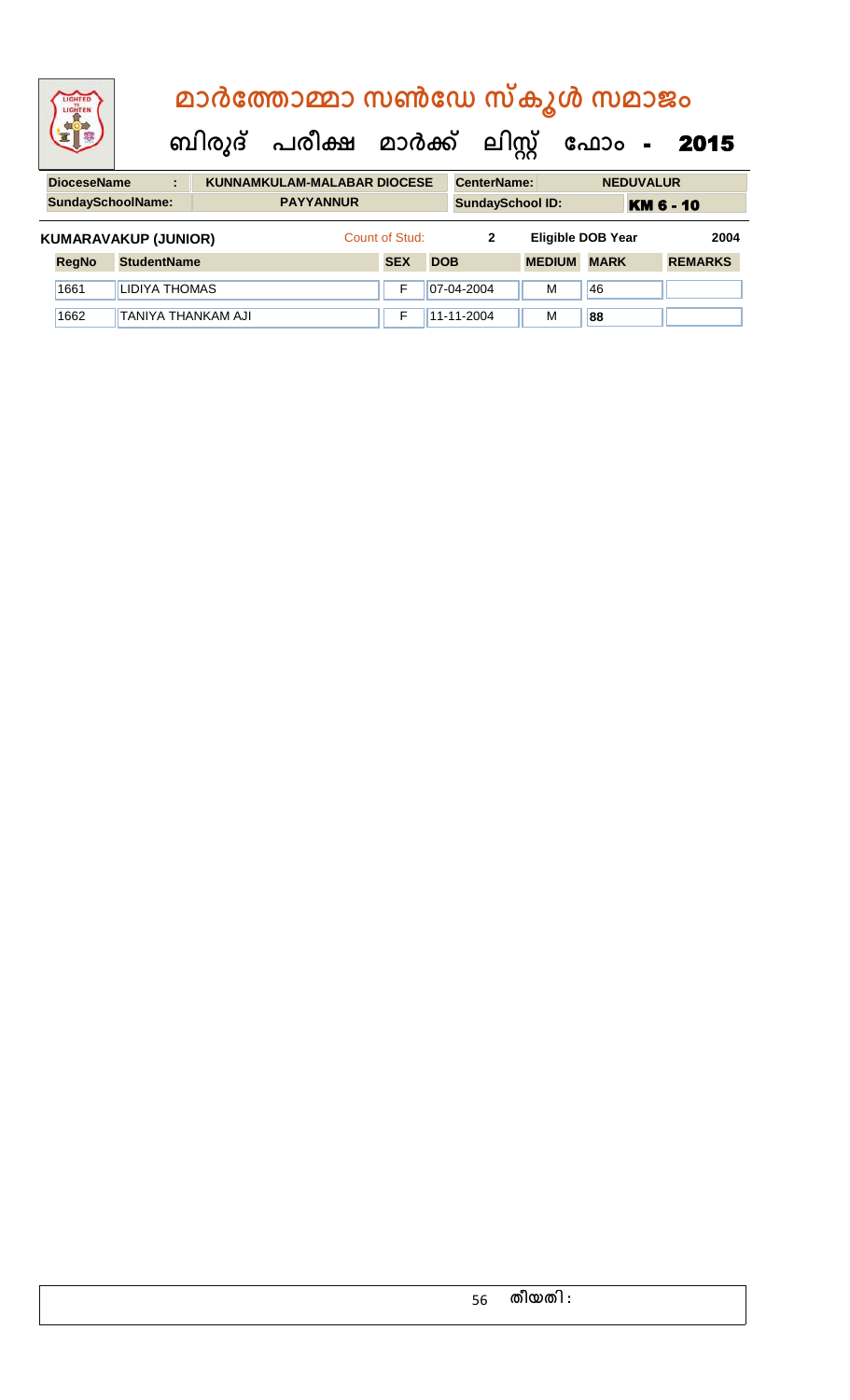| LIGHTED<br>LIGHTEN          |                            | മാർത്തോമ്മാ സൺഡേ സ്കൂൾ സമാജം                     |                       |            |                         |               |                          |                |
|-----------------------------|----------------------------|--------------------------------------------------|-----------------------|------------|-------------------------|---------------|--------------------------|----------------|
|                             |                            | ബിരുദ് പരീക്ഷ മാർക്ക് ലിസ്റ്റ് ഫോം - <b>2015</b> |                       |            |                         |               |                          |                |
| <b>DioceseName</b>          | ÷.                         | <b>KUNNAMKULAM-MALABAR DIOCESE</b>               |                       |            | <b>CenterName:</b>      |               | <b>NILAMBUR</b>          |                |
| <b>SundaySchoolName:</b>    |                            | <b>PULLANCHERY</b>                               |                       |            | <b>SundaySchool ID:</b> |               |                          | <b>KM7-1</b>   |
| <b>KUMARAVAKUP (JUNIOR)</b> |                            |                                                  | Count of Stud:        |            | $\mathbf{2}$            |               | <b>Eligible DOB Year</b> | 2004           |
| <b>RegNo</b>                | <b>StudentName</b>         |                                                  | <b>SEX</b>            | <b>DOB</b> |                         | <b>MEDIUM</b> | <b>MARK</b>              | <b>REMARKS</b> |
| 1663                        | JEFRIN JOHN MATHEW         |                                                  | м                     | 16-02-2004 |                         | M             | Absent                   |                |
| 1664                        | <b>ANNITTA JOHN</b>        |                                                  | F                     | 18-09-2004 |                         | М             | $\overline{79}$          |                |
|                             | MADHYAVAKUP(INTERMEDIATE)  |                                                  | <b>Count of Stud:</b> |            | 4                       |               | <b>Eligible DOB Year</b> | 2002           |
| <b>RegNo</b>                | <b>StudentName</b>         |                                                  | <b>SEX</b>            | <b>DOB</b> |                         | <b>MEDIUM</b> | <b>MARK</b>              | <b>REMARKS</b> |
| 1636                        | ALEENA VARGHESE            |                                                  | F                     | 14-04-2002 |                         | М             | 45                       |                |
| 1637                        | <b>RUBY THOMAS</b>         |                                                  | F                     | 23-06-2002 |                         | м             | 26                       |                |
| 1638                        | <b>SHERIN ELSA</b>         |                                                  | F                     | 05-09-2002 |                         | м             | 44                       |                |
| 1639                        | <b>JITHIN VARGHESE</b>     |                                                  | М                     | 21-07-2002 |                         | М             | 50                       |                |
|                             | <b>JESHTAVAKUP(SENIOR)</b> |                                                  | <b>Count of Stud:</b> |            | 3                       |               | <b>Eligible DOB Year</b> | 2000           |
| <b>RegNo</b>                | <b>StudentName</b>         |                                                  | <b>SEX</b>            | <b>DOB</b> |                         | <b>MEDIUM</b> | <b>MARK</b>              | <b>REMARKS</b> |
| 1704                        | <b>RINIL VARGHESE</b>      |                                                  | м                     | 21-06-2000 |                         | м             | 38                       |                |
| 1705                        | <b>DIVYA LINCY</b>         |                                                  | F                     | 28-08-2000 |                         | м             | 51                       |                |
| 1706                        | <b>SHIMIN</b>              |                                                  | M                     | 18-11-2000 |                         | M             | 43                       |                |
|                             | YUVAVAKUP (YOUNG ADULT)    |                                                  | Count of Stud:        |            | 3                       |               | <b>Eligible DOB Year</b> | 1998           |
| <b>RegNo</b>                | <b>StudentName</b>         |                                                  | <b>SEX</b>            | <b>DOB</b> |                         | <b>MEDIUM</b> | <b>MARK</b>              | <b>REMARKS</b> |
| 1534                        | <b>SREYA SAMUEL</b>        |                                                  | F                     | 20-04-1998 |                         | м             | 34                       |                |
| 1535                        | <b>RICKSON VARGHESE</b>    |                                                  | м                     | 30-05-1998 |                         | м             | 59                       |                |
| 1536                        | JUBY THOMAS                |                                                  | F                     | 05-08-1998 |                         | М             | 45                       |                |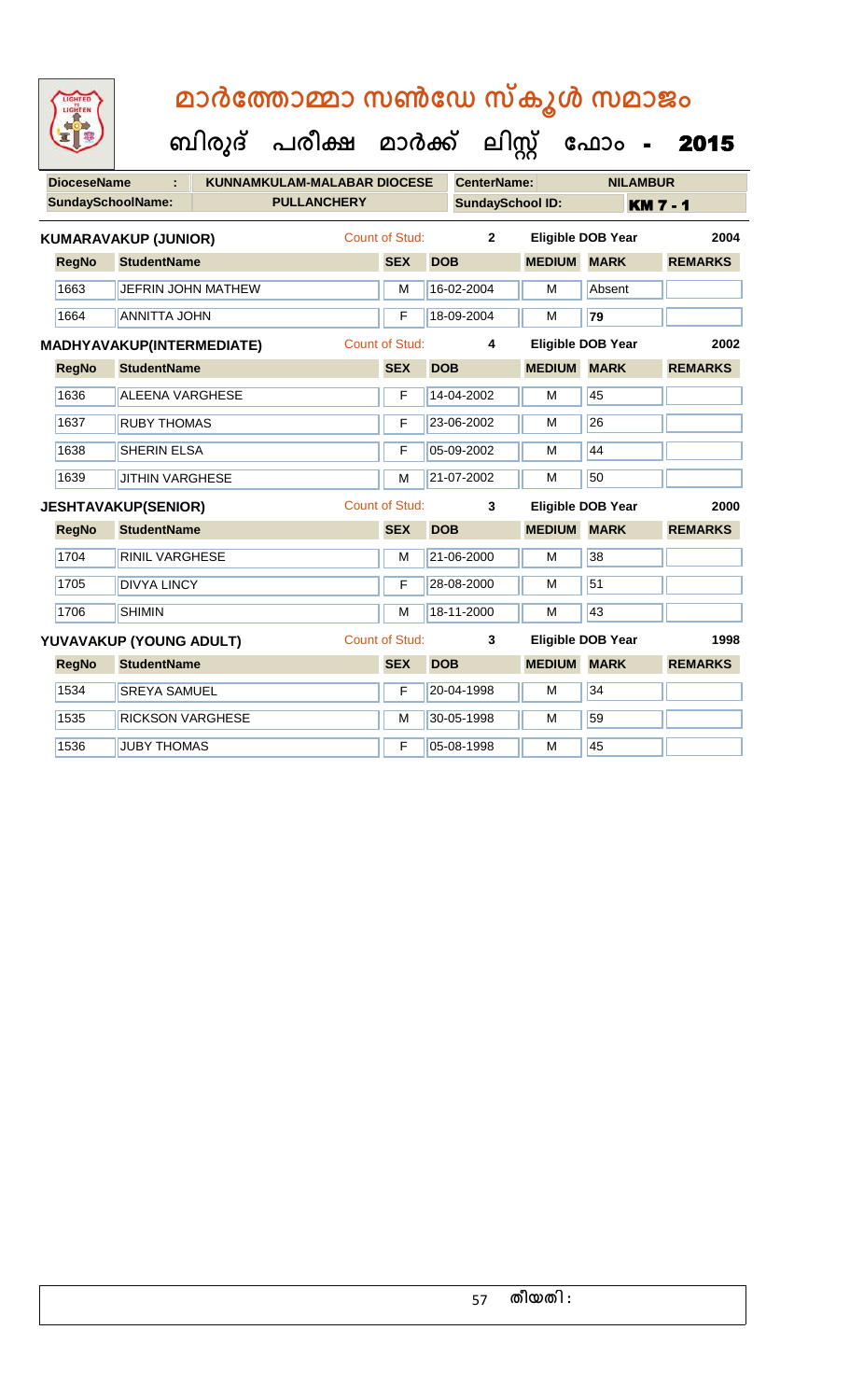| LIGHTED<br>LIGHTEN       | മാർത്തോമ്മാ സൺഡേ സ്കൂൾ സമാജം              |                       |                         |                          |                          |                 |  |  |  |  |  |  |
|--------------------------|-------------------------------------------|-----------------------|-------------------------|--------------------------|--------------------------|-----------------|--|--|--|--|--|--|
|                          | ബിരുദ് പരീക്ഷ മാർക്ക് ലിസ്റ്റ് ഫോം - 2015 |                       |                         |                          |                          |                 |  |  |  |  |  |  |
| <b>DioceseName</b>       | KUNNAMKULAM-MALABAR DIOCESE<br>÷          |                       | <b>CenterName:</b>      |                          | <b>NILAMBUR</b>          |                 |  |  |  |  |  |  |
| <b>SundaySchoolName:</b> | <b>NILAMBUR ST THOMAS</b>                 |                       | <b>SundaySchool ID:</b> |                          |                          | <b>KM 7 - 2</b> |  |  |  |  |  |  |
|                          | <b>KUMARAVAKUP (JUNIOR)</b>               | Count of Stud:        | $\overline{7}$          |                          | <b>Eligible DOB Year</b> | 2004            |  |  |  |  |  |  |
| <b>RegNo</b>             | <b>StudentName</b>                        | <b>SEX</b>            | <b>DOB</b>              | <b>MEDIUM</b>            | <b>MARK</b>              | <b>REMARKS</b>  |  |  |  |  |  |  |
| 1665                     | <b>ABEL SHAJI</b>                         | M                     | 08-06-2004              | M                        | 59                       |                 |  |  |  |  |  |  |
| 1666                     | <b>AJIN SAJI</b>                          | М                     | 10-07-2004              | м                        | $\overline{21}$          |                 |  |  |  |  |  |  |
| 1667                     | <b>JOEL ZACHARIAS JACOB</b>               | М                     | 09-05-2004              | м                        | Absent                   |                 |  |  |  |  |  |  |
| 1668                     | <b>JUSTIN REJI CHERIYAN</b>               | M                     | 29-03-2004              | M                        | 20                       |                 |  |  |  |  |  |  |
| 1669                     | <b>ANIT SARA MATHEW</b>                   | F                     | 18-10-2004              | м                        | 50                       |                 |  |  |  |  |  |  |
| 1670                     | JOMOLE V J                                | F                     | 22-05-2004              | M                        | Absent                   |                 |  |  |  |  |  |  |
| 1671                     | <b>SANDRA RACHEL THOMAS</b>               | F                     | 25-12-2004              | M                        | 60                       |                 |  |  |  |  |  |  |
|                          | MADHYAVAKUP(INTERMEDIATE)                 | <b>Count of Stud:</b> | 5                       |                          | <b>Eligible DOB Year</b> | 2002            |  |  |  |  |  |  |
| <b>RegNo</b>             | <b>StudentName</b>                        | <b>SEX</b>            | <b>DOB</b>              | <b>MEDIUM</b>            | <b>MARK</b>              | <b>REMARKS</b>  |  |  |  |  |  |  |
| 1640                     | <b>JOB CHACKO</b>                         | М                     | 13-08-2002              | M                        | 25                       |                 |  |  |  |  |  |  |
| 1641                     | <b>SHAN K VARGHESE</b>                    | М                     | 18-09-2002              | м                        | Absent                   |                 |  |  |  |  |  |  |
| 1642                     | <b>ANGEL REJI</b>                         | F                     | 02-10-2002              | M                        | 64                       |                 |  |  |  |  |  |  |
| 1643                     | <b>BIATRY PHILIP</b>                      | F                     | 04-12-2002              | м                        | 34                       |                 |  |  |  |  |  |  |
| 1644                     | <b>VIJINA JOSEPH</b>                      | F                     | 08-03-2002              | M                        | 53                       |                 |  |  |  |  |  |  |
|                          | <b>JESHTAVAKUP(SENIOR)</b>                | <b>Count of Stud:</b> | $\overline{7}$          | <b>Eligible DOB Year</b> |                          | 2000            |  |  |  |  |  |  |
| <b>RegNo</b>             | <b>StudentName</b>                        | <b>SEX</b>            | <b>DOB</b>              | <b>MEDIUM MARK</b>       |                          | <b>REMARKS</b>  |  |  |  |  |  |  |
| 1707                     | <b>ANU K VARGHESE</b>                     | М                     | 25-04-2000              | M                        | 17                       |                 |  |  |  |  |  |  |
| 1708                     | <b>JOEL THOMAS</b>                        | М                     | 10-10-2000              | M                        | 46                       |                 |  |  |  |  |  |  |
| 1709                     | <b>LINSON P B</b>                         | M                     | 06-11-2000              | M                        | 20                       |                 |  |  |  |  |  |  |
| 1710                     | NOBLE K MONCY                             | M                     | 31-07-2000              | M                        | 42                       |                 |  |  |  |  |  |  |
| 1711                     | SAJIN JOSEPH                              | M                     | 06-05-2000              | M                        | 62                       |                 |  |  |  |  |  |  |
| 1712                     | <b>SHINTU VARGHESE</b>                    | F                     | 07-04-2000              | M                        | 68                       |                 |  |  |  |  |  |  |
| 1713                     | STEPHY ANNA SAJI                          | F                     | 16-11-2000              | M                        | 56                       |                 |  |  |  |  |  |  |
|                          | YUVAVAKUP (YOUNG ADULT)                   | Count of Stud:        | 6                       |                          | <b>Eligible DOB Year</b> | 1998            |  |  |  |  |  |  |
| <b>RegNo</b>             | <b>StudentName</b>                        | <b>SEX</b>            | <b>DOB</b>              | <b>MEDIUM</b>            | <b>MARK</b>              | <b>REMARKS</b>  |  |  |  |  |  |  |
| 1537                     | <b>ASHISH BIJU</b>                        | м                     | 24-08-1998              | M                        | 64                       |                 |  |  |  |  |  |  |
| 1538                     | SACHIN ABRAHAM                            | M                     | 17-10-1998              | M                        | 66                       |                 |  |  |  |  |  |  |
| 1539                     | SHIJO GEORGE                              | M                     | 19-05-1998              | M                        | 60                       |                 |  |  |  |  |  |  |
| 1540                     | <b>ANU MOHAN</b>                          | F                     | 15-02-1998              | M                        | 52                       |                 |  |  |  |  |  |  |
| 1541                     | <b>ANUSHA M M</b>                         | F                     | 02-07-1998              | M                        | 61                       |                 |  |  |  |  |  |  |
| 1542                     | SOPHY THOMAS                              | F                     | 03-04-1998              | M                        | 75                       |                 |  |  |  |  |  |  |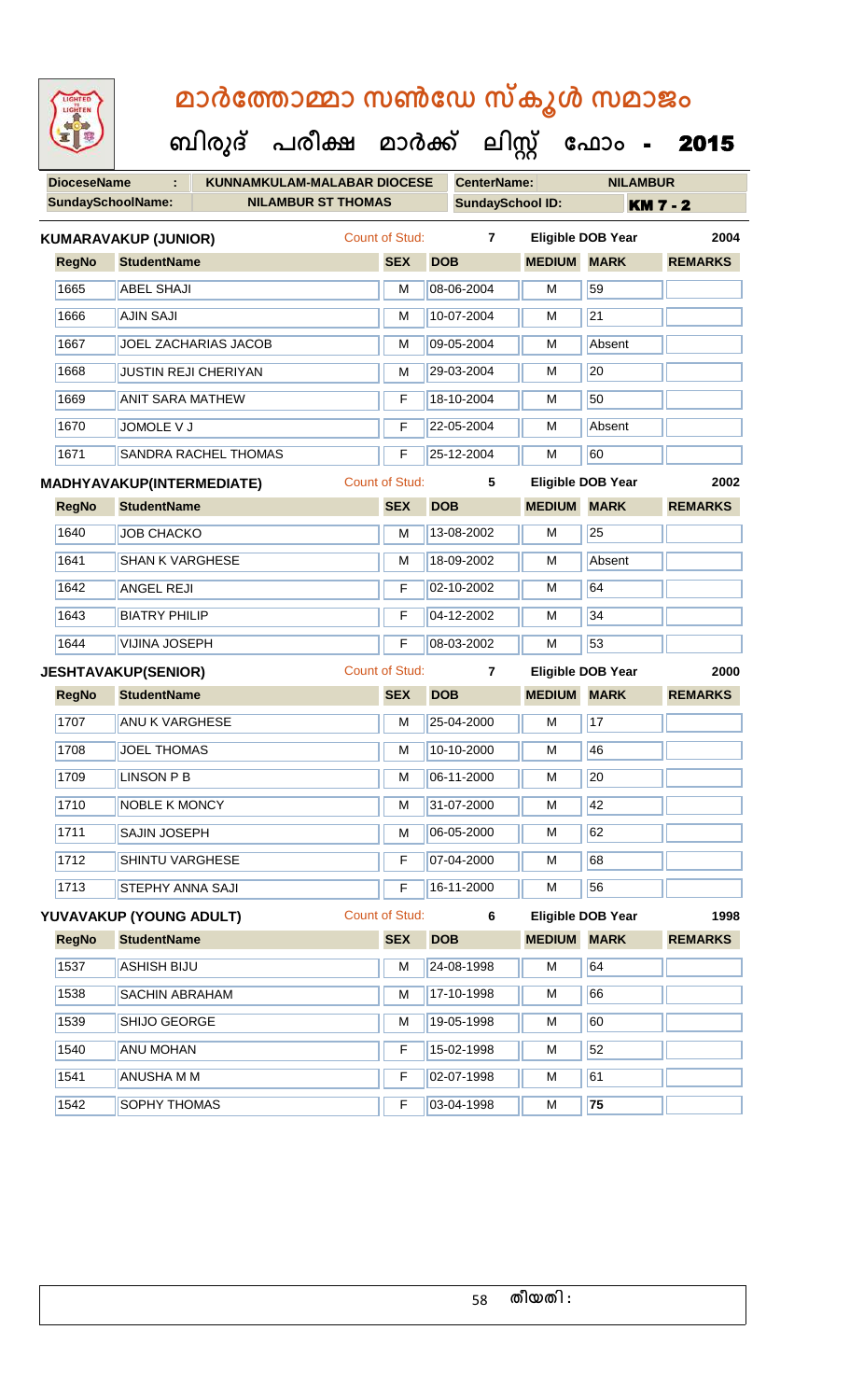| LIGHTED<br>LIGHTEN               | മാർത്തോമ്മാ സൺഡേ സ്കൂൾ സമാജം |                                                                                                             |                          |                                                                                                        |                          |                                                                                                                                                                        |  |  |  |  |  |  |
|----------------------------------|------------------------------|-------------------------------------------------------------------------------------------------------------|--------------------------|--------------------------------------------------------------------------------------------------------|--------------------------|------------------------------------------------------------------------------------------------------------------------------------------------------------------------|--|--|--|--|--|--|
|                                  |                              |                                                                                                             |                          |                                                                                                        |                          |                                                                                                                                                                        |  |  |  |  |  |  |
|                                  | ÷.                           |                                                                                                             |                          |                                                                                                        |                          |                                                                                                                                                                        |  |  |  |  |  |  |
|                                  |                              |                                                                                                             |                          | <b>SundaySchool ID:</b><br><b>KM7-3</b>                                                                |                          |                                                                                                                                                                        |  |  |  |  |  |  |
|                                  |                              |                                                                                                             | $\mathbf{2}$             |                                                                                                        |                          | 2004                                                                                                                                                                   |  |  |  |  |  |  |
| <b>RegNo</b>                     | <b>StudentName</b>           | <b>SEX</b>                                                                                                  | <b>DOB</b>               | <b>MEDIUM</b>                                                                                          | <b>MARK</b>              | <b>REMARKS</b>                                                                                                                                                         |  |  |  |  |  |  |
| 1672                             | <b>GIFTON TOM BIJU</b>       | м                                                                                                           | 01-09-2004               | М                                                                                                      | 36                       |                                                                                                                                                                        |  |  |  |  |  |  |
| 1673                             | <b>ANGEL MARIA RENJITH</b>   | F                                                                                                           | 21-05-2004               | м                                                                                                      | Absent                   |                                                                                                                                                                        |  |  |  |  |  |  |
| <b>MADHYAVAKUP(INTERMEDIATE)</b> |                              |                                                                                                             | 4                        |                                                                                                        |                          | 2002                                                                                                                                                                   |  |  |  |  |  |  |
| <b>RegNo</b>                     | <b>StudentName</b>           | <b>SEX</b>                                                                                                  | <b>DOB</b>               | <b>MEDIUM</b>                                                                                          | <b>MARK</b>              | <b>REMARKS</b>                                                                                                                                                         |  |  |  |  |  |  |
| 1645                             | SHIBIN THOMAS                | M                                                                                                           | 30-06-2002               | м                                                                                                      | 30                       |                                                                                                                                                                        |  |  |  |  |  |  |
| 1646                             | <b>BRINDA MATHEW</b>         | F                                                                                                           | 26-08-2002               | м                                                                                                      | 38                       |                                                                                                                                                                        |  |  |  |  |  |  |
| 1647                             | <b>NISSY ALEXANDER</b>       | F                                                                                                           | 11-03-2002               | м                                                                                                      | 53                       |                                                                                                                                                                        |  |  |  |  |  |  |
| 1648                             | <b>NIMA P BINU</b>           | F                                                                                                           | 07-10-2002               | M                                                                                                      | 46                       |                                                                                                                                                                        |  |  |  |  |  |  |
|                                  |                              |                                                                                                             | 5                        |                                                                                                        |                          | 2000                                                                                                                                                                   |  |  |  |  |  |  |
| <b>RegNo</b>                     | <b>StudentName</b>           | <b>SEX</b>                                                                                                  | <b>DOB</b>               |                                                                                                        |                          | <b>REMARKS</b>                                                                                                                                                         |  |  |  |  |  |  |
| 1714                             | AJIL K JACOB                 | М                                                                                                           | 18-09-2000               | м                                                                                                      | 36                       |                                                                                                                                                                        |  |  |  |  |  |  |
| 1715                             | DON J SAN                    | М                                                                                                           | 24-01-2000               | М                                                                                                      | 34                       |                                                                                                                                                                        |  |  |  |  |  |  |
| 1716                             | SINOJ MATHEW GEORGE          | М                                                                                                           | 09-08-2000               | М                                                                                                      | $\overline{12}$          |                                                                                                                                                                        |  |  |  |  |  |  |
| 1717                             | <b>RUTH ACHU CHERIYAN</b>    | F                                                                                                           | 03-04-2000               | м                                                                                                      | 35                       |                                                                                                                                                                        |  |  |  |  |  |  |
|                                  |                              |                                                                                                             |                          |                                                                                                        |                          |                                                                                                                                                                        |  |  |  |  |  |  |
| 1718                             | SNEHA MARIAM JIJO            | F                                                                                                           | 18-07-2000               | M                                                                                                      | 59                       |                                                                                                                                                                        |  |  |  |  |  |  |
|                                  | YUVAVAKUP (YOUNG ADULT)      | <b>Count of Stud:</b>                                                                                       | $\overline{2}$           |                                                                                                        | <b>Eligible DOB Year</b> | 1998                                                                                                                                                                   |  |  |  |  |  |  |
| <b>RegNo</b>                     | <b>StudentName</b>           | <b>SEX</b>                                                                                                  | <b>DOB</b>               | <b>MEDIUM</b>                                                                                          | <b>MARK</b>              | <b>REMARKS</b>                                                                                                                                                         |  |  |  |  |  |  |
| 1543                             | <b>WREN CHERY CHERIYAN</b>   | М                                                                                                           | 15-09-1998               | M                                                                                                      | 51                       |                                                                                                                                                                        |  |  |  |  |  |  |
|                                  |                              | <b>DioceseName</b><br><b>SundaySchoolName:</b><br><b>KUMARAVAKUP (JUNIOR)</b><br><b>JESHTAVAKUP(SENIOR)</b> | <b>KATTUMUNDA SEHION</b> | <b>KUNNAMKULAM-MALABAR DIOCESE</b><br>Count of Stud:<br><b>Count of Stud:</b><br><b>Count of Stud:</b> | <b>CenterName:</b>       | ബിരുദ് പരീക്ഷ മാർക്ക് ലിസ്റ്റ് ഫോം - <b>2015</b><br><b>NILAMBUR</b><br>Eligible DOB Year<br><b>Eligible DOB Year</b><br><b>Eligible DOB Year</b><br><b>MEDIUM MARK</b> |  |  |  |  |  |  |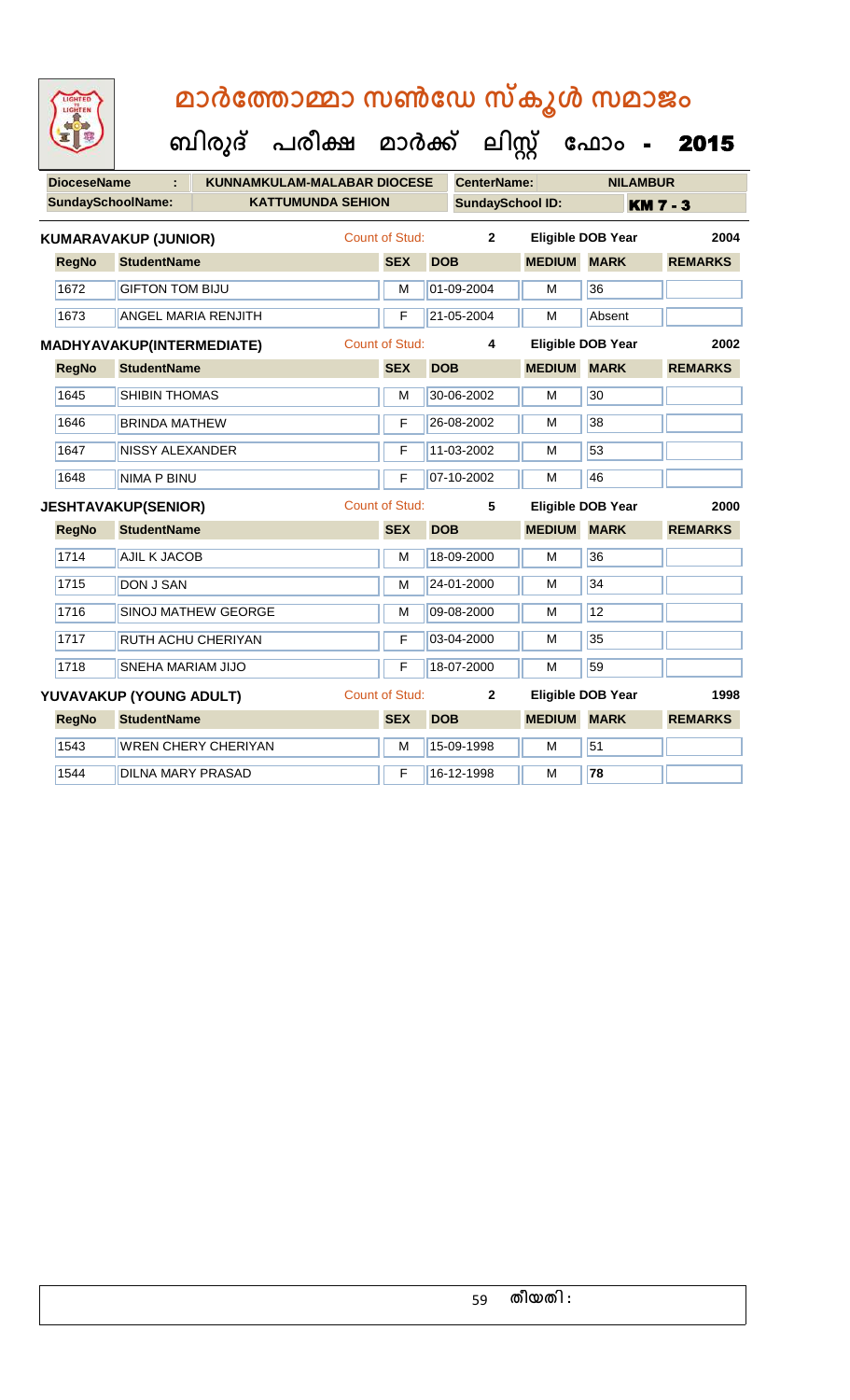| മാർത്തോമ്മാ സൺഡേ സ്കൂൾ സമാജം<br>LIGHTED<br>LIGHTEN |                          |                                      |                       |                         |                    |                          |                 |  |  |  |  |
|----------------------------------------------------|--------------------------|--------------------------------------|-----------------------|-------------------------|--------------------|--------------------------|-----------------|--|--|--|--|
|                                                    |                          | ബിരുദ് പരീക്ഷ മാർക്ക് ലിസ്റ്റ് ഫോം - |                       |                         |                    |                          | 2015            |  |  |  |  |
|                                                    | <b>DioceseName</b>       | <b>KUNNAMKULAM-MALABAR DIOCESE</b>   |                       | <b>CenterName:</b>      |                    | <b>NILAMBUR</b>          |                 |  |  |  |  |
|                                                    | <b>SundaySchoolName:</b> | <b>CHANTHAKUNNU ST PAULS</b>         |                       | <b>SundaySchool ID:</b> |                    |                          | <b>KM 7 - 4</b> |  |  |  |  |
|                                                    |                          | <b>KUMARAVAKUP (JUNIOR)</b>          | Count of Stud:        | 4                       |                    | <b>Eligible DOB Year</b> | 2004            |  |  |  |  |
|                                                    | <b>RegNo</b>             | <b>StudentName</b>                   | <b>SEX</b>            | <b>DOB</b>              | <b>MEDIUM MARK</b> |                          | <b>REMARKS</b>  |  |  |  |  |
|                                                    | 1674                     | <b>ABY GEEVARGHESE MATHEW</b>        | М                     | 17-08-2004              | м                  | 29                       |                 |  |  |  |  |
|                                                    | 1675                     | NAYANA V MATHEW                      | F                     | 29-04-2004              | м                  | 91                       |                 |  |  |  |  |
|                                                    | 1676                     | <b>SNEHA REJI</b>                    | F                     | 01-02-2004              | м                  | 71                       |                 |  |  |  |  |
|                                                    | 1677                     | <b>TINCY MATHEW</b>                  | F                     | 19-08-2004              | M                  | 29                       |                 |  |  |  |  |
|                                                    |                          | <b>MADHYAVAKUP(INTERMEDIATE)</b>     | <b>Count of Stud:</b> | $\mathbf{2}$            |                    | <b>Eligible DOB Year</b> | 2002            |  |  |  |  |
|                                                    | <b>RegNo</b>             | <b>StudentName</b>                   | <b>SEX</b>            | <b>DOB</b>              | <b>MEDIUM</b>      | <b>MARK</b>              | <b>REMARKS</b>  |  |  |  |  |
|                                                    | 1649                     | <b>CESIN ANIL</b>                    | М                     | 23-11-2002              | м                  | Absent                   |                 |  |  |  |  |
|                                                    | 1650                     | SNEHA ANNA GEORGE                    | F                     | 23-04-2002              | M                  | Absent                   |                 |  |  |  |  |
|                                                    |                          | <b>JESHTAVAKUP(SENIOR)</b>           | <b>Count of Stud:</b> | 4                       |                    | <b>Eligible DOB Year</b> | 2000            |  |  |  |  |
|                                                    | <b>RegNo</b>             | <b>StudentName</b>                   | <b>SEX</b>            | <b>DOB</b>              | <b>MEDIUM</b>      | <b>MARK</b>              | <b>REMARKS</b>  |  |  |  |  |
|                                                    | 1719                     | <b>ABEL THOMAS</b>                   | М                     | 23-07-2000              | м                  | 53                       |                 |  |  |  |  |
|                                                    | 1720                     | <b>CHRIS ANIL MATHEW</b>             | M                     | 22-12-2000              | м                  | $\overline{23}$          |                 |  |  |  |  |
|                                                    | 1721                     | <b>NITHIN MATHEW VARGHESE</b>        | м                     | 04-07-2000              | м                  | $\overline{21}$          |                 |  |  |  |  |
|                                                    | 1722                     | <b>SNEHA VARGHESE</b>                | F                     | 04-04-2000              | м                  | $\overline{37}$          |                 |  |  |  |  |
|                                                    |                          | YUVAVAKUP (YOUNG ADULT)              | Count of Stud:        | 1                       |                    | <b>Eligible DOB Year</b> | 1998            |  |  |  |  |
|                                                    | <b>RegNo</b>             | <b>StudentName</b>                   | <b>SEX</b>            | <b>DOB</b>              | <b>MEDIUM</b>      | <b>MARK</b>              | <b>REMARKS</b>  |  |  |  |  |
|                                                    | 1545                     | <b>ASHISH LAL</b>                    | м                     | 27-01-1998              | M                  | 70                       |                 |  |  |  |  |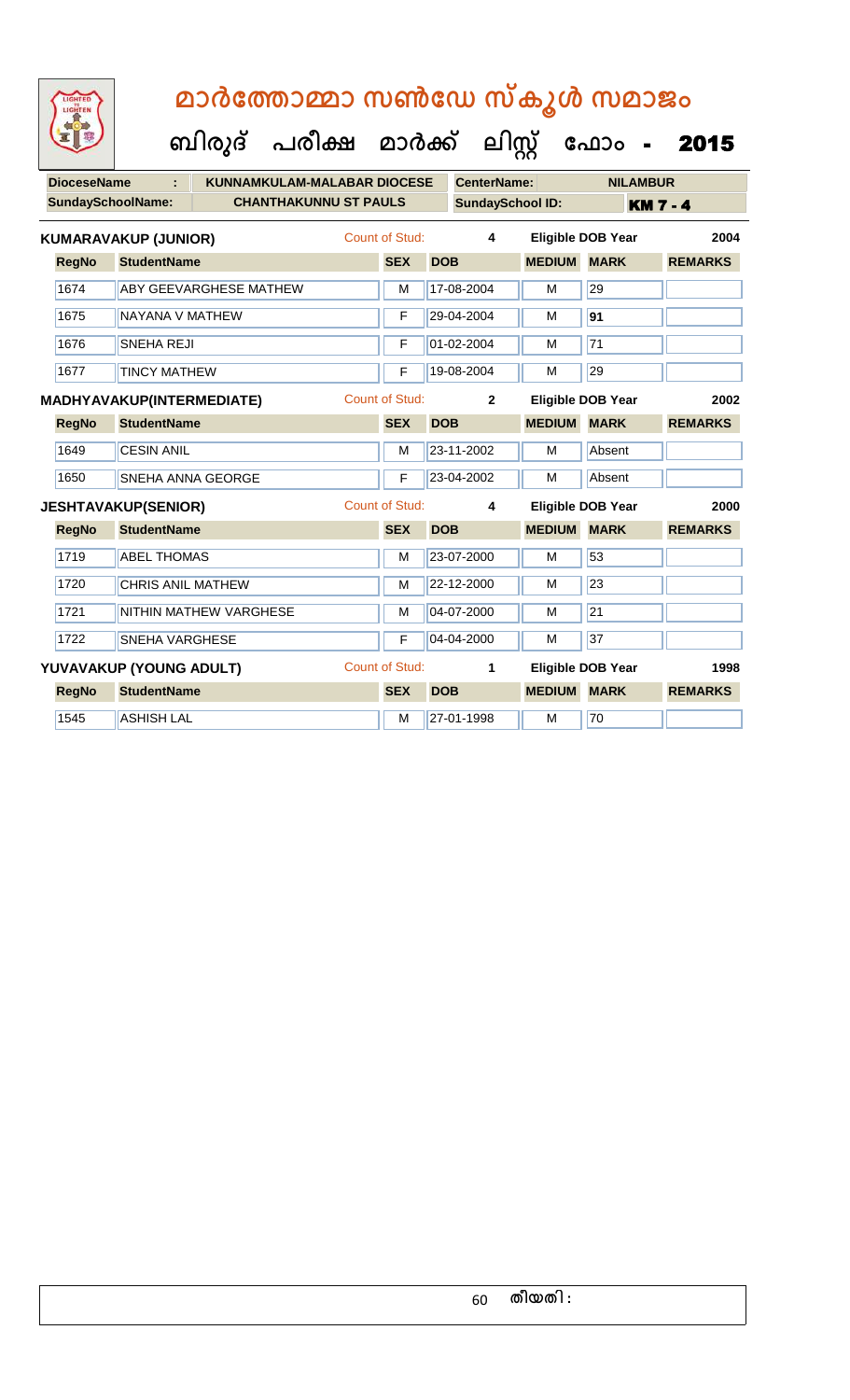| LIGHTED<br>LIGHTEN                                                                                  | മാർത്തോമ്മാ സൺഡേ സ്കൂൾ സമാജം     |                                                  |                       |                    |               |                          |                |  |  |  |  |  |
|-----------------------------------------------------------------------------------------------------|----------------------------------|--------------------------------------------------|-----------------------|--------------------|---------------|--------------------------|----------------|--|--|--|--|--|
|                                                                                                     |                                  | ബിരുദ് പരീക്ഷ മാർക്ക് ലിസ്റ്റ് ഫോം - <b>2015</b> |                       |                    |               |                          |                |  |  |  |  |  |
| <b>DioceseName</b>                                                                                  | ÷.                               | <b>KUNNAMKULAM-MALABAR DIOCESE</b>               |                       | <b>CenterName:</b> |               | <b>NILAMBUR</b>          |                |  |  |  |  |  |
| <b>SundaySchoolName:</b><br><b>CHOKKADU ST THOMAS</b><br><b>SundaySchool ID:</b><br><b>KM 7 - 5</b> |                                  |                                                  |                       |                    |               |                          |                |  |  |  |  |  |
|                                                                                                     | <b>KUMARAVAKUP (JUNIOR)</b>      |                                                  | Count of Stud:        | $\mathbf{2}$       |               | <b>Eligible DOB Year</b> | 2004           |  |  |  |  |  |
| <b>RegNo</b>                                                                                        | <b>StudentName</b>               |                                                  | <b>SEX</b>            | <b>DOB</b>         | <b>MEDIUM</b> | <b>MARK</b>              | <b>REMARKS</b> |  |  |  |  |  |
| 1678                                                                                                | <b>JOLSNA SHERIN DENY</b>        |                                                  | F                     | 12-09-2004         | M             | 32                       |                |  |  |  |  |  |
| 1679                                                                                                | <b>ANEETA LIYA MATHEWS</b>       |                                                  | F                     | 18-09-2004         | Е             | 78                       |                |  |  |  |  |  |
|                                                                                                     | <b>MADHYAVAKUP(INTERMEDIATE)</b> |                                                  | <b>Count of Stud:</b> | 3                  |               | <b>Eligible DOB Year</b> | 2002           |  |  |  |  |  |
| <b>RegNo</b>                                                                                        | <b>StudentName</b>               |                                                  | <b>SEX</b>            | <b>DOB</b>         | <b>MEDIUM</b> | <b>MARK</b>              | <b>REMARKS</b> |  |  |  |  |  |
| 1651                                                                                                | <b>AKHIL V MATHEW</b>            |                                                  | M                     | 20-08-2002         | M             | 66                       |                |  |  |  |  |  |
| 1652                                                                                                | <b>ALEN M THOMAS</b>             |                                                  | M                     | 25-02-2002         | M             | 32                       |                |  |  |  |  |  |
| 1653                                                                                                | <b>ALEENA ANNA MATHEWS</b>       |                                                  | F                     | 28-02-2002         | Е             | 78                       |                |  |  |  |  |  |
|                                                                                                     | <b>JESHTAVAKUP(SENIOR)</b>       |                                                  | <b>Count of Stud:</b> | $\mathbf{2}$       |               | <b>Eligible DOB Year</b> | 2000           |  |  |  |  |  |
| <b>RegNo</b>                                                                                        | <b>StudentName</b>               |                                                  | <b>SEX</b>            | <b>DOB</b>         | <b>MEDIUM</b> | <b>MARK</b>              | <b>REMARKS</b> |  |  |  |  |  |
| 1723                                                                                                | <b>RIYA ALEX</b>                 |                                                  | F                     | 17-04-2000         | M             | 42                       |                |  |  |  |  |  |
| 1724                                                                                                | <b>GLORY MARIYAM MATHEW</b>      |                                                  | F                     | 09-11-2000         | M             | 41                       |                |  |  |  |  |  |
|                                                                                                     | YUVAVAKUP (YOUNG ADULT)          |                                                  | <b>Count of Stud:</b> | 1                  |               | <b>Eligible DOB Year</b> | 1998           |  |  |  |  |  |
| <b>RegNo</b>                                                                                        | <b>StudentName</b>               |                                                  | <b>SEX</b>            | <b>DOB</b>         | <b>MEDIUM</b> | <b>MARK</b>              | <b>REMARKS</b> |  |  |  |  |  |
| 1546                                                                                                | <b>SAMUEL MATHEW</b>             |                                                  | м                     | 24-05-1998         | M             | 63                       |                |  |  |  |  |  |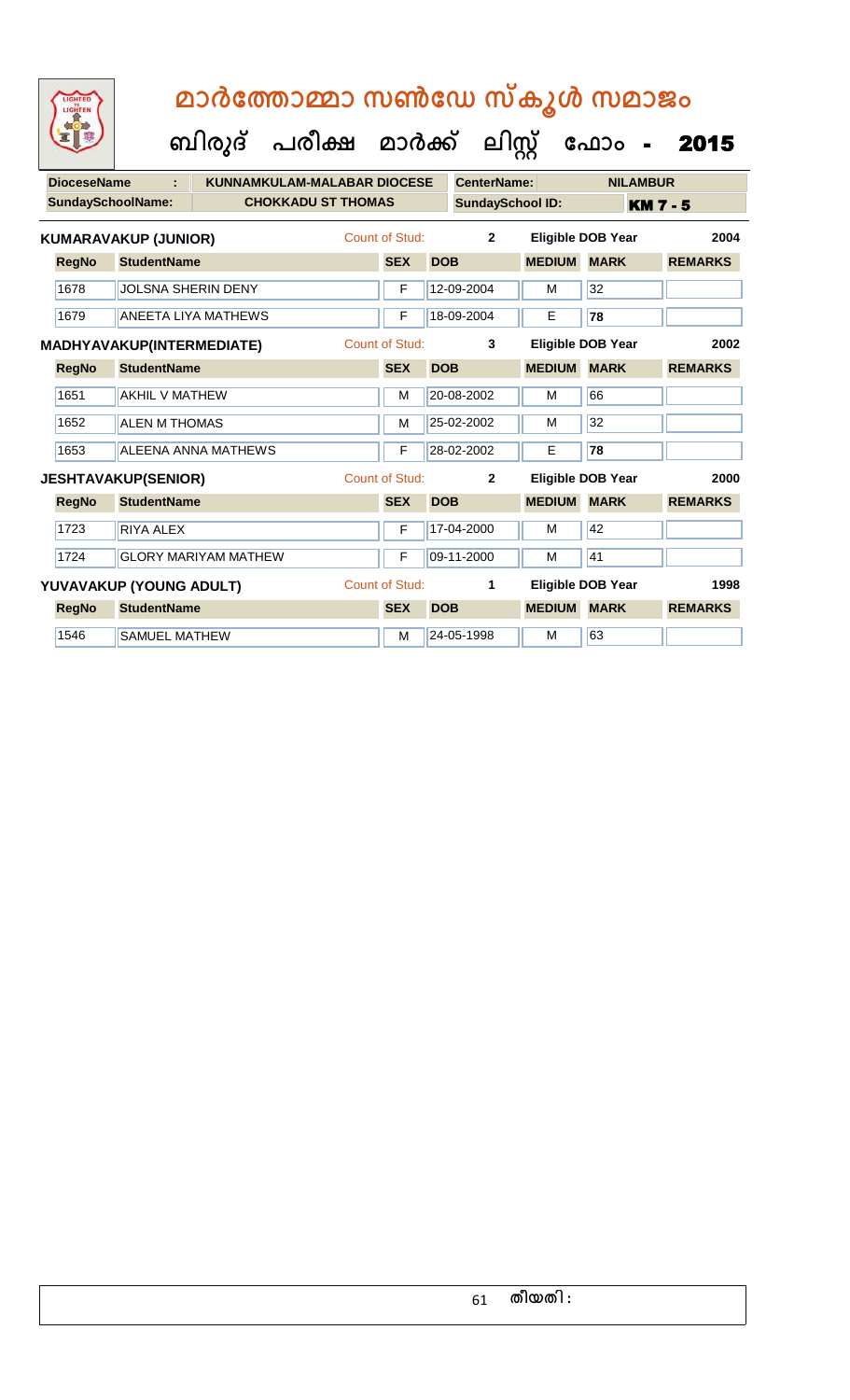| LIGHTED<br>LIGHTEN         |                             | മാർത്തോമ്മാ സൺഡേ സ്കൂൾ സമാജം |                                    |                |            |                         |               |                          |                 |                |  |  |
|----------------------------|-----------------------------|------------------------------|------------------------------------|----------------|------------|-------------------------|---------------|--------------------------|-----------------|----------------|--|--|
|                            |                             |                              | ബിരുദ് പരീക്ഷ മാർക്ക്              |                |            | ലിസ്റ്റ്                |               | ഫോം                      |                 | 2015           |  |  |
| <b>DioceseName</b>         | ÷.                          |                              | <b>KUNNAMKULAM-MALABAR DIOCESE</b> |                |            | <b>CenterName:</b>      |               |                          | <b>NILAMBUR</b> |                |  |  |
| <b>SundaySchoolName:</b>   |                             |                              | <b>PARINTHALMANNA</b>              |                |            | <b>SundaySchool ID:</b> |               |                          | <b>KM 7 - 6</b> |                |  |  |
|                            | <b>KUMARAVAKUP (JUNIOR)</b> |                              |                                    | Count of Stud: |            | 1                       |               | <b>Eligible DOB Year</b> |                 | 2004           |  |  |
| <b>RegNo</b>               | <b>StudentName</b>          |                              |                                    | <b>SEX</b>     | <b>DOB</b> |                         | <b>MEDIUM</b> | <b>MARK</b>              |                 | <b>REMARKS</b> |  |  |
| 1680                       | <b>JESTIN REJI</b>          |                              |                                    | M              |            | 01-10-2004              | M             | 69                       |                 |                |  |  |
|                            | MADHYAVAKUP(INTERMEDIATE)   |                              |                                    | Count of Stud: |            | 1                       |               | <b>Eligible DOB Year</b> |                 | 2002           |  |  |
| <b>RegNo</b>               | <b>StudentName</b>          |                              |                                    | <b>SEX</b>     | <b>DOB</b> |                         | <b>MEDIUM</b> | <b>MARK</b>              |                 | <b>REMARKS</b> |  |  |
| 1654                       | <b>SERIN JOHNSON</b>        |                              |                                    | M              |            | 07-12-2002              | м             | 28                       |                 |                |  |  |
| <b>JESHTAVAKUP(SENIOR)</b> |                             |                              |                                    | Count of Stud: |            | $\overline{2}$          |               | <b>Eligible DOB Year</b> |                 | 2000           |  |  |
| <b>RegNo</b>               | <b>StudentName</b>          |                              |                                    | <b>SEX</b>     | <b>DOB</b> |                         | <b>MEDIUM</b> | <b>MARK</b>              |                 | <b>REMARKS</b> |  |  |
| 1725                       | <b>SABIN M JAMES</b>        |                              |                                    | м              |            | 06-03-2000              | м             | 18                       |                 |                |  |  |
| 1726                       | AMAL I VARGHESE             |                              |                                    | м              |            | 09-11-2000              | M             | 36                       |                 |                |  |  |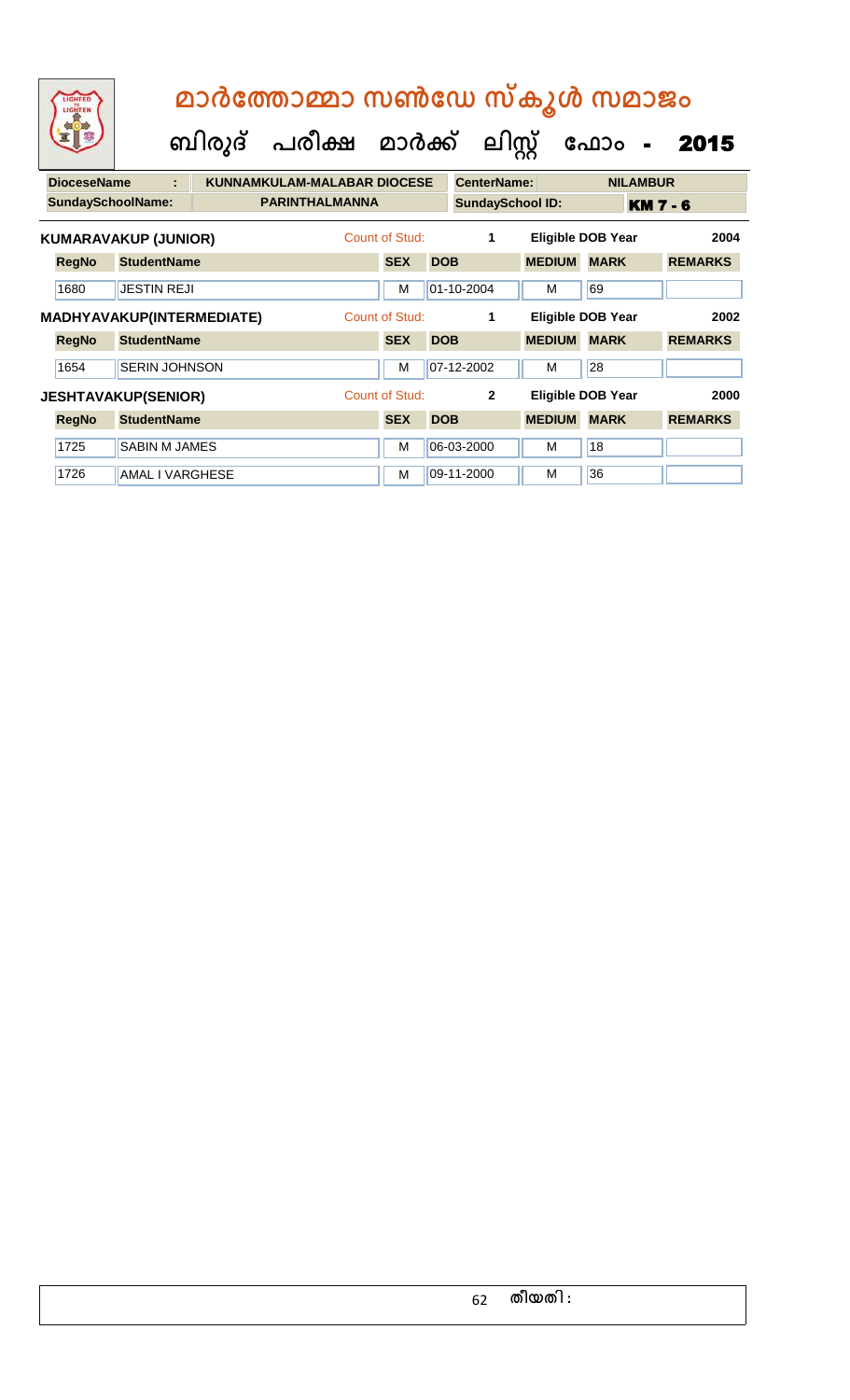| LIGHTED<br>LIGHTEN       |                            | മാർത്തോമ്മാ സൺഡേ സ്കൂൾ സമാജം |                                    |                       |            |                         |               |                          |                        |      |  |  |  |
|--------------------------|----------------------------|------------------------------|------------------------------------|-----------------------|------------|-------------------------|---------------|--------------------------|------------------------|------|--|--|--|
|                          |                            | ബിരുദ്                       | പരീക്ഷ മാർക്ക്                     |                       |            | ലിസ്റ്റ്                |               | ഫോം                      | 2015<br>$\blacksquare$ |      |  |  |  |
| <b>DioceseName</b>       | ÷                          |                              | <b>KUNNAMKULAM-MALABAR DIOCESE</b> |                       |            | <b>CenterName:</b>      |               | <b>NILAMBUR</b>          |                        |      |  |  |  |
| <b>SundaySchoolName:</b> |                            |                              | <b>MALAPPURAM YERUSALEM</b>        |                       |            | <b>SundaySchool ID:</b> |               |                          | <b>KM 7 - 7</b>        |      |  |  |  |
|                          | MADHYAVAKUP(INTERMEDIATE)  |                              |                                    | Count of Stud:        |            | 1                       |               | <b>Eligible DOB Year</b> |                        | 2002 |  |  |  |
| <b>RegNo</b>             | <b>StudentName</b>         |                              |                                    | <b>SEX</b>            | <b>DOB</b> |                         | <b>MEDIUM</b> | <b>MARK</b>              | <b>REMARKS</b>         |      |  |  |  |
| 1655                     | <b>ADREENA ANIL C</b>      |                              |                                    | F                     |            | 08-04-2002              | M             | 18                       |                        |      |  |  |  |
|                          | <b>JESHTAVAKUP(SENIOR)</b> |                              |                                    | <b>Count of Stud:</b> |            | 1                       |               | <b>Eligible DOB Year</b> |                        | 2000 |  |  |  |
| <b>RegNo</b>             | <b>StudentName</b>         |                              |                                    | <b>SEX</b>            | <b>DOB</b> |                         | <b>MEDIUM</b> | <b>MARK</b>              | <b>REMARKS</b>         |      |  |  |  |
| 1727                     | <b>EMIL MATHEW</b>         |                              |                                    | M                     |            | 18-05-2000              | м             | Absent                   |                        |      |  |  |  |
|                          | YUVAVAKUP (YOUNG ADULT)    |                              |                                    | Count of Stud:        |            | 1                       |               | <b>Eligible DOB Year</b> |                        | 1998 |  |  |  |
| <b>RegNo</b>             | <b>StudentName</b>         |                              |                                    | <b>SEX</b>            | <b>DOB</b> |                         | <b>MEDIUM</b> | <b>MARK</b>              | <b>REMARKS</b>         |      |  |  |  |
| 1547                     | <b>ALAN CHACKSON</b>       |                              |                                    | M                     |            | 02-10-1998              | м             | Absent                   |                        |      |  |  |  |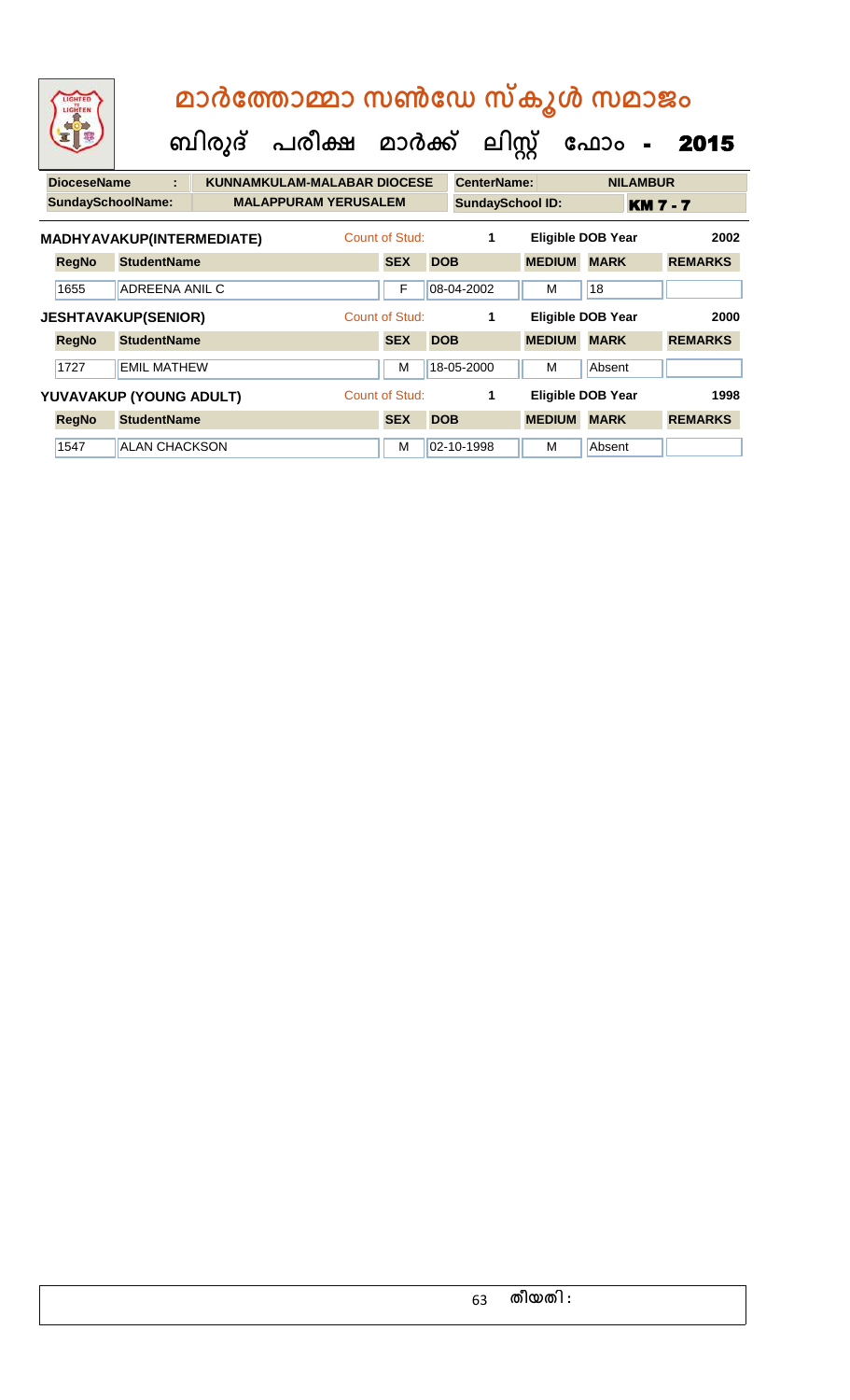| LIGHTED<br>LIGHTEN | മാർത്തോമ്മാ സൺഡേ സ്കൂൾ സമാജം                         |                       |            |                         |               | ബിരുദ് പരീക്ഷ മാർക്ക് ലിസ്റ്റ് ഫോം - 2015 |                 |
|--------------------|------------------------------------------------------|-----------------------|------------|-------------------------|---------------|-------------------------------------------|-----------------|
|                    |                                                      |                       |            |                         |               |                                           |                 |
| <b>DioceseName</b> | <b>KUNNAMKULAM-MALABAR DIOCESE</b><br>÷              |                       |            | <b>CenterName:</b>      |               | <b>KARIMBA</b>                            |                 |
|                    | <b>SundaySchoolName:</b><br><b>KARIMBA ST THOMAS</b> |                       |            | <b>SundaySchool ID:</b> |               |                                           | <b>KM 8 - 1</b> |
|                    | <b>KUMARAVAKUP (JUNIOR)</b>                          | Count of Stud:        |            | 5                       |               | <b>Eligible DOB Year</b>                  | 2004            |
| <b>RegNo</b>       | <b>StudentName</b>                                   | <b>SEX</b>            | <b>DOB</b> |                         | <b>MEDIUM</b> | <b>MARK</b>                               | <b>REMARKS</b>  |
| 1681               | <b>FEBIN M ABRAHAM</b>                               | М                     |            | 12-09-2004              | м             | 44                                        |                 |
| 1682               | <b>ALAN THOMAS</b>                                   | M                     |            | 25-10-2004              | м             | Absent                                    |                 |
| 1683               | ARSHA SUSAN JOHNSON                                  | F                     |            | 05-07-2004              | м             | 87                                        |                 |
| 1684               | <b>PRAISE BIJU</b>                                   | F                     |            | 22-07-2004              | м             | Absent                                    |                 |
| 1685               | <b>AVANIKA VARGHESE</b>                              | F                     |            | 03-05-2004              | м             | $\overline{71}$                           |                 |
|                    | MADHYAVAKUP(INTERMEDIATE)                            | <b>Count of Stud:</b> |            | 3                       |               | <b>Eligible DOB Year</b>                  | 2002            |
| <b>RegNo</b>       | <b>StudentName</b>                                   | <b>SEX</b>            | <b>DOB</b> |                         | <b>MEDIUM</b> | <b>MARK</b>                               | <b>REMARKS</b>  |
| 1656               | <b>JERIN M KURIYAKOSE</b>                            | М                     |            | 12-01-2002              | м             | 11                                        |                 |
| 1657               | <b>SANDRA VIJI</b>                                   | F                     |            | 13-01-2002              | м             | 24                                        |                 |
| 1658               | <b>NAVYA ANNA SUNIL</b>                              | F                     |            | 03-05-2002              | M             | 79                                        |                 |
|                    | <b>JESHTAVAKUP(SENIOR)</b>                           | <b>Count of Stud:</b> |            | 3                       |               | <b>Eligible DOB Year</b>                  | 2000            |
| <b>RegNo</b>       | <b>StudentName</b>                                   | <b>SEX</b>            | <b>DOB</b> |                         | <b>MEDIUM</b> | <b>MARK</b>                               | <b>REMARKS</b>  |
| 1728               | <b>JEEV M KURIYAKOSE</b>                             | M                     |            | 02-02-2000              | M             | Absent                                    |                 |
| 1729               | <b>SARAH MARIYAM THOMAS</b>                          | F                     |            | 01-01-2000              | M             | 36                                        |                 |
| 1730               | <b>SNEHA MERIN CHACKO</b>                            | F                     |            | 28-12-2000              | м             | 49                                        |                 |
|                    | YUVAVAKUP (YOUNG ADULT)                              | <b>Count of Stud:</b> |            | $5 -$                   |               | <b>Eligible DOB Year</b>                  | 1998            |
| <b>RegNo</b>       | <b>StudentName</b>                                   | <b>SEX</b>            | <b>DOB</b> |                         | <b>MEDIUM</b> | <b>MARK</b>                               | <b>REMARKS</b>  |
| 1548               | <b>ABEL T SUNIL</b>                                  | M                     |            | 21-09-1998              | М             | 55                                        |                 |
| 1549               | NIMI ANNA MATHEW                                     | F                     |            | 07-02-1998              | M             | 49                                        |                 |
| 1550               | <b>ANU SKARIAH</b>                                   | F                     |            | 09-07-1998              | М             | 71                                        |                 |
| 1551               | SHEENA K SASI                                        | F                     |            | 19-08-1998              | M             | 67                                        |                 |
| 1552               | DHANNYA ANN VARGHESE                                 | F                     |            | 14-04-1998              | М             | 67                                        |                 |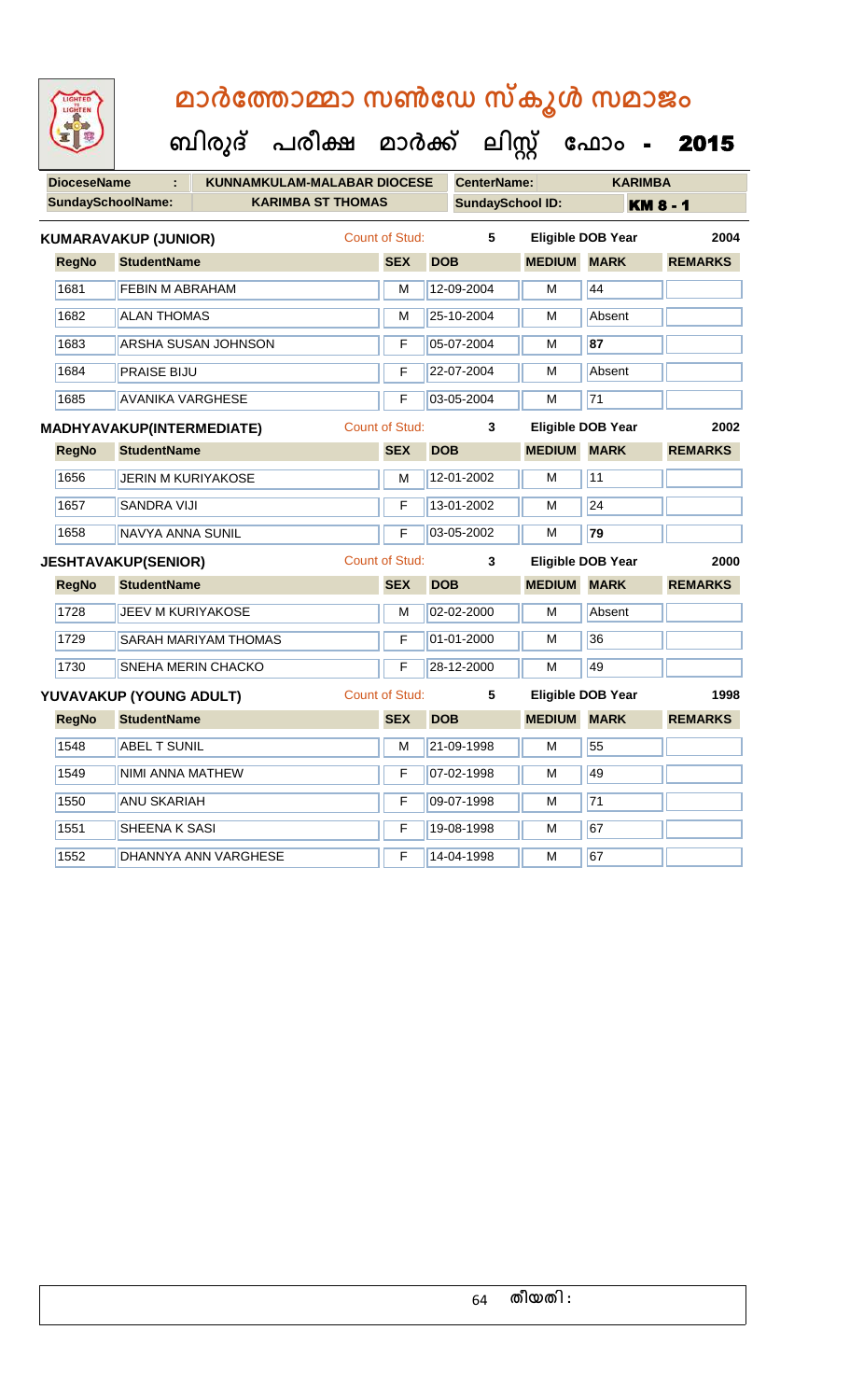# **മാര്കഫതാമ്മാ സണ്ഫേ സ്കൂള് സമാജോം**

 **ബിരുദ് പരീക്ഷ മാര്ക് ക ലിസ്റ്റ ക ഫ ാോം** - 2015

| <b>DioceseName</b><br>÷ |                             | <b>KUNNAMKULAM-MALABAR DIOCESE</b> |  |                       | <b>CenterName:</b> |                         | <b>KARIMBA</b> |                          |                 |
|-------------------------|-----------------------------|------------------------------------|--|-----------------------|--------------------|-------------------------|----------------|--------------------------|-----------------|
|                         | <b>SundaySchoolName:</b>    | <b>KALLADIKODE</b>                 |  |                       |                    | <b>SundaySchool ID:</b> |                |                          | <b>KM 8 - 2</b> |
|                         | <b>KUMARAVAKUP (JUNIOR)</b> |                                    |  | Count of Stud:        |                    | 3                       |                | <b>Eligible DOB Year</b> | 2004            |
| <b>RegNo</b>            | <b>StudentName</b>          |                                    |  | <b>SEX</b>            | <b>DOB</b>         |                         | <b>MEDIUM</b>  | <b>MARK</b>              | <b>REMARKS</b>  |
| 1686                    | <b>ANGEL</b>                |                                    |  | F                     |                    | 12-06-2004              | М              | 33                       |                 |
| 1687                    | <b>GREESHMA</b>             |                                    |  | F                     |                    | 20-07-2004              | M              | Absent                   |                 |
| 1688                    | <b>HANNA BINSON</b>         |                                    |  | F                     |                    | 04-10-2004              | М              | $\overline{22}$          |                 |
|                         | MADHYAVAKUP(INTERMEDIATE)   |                                    |  | Count of Stud:        |                    | 1                       |                | <b>Eligible DOB Year</b> | 2002            |
| <b>RegNo</b>            | <b>StudentName</b>          |                                    |  | <b>SEX</b>            | <b>DOB</b>         |                         | <b>MEDIUM</b>  | <b>MARK</b>              | <b>REMARKS</b>  |
| 1659                    | <b>JISY K J</b>             |                                    |  | F                     |                    | 27-07-2002              | M              | 46                       |                 |
|                         | <b>JESHTAVAKUP(SENIOR)</b>  |                                    |  | <b>Count of Stud:</b> |                    | $\mathbf{2}$            |                | <b>Eligible DOB Year</b> | 2000            |
| <b>RegNo</b>            | <b>StudentName</b>          |                                    |  | <b>SEX</b>            | <b>DOB</b>         |                         | <b>MEDIUM</b>  | <b>MARK</b>              | <b>REMARKS</b>  |
| 1731                    | JIJO K J                    |                                    |  | M                     |                    | 08-03-2000              | M              | Absent                   |                 |
| 1732                    | <b>JEENA NINAN</b>          |                                    |  | F                     |                    | 07-06-2000              | М              | 58                       |                 |
|                         | YUVAVAKUP (YOUNG ADULT)     |                                    |  | Count of Stud:        |                    | $\mathbf{2}$            |                | <b>Eligible DOB Year</b> | 1998            |
| <b>RegNo</b>            | <b>StudentName</b>          |                                    |  | <b>SEX</b>            | <b>DOB</b>         |                         | <b>MEDIUM</b>  | <b>MARK</b>              | <b>REMARKS</b>  |
| 1553                    | <b>ROY M VARGHESE</b>       |                                    |  | M                     |                    | 10-08-1998              | M              | 47                       |                 |
| 1554                    | <b>DIYA JOSE</b>            |                                    |  | F                     |                    | 04-05-1998              | М              | 41                       |                 |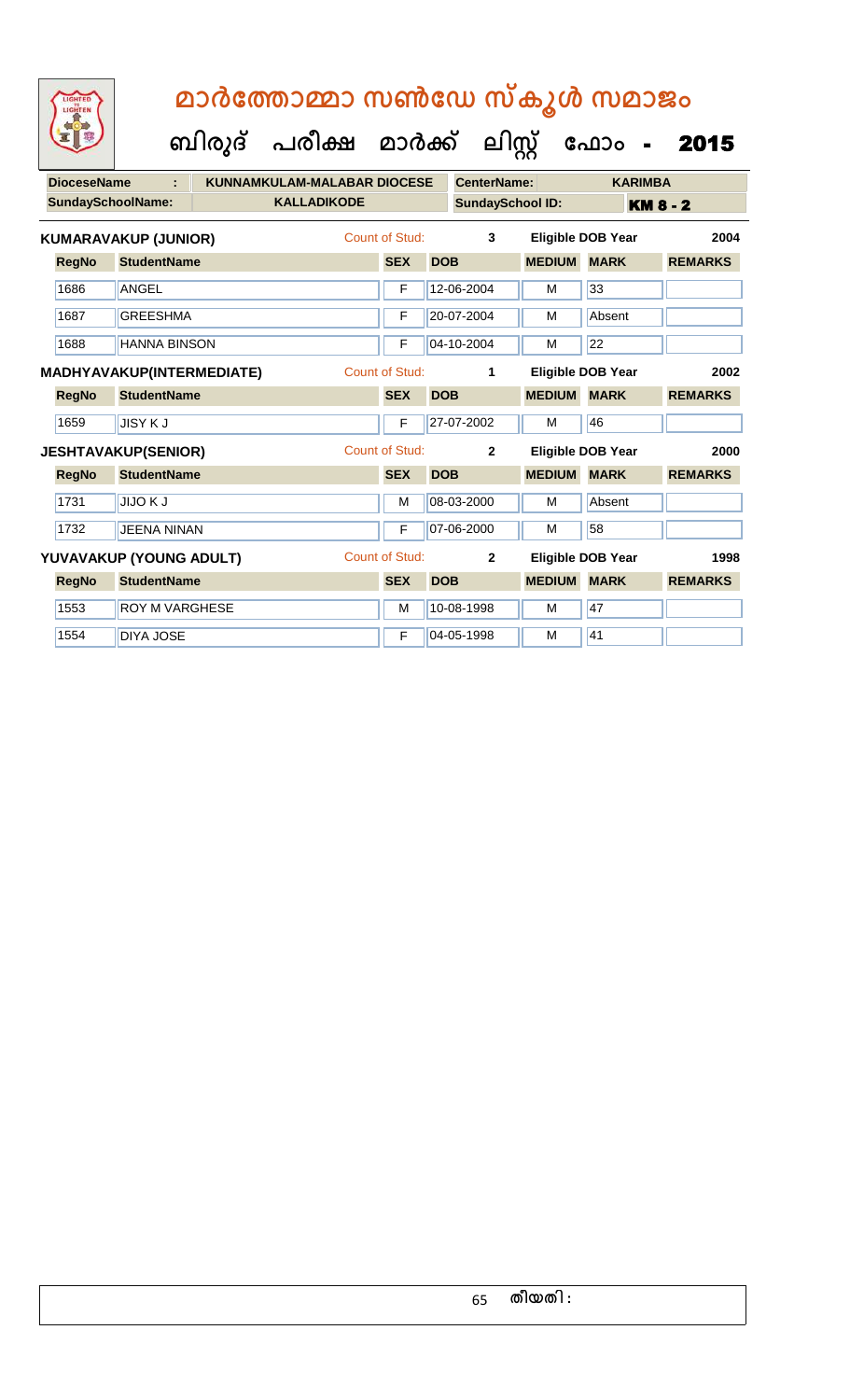| LIGHTED<br>LIGHTEN       |                                  | മാർത്തോമ്മാ സൺഡേ സ്കൂൾ സമാജം         |                       |            |                         |               |                          |                |
|--------------------------|----------------------------------|--------------------------------------|-----------------------|------------|-------------------------|---------------|--------------------------|----------------|
|                          |                                  | ബിരുദ് പരീക്ഷ മാർക്ക് ലിസ്റ്റ് ഫോം - |                       |            |                         |               |                          | 2015           |
| <b>DioceseName</b>       |                                  | <b>KUNNAMKULAM-MALABAR DIOCESE</b>   |                       |            | <b>CenterName:</b>      |               | <b>KARIMBA</b>           |                |
| <b>SundaySchoolName:</b> |                                  | <b>THACHANPARA THABORE</b>           |                       |            | <b>SundaySchool ID:</b> |               | <b>KM 8 - 3</b>          |                |
|                          | <b>KUMARAVAKUP (JUNIOR)</b>      |                                      | Count of Stud:        |            | 1                       |               | <b>Eligible DOB Year</b> | 2004           |
| <b>RegNo</b>             | <b>StudentName</b>               |                                      | <b>SEX</b>            | <b>DOB</b> |                         | <b>MEDIUM</b> | <b>MARK</b>              | <b>REMARKS</b> |
| 1689                     | <b>ANGEL ANNA LEGI</b>           |                                      | F                     |            | 01-06-2004              | M             | 67                       |                |
|                          | <b>MADHYAVAKUP(INTERMEDIATE)</b> |                                      | Count of Stud:        |            | $\overline{2}$          |               | <b>Eligible DOB Year</b> | 2002           |
| <b>RegNo</b>             | <b>StudentName</b>               |                                      | <b>SEX</b>            | <b>DOB</b> |                         | <b>MEDIUM</b> | <b>MARK</b>              | <b>REMARKS</b> |
| 1660                     | <b>MILA ELSA MATHEW</b>          |                                      | F                     |            | 02-11-2002              | M             | 50                       |                |
| 1661                     | SHINTU M BINU                    |                                      | F                     |            | 25-02-2002              | M             | 19                       |                |
|                          | <b>JESHTAVAKUP(SENIOR)</b>       |                                      | Count of Stud:        |            | 3                       |               | <b>Eligible DOB Year</b> | 2000           |
| <b>RegNo</b>             | <b>StudentName</b>               |                                      | <b>SEX</b>            | <b>DOB</b> |                         | <b>MEDIUM</b> | <b>MARK</b>              | <b>REMARKS</b> |
| 1733                     | <b>JEENA JOHN</b>                |                                      | F                     |            | 28-01-2000              | м             | 56                       |                |
| 1734                     | <b>KESIYA SUSAN MATHEW</b>       |                                      | F                     |            | 31-01-2000              | м             | 38                       |                |
| 1735                     | <b>SHEMIN MATHEW</b>             |                                      | M                     |            | 03-12-2000              | M             | 33                       |                |
|                          | YUVAVAKUP (YOUNG ADULT)          |                                      | <b>Count of Stud:</b> |            | 1                       |               | Eligible DOB Year        | 1998           |
| <b>RegNo</b>             | <b>StudentName</b>               |                                      | <b>SEX</b>            | <b>DOB</b> |                         | <b>MEDIUM</b> | <b>MARK</b>              | <b>REMARKS</b> |
| 1555                     | <b>MERIN ANNA MATHEW</b>         |                                      | F                     |            | 27-10-1998              | M             | 75                       |                |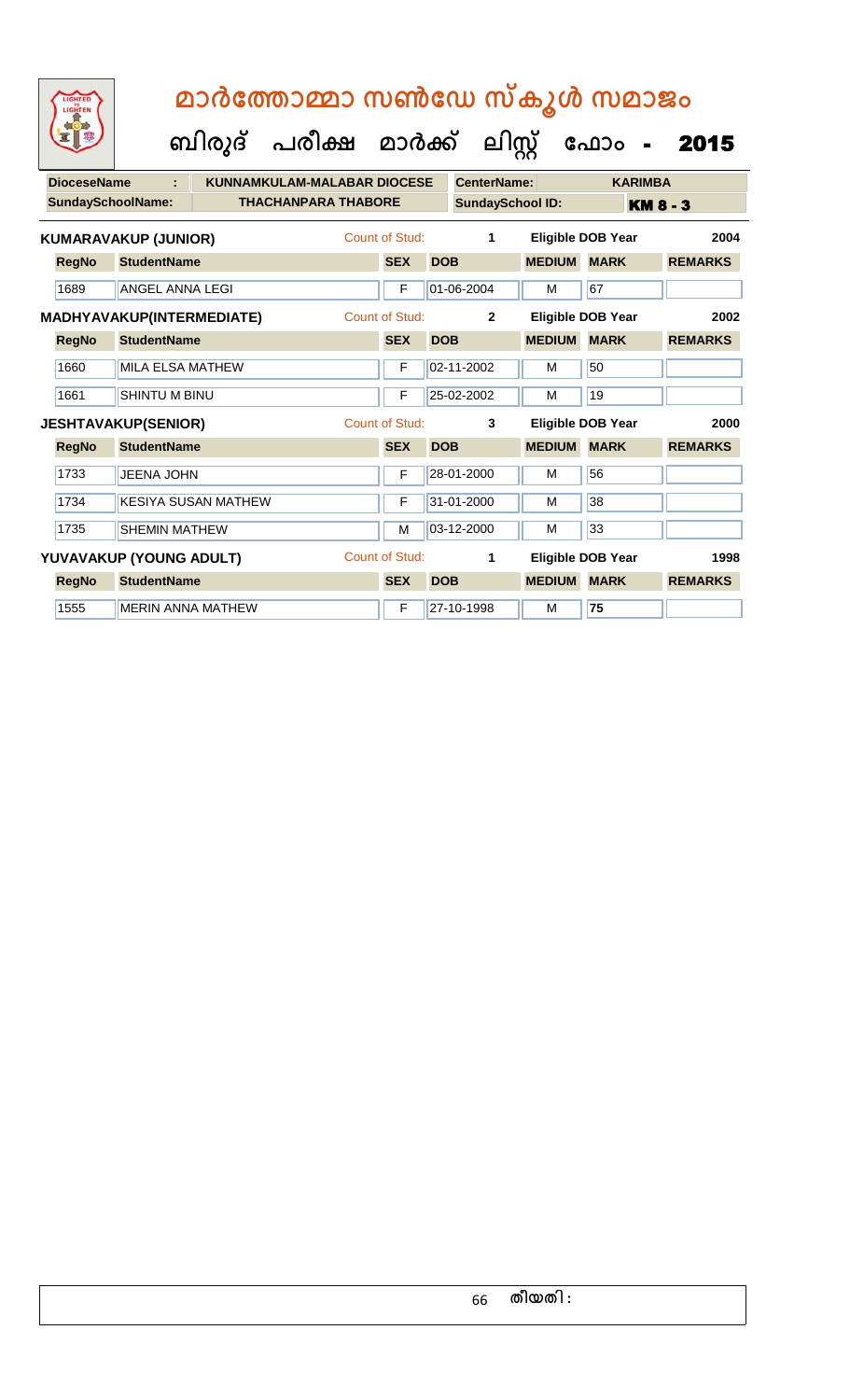| മാർത്തോമ്മാ സൺഡേ സ്കൂൾ സമാജം<br>LIGHTED<br>LIGHTEN |                    |                                     |                      |                                      |                       |            |                         |                    |                          |                |
|----------------------------------------------------|--------------------|-------------------------------------|----------------------|--------------------------------------|-----------------------|------------|-------------------------|--------------------|--------------------------|----------------|
|                                                    |                    |                                     |                      | ബിരുദ് പരീക്ഷ മാർക്ക് ലിസ്റ്റ് ഫോം - |                       |            |                         |                    |                          | 2015           |
|                                                    | <b>DioceseName</b> |                                     |                      | <b>KUNNAMKULAM-MALABAR DIOCESE</b>   |                       |            | <b>CenterName:</b>      |                    | <b>KARIMBA</b>           |                |
|                                                    |                    | <b>SundaySchoolName:</b>            |                      | <b>KARARA</b>                        |                       |            | <b>SundaySchool ID:</b> | <b>KM 8 - 4</b>    |                          |                |
|                                                    |                    | <b>KUMARAVAKUP (JUNIOR)</b>         |                      |                                      | <b>Count of Stud:</b> |            | 1                       |                    | <b>Eligible DOB Year</b> | 2004           |
|                                                    | <b>RegNo</b>       | <b>StudentName</b>                  |                      |                                      | <b>SEX</b>            | <b>DOB</b> |                         | <b>MEDIUM</b>      | <b>MARK</b>              | <b>REMARKS</b> |
|                                                    | $\overline{0}$     | SONIYA DANIEL                       |                      |                                      | F                     |            | 01-01-1950              | м                  | Absent                   |                |
|                                                    |                    | MADHYAVAKUP(INTERMEDIATE)           |                      |                                      | <b>Count of Stud:</b> |            | 5                       |                    | <b>Eligible DOB Year</b> | 2002           |
|                                                    | <b>RegNo</b>       | <b>StudentName</b>                  |                      |                                      | <b>SEX</b>            | <b>DOB</b> |                         | <b>MEDIUM</b>      | <b>MARK</b>              | <b>REMARKS</b> |
|                                                    | 1662               | <b>AKHIL JOSE</b>                   |                      |                                      | м                     |            | 15-05-2002              | м                  | 43                       |                |
|                                                    | 1663               | <b>SAJIN SAJI</b>                   |                      |                                      | M                     |            | 07-07-2002              | M                  | 48                       |                |
|                                                    | 1664               | <b>SOBIN DANIEL</b>                 |                      |                                      | М                     |            | 20-02-2002              | м                  | Absent                   |                |
|                                                    | 1665               | <b>JINI THOMAS</b>                  |                      |                                      | F                     |            | 11-06-2002              | м                  | 18                       |                |
|                                                    | 1666               | <b>JOSHMITHA SOJI</b>               |                      |                                      | F                     |            | 05-06-2002              | M                  | 9                        |                |
|                                                    |                    | <b>JESHTAVAKUP(SENIOR)</b>          |                      |                                      | <b>Count of Stud:</b> |            | 4                       |                    | Eligible DOB Year        | 2000           |
|                                                    | <b>RegNo</b>       | <b>StudentName</b>                  |                      |                                      | <b>SEX</b>            | <b>DOB</b> |                         | <b>MEDIUM</b>      | <b>MARK</b>              | <b>REMARKS</b> |
|                                                    | 1736               |                                     | AARSHA MARY VARGHESE |                                      | F                     |            | 02-12-2000              | M                  | 78                       |                |
|                                                    | 1737               | <b>SONA MATHAYI</b>                 |                      |                                      | F                     |            | 27-06-2000              | м                  | 60                       |                |
|                                                    | 1738               | <b>SALOMIYA JOSE</b>                |                      |                                      | F                     |            | 02-05-2000              | M                  | 28                       |                |
|                                                    | 1739               | <b>JOMOL SOJI</b>                   |                      |                                      | F                     |            | 04-05-2000              | M                  | 56                       |                |
|                                                    |                    | YUVAVAKUP (YOUNG ADULT)             |                      |                                      | <b>Count of Stud:</b> |            | 1                       |                    | <b>Eligible DOB Year</b> | 1998           |
|                                                    | <b>RegNo</b>       | <b>StudentName</b>                  |                      |                                      | <b>SEX</b>            | <b>DOB</b> |                         | <b>MEDIUM MARK</b> |                          | <b>REMARKS</b> |
|                                                    | 1556               | <b>AKHILA JOSE</b>                  |                      |                                      | F                     |            | 13-11-1998              | м                  | 13                       |                |
|                                                    |                    | <b>PROUDA SUNDAY SCHOOL (ADULT)</b> |                      |                                      | <b>Count of Stud:</b> |            | 4                       |                    | Eligible DOB Year        | 1997           |
|                                                    | <b>RegNo</b>       | <b>StudentName</b>                  |                      |                                      | <b>SEX</b>            | <b>DOB</b> |                         | <b>MEDIUM</b>      | <b>MARK</b>              | <b>REMARKS</b> |
|                                                    | 1192               | <b>AJIMON ANIL</b>                  |                      |                                      | M                     |            | 12-07-1997              | M                  | Absent                   |                |
|                                                    | 1193               | <b>JIJO THOMAS</b>                  |                      |                                      | М                     |            | 18-09-1997              | М                  | Absent                   |                |
|                                                    | 1194               | <b>SIJU JAISE</b>                   |                      |                                      | M                     |            | 28-03-1997              | M                  | Absent                   |                |
|                                                    | 1195               | <b>JESFIN WILSON</b>                |                      |                                      | M                     |            | 17-06-1997              | M                  | Absent                   |                |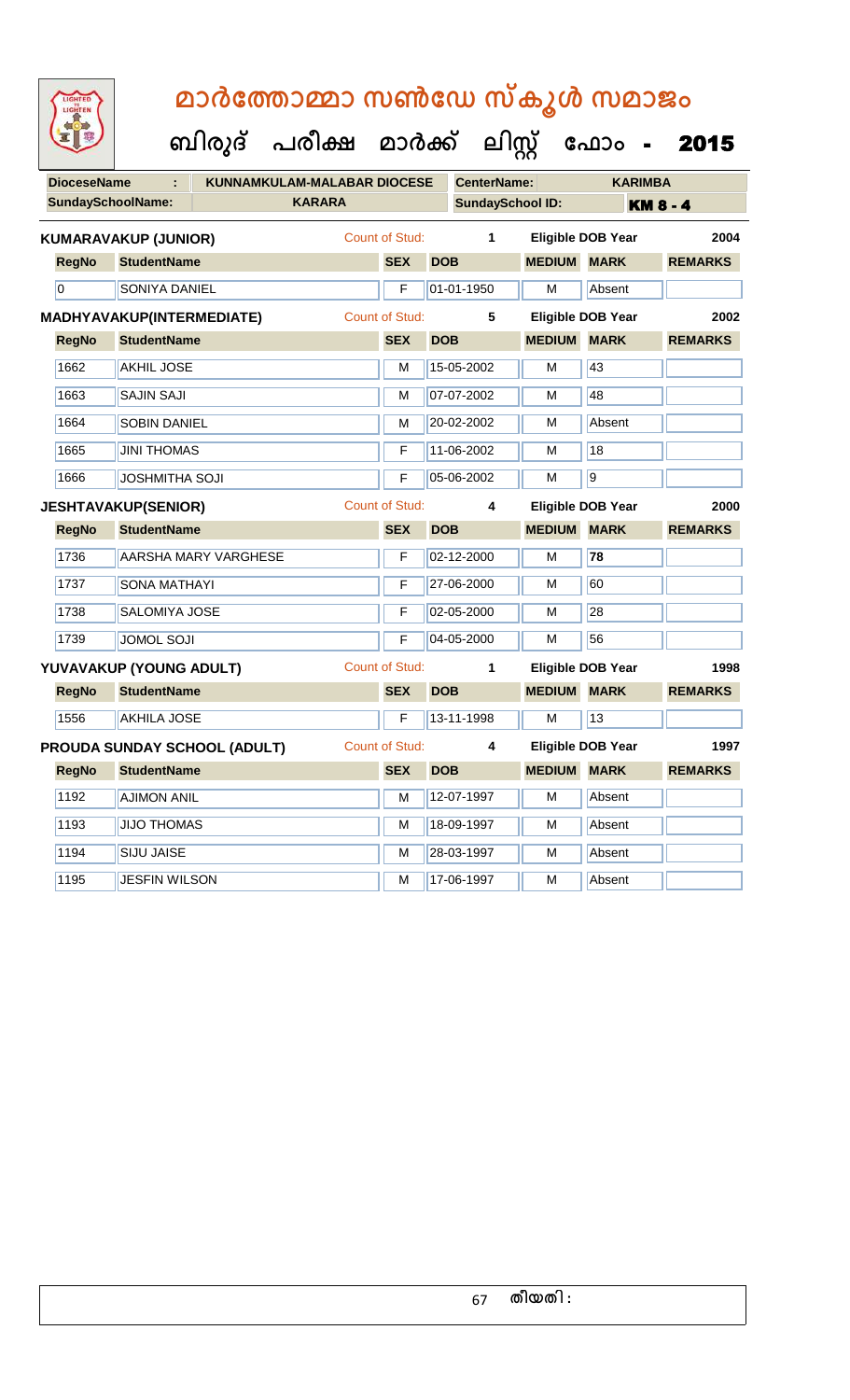|  | മാർത്തോമ്മാ സൺഡേ സ്കൂൾ സമാജം |                                           |  |  |  |  |  |  |  |
|--|------------------------------|-------------------------------------------|--|--|--|--|--|--|--|
|  |                              | ബിരുദ് പരീക്ഷ മാർക്ക് ലിസ്റ്റ് ഫോം - 2015 |  |  |  |  |  |  |  |

| <b>DioceseName</b><br><b>KUNNAMKULAM-MALABAR DIOCESE</b><br>÷ |                                                           |                        |  |                |                | <b>CenterName:</b>       |                   | <b>KARIMBA</b>  |
|---------------------------------------------------------------|-----------------------------------------------------------|------------------------|--|----------------|----------------|--------------------------|-------------------|-----------------|
| <b>SundaySchoolName:</b><br><b>CHURIYODE</b>                  |                                                           |                        |  |                |                | <b>SundaySchool ID:</b>  |                   | <b>KM 8 - 5</b> |
| Count of Stud:<br><b>KUMARAVAKUP (JUNIOR)</b>                 |                                                           |                        |  |                | 3              |                          | Eligible DOB Year | 2004            |
| <b>RegNo</b>                                                  | <b>StudentName</b>                                        |                        |  | <b>SEX</b>     | <b>DOB</b>     | <b>MEDIUM</b>            | <b>MARK</b>       | <b>REMARKS</b>  |
| 1690                                                          |                                                           | ALEENA MARIYAM SATHYAN |  | F              | 02-09-2004     | м                        | 92                |                 |
| 1691                                                          | `ANGEL ELSA JENSON                                        |                        |  |                | 07-12-2004     | м                        | 16                |                 |
| 1692                                                          | <b>SHARON K ABRAHAM</b>                                   |                        |  | M              | 27-02-2004     | M                        | Absent            |                 |
|                                                               | <b>Count of Stud:</b><br><b>MADHYAVAKUP(INTERMEDIATE)</b> |                        |  |                | $\overline{2}$ | <b>Eligible DOB Year</b> | 2002              |                 |
| <b>RegNo</b>                                                  | <b>StudentName</b>                                        |                        |  | <b>SEX</b>     | <b>DOB</b>     | <b>MEDIUM</b>            | <b>MARK</b>       | <b>REMARKS</b>  |
| 1667                                                          | <b>JISHNA K THOMAS</b>                                    |                        |  | F              | 01-11-2002     | M                        | 43                |                 |
| 1668                                                          | <b>ALWIN THOMAS</b>                                       |                        |  | M              | 25-09-2002     | М                        | 29                |                 |
| <b>JESHTAVAKUP(SENIOR)</b>                                    |                                                           |                        |  | Count of Stud: | 3              | Eligible DOB Year        | 2000              |                 |
| <b>RegNo</b>                                                  | <b>StudentName</b>                                        |                        |  | <b>SEX</b>     | <b>DOB</b>     | <b>MEDIUM</b>            | <b>MARK</b>       | <b>REMARKS</b>  |
|                                                               |                                                           |                        |  |                |                |                          |                   |                 |
| 1740                                                          | LIJU M ISSAC                                              |                        |  | M              | 11-06-2000     | м                        | 8                 |                 |
| 1741                                                          | <b>MELBIN THOMAS</b>                                      |                        |  | M              | 16-12-2000     | м                        | 6                 |                 |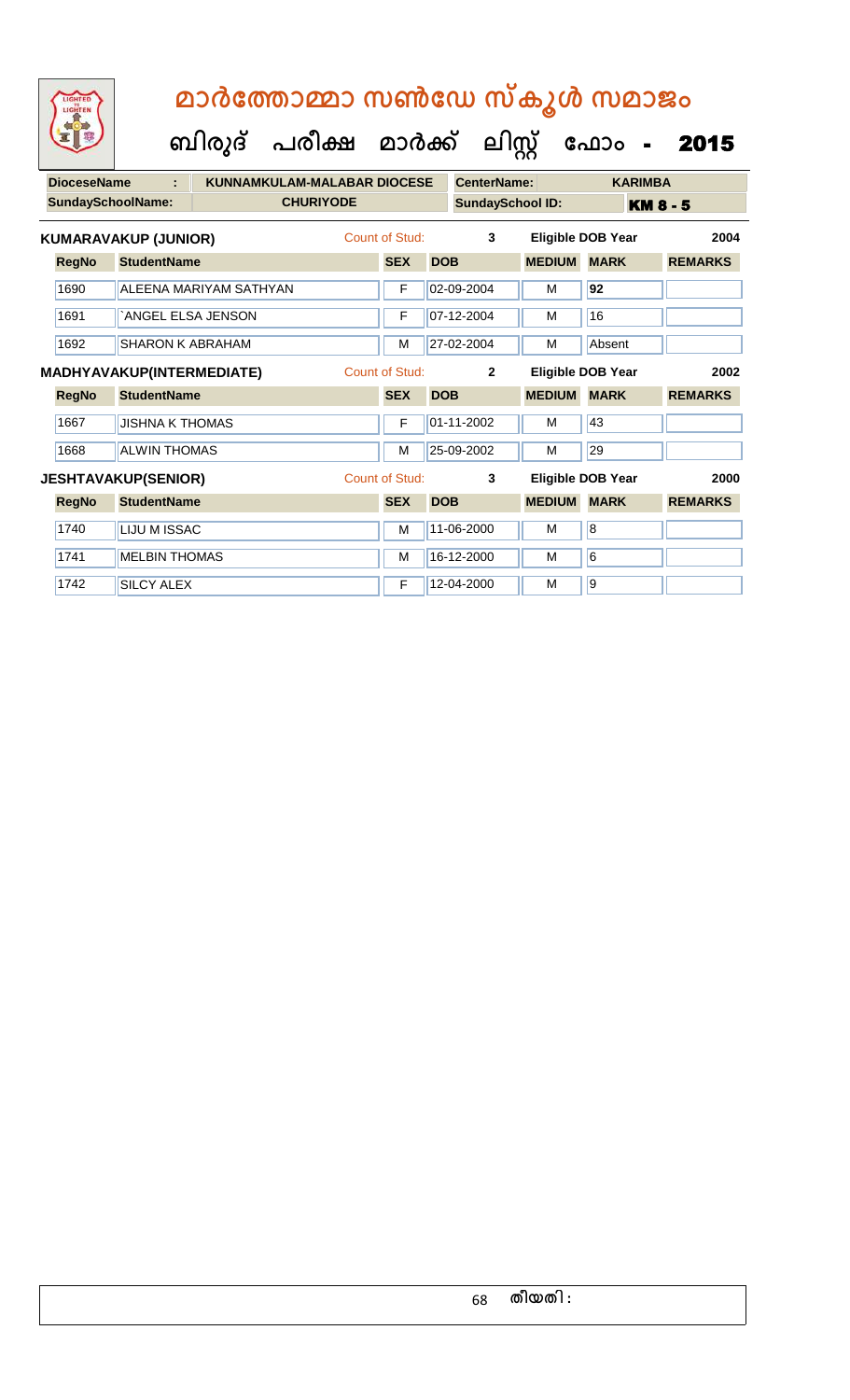|                                                         | LIGHTED<br>LIGHTEN                                            | മാർത്തോമ്മാ സൺഡേ സ്കൂൾ സമാജം |  |                                |                    |            |                                            |                          |                   |                |  |
|---------------------------------------------------------|---------------------------------------------------------------|------------------------------|--|--------------------------------|--------------------|------------|--------------------------------------------|--------------------------|-------------------|----------------|--|
|                                                         |                                                               |                              |  | ബിരുദ് പരീക്ഷ മാർക്ക് ലിസ്റ്റ് |                    |            |                                            |                          | ഫോം -             | 2015           |  |
|                                                         | <b>DioceseName</b><br><b>KUNNAMKULAM-MALABAR DIOCESE</b><br>÷ |                              |  |                                | <b>CenterName:</b> |            |                                            | <b>KARIMBA</b>           |                   |                |  |
| <b>SundaySchoolName:</b><br><b>MANNARCADU JERUSALEM</b> |                                                               |                              |  |                                |                    |            | <b>SundaySchool ID:</b><br><b>KM 8 - 7</b> |                          |                   |                |  |
| <b>KUMARAVAKUP (JUNIOR)</b>                             |                                                               |                              |  | Count of Stud:                 |                    | 1          |                                            | <b>Eligible DOB Year</b> | 2004              |                |  |
|                                                         | <b>RegNo</b>                                                  | <b>StudentName</b>           |  |                                | <b>SEX</b>         | <b>DOB</b> |                                            | <b>MEDIUM</b>            | <b>MARK</b>       | <b>REMARKS</b> |  |
|                                                         | 1693                                                          | <b>REEBA BINU ABRAHAM</b>    |  |                                | F                  |            | 22-12-2004                                 | м                        | Absent            |                |  |
| MADHYAVAKUP(INTERMEDIATE)                               |                                                               |                              |  | Count of Stud:                 |                    | 1          |                                            | Eligible DOB Year        | 2002              |                |  |
|                                                         | <b>RegNo</b>                                                  | <b>StudentName</b>           |  |                                | <b>SEX</b>         | <b>DOB</b> |                                            | <b>MEDIUM</b>            | <b>MARK</b>       | <b>REMARKS</b> |  |
|                                                         | 1669                                                          | <b>SHANET JACOB</b>          |  |                                | F                  |            | 15-02-2002                                 | М                        | 51                |                |  |
| YUVAVAKUP (YOUNG ADULT)                                 |                                                               |                              |  |                                | Count of Stud:     |            | $\mathbf{2}$                               |                          | Eligible DOB Year | 1998           |  |
|                                                         | <b>RegNo</b>                                                  | <b>StudentName</b>           |  |                                | <b>SEX</b>         | <b>DOB</b> |                                            | <b>MEDIUM</b>            | <b>MARK</b>       | <b>REMARKS</b> |  |
|                                                         | 1557                                                          | SHEBY JACOB                  |  |                                | M                  |            | 10-08-1998                                 | м                        | 64                |                |  |
|                                                         | 1558                                                          | <b>JINO JAMES</b>            |  |                                | F                  |            | 15-12-1998                                 | м                        | 25                |                |  |